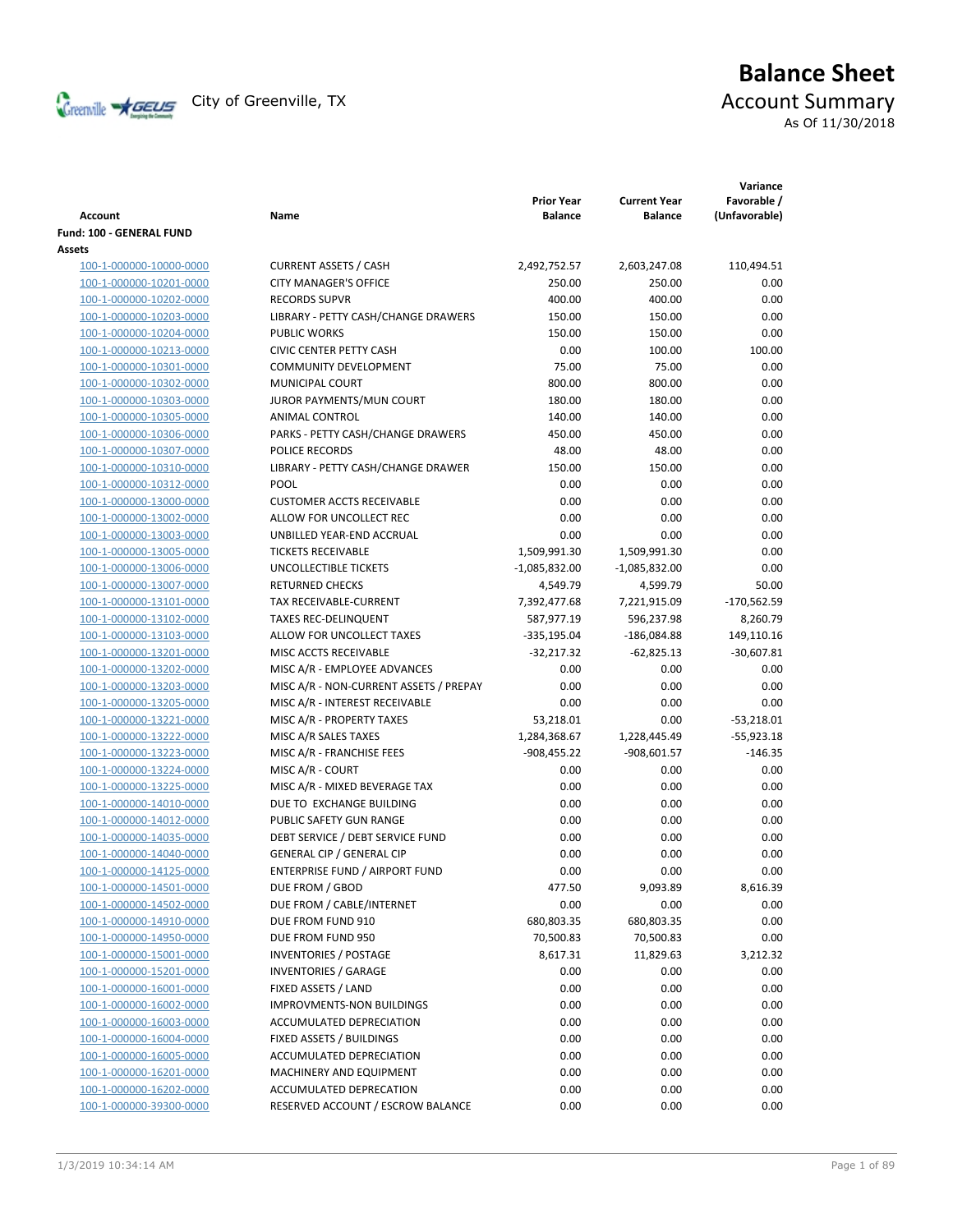**Variance**

|                                                    |                                                     | <b>Prior Year</b>         | <b>Current Year</b>   | Favorable /       |
|----------------------------------------------------|-----------------------------------------------------|---------------------------|-----------------------|-------------------|
| <b>Account</b>                                     | Name                                                | <b>Balance</b>            | <b>Balance</b>        | (Unfavorable)     |
| 100-1-000000-91030-0000                            | 4A-EDC                                              | 0.00                      | 0.00                  | 0.00              |
| 100-1-000000-91410-0000                            | <b>INVENTORY / MATERIALS &amp; SUPPLIES</b>         | 0.00                      | 0.00                  | 0.00              |
| 100-1-000000-91410-0700                            | <b>INVENTORY / PAPER STOCK</b>                      | 0.00                      | 0.00                  | 0.00              |
| 100-1-000000-91430-0000                            | NON-CURRENT ASSETS / PREPAYMENTS                    | 0.00                      | 0.00                  | 0.00              |
|                                                    | <b>Total Assets:</b>                                | 11,726,827.62             | 11,696,213.85         | $-30,613.77$      |
|                                                    |                                                     |                           |                       |                   |
| Liability                                          |                                                     |                           |                       |                   |
| 100-1-000000-20101-0000                            | <b>ACCOUNTS PAYABLE</b>                             | 63.00                     | $-3,175.81$           | 3,238.81          |
| 100-1-000000-20102-0000                            | <b>CREDIT CARD PAYABLE</b>                          | 0.00                      | 0.00                  | 0.00              |
| 100-1-000000-20103-0000                            | ACCRUED ACCOUNTS PAYABLE                            | 29,682.60                 | 29,682.60             | 0.00              |
| 100-1-000000-20114-0000                            | <b>INVESTMENT ADVISORY FEES</b>                     | 0.00                      | 0.00                  | 0.00              |
| 100-1-000000-20115-0000                            | PD EMP COMMISSION                                   | 96.16                     | 83.76                 | 12.40             |
| 100-1-000000-20116-0000                            | POLICE DONATIONS                                    | 15,065.16                 | 10,730.42             | 4,334.74          |
| 100-1-000000-20117-0000                            | <b>FIRE DONATIONS</b>                               | 11,850.92                 | 8,623.90              | 3,227.02          |
| 100-1-000000-20118-0000                            | <b>COMBAT CHALLENGE</b>                             | 804.06                    | 804.06                | 0.00              |
| 100-1-000000-20119-0000                            | <b>CEMETERIES DONATIONS</b>                         | 61.79                     | 61.79                 | 0.00              |
| 100-1-000000-20120-0000                            | <b>LIBRARY DONATIONS</b>                            | 13,431.10                 | 8,766.41              | 4,664.69          |
| 100-1-000000-20121-0000                            | ANIMAL SHELTER DONATIONS                            | 890.85                    | 561.85                | 329.00            |
| 100-1-000000-20122-0000                            | <b>PARKS DONATIONS</b>                              | 1,716.03                  | 3,771.03              | $-2,055.00$       |
| 100-1-000000-20125-0000                            | SALES TAX PAYABLE / IN THE CITY                     | 4.00                      | 10.04                 | $-6.04$           |
| 100-1-000000-20127-0000                            | STATE COURT COST/FEE PAYB                           | 48,443.92                 | 39,276.74             | 9,167.18          |
| 100-1-000000-20128-0000                            | SEATBELT&CHILD RESTRAINT                            | 7,877.91                  | 8,120.06              | $-242.15$         |
| 100-1-000000-20129-0000                            | MUNICIPAL COURT CLEARING                            | 316.10                    | 558.10                | $-242.00$         |
| 100-1-000000-20130-0000                            | 3RD PARTY FTA FEE PAYABLE                           | 125.92                    | $-1.71$               | 127.63            |
| 100-1-000000-20131-0000                            | REFUNDS / OVERPAYMENTS                              | $-122.70$                 | $-120.70$             | $-2.00$           |
| 100-1-000000-20132-0000                            | <b>COURT COLL AGENCY FEES</b>                       | 402.58                    | 76.46                 | 326.12            |
| 100-1-000000-20136-0000                            | <b>ATTORNEY COLLECTION FEES</b>                     | 0.00                      | 0.00                  | 0.00              |
| 100-1-000000-20137-0000                            | PLAT FILING FEES PAYABLE                            | 24,688.74                 | 27,034.74             | $-2,346.00$       |
| 100-1-000000-20138-0000                            | COMMUNITY DEV TRUST ACCT                            | 1,533.50                  | 1,748.50              | $-215.00$         |
| 100-1-000000-20139-0000                            | RETAINAGES PAYABLE                                  | 0.00                      | 0.00                  | 0.00              |
| 100-1-000000-20141-0000                            | <b>TELEPHONE CLEARING</b>                           | 5,827.24                  | 5,539.66              | 287.58            |
| 100-1-000000-20143-0000                            | POLICE PROPERTY ROOM CLEARING                       | 10,775.99                 | 11,336.51             | $-560.52$         |
| 100-1-000000-20146-0000                            | MAIN ST / FARMERS MRKT RESALE                       | $-0.88$                   | 4.12                  | $-5.00$           |
| 100-1-000000-20147-0000                            | YMCA REGISTRATIONS                                  | 0.00                      | 0.00                  | 0.00              |
| 100-1-000000-20155-0000                            | MAIN STREET - DONATIONS                             | 2,827.52                  | 17.02                 | 2,810.50          |
| 100-1-000000-20160-0000                            | <b>UNAPPLIED CREDIT</b>                             | 0.00                      | 0.00                  | 0.00              |
| 100-1-000000-20201-0000                            | <b>DEFERRED REVENUE</b>                             | 0.00                      | 0.00                  | 0.00              |
| 100-1-000000-20203-0000                            | DEFERRED TAX REVENUE                                | 7,623,582.63              | 7,610,390.99          | 13,191.64         |
| 100-1-000000-20204-0000                            | DEFERRED TICKET REVENUE                             | 353,466.30                | 353,466.30            | 0.00              |
| 100-1-000000-21040-0000                            | DUE TO / GENERAL CIP FUND                           | 0.00                      | 0.00                  | 0.00              |
| 100-1-000000-21201-0000                            | DUE TO / CENTRAL SERVICE FUND                       | 0.00                      | 0.00                  | 0.00              |
|                                                    |                                                     |                           | 0.00                  |                   |
| 100-1-000000-21401-0000<br>100-1-000000-21506-0000 | DUE TO / ELECTRIC OPERATING FUND<br>DUE TO / 4A-EDC | 0.00                      |                       | 0.00<br>$-104.44$ |
|                                                    | DUE TO / BOARD OF DEVELOPMENT                       | 2,011.88<br>$-158,139.04$ | 2,116.32<br>21,881.89 | $-180,020.93$     |
| 100-1-000000-21507-0000                            | SALARIES PAYABLE                                    |                           |                       |                   |
| 100-1-000000-22001-0000                            |                                                     | 562,350.41                | 514,786.62            | 47,563.79         |
| 100-1-000000-23001-0000                            | CAPITAL LEASE PAYABLE                               | 0.00                      | 0.00                  | 0.00              |
| 100-1-000000-23101-0000                            | CAPITAL LEASE PAYABLE                               | 0.00                      | 0.00                  | 0.00              |
| 100-1-000000-24001-0000                            | O/S CHECKS PAYABLE                                  | 0.00                      | $-11,755.77$          | 11,755.77         |
| 100-1-000000-24004-0000                            | INTEREST PAYABLE ON DEP                             | 0.00                      | 0.00                  | 0.00              |
| 100-1-000000-24007-0000                            | <b>BILLED DEPOSITS SUSPENSE</b>                     | 0.00                      | 0.00                  | 0.00              |
| 100-1-000000-24008-0000                            | <b>CUSTOMER DEPOSITS / ANIMAL SHELTER</b>           | 0.00                      | 0.00                  | 0.00              |
| 100-1-000000-24009-0000                            | LIBRARY MEETING ROOM DEPOSITS                       | 616.20                    | 616.20                | 0.00              |
| 100-1-000000-24010-0000                            | <b>CIVIC CENTER DEPOSITS</b>                        | 0.00                      | 0.00                  | 0.00              |
| 100-1-000000-24011-0000                            | <b>AUDITORIUM DEPOSITS</b>                          | 0.00                      | 0.00                  | 0.00              |
| 100-1-000000-26001-0000                            | COMPENSATED ABSENCES PAY                            | 0.00                      | 0.00                  | 0.00              |
| 100-1-000000-29000-0000                            | MISC LIABILITY - GREENVILLE ENERGY LLC              | 0.00                      | 0.00                  | 0.00              |
| 100-1-000000-29001-0000                            | <b>RESALE</b>                                       | 0.00                      | 0.00                  | 0.00              |
| 100-1-000000-29300-0000                            | <b>ENCUMBRANCE SUMMARY</b>                          | 0.00                      | 0.00                  | 0.00              |
| 100-1-000000-29400-0000                            | RESERVED ACCOUNT / ENCUMBRANCES                     | 0.00                      | 0.00                  | 0.00              |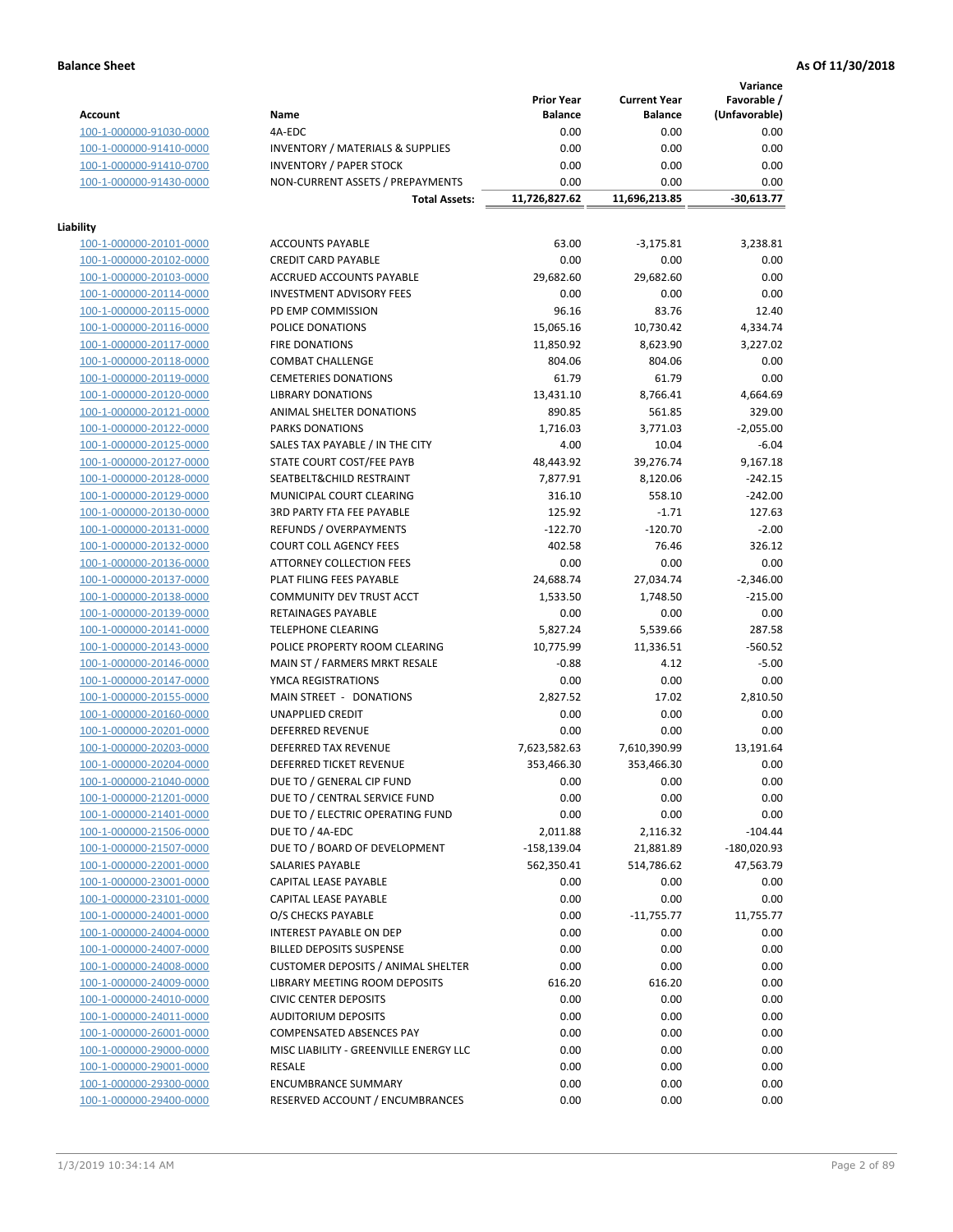| Account                               | Name                                                     | <b>Prior Year</b><br><b>Balance</b> | <b>Current Year</b><br><b>Balance</b> | Variance<br>Favorable /<br>(Unfavorable) |
|---------------------------------------|----------------------------------------------------------|-------------------------------------|---------------------------------------|------------------------------------------|
| 100-1-000000-29400-0900               | RESERVED ACCOUNT / ENCUMBRANCES                          | 0.00                                | 0.00                                  | 0.00                                     |
| 100-1-000000-92190-1202               | <b>LABORATORY CLEARING</b>                               | 0.00                                | 0.00                                  | 0.00                                     |
| 100-1-000000-92191-0000               | <b>SPONSORS - PARKS</b>                                  | 0.00                                | 0.00                                  | 0.00                                     |
| 100-1-000000-92200-0000               | <b>MISCELLANEOUS LIABILITIES</b>                         | 0.00                                | 0.00                                  | 0.00                                     |
| 100-1-000000-92270-1600               | <b>CREDIT CARD FEES PAYABLE</b>                          | 0.00                                | 0.00                                  | 0.00                                     |
|                                       | <b>Total Liability:</b>                                  | 8,560,249.89                        | 8,645,012.10                          | $-84,762.21$                             |
| <b>Equity</b>                         |                                                          |                                     |                                       |                                          |
| 100-1-000000-39000-0000               | UNRESERVED-FUND BALANCE                                  | 5,189,230.97                        | 4,881,706.11                          | $-307,524.86$                            |
|                                       | <b>Total Beginning Equity:</b>                           | 5,189,230.97                        | 4,881,706.11                          | $-307,524.86$                            |
| <b>Total Revenue</b>                  |                                                          | 2,563,091.84                        | 2,745,658.77                          | 182,566.93                               |
| <b>Total Expense</b>                  |                                                          | 4,585,744.94                        | 4,576,162.97                          | 9,581.97                                 |
| <b>Revenues Over/(Under) Expenses</b> |                                                          | $-2,022,653.10$                     | $-1,830,504.20$                       | 192,148.90                               |
|                                       | <b>Total Equity and Current Surplus (Deficit):</b>       | 3,166,577.87                        | 3,051,201.91                          | $-115,375.96$                            |
|                                       | Total Liabilities, Equity and Current Surplus (Deficit): | 11,726,827.76                       | 11,696,214.01                         | $-30,613.75$                             |
|                                       | *** FUND 100 OUT OF BALANCE ***                          | $-0.14$                             | $-0.16$                               | $-0.02$                                  |

**\*\*\*Warning: Account Authorization is turned on. Please run the Unauthorized Account Listing Report to see if you are out of balance due to missing accounts \*\*\***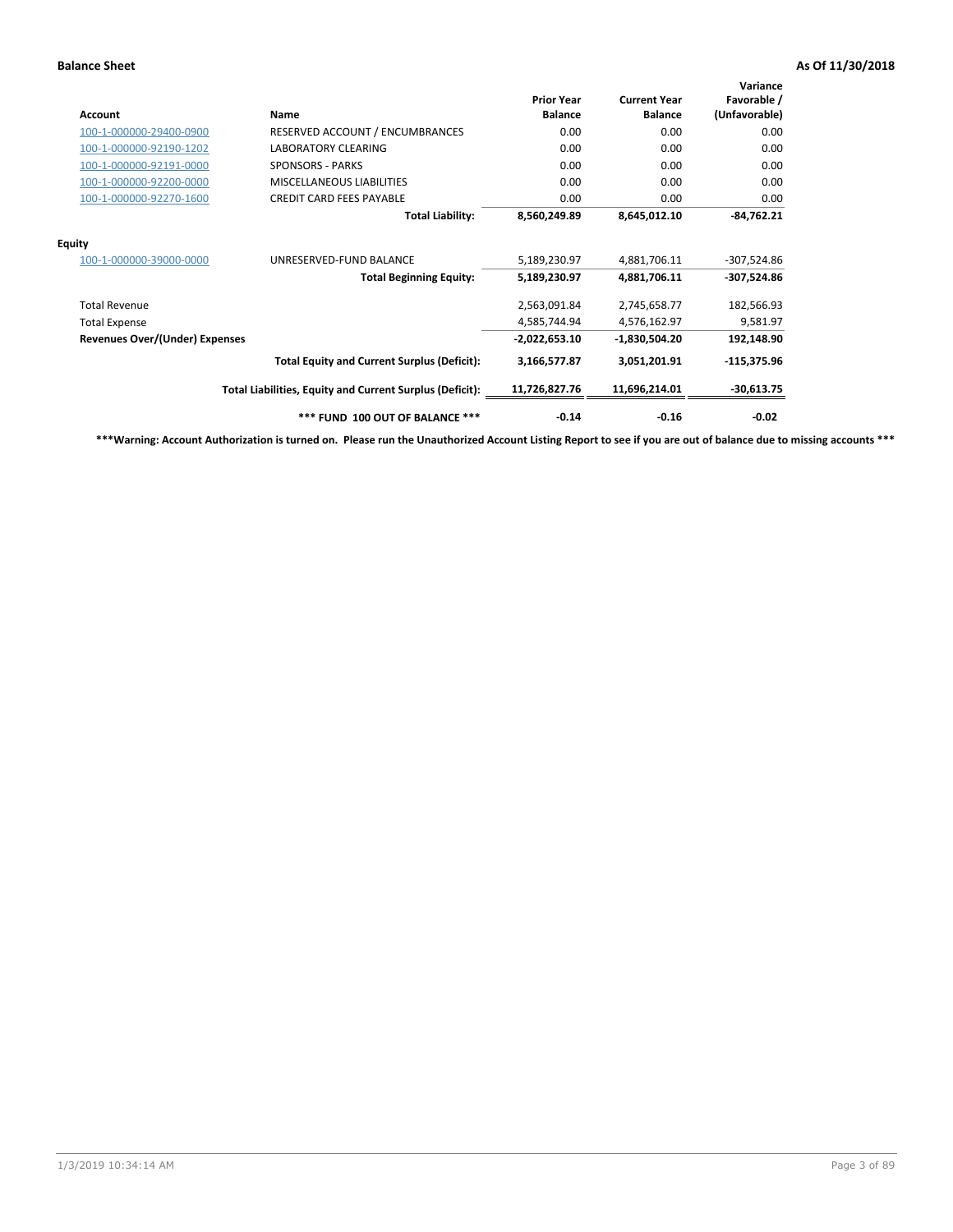| Account                                                   | Name                                                     | <b>Prior Year</b><br><b>Balance</b> | <b>Current Year</b><br><b>Balance</b> | Variance<br>Favorable /<br>(Unfavorable) |
|-----------------------------------------------------------|----------------------------------------------------------|-------------------------------------|---------------------------------------|------------------------------------------|
| <b>Fund: 101 - MUNICIPAL COURT BUILDING SECURITY FEES</b> |                                                          |                                     |                                       |                                          |
| Assets                                                    |                                                          |                                     |                                       |                                          |
| 101-1-000000-10000-0000                                   | <b>CURRENT ASSETS / CASH</b>                             | 50,010.46                           | 58,644.54                             | 8,634.08                                 |
| 101-1-000000-13201-0000                                   | MISC ACCTS RECEIVABLE                                    | 0.00                                | 0.00                                  | 0.00                                     |
| 101-1-000000-13203-0000                                   | NON-CURRENT ASSETS / PREPAYMENTS                         | 0.00                                | 0.00                                  | 0.00                                     |
| 101-1-000000-13205-0000                                   | <b>INTEREST RECEIVABLE</b>                               | 0.00                                | 0.00                                  | 0.00                                     |
|                                                           | <b>Total Assets:</b>                                     | 50,010.46                           | 58,644.54                             | 8,634.08                                 |
| Liability                                                 |                                                          |                                     |                                       |                                          |
| 101-1-000000-20101-0000                                   | <b>ACCOUNTS PAYABLE</b>                                  | 0.00                                | 0.00                                  | 0.00                                     |
| 101-1-000000-20102-0000                                   | <b>CREDIT CARD PAYABLE</b>                               | 0.00                                | 0.00                                  | 0.00                                     |
| 101-1-000000-20103-0000                                   | <b>ACCRUED ACCOUNTS PAYABLE</b>                          | 0.00                                | 0.00                                  | 0.00                                     |
| 101-1-000000-29300-0000                                   | <b>ENCUMBRANCE SUMMARY</b>                               | 0.00                                | 0.00                                  | 0.00                                     |
| 101-1-000000-29400-0000                                   | RESERVED ACCOUNT / ENCUMBRANCES                          | 0.00                                | 0.00                                  | 0.00                                     |
|                                                           | <b>Total Liability:</b>                                  | 0.00                                | 0.00                                  | 0.00                                     |
| <b>Equity</b>                                             |                                                          |                                     |                                       |                                          |
| 101-1-000000-39000-0000                                   | UNRESERVED-FUND BALANCE                                  | 48,740.74                           | 57,435.04                             | 8,694.30                                 |
|                                                           | <b>Total Beginning Equity:</b>                           | 48,740.74                           | 57,435.04                             | 8,694.30                                 |
| <b>Total Revenue</b>                                      |                                                          | 1,271.18                            | 1,213.17                              | $-58.01$                                 |
| <b>Total Expense</b>                                      |                                                          | 1.46                                | 3.67                                  | $-2.21$                                  |
| <b>Revenues Over/(Under) Expenses</b>                     |                                                          | 1,269.72                            | 1,209.50                              | $-60.22$                                 |
|                                                           | <b>Total Equity and Current Surplus (Deficit):</b>       | 50.010.46                           | 58.644.54                             | 8.634.08                                 |
|                                                           | Total Liabilities, Equity and Current Surplus (Deficit): | 50,010.46                           | 58,644.54                             | 8,634.08                                 |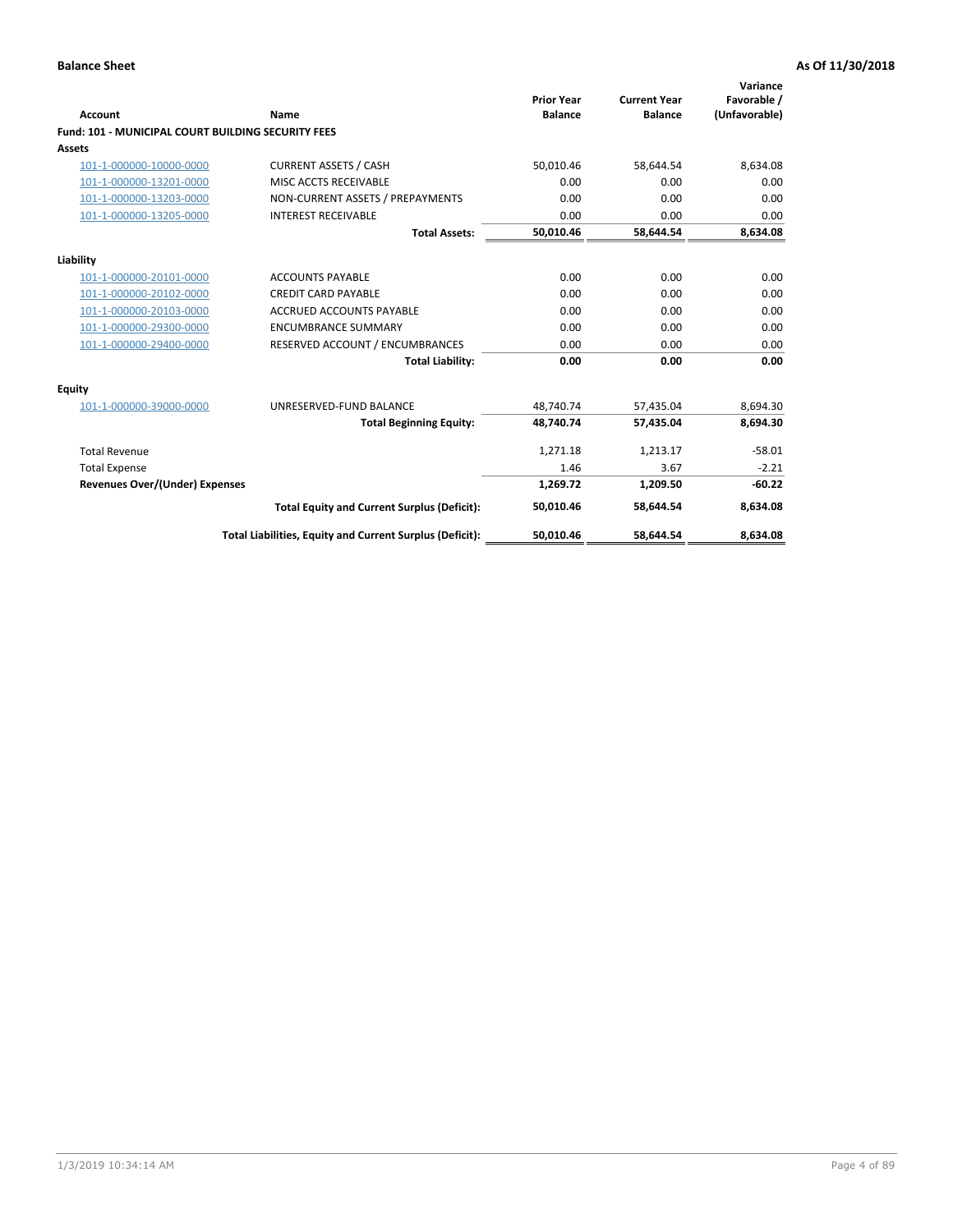| <b>Account</b>                        | Name                                                     | <b>Prior Year</b><br><b>Balance</b> | <b>Current Year</b><br><b>Balance</b> | Variance<br>Favorable /<br>(Unfavorable) |
|---------------------------------------|----------------------------------------------------------|-------------------------------------|---------------------------------------|------------------------------------------|
| Fund: 102 - MUNICIPAL COURT TECH FUND |                                                          |                                     |                                       |                                          |
| Assets                                |                                                          |                                     |                                       |                                          |
| 102-1-000000-10000-0000               | <b>CURRENT ASSETS / CASH</b>                             | 24,101.46                           | 36,037.50                             | 11,936.04                                |
| 102-1-000000-13201-0000               | MISC ACCTS RECEIVABLE                                    | 0.00                                | 0.00                                  | 0.00                                     |
|                                       | <b>Total Assets:</b>                                     | 24,101.46                           | 36,037.50                             | 11,936.04                                |
| Liability                             |                                                          |                                     |                                       |                                          |
| 102-1-000000-20101-0000               | <b>ACCOUNTS PAYABLE</b>                                  | 0.00                                | 0.00                                  | 0.00                                     |
| 102-1-000000-20102-0000               | <b>CREDIT CARD PAYABLE</b>                               | 0.00                                | 0.00                                  | 0.00                                     |
| 102-1-000000-20103-0000               | <b>ACCRUED ACCOUNTS PAYABLE</b>                          | 0.00                                | 0.00                                  | 0.00                                     |
| 102-1-000000-23001-0000               | CAPITAL LEASE PAYABLE                                    | 0.00                                | 0.00                                  | 0.00                                     |
| 102-1-000000-23101-0000               | CAPITAL LEASE PAYABLE                                    | 0.00                                | 0.00                                  | 0.00                                     |
| 102-1-000000-29300-0000               | <b>ENCUMBRANCE SUMMARY</b>                               | 0.00                                | 0.00                                  | 0.00                                     |
| 102-1-000000-29400-0000               | RESERVED ACCOUNT / ENCUMBRANCES                          | 0.00                                | 0.00                                  | 0.00                                     |
|                                       | <b>Total Liability:</b>                                  | 0.00                                | 0.00                                  | 0.00                                     |
| <b>Equity</b>                         |                                                          |                                     |                                       |                                          |
| 102-1-000000-39000-0000               | UNRESERVED-FUND BALANCE                                  | 22,395.61                           | 34,640.94                             | 12,245.33                                |
|                                       | <b>Total Beginning Equity:</b>                           | 22,395.61                           | 34.640.94                             | 12,245.33                                |
| <b>Total Revenue</b>                  |                                                          | 1,706.53                            | 1,398.79                              | $-307.74$                                |
| <b>Total Expense</b>                  |                                                          | 0.68                                | 2.23                                  | $-1.55$                                  |
| Revenues Over/(Under) Expenses        |                                                          | 1.705.85                            | 1,396.56                              | $-309.29$                                |
|                                       | <b>Total Equity and Current Surplus (Deficit):</b>       | 24,101.46                           | 36,037.50                             | 11,936.04                                |
|                                       | Total Liabilities, Equity and Current Surplus (Deficit): | 24,101.46                           | 36,037.50                             | 11,936.04                                |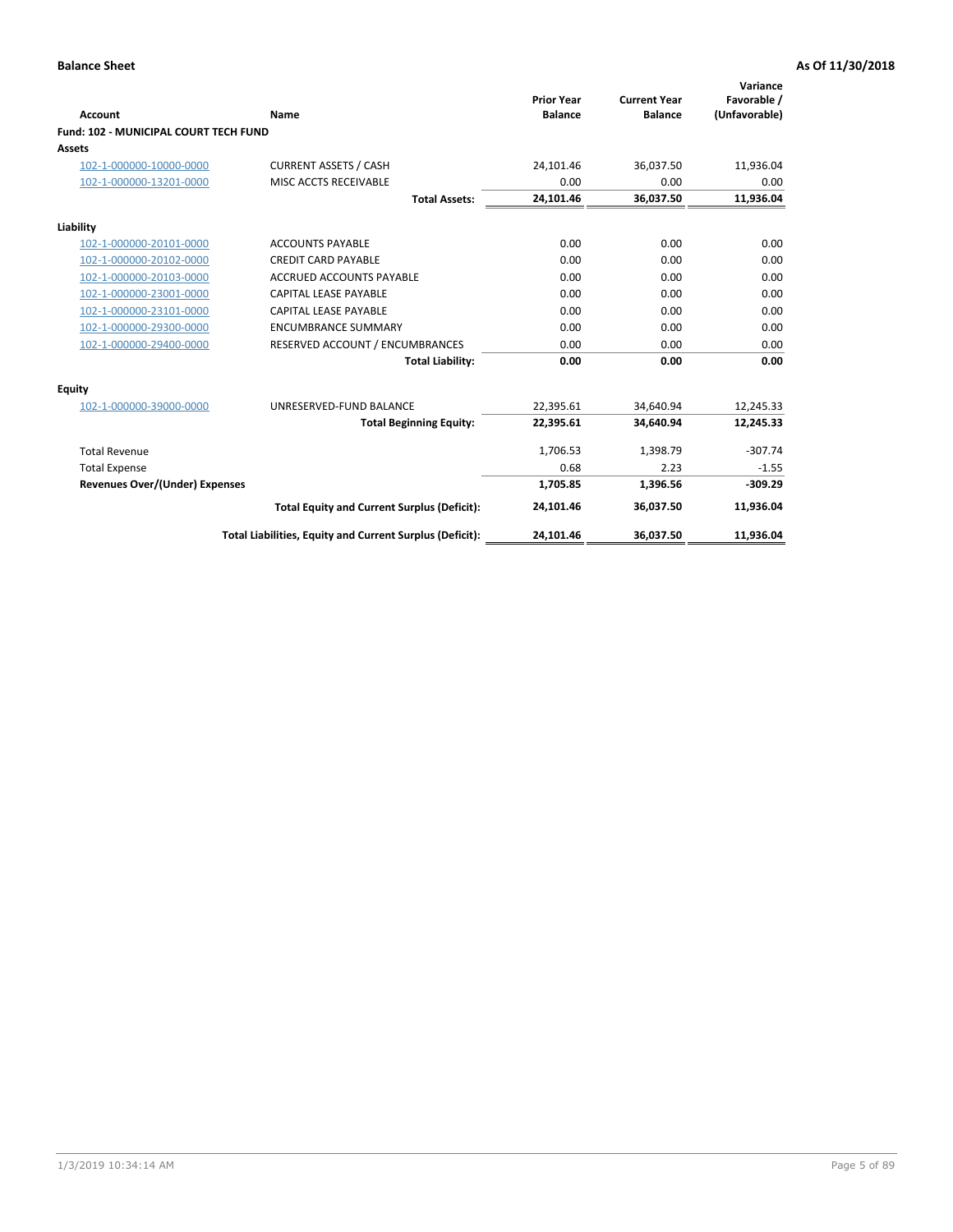| <b>Account</b>                                | Name                                                     | <b>Prior Year</b><br><b>Balance</b> | <b>Current Year</b><br><b>Balance</b> | Variance<br>Favorable /<br>(Unfavorable) |
|-----------------------------------------------|----------------------------------------------------------|-------------------------------------|---------------------------------------|------------------------------------------|
| Fund: 103 - MUNICIPAL COURT CHILD SAFETY FUND |                                                          |                                     |                                       |                                          |
| <b>Assets</b>                                 |                                                          |                                     |                                       |                                          |
| 103-1-000000-10000-0000                       | <b>CURRENT ASSETS / CASH</b>                             | 12,025.06                           | 12,742.13                             | 717.07                                   |
| 103-1-000000-13201-0000                       | MISC ACCTS RECEIVABLE                                    | 0.00                                | 0.00                                  | 0.00                                     |
| 103-1-000000-13203-0000                       | NON-CURRENT ASSETS / PREPAYMENTS                         | 0.00                                | 0.00                                  | 0.00                                     |
| 103-1-000000-13205-0000                       | <b>INTEREST RECEIVABLE</b>                               | 0.00                                | 0.00                                  | 0.00                                     |
|                                               | <b>Total Assets:</b>                                     | 12,025.06                           | 12,742.13                             | 717.07                                   |
| Liability                                     |                                                          |                                     |                                       |                                          |
| 103-1-000000-20101-0000                       | <b>ACCOUNTS PAYABLE</b>                                  | 0.00                                | 0.00                                  | 0.00                                     |
| 103-1-000000-20103-0000                       | <b>ACCRUED ACCOUNTS PAYABLE</b>                          | 0.00                                | 0.00                                  | 0.00                                     |
|                                               | <b>Total Liability:</b>                                  | 0.00                                | 0.00                                  | 0.00                                     |
| <b>Equity</b>                                 |                                                          |                                     |                                       |                                          |
| 103-1-000000-39000-0000                       | UNRESERVED-FUND BALANCE                                  | 19,143.89                           | 12,648.91                             | $-6,494.98$                              |
|                                               | <b>Total Beginning Equity:</b>                           | 19,143.89                           | 12.648.91                             | $-6.494.98$                              |
| <b>Total Revenue</b>                          |                                                          | 420.85                              | 94.08                                 | $-326.77$                                |
| <b>Total Expense</b>                          |                                                          | 7,539.68                            | 0.86                                  | 7,538.82                                 |
| <b>Revenues Over/(Under) Expenses</b>         |                                                          | $-7,118.83$                         | 93.22                                 | 7,212.05                                 |
|                                               | <b>Total Equity and Current Surplus (Deficit):</b>       | 12,025.06                           | 12.742.13                             | 717.07                                   |
|                                               | Total Liabilities, Equity and Current Surplus (Deficit): | 12,025.06                           | 12,742.13                             | 717.07                                   |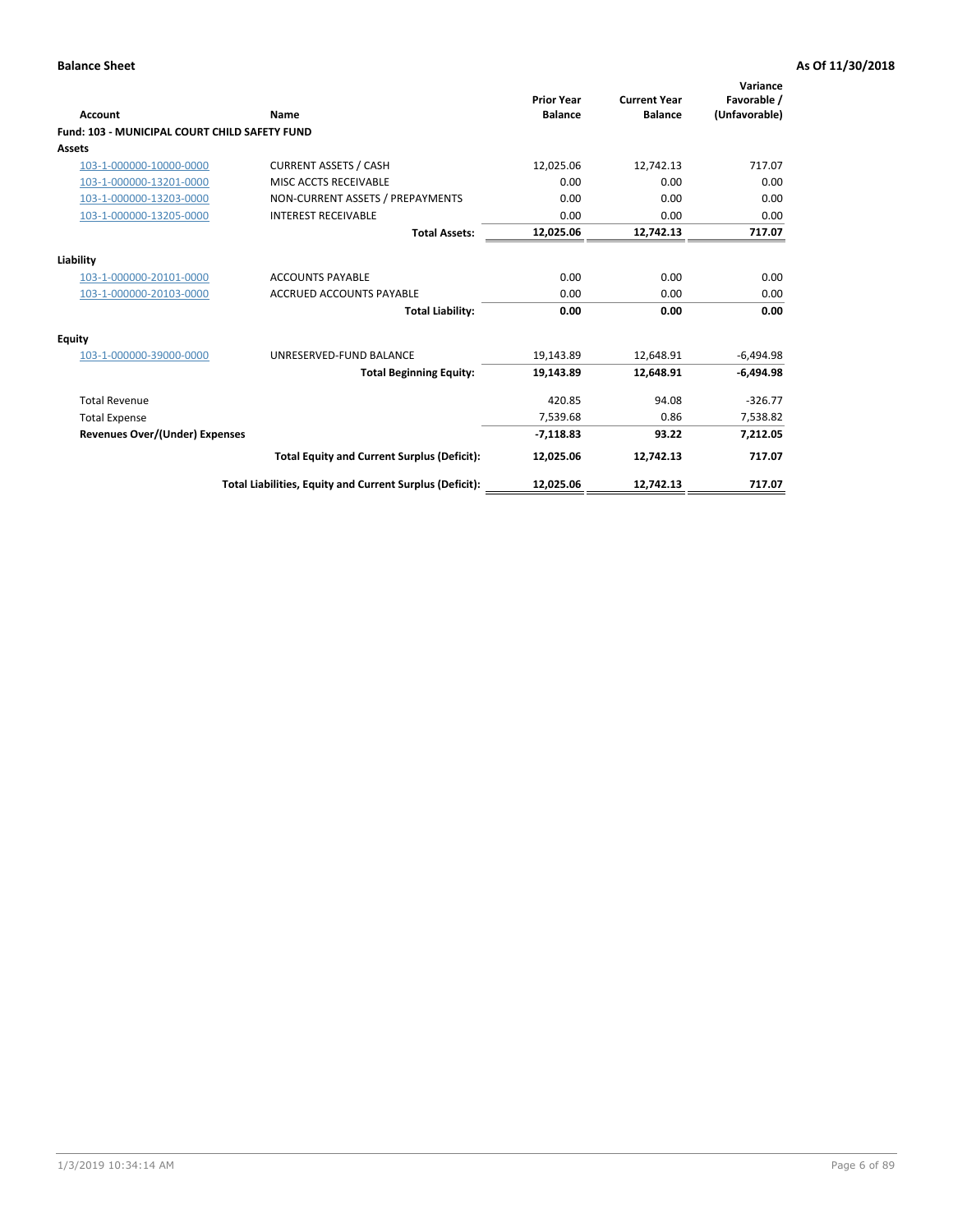|                                                    |                                                          |                                     |                                       | Variance                     |
|----------------------------------------------------|----------------------------------------------------------|-------------------------------------|---------------------------------------|------------------------------|
| <b>Account</b>                                     | Name                                                     | <b>Prior Year</b><br><b>Balance</b> | <b>Current Year</b><br><b>Balance</b> | Favorable /<br>(Unfavorable) |
| <b>Fund: 110 - EXCHANGE BUILDING FUND</b>          |                                                          |                                     |                                       |                              |
| Assets                                             |                                                          |                                     |                                       |                              |
| 110-1-000000-10000-0000                            | <b>CURRENT ASSETS / CASH</b>                             | -533,019.77                         | $-533,019.77$                         | 0.00                         |
| 110-1-000000-13201-0000                            | MISC ACCTS RECEIVABLE                                    | 0.00                                | 0.00                                  | 0.00                         |
| 110-1-000000-13203-0000                            | NON-CURRENT ASSETS / PREPAYMENTS                         | 0.00                                | 0.00                                  | 0.00                         |
| 110-1-000000-13205-0000                            | <b>INTEREST RECEIVABLE</b>                               | 0.00                                | 0.00                                  | 0.00                         |
| 110-1-000000-14100-0000                            | DUE FROM FUND 100                                        | 0.00                                | 0.00                                  | 0.00                         |
| 110-1-000000-16001-0000                            | FIXED ASSETS / LAND                                      | 0.00                                | 0.00                                  | 0.00                         |
| 110-1-000000-16002-0000                            | <b>IMPROVMENTS-NON BUILDINGS</b>                         | 0.00                                | 0.00                                  | 0.00                         |
| 110-1-000000-16003-0000                            | ACCUMULATED DEPRECIATION                                 | 0.00                                | 0.00                                  | 0.00                         |
| 110-1-000000-16004-0000                            | FIXED ASSETS / BUILDINGS                                 | 0.00                                | 0.00                                  | 0.00                         |
| 110-1-000000-16005-0000                            | ACCUMULATED DEPRECIATION                                 | 0.00                                | 0.00                                  | 0.00                         |
| 110-1-000000-16201-0000                            | <b>MACHINERY AND EQUIPMENT</b>                           | 0.00                                | 0.00                                  | 0.00                         |
| 110-1-000000-16202-0000                            | ACCUMULATED DEPRECATION                                  | 0.00                                | 0.00                                  | 0.00                         |
| 110-1-000000-16301-0000                            | FIXED ASSETS / C W I P                                   | 0.00                                | 0.00                                  | 0.00                         |
|                                                    | <b>Total Assets:</b>                                     | $-533,019.77$                       | -533,019.77                           | 0.00                         |
| Liability                                          |                                                          |                                     |                                       |                              |
| 110-1-000000-20101-0000                            | <b>ACCOUNTS PAYABLE</b>                                  | 0.00                                | 0.00                                  | 0.00                         |
| 110-1-000000-20102-0000                            | <b>CREDIT CARD PAYABLE</b>                               | 0.00                                | 0.00                                  | 0.00                         |
| 110-1-000000-20103-0000                            | ACCRUED ACCOUNTS PAYABLE                                 | 0.00                                | 0.00                                  | 0.00                         |
| 110-1-000000-20109-0000                            | MISCELLANEOUS LIABILITIES                                | 0.00                                | 0.00                                  | 0.00                         |
| 110-1-000000-20110-0000                            | REVENUE BONDS PAYABLE                                    | 0.00                                | 0.00                                  | 0.00                         |
| 110-1-000000-20112-0000                            | <b>ACCRUED INTEREST PAYABLE</b>                          | 0.00                                | 0.00                                  | 0.00                         |
| 110-1-000000-20141-0000                            | <b>TELEPHONE CLEARING</b>                                | 0.00                                | 0.00                                  | 0.00                         |
| 110-1-000000-20160-0000                            | <b>UNAPPLIED CREDIT</b>                                  | 0.00                                | 0.00                                  | 0.00                         |
| 110-1-000000-20201-0000                            | <b>DEFERRED REVENUE</b>                                  | 0.00                                | 0.00                                  | 0.00                         |
| 110-1-000000-21001-0000                            | <b>GENERAL FUND / GENERAL FUND</b>                       | 0.00                                | 0.00                                  | 0.00                         |
| 110-1-000000-22001-0000                            | SALARIES PAYABLE                                         | 0.00                                | 0.00                                  | 0.00                         |
| 110-1-000000-22002-0000                            | <b>VACATION/SICK PAYABLE</b>                             | 0.00                                | 0.00                                  | 0.00                         |
| 110-1-000000-26001-0000                            | <b>OBLIG FOR COMP ABSENCES</b>                           | 0.00                                | 0.00                                  | 0.00                         |
| 110-1-000000-26102-0000                            | REVENUE BONDS PAYABLE                                    | 0.00                                | 0.00                                  | 0.00                         |
| 110-1-000000-27001-0000                            | <b>CONTRIBUTED CAPITAL</b>                               | 0.00                                | 0.00                                  | 0.00                         |
| 110-1-000000-29300-0000                            | <b>ENCUMBRANCE SUMMARY</b>                               | 0.00                                | 0.00                                  | 0.00                         |
| 110-1-000000-29400-0100                            | RESERVED ACCOUNT / ENCUMBRANCES                          | 0.00                                | 0.00                                  | 0.00                         |
|                                                    | <b>Total Liability:</b>                                  | 0.00                                | 0.00                                  | 0.00                         |
|                                                    |                                                          |                                     |                                       |                              |
| <b>Equity</b>                                      | UNRESERVED-FUND BALANCE                                  | 0.00                                | 0.00                                  | 0.00                         |
| 110-1-000000-39000-0000<br>110-1-000000-39100-0000 | UNRESERVED-RET. EARNINGS                                 | -533,019.77                         | -533,019.77                           | 0.00                         |
|                                                    | <b>Total Beginning Equity:</b>                           | -533,019.77                         | -533,019.77                           | 0.00                         |
|                                                    |                                                          |                                     |                                       |                              |
| <b>Total Revenue</b>                               |                                                          | 0.00                                | 0.00                                  | 0.00                         |
| <b>Total Expense</b>                               |                                                          | 0.00                                | 0.00                                  | 0.00                         |
| <b>Revenues Over/(Under) Expenses</b>              |                                                          | 0.00                                | 0.00                                  | 0.00                         |
|                                                    | <b>Total Equity and Current Surplus (Deficit):</b>       | -533,019.77                         | -533,019.77                           | 0.00                         |
|                                                    | Total Liabilities, Equity and Current Surplus (Deficit): | -533,019.77                         | -533,019.77                           | 0.00                         |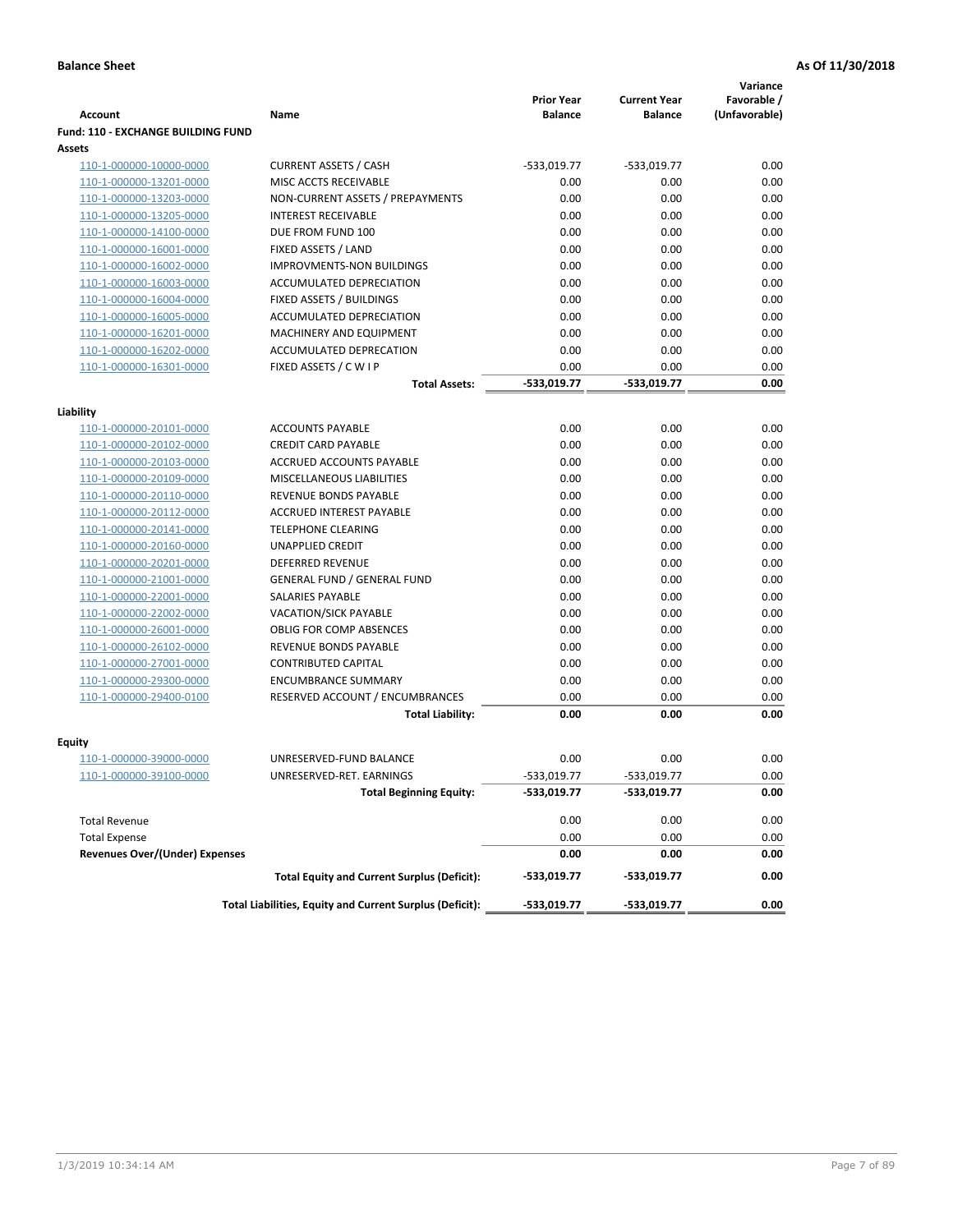|                                        |                                                          | <b>Prior Year</b> | <b>Current Year</b> | Variance<br>Favorable / |
|----------------------------------------|----------------------------------------------------------|-------------------|---------------------|-------------------------|
| <b>Account</b>                         | <b>Name</b>                                              | <b>Balance</b>    | <b>Balance</b>      | (Unfavorable)           |
| Fund: 111 - RECREATION ACTIVITIES FUND |                                                          |                   |                     |                         |
| Assets                                 |                                                          |                   |                     |                         |
| 111-1-000000-10000-0000                | <b>CURRENT ASSETS / CASH</b>                             | $-13,102.98$      | 581.21              | 13,684.19               |
| 111-1-000000-10313-0000                | <b>CHANGE DRAWER - PARK CONCESSIONS</b>                  | 0.00              | 0.00                | 0.00                    |
| 111-1-000000-13201-0000                | MISC ACCTS RECEIVABLE                                    | 0.00              | 0.00                | 0.00                    |
| 111-1-000000-13205-0000                | <b>INTEREST RECEIVABLE</b>                               | 0.00              | 0.00                | 0.00                    |
|                                        | <b>Total Assets:</b>                                     | $-13,102.98$      | 581.21              | 13,684.19               |
| Liability                              |                                                          |                   |                     |                         |
| 111-1-000000-20101-0000                | <b>ACCOUNTS PAYABLE</b>                                  | 0.00              | 108.29              | $-108.29$               |
| 111-1-000000-20102-0000                | <b>CREDIT CARD PAYABLE</b>                               | 0.00              | 0.00                | 0.00                    |
| 111-1-000000-20103-0000                | <b>ACCRUED ACCOUNTS PAYABLE</b>                          | 0.00              | 0.00                | 0.00                    |
| 111-1-000000-20125-0000                | SALES TAX PAYABLE / IN THE CITY                          | 10.48             | $-102.22$           | 112.70                  |
| 111-1-000000-20160-0000                | <b>UNAPPLIED CREDIT</b>                                  | 0.00              | 0.00                | 0.00                    |
| 111-1-000000-20201-0000                | <b>DEFERRED REVENUE</b>                                  | 0.00              | 0.00                | 0.00                    |
| 111-1-000000-22001-0000                | <b>SALARIES PAYABLE</b>                                  | 0.00              | 155.91              | $-155.91$               |
| 111-1-000000-29300-0000                | <b>ENCUMBRANCE SUMMARY</b>                               | 0.00              | 0.00                | 0.00                    |
| 111-1-000000-29400-0100                | RESERVED ACCOUNT / ENCUMBRANCES                          | 0.00              | 0.00                | 0.00                    |
|                                        | <b>Total Liability:</b>                                  | 10.48             | 161.98              | $-151.50$               |
| <b>Equity</b>                          |                                                          |                   |                     |                         |
| 111-1-000000-39000-0000                | UNRESERVED-FUND BALANCE                                  | $-13,054.13$      | 5,989.45            | 19,043.58               |
| 111-1-000000-39100-0000                | UNRESERVED-RET. EARNINGS                                 | 0.00              | 0.00                | 0.00                    |
|                                        | <b>Total Beginning Equity:</b>                           | $-13,054.13$      | 5,989.45            | 19,043.58               |
| <b>Total Revenue</b>                   |                                                          | 13,844.44         | 12,500.13           | $-1,344.31$             |
| <b>Total Expense</b>                   |                                                          | 13,903.77         | 18,070.35           | $-4,166.58$             |
| <b>Revenues Over/(Under) Expenses</b>  |                                                          | $-59.33$          | $-5,570.22$         | $-5,510.89$             |
|                                        | <b>Total Equity and Current Surplus (Deficit):</b>       | $-13,113.46$      | 419.23              | 13,532.69               |
|                                        | Total Liabilities, Equity and Current Surplus (Deficit): | $-13,102.98$      | 581.21              | 13,684.19               |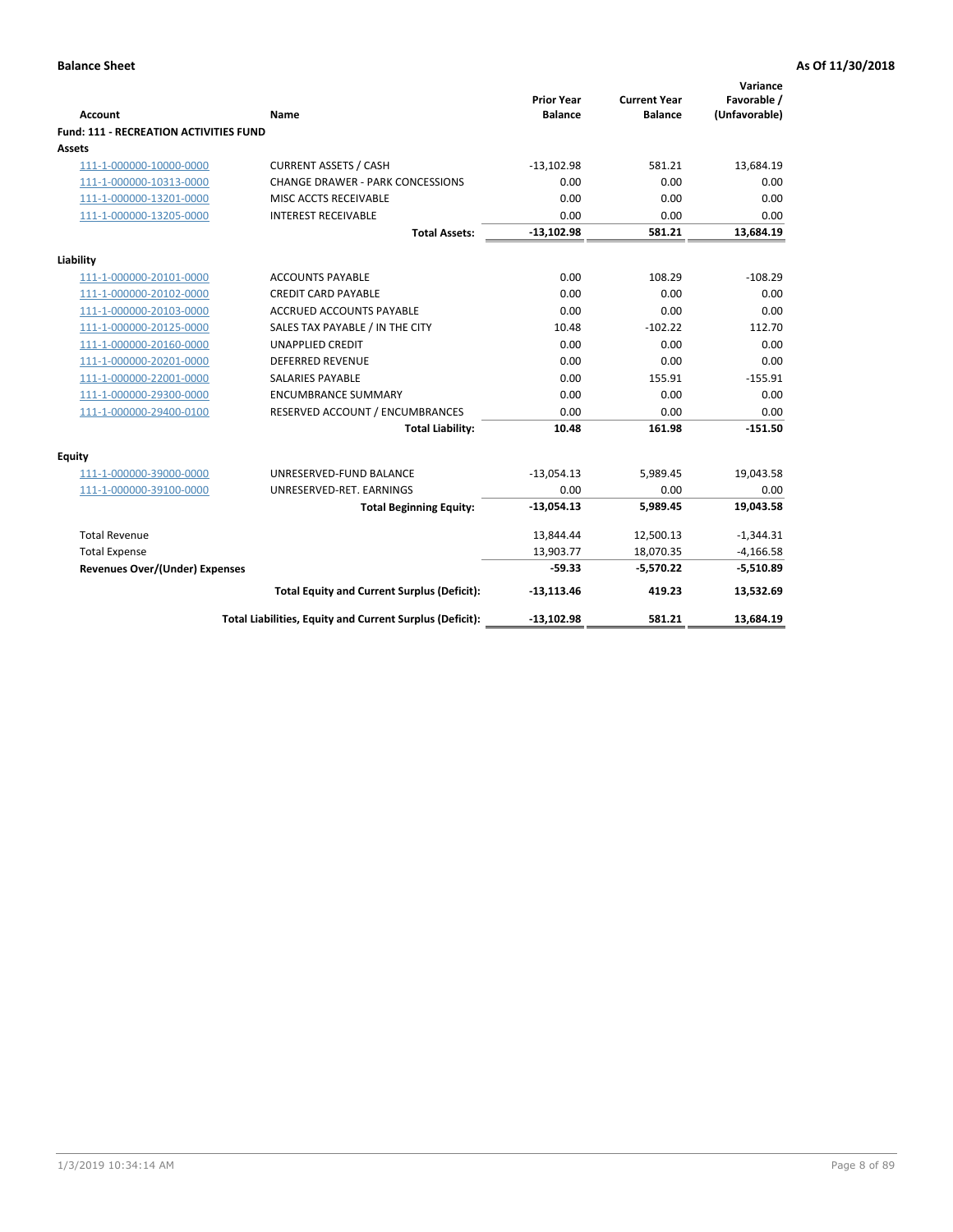|                                       |                                                          |                                     |                                       | Variance                     |
|---------------------------------------|----------------------------------------------------------|-------------------------------------|---------------------------------------|------------------------------|
| <b>Account</b>                        | Name                                                     | <b>Prior Year</b><br><b>Balance</b> | <b>Current Year</b><br><b>Balance</b> | Favorable /<br>(Unfavorable) |
| Fund: 112 - GUN RANGE FUND            |                                                          |                                     |                                       |                              |
| <b>Assets</b>                         |                                                          |                                     |                                       |                              |
| 112-1-000000-10000-0000               | <b>CURRENT ASSETS / CASH</b>                             | 24,041.10                           | $-1,342.20$                           | $-25,383.30$                 |
| 112-1-000000-13201-0000               | MISC ACCTS RECEIVABLE                                    | 0.00                                | 0.00                                  | 0.00                         |
|                                       | <b>Total Assets:</b>                                     | 24,041.10                           | $-1,342.20$                           | $-25,383.30$                 |
| Liability                             |                                                          |                                     |                                       |                              |
| 112-1-000000-20101-0000               | <b>ACCOUNTS PAYABLE</b>                                  | 0.00                                | 0.00                                  | 0.00                         |
| 112-1-000000-20103-0000               | <b>ACCRUED ACCOUNTS PAYABLE</b>                          | 0.00                                | 0.00                                  | 0.00                         |
| 112-1-000000-20160-0000               | <b>UNAPPLIED CREDIT</b>                                  | 0.00                                | 0.00                                  | 0.00                         |
| 112-1-000000-21001-0000               | <b>GENERAL FUND / GENERAL FUND</b>                       | 0.00                                | 0.00                                  | 0.00                         |
| 112-1-000000-29300-0000               | <b>ENCUMBRANCE SUMMARY</b>                               | 0.00                                | 0.00                                  | 0.00                         |
| 112-1-000000-29400-0100               | RESERVED ACCOUNT / ENCUMBRANCES                          | 0.00                                | 0.00                                  | 0.00                         |
|                                       | <b>Total Liability:</b>                                  | 0.00                                | 0.00                                  | 0.00                         |
| Equity                                |                                                          |                                     |                                       |                              |
| 112-1-000000-39000-0000               | UNRESERVED-FUND BALANCE                                  | 29,489.10                           | $-1,342.20$                           | $-30,831.30$                 |
| 112-1-000000-39100-0000               | UNRESERVED-RET. EARNINGS                                 | 0.00                                | 0.00                                  | 0.00                         |
|                                       | <b>Total Beginning Equity:</b>                           | 29,489.10                           | $-1,342.20$                           | $-30,831.30$                 |
| <b>Total Revenue</b>                  |                                                          | 63.63                               | 70.00                                 | 6.37                         |
| <b>Total Expense</b>                  |                                                          | 5,511.63                            | 70.00                                 | 5,441.63                     |
| <b>Revenues Over/(Under) Expenses</b> |                                                          | $-5,448.00$                         | 0.00                                  | 5,448.00                     |
|                                       | <b>Total Equity and Current Surplus (Deficit):</b>       | 24,041.10                           | $-1,342.20$                           | $-25,383.30$                 |
|                                       | Total Liabilities, Equity and Current Surplus (Deficit): | 24,041.10                           | $-1,342.20$                           | $-25,383.30$                 |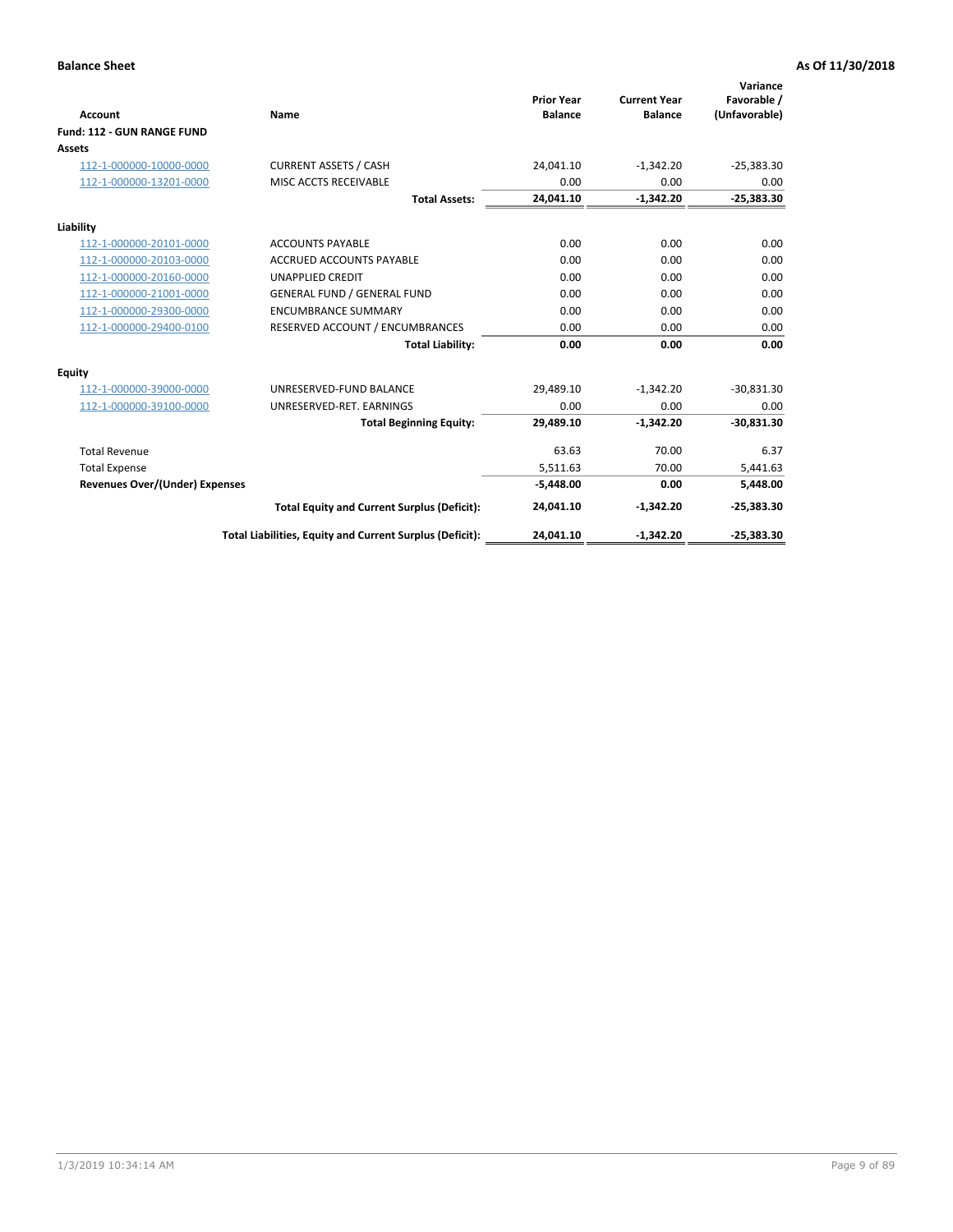| <b>Account</b>                               | <b>Name</b>                                              | <b>Prior Year</b><br><b>Balance</b> | <b>Current Year</b><br><b>Balance</b> | Variance<br>Favorable /<br>(Unfavorable) |
|----------------------------------------------|----------------------------------------------------------|-------------------------------------|---------------------------------------|------------------------------------------|
| Fund: 113 - HOTEL / MOTEL OCCUPANCY TAX FUND |                                                          |                                     |                                       |                                          |
| Assets                                       |                                                          |                                     |                                       |                                          |
| 113-1-000000-10000-0000                      | <b>CURRENT ASSETS / CASH</b>                             | 609,152.17                          | 367,566.51                            | $-241,585.66$                            |
| 113-1-000000-13101-0000                      | TAX RECEIVABLE-CURRENT                                   | 0.00                                | 0.00                                  | 0.00                                     |
| 113-1-000000-13201-0000                      | MISC ACCTS RECEIVABLE                                    | 0.00                                | 0.00                                  | 0.00                                     |
| 113-1-000000-13202-0000                      | <b>EMPLOYEE ADVANCES</b>                                 | 0.00                                | 0.00                                  | 0.00                                     |
| 113-1-000000-13203-0000                      | NON-CURRENT ASSETS / PREPAYMENTS                         | 0.00                                | 0.00                                  | 0.00                                     |
| 113-1-000000-13205-0000                      | <b>INTEREST RECEIVABLE</b>                               | 0.00                                | 0.00                                  | 0.00                                     |
|                                              | <b>Total Assets:</b>                                     | 609,152.17                          | 367,566.51                            | $-241,585.66$                            |
|                                              |                                                          |                                     |                                       |                                          |
| Liability                                    |                                                          |                                     |                                       |                                          |
| 113-1-000000-20101-0000                      | <b>ACCOUNTS PAYABLE</b>                                  | 0.00                                | 0.00                                  | 0.00                                     |
| 113-1-000000-20102-0000                      | <b>CREDIT CARD PAYABLE</b>                               | 0.00                                | 0.00                                  | 0.00                                     |
| 113-1-000000-20103-0000                      | ACCRUED ACCOUNTS PAYABLE                                 | 0.00                                | 0.00                                  | 0.00                                     |
| 113-1-000000-20144-0000                      | SPECIAL EVENT DONATIONS                                  | $-1,046.65$                         | $-1,046.65$                           | 0.00                                     |
| 113-1-000000-22001-0000                      | <b>SALARIES PAYABLE</b>                                  | 1,673.24                            | 1,702.66                              | $-29.42$                                 |
| 113-1-000000-24001-0000                      | O/S CHECKS PAYABLE                                       | 0.00                                | 0.00                                  | 0.00                                     |
| 113-1-000000-29300-0000                      | <b>ENCUMBRANCE SUMMARY</b>                               | 0.00                                | 0.00                                  | 0.00                                     |
| 113-1-000000-29400-0100                      | RESERVED ACCOUNT / ENCUMBRANCES                          | 0.00                                | 0.00                                  | 0.00                                     |
|                                              | <b>Total Liability:</b>                                  | 626.59                              | 656.01                                | $-29.42$                                 |
| Equity                                       |                                                          |                                     |                                       |                                          |
| 113-1-000000-39000-0000                      | UNRESERVED-FUND BALANCE                                  | 616,628.89                          | 432,796.11                            | $-183,832.78$                            |
|                                              | <b>Total Beginning Equity:</b>                           | 616,628.89                          | 432,796.11                            | $-183,832.78$                            |
| <b>Total Revenue</b>                         |                                                          | 119,690.73                          | 97,992.46                             | $-21,698.27$                             |
| <b>Total Expense</b>                         |                                                          | 127,794.04                          | 163,878.07                            | $-36,084.03$                             |
| <b>Revenues Over/(Under) Expenses</b>        |                                                          | $-8,103.31$                         | $-65,885.61$                          | $-57,782.30$                             |
|                                              | <b>Total Equity and Current Surplus (Deficit):</b>       | 608,525.58                          | 366,910.50                            | $-241,615.08$                            |
|                                              | Total Liabilities, Equity and Current Surplus (Deficit): | 609,152.17                          | 367,566.51                            | $-241,585.66$                            |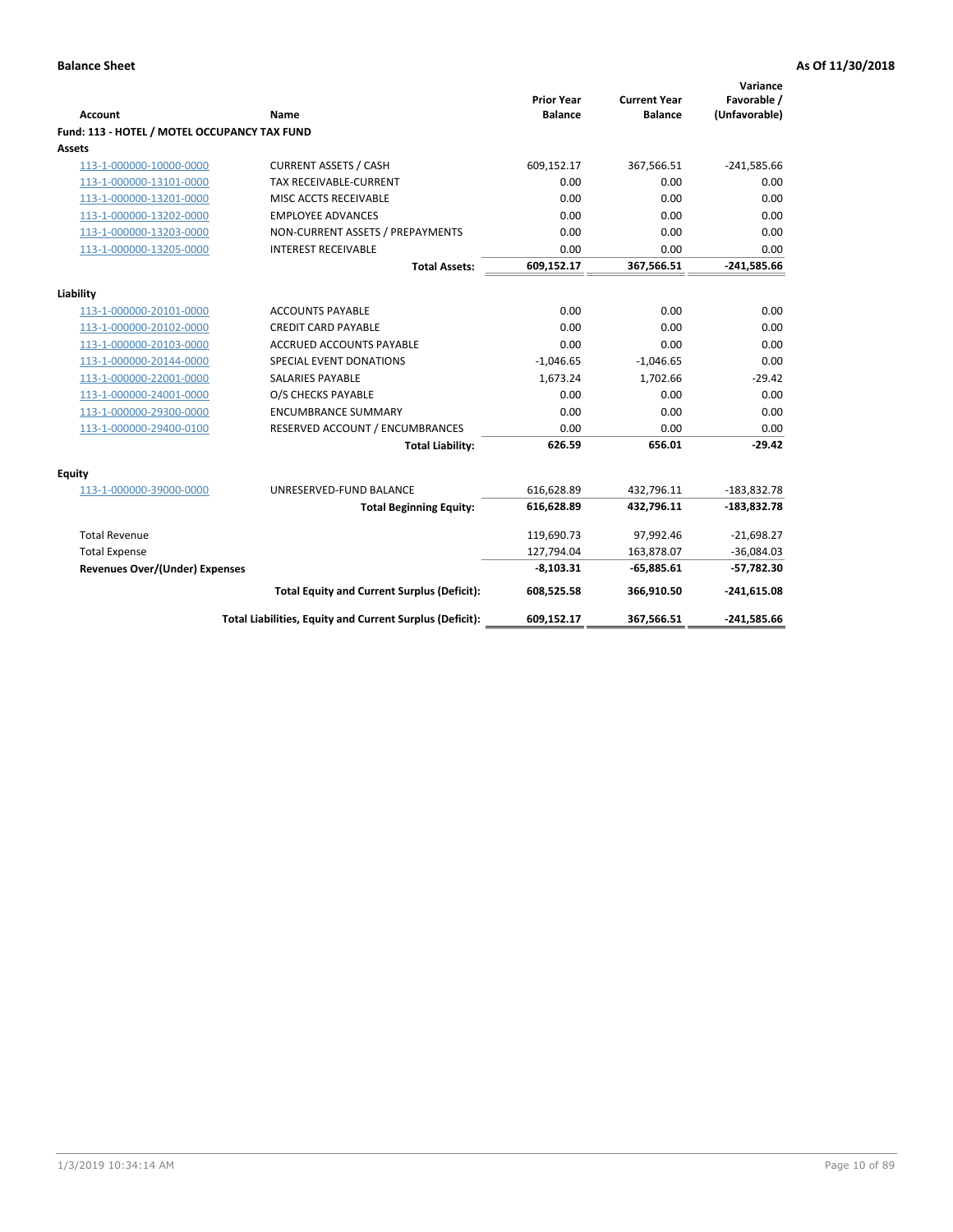| <b>Account</b>                              | <b>Name</b>                                              | <b>Prior Year</b><br><b>Balance</b> | <b>Current Year</b><br><b>Balance</b> | Variance<br>Favorable /<br>(Unfavorable) |
|---------------------------------------------|----------------------------------------------------------|-------------------------------------|---------------------------------------|------------------------------------------|
| Fund: 114 - VENUE MANAGEMENT FUND<br>Assets |                                                          |                                     |                                       |                                          |
| 114-1-000000-10000-0000                     | <b>CURRENT ASSETS / CASH</b>                             | $-225,791.87$                       | $-64,169.28$                          | 161,622.59                               |
| 114-1-000000-10311-0000                     | CASH / PETTY CASH/CHANGE DRAWERS                         | 200.00                              | 200.00                                | 0.00                                     |
| 114-1-000000-13201-0000                     | MISC ACCTS RECEIVABLE                                    | 0.00                                | 0.00                                  | 0.00                                     |
| 114-1-000000-13203-0000                     | NON-CURRENT ASSETS / PREPAYMENTS                         | 0.00                                | 0.00                                  | 0.00                                     |
| 114-1-000000-13205-0000                     | <b>INTEREST RECEIVABLE</b>                               | 0.00                                | 0.00                                  | 0.00                                     |
|                                             | <b>Total Assets:</b>                                     | $-225,591.87$                       | $-63,969.28$                          | 161,622.59                               |
| Liability                                   |                                                          |                                     |                                       |                                          |
| 114-1-000000-20101-0000                     | <b>ACCOUNTS PAYABLE</b>                                  | $-5,075.00$                         | 193.17                                | $-5,268.17$                              |
| 114-1-000000-20102-0000                     | <b>CREDIT CARD PAYABLE</b>                               | 0.00                                | 0.00                                  | 0.00                                     |
| 114-1-000000-20103-0000                     | <b>ACCRUED ACCOUNTS PAYABLE</b>                          | 0.00                                | 0.00                                  | 0.00                                     |
| 114-1-000000-20125-0000                     | SALES TAX PAYABLE / IN THE CITY                          | 0.00                                | 0.00                                  | 0.00                                     |
| 114-1-000000-20144-0000                     | SPECIAL EVENT DONATIONS                                  | $-27,843.08$                        | 38,652.70                             | $-66,495.78$                             |
| 114-1-000000-20150-0000                     | <b>TICKET SALE SHARING</b>                               | 77,740.25                           | 31,059.58                             | 46,680.67                                |
| 114-1-000000-20151-0000                     | <b>SOUND &amp; LIGHTING</b>                              | 0.00                                | 0.00                                  | 0.00                                     |
| 114-1-000000-20160-0000                     | <b>UNAPPLIED CREDIT</b>                                  | 0.00                                | 0.00                                  | 0.00                                     |
| 114-1-000000-20201-0000                     | <b>DEFERRED REVENUE</b>                                  | 0.00                                | 0.00                                  | 0.00                                     |
| 114-1-000000-22001-0000                     | SALARIES PAYABLE                                         | 1,129.52                            | 1,154.26                              | $-24.74$                                 |
| 114-1-000000-24010-0000                     | <b>CIVIC CENTER DEPOSITS</b>                             | 5,100.00                            | 7,010.00                              | $-1,910.00$                              |
| 114-1-000000-24012-0000                     | <b>AUDITORIUM DEPOSITS</b>                               | 6,500.00                            | 11,125.00                             | $-4,625.00$                              |
| 114-1-000000-29300-0000                     | <b>ENCUMBRANCE SUMMARY</b>                               | 0.00                                | 0.00                                  | 0.00                                     |
| 114-1-000000-29400-0000                     | RESERVED ACCOUNT / ENCUMBRANCES                          | 0.00                                | 0.00                                  | 0.00                                     |
|                                             | <b>Total Liability:</b>                                  | 57,551.69                           | 89,194.71                             | $-31,643.02$                             |
| Equity                                      |                                                          |                                     |                                       |                                          |
| 114-1-000000-39000-0000                     | UNRESERVED-FUND BALANCE                                  | $-275,832.77$                       | $-110,063.43$                         | 165,769.34                               |
|                                             | <b>Total Beginning Equity:</b>                           | $-275,832.77$                       | $-110,063.43$                         | 165,769.34                               |
| <b>Total Revenue</b>                        |                                                          | 54,168.80                           | 12,748.00                             | $-41,420.80$                             |
| <b>Total Expense</b>                        |                                                          | 61,479.59                           | 55,848.56                             | 5,631.03                                 |
| <b>Revenues Over/(Under) Expenses</b>       |                                                          | $-7,310.79$                         | $-43,100.56$                          | $-35,789.77$                             |
|                                             | <b>Total Equity and Current Surplus (Deficit):</b>       | $-283,143.56$                       | $-153, 163.99$                        | 129,979.57                               |
|                                             | Total Liabilities, Equity and Current Surplus (Deficit): | $-225,591.87$                       | $-63,969.28$                          | 161,622.59                               |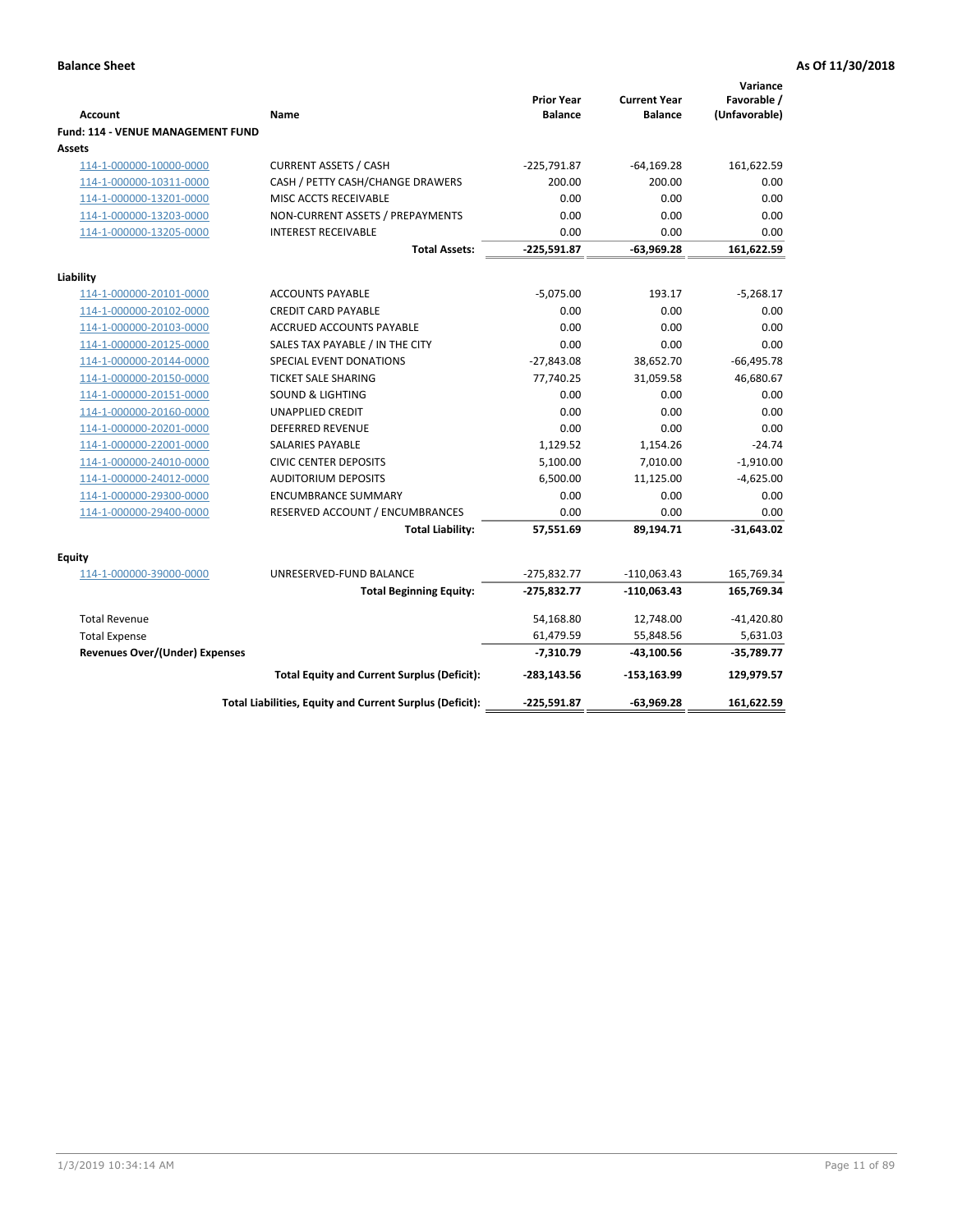| <b>Account</b>                        | <b>Name</b>                                              | <b>Prior Year</b><br><b>Balance</b> | <b>Current Year</b><br><b>Balance</b> | Variance<br>Favorable /<br>(Unfavorable) |
|---------------------------------------|----------------------------------------------------------|-------------------------------------|---------------------------------------|------------------------------------------|
| Fund: 115 - TIRZ FUND                 |                                                          |                                     |                                       |                                          |
| <b>Assets</b>                         |                                                          |                                     |                                       |                                          |
| 115-1-000000-10000-0000               | <b>CURRENT ASSETS / CASH</b>                             | 0.00                                | 0.00                                  | 0.00                                     |
| 115-1-000000-13101-0000               | <b>TAX RECEIVABLE-CURRENT</b>                            | 0.00                                | 0.00                                  | 0.00                                     |
| 115-1-000000-13102-0000               | <b>TAXES REC-DELINQUENT</b>                              | 0.00                                | 0.00                                  | 0.00                                     |
| 115-1-000000-13103-0000               | ALLOW FOR UNCOLLECT TAXES                                | 0.00                                | 0.00                                  | 0.00                                     |
| 115-1-000000-13201-0000               | MISC ACCTS RECEIVABLE                                    | 0.00                                | 0.00                                  | 0.00                                     |
| 115-1-000000-13205-0000               | <b>INTEREST RECEIVABLE</b>                               | 0.00                                | 0.00                                  | 0.00                                     |
|                                       | <b>Total Assets:</b>                                     | 0.00                                | 0.00                                  | 0.00                                     |
| Liability                             |                                                          |                                     |                                       |                                          |
| 115-1-000000-20101-0000               | <b>ACCOUNTS PAYABLE</b>                                  | 0.00                                | 0.00                                  | 0.00                                     |
| 115-1-000000-20103-0000               | <b>ACCRUED ACCOUNTS PAYABLE</b>                          | 0.00                                | 0.00                                  | 0.00                                     |
| 115-1-000000-20203-0000               | <b>DEFERRED TAX REVENUE</b>                              | 0.00                                | 0.00                                  | 0.00                                     |
| 115-1-000000-29300-0000               | <b>ENCUMBRANCE SUMMARY</b>                               | 0.00                                | 0.00                                  | 0.00                                     |
| 115-1-000000-29400-0100               | RESERVED ACCOUNT / ENCUMBRANCES                          | 0.00                                | 0.00                                  | 0.00                                     |
|                                       | <b>Total Liability:</b>                                  | 0.00                                | 0.00                                  | 0.00                                     |
| Equity                                |                                                          |                                     |                                       |                                          |
| 115-1-000000-39000-0000               | UNRESERVED-FUND BALANCE                                  | 0.00                                | 0.00                                  | 0.00                                     |
| 115-1-000000-39100-0000               | UNRESERVED-RET. EARNINGS                                 | 0.00                                | 0.00                                  | 0.00                                     |
|                                       | <b>Total Beginning Equity:</b>                           | 0.00                                | 0.00                                  | 0.00                                     |
| <b>Total Revenue</b>                  |                                                          | 0.00                                | 0.00                                  | 0.00                                     |
| <b>Total Expense</b>                  |                                                          | 0.00                                | 0.00                                  | 0.00                                     |
| <b>Revenues Over/(Under) Expenses</b> |                                                          | 0.00                                | 0.00                                  | 0.00                                     |
|                                       | <b>Total Equity and Current Surplus (Deficit):</b>       | 0.00                                | 0.00                                  | 0.00                                     |
|                                       | Total Liabilities, Equity and Current Surplus (Deficit): | 0.00                                | 0.00                                  | 0.00                                     |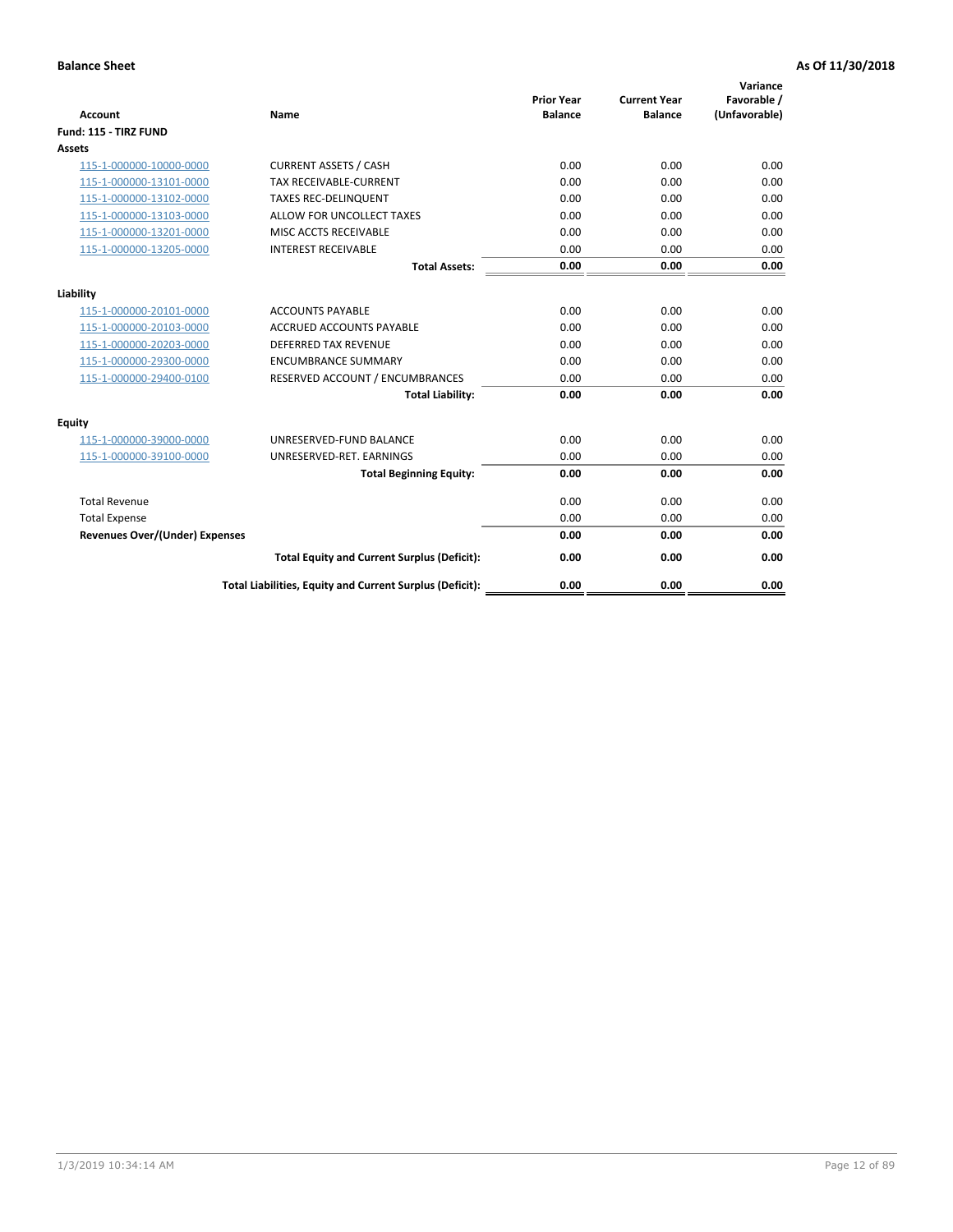| <b>Account</b>                        | Name                                                     | <b>Prior Year</b><br><b>Balance</b> | <b>Current Year</b><br><b>Balance</b> | Variance<br>Favorable /<br>(Unfavorable) |
|---------------------------------------|----------------------------------------------------------|-------------------------------------|---------------------------------------|------------------------------------------|
| Fund: 116 - ROADWAY IMPACT FEE 1      |                                                          |                                     |                                       |                                          |
| <b>Assets</b>                         |                                                          |                                     |                                       |                                          |
| 116-1-000000-10000-0000               | <b>CURRENT ASSETS / CASH</b>                             | 13,132.27                           | 0.00                                  | $-13,132.27$                             |
| 116-1-000000-13201-0000               | MISC ACCTS RECEIVABLE                                    | 0.00                                | 0.00                                  | 0.00                                     |
| 116-1-000000-13205-0000               | <b>INTEREST RECEIVABLE</b>                               | 0.00                                | 0.00                                  | 0.00                                     |
|                                       | <b>Total Assets:</b>                                     | 13,132.27                           | 0.00                                  | $-13,132.27$                             |
| Liability                             |                                                          |                                     |                                       |                                          |
| 116-1-000000-20101-0000               | <b>ACCOUNTS PAYABLE</b>                                  | 0.00                                | 0.00                                  | 0.00                                     |
| 116-1-000000-20103-0000               | <b>ACCRUED ACCOUNTS PAYABLE</b>                          | 0.00                                | 0.00                                  | 0.00                                     |
|                                       | <b>Total Liability:</b>                                  | 0.00                                | 0.00                                  | 0.00                                     |
| <b>Equity</b>                         |                                                          |                                     |                                       |                                          |
| 116-1-000000-39000-0000               | UNRESERVED-FUND BALANCE                                  | 0.00                                | 0.00                                  | 0.00                                     |
| 116-1-000000-39100-0000               | UNRESERVED-RET. EARNINGS                                 | 13,136.26                           | 0.00                                  | $-13,136.26$                             |
|                                       | <b>Total Beginning Equity:</b>                           | 13,136.26                           | 0.00                                  | $-13,136.26$                             |
| <b>Total Revenue</b>                  |                                                          | $-3.59$                             | 0.00                                  | 3.59                                     |
| <b>Total Expense</b>                  |                                                          | 0.40                                | 0.00                                  | 0.40                                     |
| <b>Revenues Over/(Under) Expenses</b> |                                                          | $-3.99$                             | 0.00                                  | 3.99                                     |
|                                       | <b>Total Equity and Current Surplus (Deficit):</b>       | 13,132.27                           | 0.00                                  | $-13,132.27$                             |
|                                       | Total Liabilities, Equity and Current Surplus (Deficit): | 13,132.27                           | 0.00                                  | $-13,132.27$                             |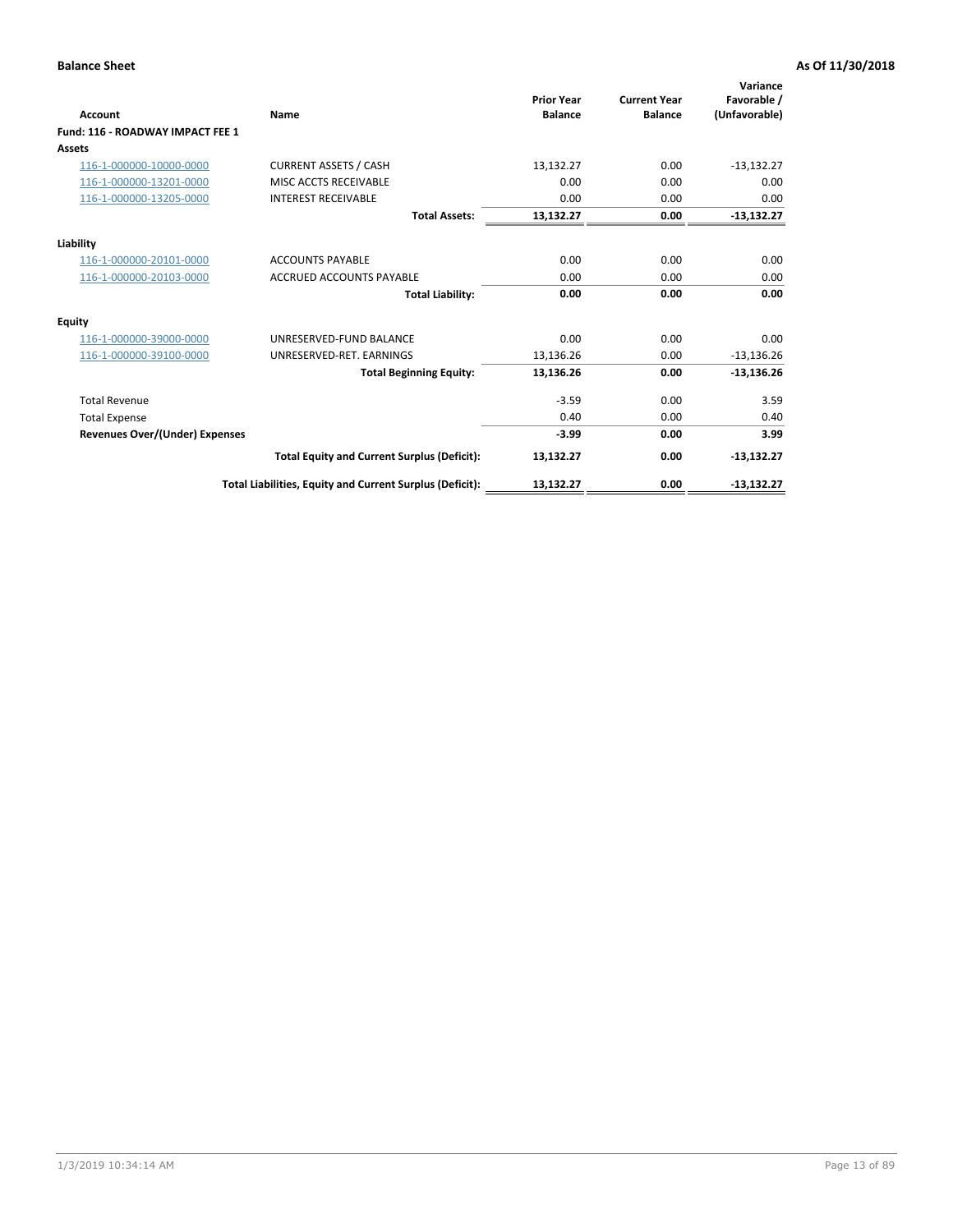| <b>Account</b>                        | Name                                                     | <b>Prior Year</b><br><b>Balance</b> | <b>Current Year</b><br><b>Balance</b> | Variance<br>Favorable /<br>(Unfavorable) |
|---------------------------------------|----------------------------------------------------------|-------------------------------------|---------------------------------------|------------------------------------------|
| Fund: 117 - ROADWAY IMPACT FEE 2      |                                                          |                                     |                                       |                                          |
| <b>Assets</b>                         |                                                          |                                     |                                       |                                          |
| 117-1-000000-10000-0000               | <b>CURRENT ASSETS / CASH</b>                             | 64.86                               | 0.00                                  | $-64.86$                                 |
| 117-1-000000-13201-0000               | MISC ACCTS RECEIVABLE                                    | 0.00                                | 0.00                                  | 0.00                                     |
| 117-1-000000-13205-0000               | <b>INTEREST RECEIVABLE</b>                               | 0.00                                | 0.00                                  | 0.00                                     |
|                                       | <b>Total Assets:</b>                                     | 64.86                               | 0.00                                  | $-64.86$                                 |
| Liability                             |                                                          |                                     |                                       |                                          |
| 117-1-000000-20101-0000               | <b>ACCOUNTS PAYABLE</b>                                  | 0.00                                | 0.00                                  | 0.00                                     |
| 117-1-000000-20103-0000               | <b>ACCRUED ACCOUNTS PAYABLE</b>                          | 0.00                                | 0.00                                  | 0.00                                     |
|                                       | <b>Total Liability:</b>                                  | 0.00                                | 0.00                                  | 0.00                                     |
| <b>Equity</b>                         |                                                          |                                     |                                       |                                          |
| 117-1-000000-39000-0000               | UNRESERVED-FUND BALANCE                                  | 0.00                                | 0.00                                  | 0.00                                     |
| 117-1-000000-39100-0000               | UNRESERVED-RET. EARNINGS                                 | 64.88                               | 0.00                                  | $-64.88$                                 |
|                                       | <b>Total Beginning Equity:</b>                           | 64.88                               | 0.00                                  | $-64.88$                                 |
| <b>Total Revenue</b>                  |                                                          | $-0.02$                             | 0.00                                  | 0.02                                     |
| <b>Total Expense</b>                  |                                                          | 0.00                                | 0.00                                  | 0.00                                     |
| <b>Revenues Over/(Under) Expenses</b> |                                                          | $-0.02$                             | 0.00                                  | 0.02                                     |
|                                       | <b>Total Equity and Current Surplus (Deficit):</b>       | 64.86                               | 0.00                                  | $-64.86$                                 |
|                                       | Total Liabilities, Equity and Current Surplus (Deficit): | 64.86                               | 0.00                                  | $-64.86$                                 |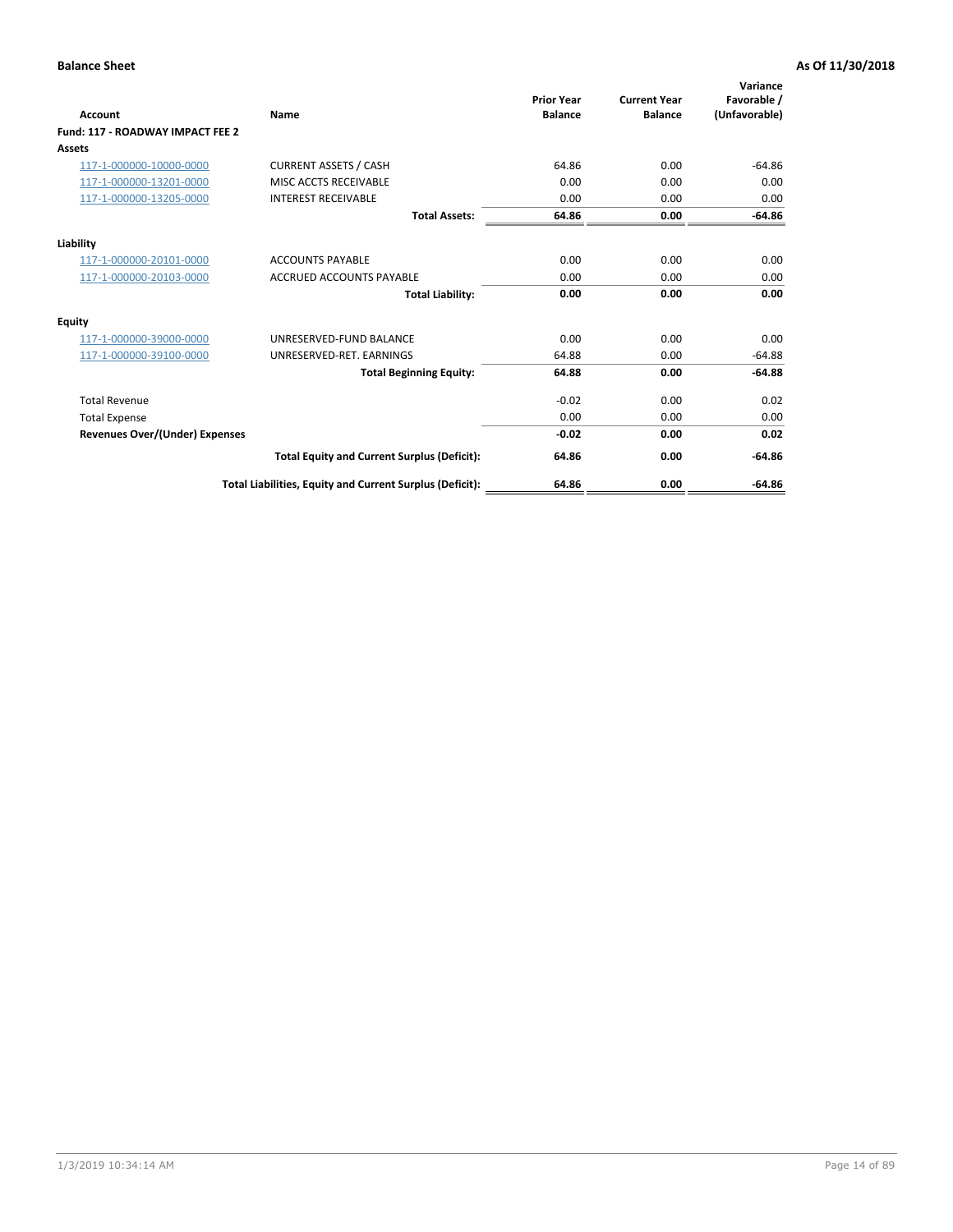| <b>Account</b>                        | Name                                                     | <b>Prior Year</b><br><b>Balance</b> | <b>Current Year</b><br><b>Balance</b> | Variance<br>Favorable /<br>(Unfavorable) |
|---------------------------------------|----------------------------------------------------------|-------------------------------------|---------------------------------------|------------------------------------------|
| Fund: 118 - ROADWAY IMPACT FEE 3      |                                                          |                                     |                                       |                                          |
| <b>Assets</b>                         |                                                          |                                     |                                       |                                          |
| 118-1-000000-10000-0000               | <b>CURRENT ASSETS / CASH</b>                             | 110.07                              | 0.00                                  | $-110.07$                                |
| 118-1-000000-13201-0000               | <b>MISC ACCTS RECEIVABLE</b>                             | 0.00                                | 0.00                                  | 0.00                                     |
| 118-1-000000-13205-0000               | <b>INTEREST RECEIVABLE</b>                               | 0.00                                | 0.00                                  | 0.00                                     |
|                                       | <b>Total Assets:</b>                                     | 110.07                              | 0.00                                  | $-110.07$                                |
| Liability                             |                                                          |                                     |                                       |                                          |
| 118-1-000000-20101-0000               | <b>ACCOUNTS PAYABLE</b>                                  | 0.00                                | 0.00                                  | 0.00                                     |
| 118-1-000000-20103-0000               | <b>ACCRUED ACCOUNTS PAYABLE</b>                          | 0.00                                | 0.00                                  | 0.00                                     |
|                                       | <b>Total Liability:</b>                                  | 0.00                                | 0.00                                  | 0.00                                     |
| <b>Equity</b>                         |                                                          |                                     |                                       |                                          |
| 118-1-000000-39000-0000               | UNRESERVED-FUND BALANCE                                  | 0.00                                | 0.00                                  | 0.00                                     |
| 118-1-000000-39100-0000               | UNRESERVED-RET, EARNINGS                                 | 110.10                              | 0.00                                  | $-110.10$                                |
|                                       | <b>Total Beginning Equity:</b>                           | 110.10                              | 0.00                                  | $-110.10$                                |
| <b>Total Revenue</b>                  |                                                          | $-0.03$                             | 0.00                                  | 0.03                                     |
| <b>Total Expense</b>                  |                                                          | 0.00                                | 0.00                                  | 0.00                                     |
| <b>Revenues Over/(Under) Expenses</b> |                                                          | $-0.03$                             | 0.00                                  | 0.03                                     |
|                                       | <b>Total Equity and Current Surplus (Deficit):</b>       | 110.07                              | 0.00                                  | $-110.07$                                |
|                                       | Total Liabilities, Equity and Current Surplus (Deficit): | 110.07                              | 0.00                                  | $-110.07$                                |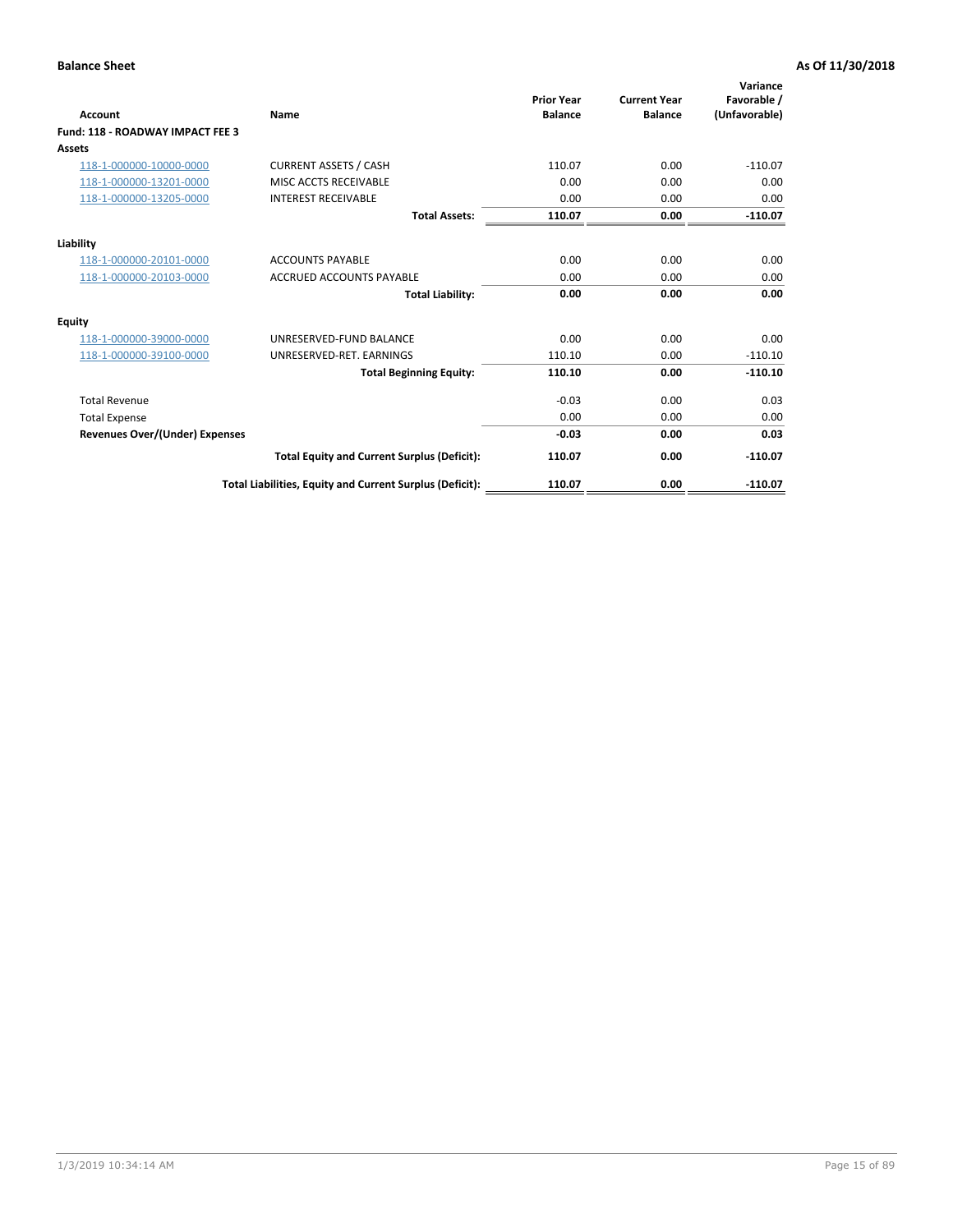| Account                               | Name                                                     | <b>Prior Year</b><br><b>Balance</b> | <b>Current Year</b><br><b>Balance</b> | Variance<br>Favorable /<br>(Unfavorable) |
|---------------------------------------|----------------------------------------------------------|-------------------------------------|---------------------------------------|------------------------------------------|
| Fund: 119 - ROADWAY IMPACT FEE 4      |                                                          |                                     |                                       |                                          |
| Assets                                |                                                          |                                     |                                       |                                          |
| 119-1-000000-10000-0000               | <b>CURRENT ASSETS / CASH</b>                             | 4.63                                | 0.00                                  | $-4.63$                                  |
| 119-1-000000-13201-0000               | MISC ACCTS RECEIVABLE                                    | 0.00                                | 0.00                                  | 0.00                                     |
| 119-1-000000-13205-0000               | <b>INTEREST RECEIVABLE</b>                               | 0.00                                | 0.00                                  | 0.00                                     |
|                                       | <b>Total Assets:</b>                                     | 4.63                                | 0.00                                  | $-4.63$                                  |
| Liability                             |                                                          |                                     |                                       |                                          |
| 119-1-000000-20101-0000               | <b>ACCOUNTS PAYABLE</b>                                  | 0.00                                | 0.00                                  | 0.00                                     |
| 119-1-000000-20103-0000               | <b>ACCRUED ACCOUNTS PAYABLE</b>                          | 0.00                                | 0.00                                  | 0.00                                     |
|                                       | <b>Total Liability:</b>                                  | 0.00                                | 0.00                                  | 0.00                                     |
| Equity                                |                                                          |                                     |                                       |                                          |
| 119-1-000000-39000-0000               | UNRESERVED-FUND BALANCE                                  | 0.00                                | 0.00                                  | 0.00                                     |
| 119-1-000000-39100-0000               | UNRESERVED-RET. EARNINGS                                 | 4.63                                | 0.00                                  | $-4.63$                                  |
|                                       | <b>Total Beginning Equity:</b>                           | 4.63                                | 0.00                                  | $-4.63$                                  |
| <b>Total Revenue</b>                  |                                                          | 0.00                                | 0.00                                  | 0.00                                     |
| <b>Total Expense</b>                  |                                                          | 0.00                                | 0.00                                  | 0.00                                     |
| <b>Revenues Over/(Under) Expenses</b> |                                                          | 0.00                                | 0.00                                  | 0.00                                     |
|                                       | <b>Total Equity and Current Surplus (Deficit):</b>       | 4.63                                | 0.00                                  | $-4.63$                                  |
|                                       | Total Liabilities, Equity and Current Surplus (Deficit): | 4.63                                | 0.00                                  | $-4.63$                                  |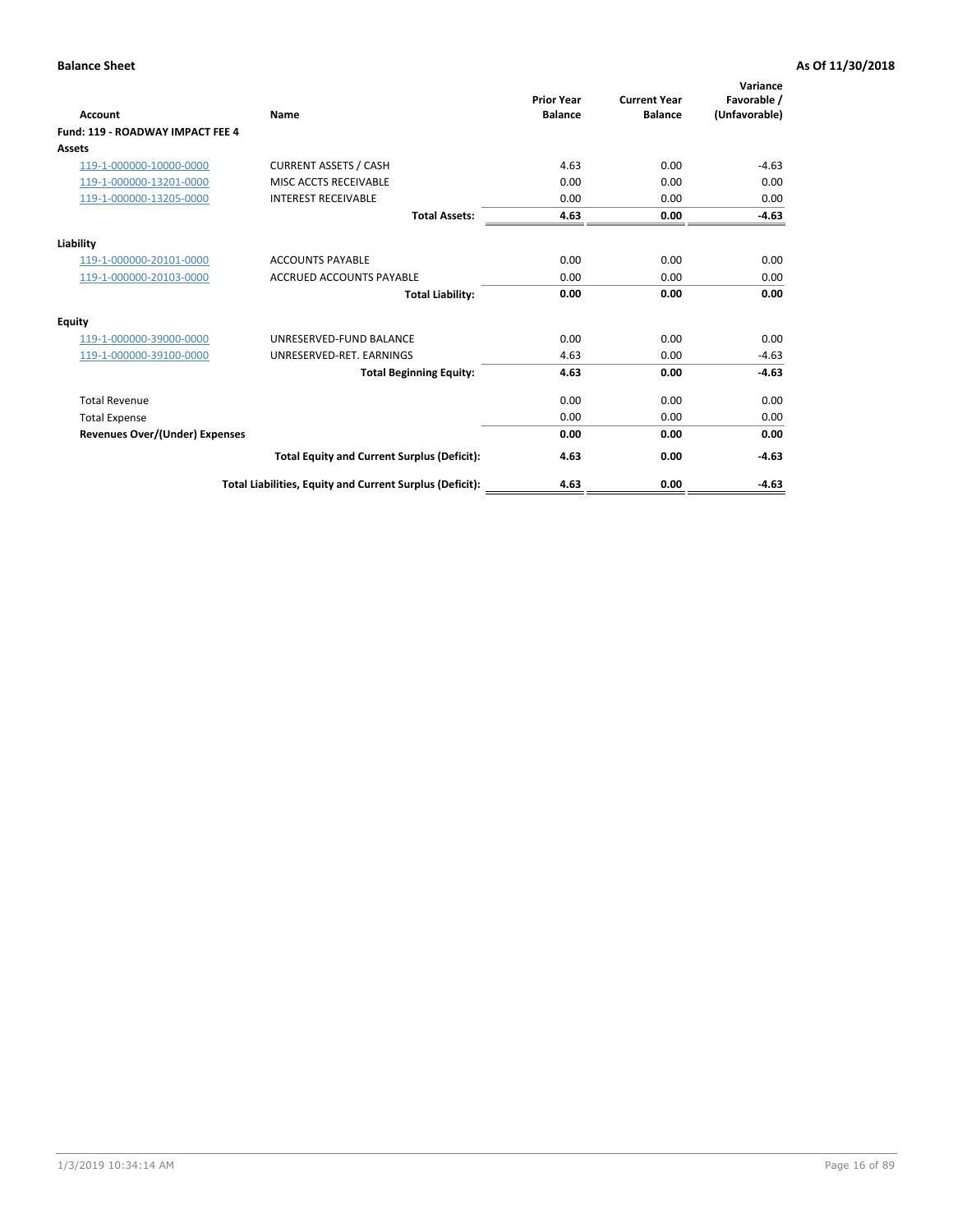|                                                   |                                                          | <b>Prior Year</b> | <b>Current Year</b> | Variance<br>Favorable / |
|---------------------------------------------------|----------------------------------------------------------|-------------------|---------------------|-------------------------|
| <b>Account</b>                                    | <b>Name</b>                                              | <b>Balance</b>    | <b>Balance</b>      | (Unfavorable)           |
| Fund: 120 - BROWNSFIELD HAZARDOUS WASTE EPA GRANT |                                                          |                   |                     |                         |
| <b>Assets</b>                                     |                                                          |                   |                     |                         |
| 120-1-000000-10000-0000                           | <b>CURRENT ASSETS / CASH</b>                             | 0.00              | 0.00                | 0.00                    |
| 120-1-000000-13201-0000                           | MISC ACCTS RECEIVABLE                                    | 0.00              | 0.00                | 0.00                    |
|                                                   | <b>Total Assets:</b>                                     | 0.00              | 0.00                | 0.00                    |
| Liability                                         |                                                          |                   |                     |                         |
| 120-1-000000-20101-0000                           | <b>ACCOUNTS PAYABLE</b>                                  | 0.00              | 0.00                | 0.00                    |
| 120-1-000000-20102-0000                           | <b>CREDIT CARD PAYABLE</b>                               | 0.00              | 0.00                | 0.00                    |
| 120-1-000000-20902-0000                           | <b>DEFERRED GRANT REVENUE</b>                            | 0.00              | 0.00                | 0.00                    |
| 120-1-000000-29300-0000                           | <b>ENCUMBRANCE SUMMARY</b>                               | 0.00              | 0.00                | 0.00                    |
| 120-1-000000-29400-0000                           | RESERVED ACCOUNT / ENCUMBRANCES                          | 0.00              | 0.00                | 0.00                    |
|                                                   | <b>Total Liability:</b>                                  | 0.00              | 0.00                | 0.00                    |
| Equity                                            |                                                          |                   |                     |                         |
| 120-1-000000-39000-0000                           | UNRESERVED-FUND BALANCE                                  | 0.00              | 0.00                | 0.00                    |
|                                                   | <b>Total Beginning Equity:</b>                           | 0.00              | 0.00                | 0.00                    |
| <b>Total Revenue</b>                              |                                                          | 0.00              | 0.00                | 0.00                    |
| <b>Total Expense</b>                              |                                                          | 0.00              | 0.00                | 0.00                    |
| <b>Revenues Over/(Under) Expenses</b>             |                                                          | 0.00              | 0.00                | 0.00                    |
|                                                   | <b>Total Equity and Current Surplus (Deficit):</b>       | 0.00              | 0.00                | 0.00                    |
|                                                   | Total Liabilities, Equity and Current Surplus (Deficit): | 0.00              | 0.00                | 0.00                    |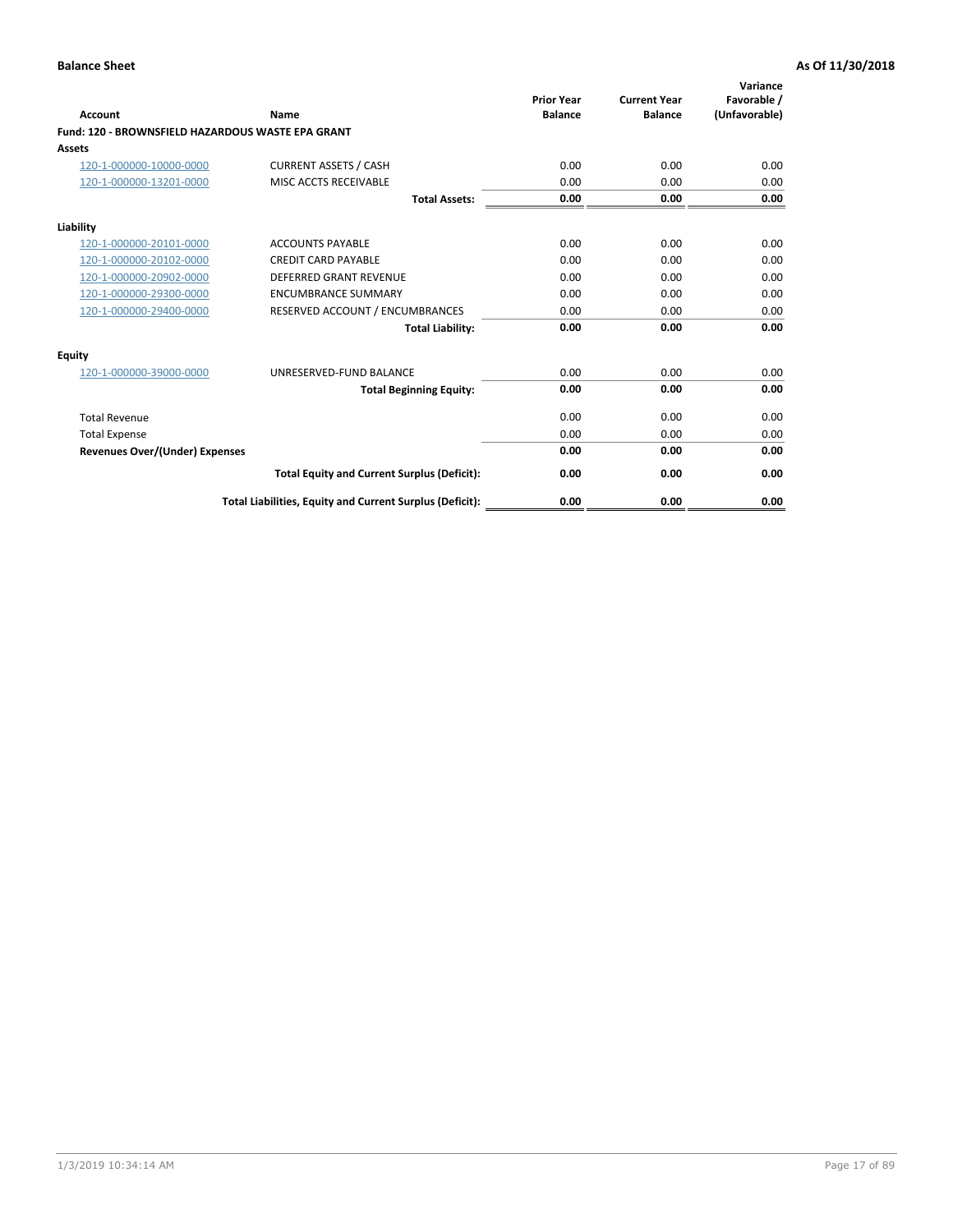| Account                                     | Name                                                     | <b>Prior Year</b><br><b>Balance</b> | <b>Current Year</b><br><b>Balance</b> | Variance<br>Favorable /<br>(Unfavorable) |
|---------------------------------------------|----------------------------------------------------------|-------------------------------------|---------------------------------------|------------------------------------------|
| Fund: 121 - BROWNSFIELD PETROLEUM EPA GRANT |                                                          |                                     |                                       |                                          |
| <b>Assets</b>                               |                                                          |                                     |                                       |                                          |
| 121-1-000000-10000-0000                     | <b>CURRENT ASSETS / CASH</b>                             | 0.00                                | 0.00                                  | 0.00                                     |
| 121-1-000000-13201-0000                     | <b>MISC ACCTS RECEIVABLE</b>                             | 0.00                                | 0.00                                  | 0.00                                     |
|                                             | <b>Total Assets:</b>                                     | 0.00                                | 0.00                                  | 0.00                                     |
| Liability                                   |                                                          |                                     |                                       |                                          |
| 121-1-000000-20101-0000                     | <b>ACCOUNTS PAYABLE</b>                                  | 0.00                                | 0.00                                  | 0.00                                     |
| 121-1-000000-20102-0000                     | <b>CREDIT CARD PAYABLE</b>                               | 0.00                                | 0.00                                  | 0.00                                     |
| 121-1-000000-20103-0000                     | <b>ACCRUED ACCOUNTS PAYABLE</b>                          | 0.00                                | 0.00                                  | 0.00                                     |
| 121-1-000000-20902-0000                     | <b>DEFERRED GRANT REVENUE</b>                            | 0.00                                | 0.00                                  | 0.00                                     |
| 121-1-000000-29300-0000                     | <b>ENCUMBRANCE SUMMARY</b>                               | 0.00                                | 0.00                                  | 0.00                                     |
| 121-1-000000-29400-0000                     | RESERVED ACCOUNT / ENCUMBRANCES                          | 0.00                                | 0.00                                  | 0.00                                     |
|                                             | <b>Total Liability:</b>                                  | 0.00                                | 0.00                                  | 0.00                                     |
| <b>Equity</b>                               |                                                          |                                     |                                       |                                          |
| 121-1-000000-39000-0000                     | UNRESERVED-FUND BALANCE                                  | 0.00                                | 0.00                                  | 0.00                                     |
|                                             | <b>Total Beginning Equity:</b>                           | 0.00                                | 0.00                                  | 0.00                                     |
| <b>Total Revenue</b>                        |                                                          | 0.00                                | 0.00                                  | 0.00                                     |
| <b>Total Expense</b>                        |                                                          | 0.00                                | 0.00                                  | 0.00                                     |
| <b>Revenues Over/(Under) Expenses</b>       |                                                          | 0.00                                | 0.00                                  | 0.00                                     |
|                                             | <b>Total Equity and Current Surplus (Deficit):</b>       | 0.00                                | 0.00                                  | 0.00                                     |
|                                             | Total Liabilities, Equity and Current Surplus (Deficit): | 0.00                                | 0.00                                  | 0.00                                     |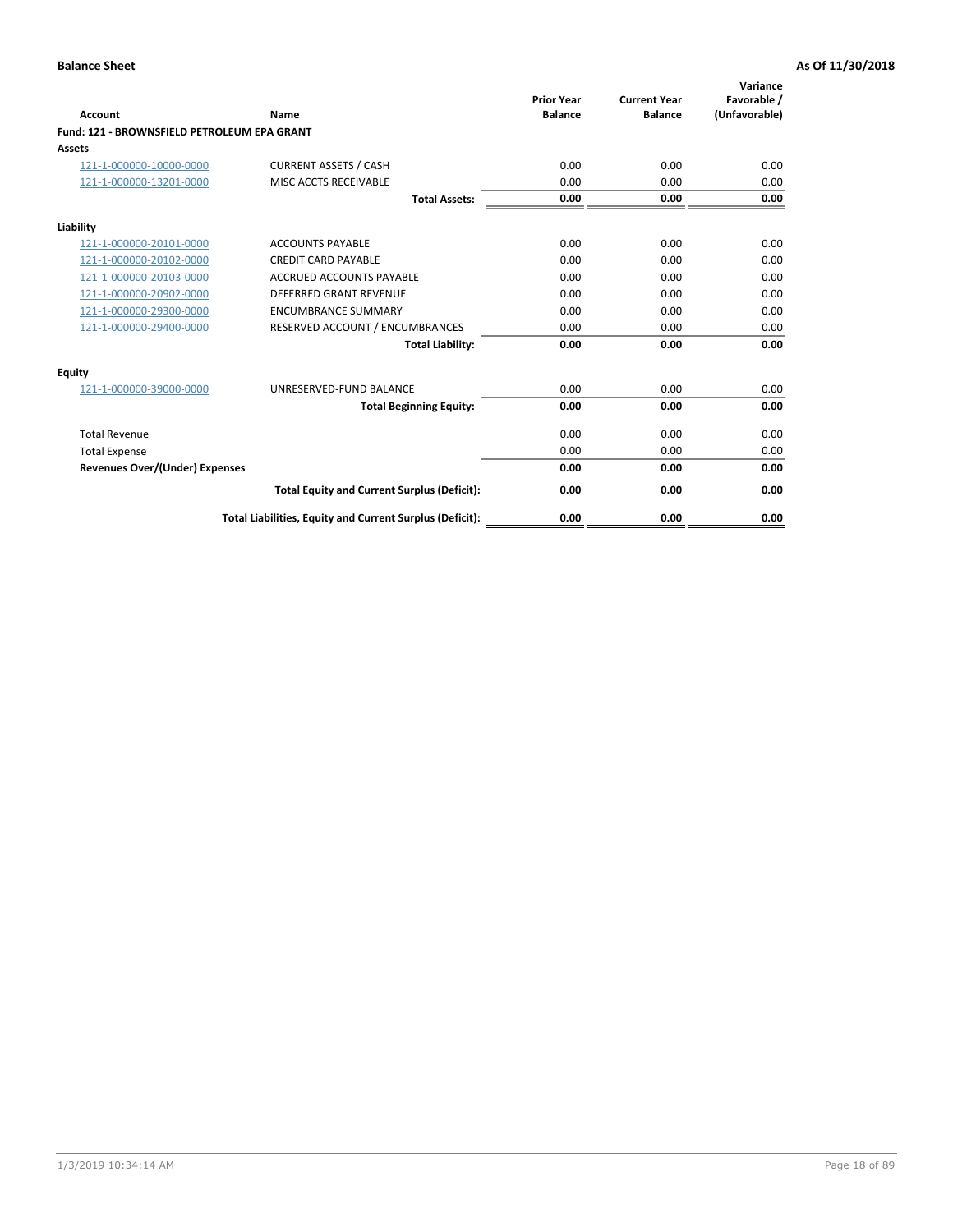| <b>Account</b>                                     | Name                                                     | <b>Prior Year</b><br><b>Balance</b> | <b>Current Year</b><br><b>Balance</b> | Variance<br>Favorable /<br>(Unfavorable) |
|----------------------------------------------------|----------------------------------------------------------|-------------------------------------|---------------------------------------|------------------------------------------|
| Fund: 122 - COPS HIRING PROGRAM GRANT 2010UMWX0308 |                                                          |                                     |                                       |                                          |
| Assets                                             |                                                          |                                     |                                       |                                          |
| 122-1-000000-10000-0000                            | <b>CURRENT ASSETS / CASH</b>                             | 0.00                                | 0.00                                  | 0.00                                     |
| 122-1-000000-13201-0000                            | MISC ACCTS RECEIVABLE                                    | 0.00                                | 0.00                                  | 0.00                                     |
|                                                    | <b>Total Assets:</b>                                     | 0.00                                | 0.00                                  | 0.00                                     |
| Liability                                          |                                                          |                                     |                                       |                                          |
| 122-1-000000-20101-0000                            | <b>ACCOUNTS PAYABLE</b>                                  | 0.00                                | 0.00                                  | 0.00                                     |
| 122-1-000000-20102-0000                            | <b>CREDIT CARD PAYABLE</b>                               | 0.00                                | 0.00                                  | 0.00                                     |
| 122-1-000000-20103-0000                            | <b>ACCRUED ACCOUNTS PAYABLE</b>                          | 0.00                                | 0.00                                  | 0.00                                     |
| 122-1-000000-20902-0000                            | <b>DEFERRED GRANT REVENUE</b>                            | 0.00                                | 0.00                                  | 0.00                                     |
|                                                    | <b>Total Liability:</b>                                  | 0.00                                | 0.00                                  | 0.00                                     |
| Equity                                             |                                                          |                                     |                                       |                                          |
| 122-1-000000-39000-0000                            | UNRESERVED-FUND BALANCE                                  | 0.00                                | 0.00                                  | 0.00                                     |
|                                                    | <b>Total Beginning Equity:</b>                           | 0.00                                | 0.00                                  | 0.00                                     |
| <b>Total Revenue</b>                               |                                                          | 0.00                                | 0.00                                  | 0.00                                     |
| <b>Total Expense</b>                               |                                                          | 0.00                                | 0.00                                  | 0.00                                     |
| <b>Revenues Over/(Under) Expenses</b>              |                                                          | 0.00                                | 0.00                                  | 0.00                                     |
|                                                    | <b>Total Equity and Current Surplus (Deficit):</b>       | 0.00                                | 0.00                                  | 0.00                                     |
|                                                    | Total Liabilities, Equity and Current Surplus (Deficit): | 0.00                                | 0.00                                  | 0.00                                     |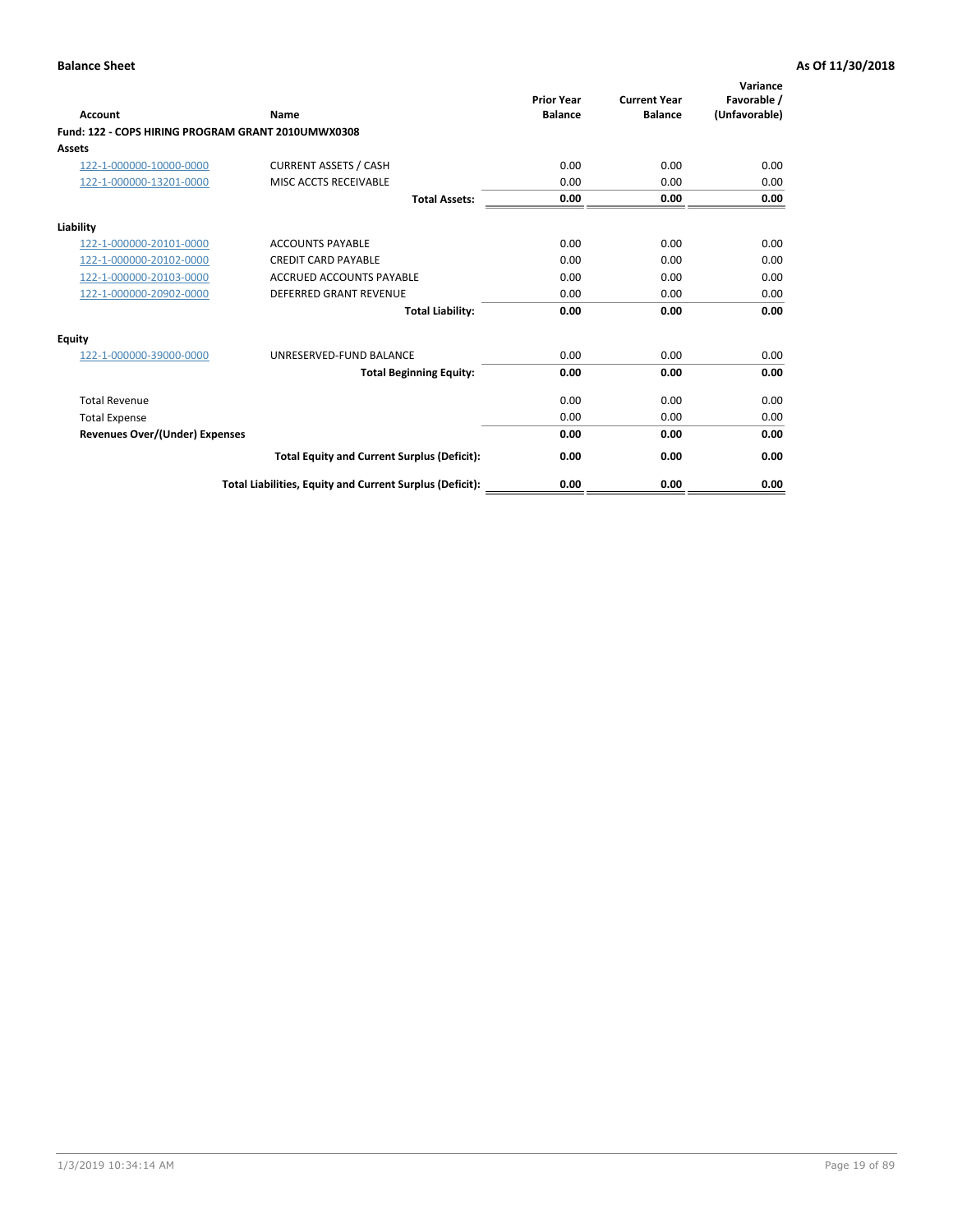| Account                               | Name                                                           | <b>Prior Year</b><br><b>Balance</b> | <b>Current Year</b><br><b>Balance</b> | Variance<br>Favorable /<br>(Unfavorable) |
|---------------------------------------|----------------------------------------------------------------|-------------------------------------|---------------------------------------|------------------------------------------|
|                                       | Fund: 123 - PTRAIN - POLICE REIMBURSEMENT GRANTS & CONT EDUCAT |                                     |                                       |                                          |
| Assets                                |                                                                |                                     |                                       |                                          |
| 123-1-000000-10000-0000               | <b>CURRENT ASSETS / CASH</b>                                   | 9.187.75                            | 10,514.94                             | 1,327.19                                 |
| 123-1-000000-13201-0000               | MISC ACCTS RECEIVABLE                                          | 0.00                                | 0.00                                  | 0.00                                     |
|                                       | <b>Total Assets:</b>                                           | 9,187.75                            | 10,514.94                             | 1,327.19                                 |
| Liability                             |                                                                |                                     |                                       |                                          |
| 123-1-000000-20101-0000               | <b>ACCOUNTS PAYABLE</b>                                        | 0.00                                | 0.00                                  | 0.00                                     |
| 123-1-000000-20102-0000               | <b>CREDIT CARD PAYABLE</b>                                     | 0.00                                | 0.00                                  | 0.00                                     |
| 123-1-000000-20103-0000               | <b>ACCRUED ACCOUNTS PAYABLE</b>                                | 0.00                                | 0.00                                  | 0.00                                     |
|                                       | <b>Total Liability:</b>                                        | 0.00                                | 0.00                                  | 0.00                                     |
| Equity                                |                                                                |                                     |                                       |                                          |
| 123-1-000000-39000-0000               | UNRESERVED-FUND BALANCE                                        | 9,790.68                            | 10,461.04                             | 670.36                                   |
|                                       | <b>Total Beginning Equity:</b>                                 | 9,790.68                            | 10,461.04                             | 670.36                                   |
| <b>Total Revenue</b>                  |                                                                | $-2.64$                             | 54.57                                 | 57.21                                    |
| <b>Total Expense</b>                  |                                                                | 600.29                              | 0.67                                  | 599.62                                   |
| <b>Revenues Over/(Under) Expenses</b> |                                                                | $-602.93$                           | 53.90                                 | 656.83                                   |
|                                       | <b>Total Equity and Current Surplus (Deficit):</b>             | 9,187.75                            | 10,514.94                             | 1,327.19                                 |
|                                       | Total Liabilities, Equity and Current Surplus (Deficit):       | 9,187.75                            | 10,514.94                             | 1,327.19                                 |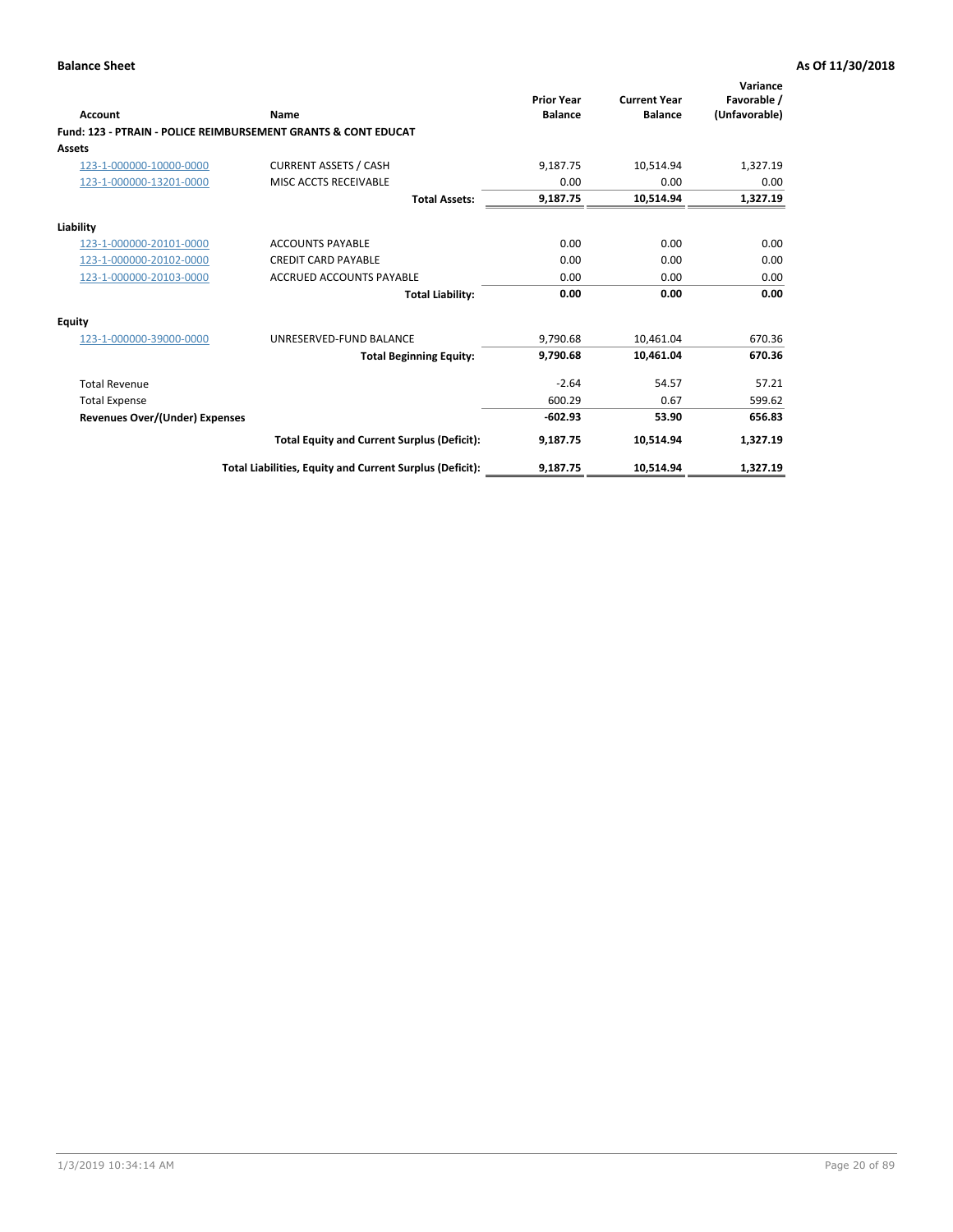| <b>Account</b>                        | Name                                                     | <b>Prior Year</b><br><b>Balance</b> | <b>Current Year</b><br><b>Balance</b> | Variance<br>Favorable /<br>(Unfavorable) |
|---------------------------------------|----------------------------------------------------------|-------------------------------------|---------------------------------------|------------------------------------------|
| <b>Fund: 124 - FIRE HAZMAT GRANT</b>  |                                                          |                                     |                                       |                                          |
| <b>Assets</b>                         |                                                          |                                     |                                       |                                          |
| 124-1-000000-10000-0000               | <b>CURRENT ASSETS / CASH</b>                             | 0.00                                | 0.00                                  | 0.00                                     |
| 124-1-000000-13201-0000               | MISC ACCTS RECEIVABLE                                    | 0.00                                | 0.00                                  | 0.00                                     |
| 124-1-000000-13205-0000               | <b>INTEREST RECEIVABLE</b>                               | 0.00                                | 0.00                                  | 0.00                                     |
|                                       | <b>Total Assets:</b>                                     | 0.00                                | 0.00                                  | 0.00                                     |
| Liability                             |                                                          |                                     |                                       |                                          |
| 124-1-000000-20101-0000               | <b>ACCOUNTS PAYABLE</b>                                  | 0.00                                | 0.00                                  | 0.00                                     |
| 124-1-000000-20102-0000               | <b>CREDIT CARD PAYABLE</b>                               | 0.00                                | 0.00                                  | 0.00                                     |
| 124-1-000000-20902-0000               | <b>DEFERRED GRANT REVENUE</b>                            | 0.00                                | 0.00                                  | 0.00                                     |
| 124-1-000000-21001-0000               | <b>GENERAL FUND / GENERAL FUND</b>                       | 0.00                                | 0.00                                  | 0.00                                     |
| 124-1-000000-29300-0000               | <b>ENCUMBRANCE SUMMARY</b>                               | 0.00                                | 0.00                                  | 0.00                                     |
| 124-1-000000-29400-0000               | RESERVED ACCOUNT / ENCUMBRANCES                          | 0.00                                | 0.00                                  | 0.00                                     |
|                                       | <b>Total Liability:</b>                                  | 0.00                                | 0.00                                  | 0.00                                     |
| <b>Equity</b>                         |                                                          |                                     |                                       |                                          |
| 124-1-000000-39000-0000               | UNRESERVED-FUND BALANCE                                  | 0.00                                | 0.00                                  | 0.00                                     |
|                                       | <b>Total Beginning Equity:</b>                           | 0.00                                | 0.00                                  | 0.00                                     |
| <b>Total Revenue</b>                  |                                                          | 0.00                                | 0.00                                  | 0.00                                     |
| <b>Total Expense</b>                  |                                                          | 0.00                                | 0.00                                  | 0.00                                     |
| <b>Revenues Over/(Under) Expenses</b> |                                                          | 0.00                                | 0.00                                  | 0.00                                     |
|                                       | <b>Total Equity and Current Surplus (Deficit):</b>       | 0.00                                | 0.00                                  | 0.00                                     |
|                                       | Total Liabilities, Equity and Current Surplus (Deficit): | 0.00                                | 0.00                                  | 0.00                                     |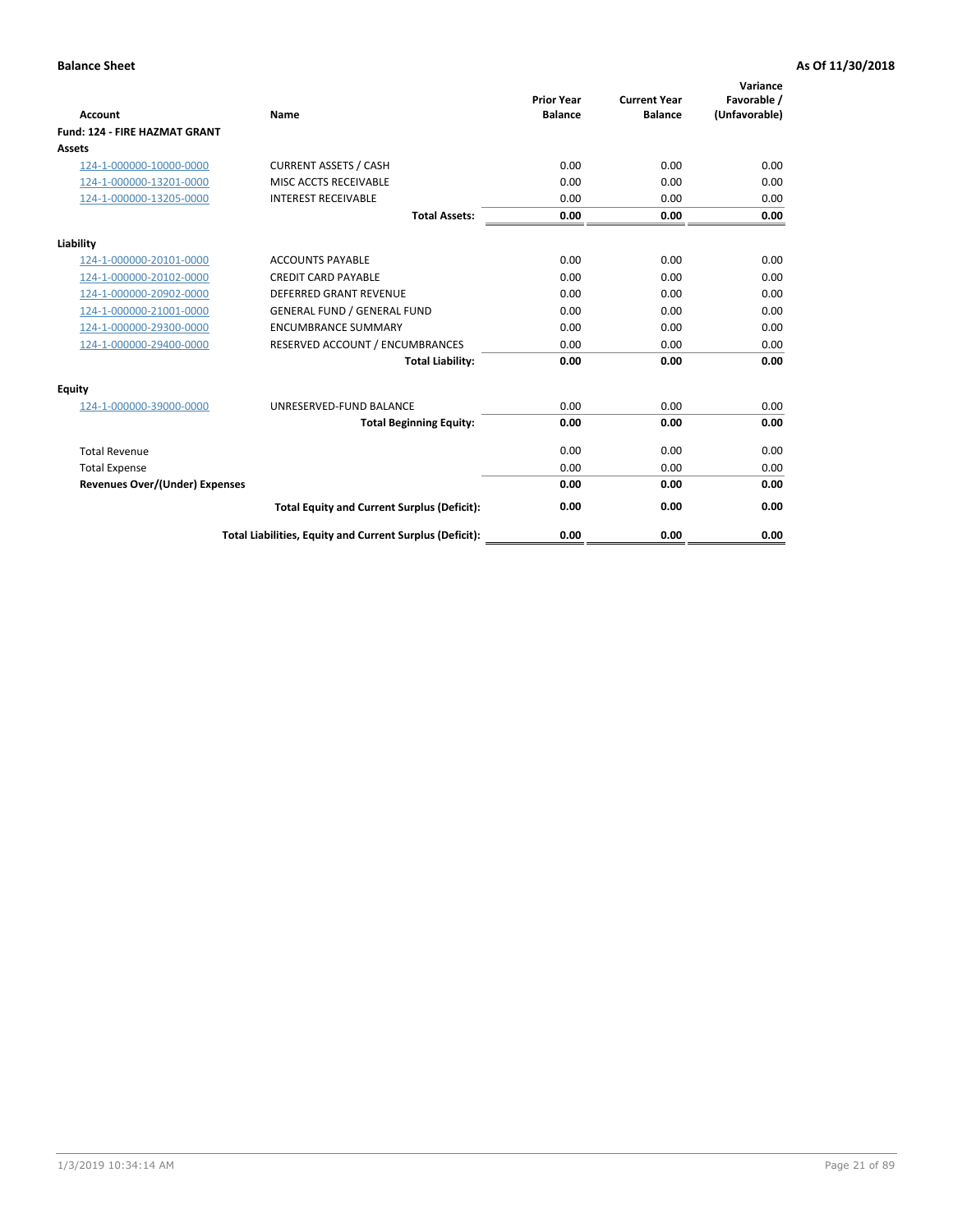| Account                                                   | Name                                                     | <b>Prior Year</b><br><b>Balance</b> | <b>Current Year</b><br><b>Balance</b> | Variance<br>Favorable /<br>(Unfavorable) |
|-----------------------------------------------------------|----------------------------------------------------------|-------------------------------------|---------------------------------------|------------------------------------------|
| <b>Fund: 125 - TRAINING &amp; HUMANITIES TEXAS GRANTS</b> |                                                          |                                     |                                       |                                          |
| <b>Assets</b>                                             |                                                          |                                     |                                       |                                          |
| 125-1-000000-10000-0000                                   | <b>CURRENT ASSETS / CASH</b>                             | 0.00                                | 0.00                                  | 0.00                                     |
| 125-1-000000-13205-0000                                   | <b>INTEREST RECEIVABLE</b>                               | 0.00                                | 0.00                                  | 0.00                                     |
|                                                           | <b>Total Assets:</b>                                     | 0.00                                | 0.00                                  | 0.00                                     |
| Liability                                                 |                                                          |                                     |                                       |                                          |
| 125-1-000000-20101-0000                                   | <b>ACCOUNTS PAYABLE</b>                                  | 0.00                                | 0.00                                  | 0.00                                     |
| 125-1-000000-20102-0000                                   | <b>CREDIT CARD PAYABLE</b>                               | 0.00                                | 0.00                                  | 0.00                                     |
| 125-1-000000-20103-0000                                   | <b>ACCRUED ACCOUNTS PAYABLE</b>                          | 0.00                                | 0.00                                  | 0.00                                     |
| 125-1-000000-20902-0000                                   | <b>DEFERRED GRANT REVENUE</b>                            | 0.00                                | 0.00                                  | 0.00                                     |
| 125-1-000000-29300-0000                                   | <b>ENCUMBRANCE SUMMARY</b>                               | 0.00                                | 0.00                                  | 0.00                                     |
| 125-1-000000-29400-0000                                   | RESERVED ACCOUNT / ENCUMBRANCES                          | 0.00                                | 0.00                                  | 0.00                                     |
|                                                           | <b>Total Liability:</b>                                  | 0.00                                | 0.00                                  | 0.00                                     |
| <b>Equity</b>                                             |                                                          |                                     |                                       |                                          |
| 125-1-000000-39000-0000                                   | UNRESERVED-FUND BALANCE                                  | 0.00                                | 0.00                                  | 0.00                                     |
|                                                           | <b>Total Beginning Equity:</b>                           | 0.00                                | 0.00                                  | 0.00                                     |
| <b>Total Revenue</b>                                      |                                                          | 0.00                                | 0.00                                  | 0.00                                     |
| <b>Total Expense</b>                                      |                                                          | 0.00                                | 0.00                                  | 0.00                                     |
| <b>Revenues Over/(Under) Expenses</b>                     |                                                          | 0.00                                | 0.00                                  | 0.00                                     |
|                                                           | <b>Total Equity and Current Surplus (Deficit):</b>       | 0.00                                | 0.00                                  | 0.00                                     |
|                                                           | Total Liabilities, Equity and Current Surplus (Deficit): | 0.00                                | 0.00                                  | 0.00                                     |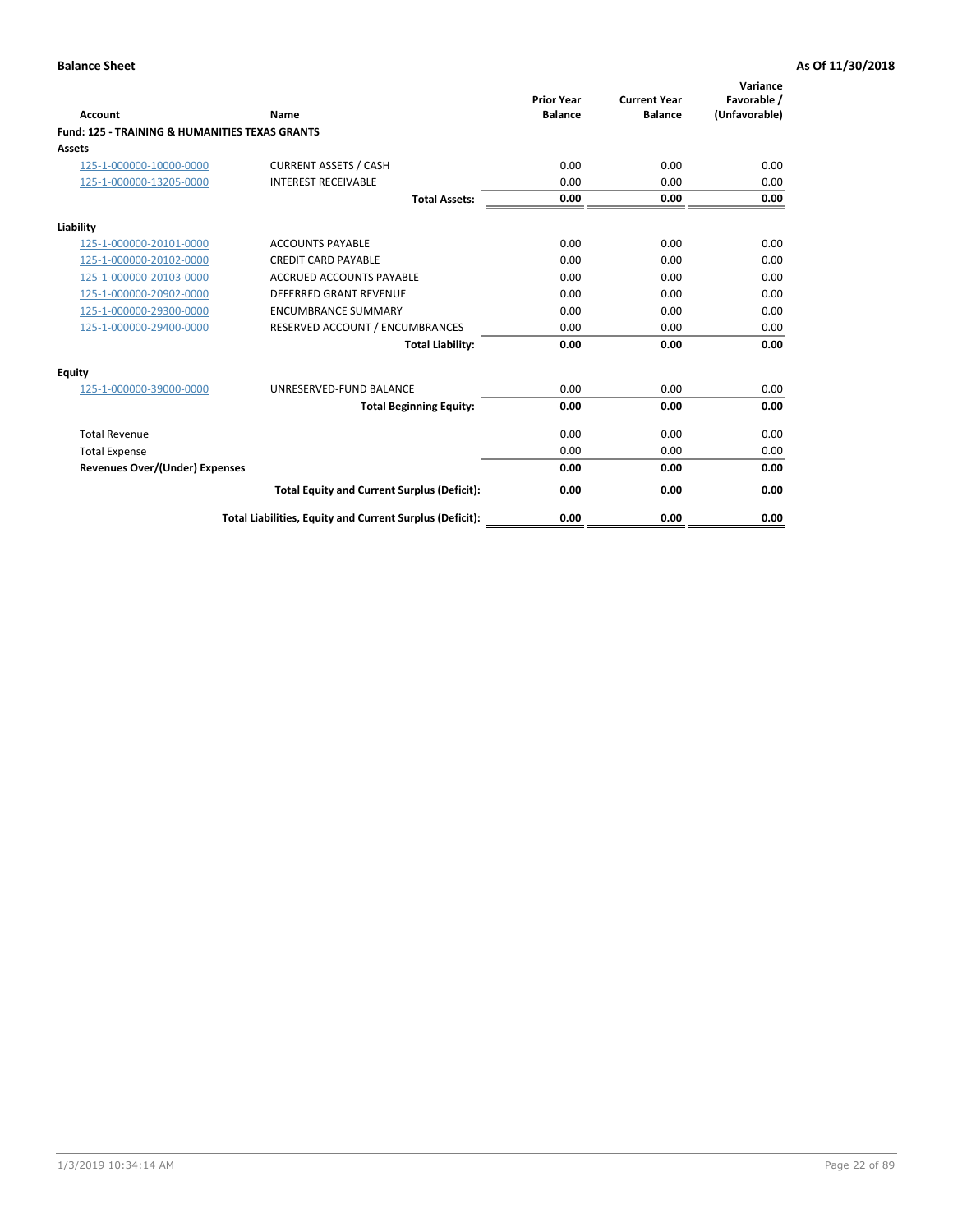| Account                                | Name                                                     | <b>Prior Year</b><br><b>Balance</b> | <b>Current Year</b><br><b>Balance</b> | Variance<br>Favorable /<br>(Unfavorable) |
|----------------------------------------|----------------------------------------------------------|-------------------------------------|---------------------------------------|------------------------------------------|
| <b>Fund: 126 - TIFMAS MOBILIZATION</b> |                                                          |                                     |                                       |                                          |
| <b>Assets</b>                          |                                                          |                                     |                                       |                                          |
| 126-1-000000-10000-0000                | <b>CURRENT ASSETS / CASH</b>                             | $-521.73$                           | 0.00                                  | 521.73                                   |
| 126-1-000000-13201-0000                | MISC ACCTS RECEIVABLE                                    | 0.00                                | 0.00                                  | 0.00                                     |
|                                        | <b>Total Assets:</b>                                     | $-521.73$                           | 0.00                                  | 521.73                                   |
| Liability                              |                                                          |                                     |                                       |                                          |
| 126-1-000000-20101-0000                | <b>ACCOUNTS PAYABLE</b>                                  | 0.00                                | 0.00                                  | 0.00                                     |
| 126-1-000000-20102-0000                | <b>CREDIT CARD PAYABLE</b>                               | 0.00                                | 0.00                                  | 0.00                                     |
| 126-1-000000-39100-0000                | UNRESERVED-RET. EARNINGS                                 | 0.00                                | 0.00                                  | 0.00                                     |
|                                        | <b>Total Liability:</b>                                  | 0.00                                | 0.00                                  | 0.00                                     |
| <b>Equity</b>                          |                                                          |                                     |                                       |                                          |
| 126-1-000000-39000-0000                | UNRESERVED-FUND BALANCE                                  | $-521.73$                           | 0.00                                  | 521.73                                   |
|                                        | <b>Total Beginning Equity:</b>                           | $-521.73$                           | 0.00                                  | 521.73                                   |
| <b>Total Revenue</b>                   |                                                          | 0.00                                | 0.00                                  | 0.00                                     |
| <b>Total Expense</b>                   |                                                          | 0.00                                | 0.00                                  | 0.00                                     |
| <b>Revenues Over/(Under) Expenses</b>  |                                                          | 0.00                                | 0.00                                  | 0.00                                     |
|                                        | <b>Total Equity and Current Surplus (Deficit):</b>       | $-521.73$                           | 0.00                                  | 521.73                                   |
|                                        | Total Liabilities, Equity and Current Surplus (Deficit): | $-521.73$                           | 0.00                                  | 521.73                                   |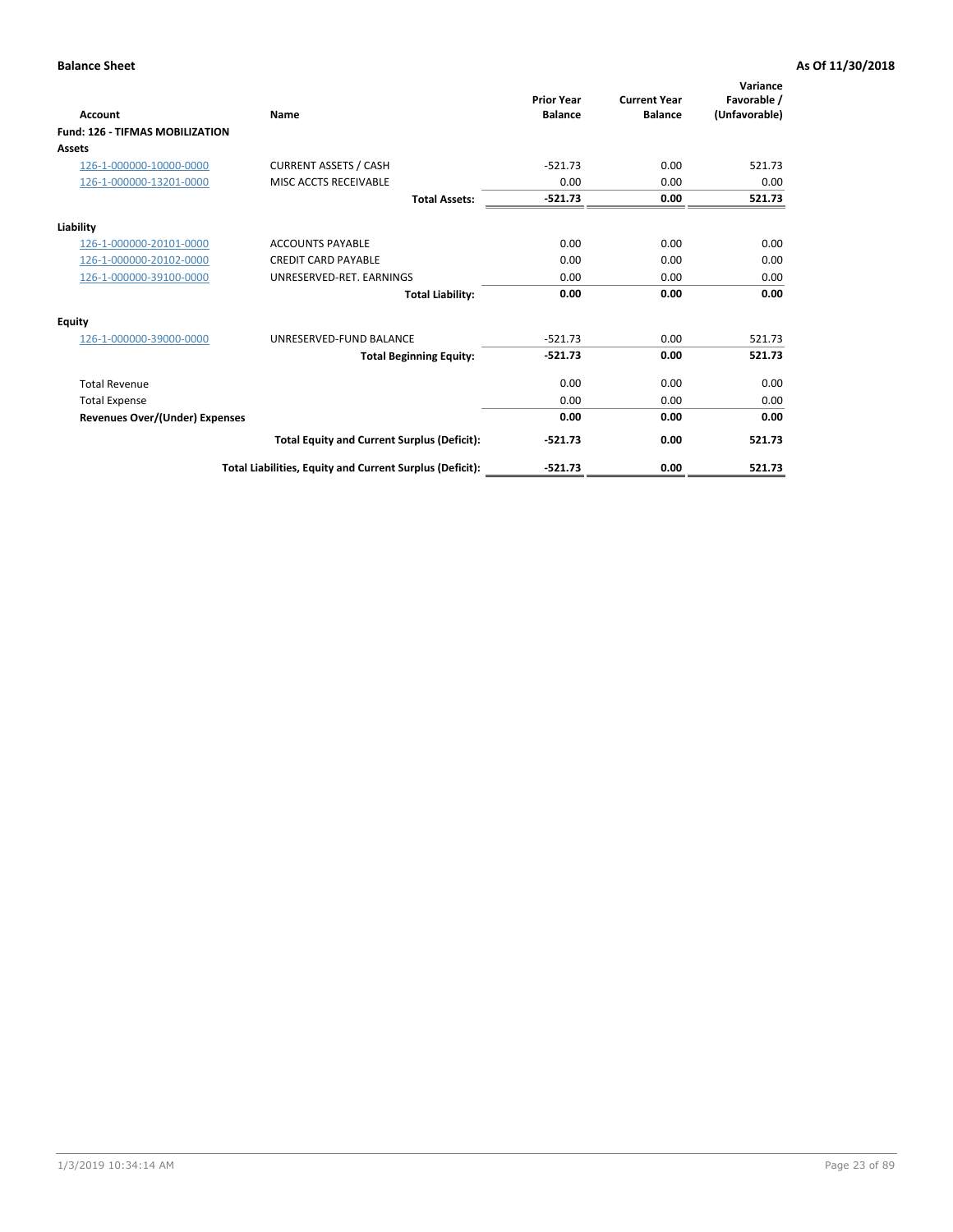| <b>Account</b>                        | Name                                                     | <b>Prior Year</b><br><b>Balance</b> | <b>Current Year</b><br><b>Balance</b> | Variance<br>Favorable /<br>(Unfavorable) |
|---------------------------------------|----------------------------------------------------------|-------------------------------------|---------------------------------------|------------------------------------------|
| Fund: 127 - FIRE GRANT                |                                                          |                                     |                                       |                                          |
| Assets                                |                                                          |                                     |                                       |                                          |
| 127-1-000000-10000-0000               | <b>CURRENT ASSETS / CASH</b>                             | 0.00                                | 0.00                                  | 0.00                                     |
| 127-1-000000-13201-0000               | MISC ACCTS RECEIVABLE                                    | 0.00                                | 0.00                                  | 0.00                                     |
|                                       | <b>Total Assets:</b>                                     | 0.00                                | 0.00                                  | 0.00                                     |
| Liability                             |                                                          |                                     |                                       |                                          |
| 127-1-000000-20101-0000               | <b>ACCOUNTS PAYABLE</b>                                  | 0.00                                | 0.00                                  | 0.00                                     |
|                                       | <b>Total Liability:</b>                                  | 0.00                                | 0.00                                  | 0.00                                     |
| <b>Equity</b>                         |                                                          |                                     |                                       |                                          |
| 127-1-000000-39000-0000               | UNRESERVED-FUND BALANCE                                  | 0.00                                | 0.00                                  | 0.00                                     |
|                                       | <b>Total Beginning Equity:</b>                           | 0.00                                | 0.00                                  | 0.00                                     |
| <b>Total Revenue</b>                  |                                                          | 0.00                                | 0.00                                  | 0.00                                     |
| <b>Total Expense</b>                  |                                                          | 0.00                                | 0.00                                  | 0.00                                     |
| <b>Revenues Over/(Under) Expenses</b> |                                                          | 0.00                                | 0.00                                  | 0.00                                     |
|                                       | <b>Total Equity and Current Surplus (Deficit):</b>       | 0.00                                | 0.00                                  | 0.00                                     |
|                                       | Total Liabilities, Equity and Current Surplus (Deficit): | 0.00                                | 0.00                                  | 0.00                                     |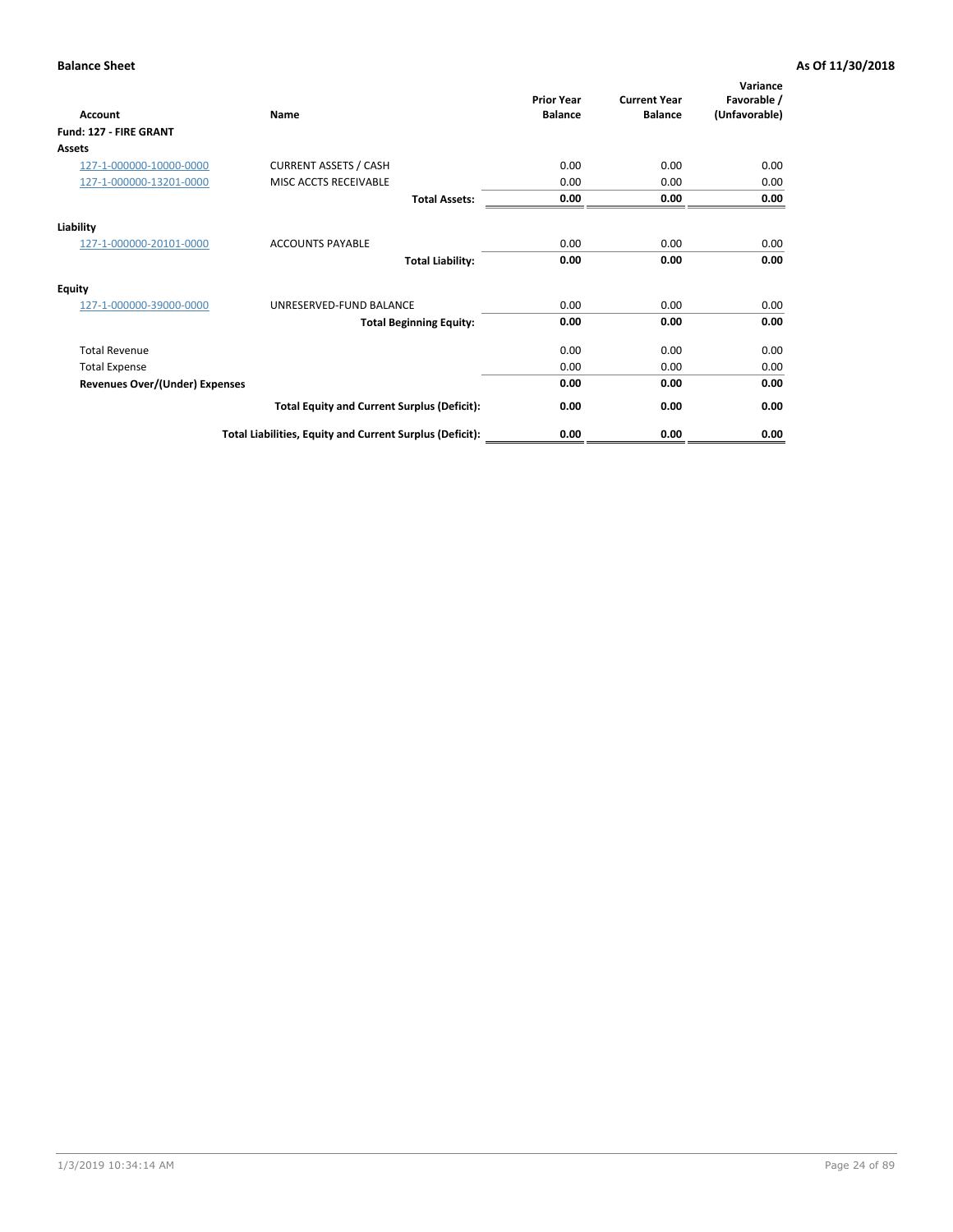| <b>Account</b>                        | Name                                                     | <b>Prior Year</b><br><b>Balance</b> | <b>Current Year</b><br><b>Balance</b> | Variance<br>Favorable /<br>(Unfavorable) |
|---------------------------------------|----------------------------------------------------------|-------------------------------------|---------------------------------------|------------------------------------------|
| Fund: 140 - DEBT SERVICE FUND         |                                                          |                                     |                                       |                                          |
| Assets                                |                                                          |                                     |                                       |                                          |
| 140-1-000000-10000-0000               | <b>CURRENT ASSETS / CASH</b>                             | 1,232,348.09                        | 1,790,535.14                          | 558,187.05                               |
| 140-1-000000-12101-0000               | <b>BOND ISSUANCE COSTS</b>                               | 0.00                                | 0.00                                  | 0.00                                     |
| 140-1-000000-13101-0000               | <b>TAX RECEIVABLE-CURRENT</b>                            | 4,154,018.22                        | 4,107,215.22                          | $-46,803.00$                             |
| 140-1-000000-13102-0000               | <b>TAXES REC-DELINQUENT</b>                              | 270,343.45                          | 284,357.18                            | 14,013.73                                |
| 140-1-000000-13103-0000               | ALLOW FOR UNCOLLECT TAXES                                | $-137,812.38$                       | $-88,282.80$                          | 49,529.58                                |
| 140-1-000000-13203-0000               | NON-CURRENT ASSETS / PREPAYMENTS                         | 0.00                                | 0.00                                  | 0.00                                     |
| 140-1-000000-13205-0000               | <b>INTEREST RECEIVABLE</b>                               | 0.00                                | 0.00                                  | 0.00                                     |
| 140-1-000000-13221-0000               | MISC A/R - PROPERTY TAXES                                | 29,013.48                           | 0.00                                  | $-29,013.48$                             |
|                                       | <b>Total Assets:</b>                                     | 5,547,910.86                        | 6,093,824.74                          | 545,913.88                               |
| Liability                             |                                                          |                                     |                                       |                                          |
| 140-1-000000-20101-0000               | <b>ACCOUNTS PAYABLE</b>                                  | 0.00                                | 0.00                                  | 0.00                                     |
| 140-1-000000-20102-0000               | <b>CREDIT CARD PAYABLE</b>                               | 0.00                                | 0.00                                  | 0.00                                     |
| 140-1-000000-20103-0000               | ACCRUED ACCOUNTS PAYABLE                                 | 0.00                                | 0.00                                  | 0.00                                     |
| 140-1-000000-20108-0000               | <b>MATURED BONDS PAYABLE</b>                             | 0.00                                | 0.00                                  | $0.00\,$                                 |
| 140-1-000000-20111-0000               | MATURED INTEREST PAYABLE                                 | 0.00                                | 0.00                                  | 0.00                                     |
| 140-1-000000-20112-0000               | <b>ACCRUED INTEREST PAYABLE</b>                          | 0.00                                | 0.00                                  | 0.00                                     |
| 140-1-000000-20203-0000               | <b>DEFERRED TAX REVENUE</b>                              | 4,276,340.75                        | 4,292,960.63                          | $-16,619.88$                             |
| 140-1-000000-21001-0000               | <b>GENERAL FUND / GENERAL FUND</b>                       | 0.00                                | 0.00                                  | 0.00                                     |
| 140-1-000000-21040-0000               | DUE TO / GENERAL CIP FUND                                | 0.00                                | 0.00                                  | 0.00                                     |
| 140-1-000000-29300-0000               | <b>ENCUMBRANCE SUMMARY</b>                               | 0.00                                | 0.00                                  | 0.00                                     |
| 140-1-000000-29400-0000               | RESERVED ACCOUNT / ENCUMBRANCES                          | 0.00                                | 0.00                                  | 0.00                                     |
|                                       | <b>Total Liability:</b>                                  | 4,276,340.75                        | 4,292,960.63                          | $-16,619.88$                             |
| Fquity                                |                                                          |                                     |                                       |                                          |
| 140-1-000000-39000-0000               | UNRESERVED-FUND BALANCE                                  | 680,422.24                          | 854,588.71                            | 174,166.47                               |
|                                       | <b>Total Beginning Equity:</b>                           | 680,422.24                          | 854,588.71                            | 174,166.47                               |
| <b>Total Revenue</b>                  |                                                          | 596,273.04                          | 946,348.82                            | 350,075.78                               |
| <b>Total Expense</b>                  |                                                          | 5,125.17                            | 73.42                                 | 5,051.75                                 |
| <b>Revenues Over/(Under) Expenses</b> |                                                          | 591,147.87                          | 946,275.40                            | 355,127.53                               |
|                                       | <b>Total Equity and Current Surplus (Deficit):</b>       | 1,271,570.11                        | 1,800,864.11                          | 529,294.00                               |
|                                       | Total Liabilities, Equity and Current Surplus (Deficit): | 5,547,910.86                        | 6,093,824.74                          | 545,913.88                               |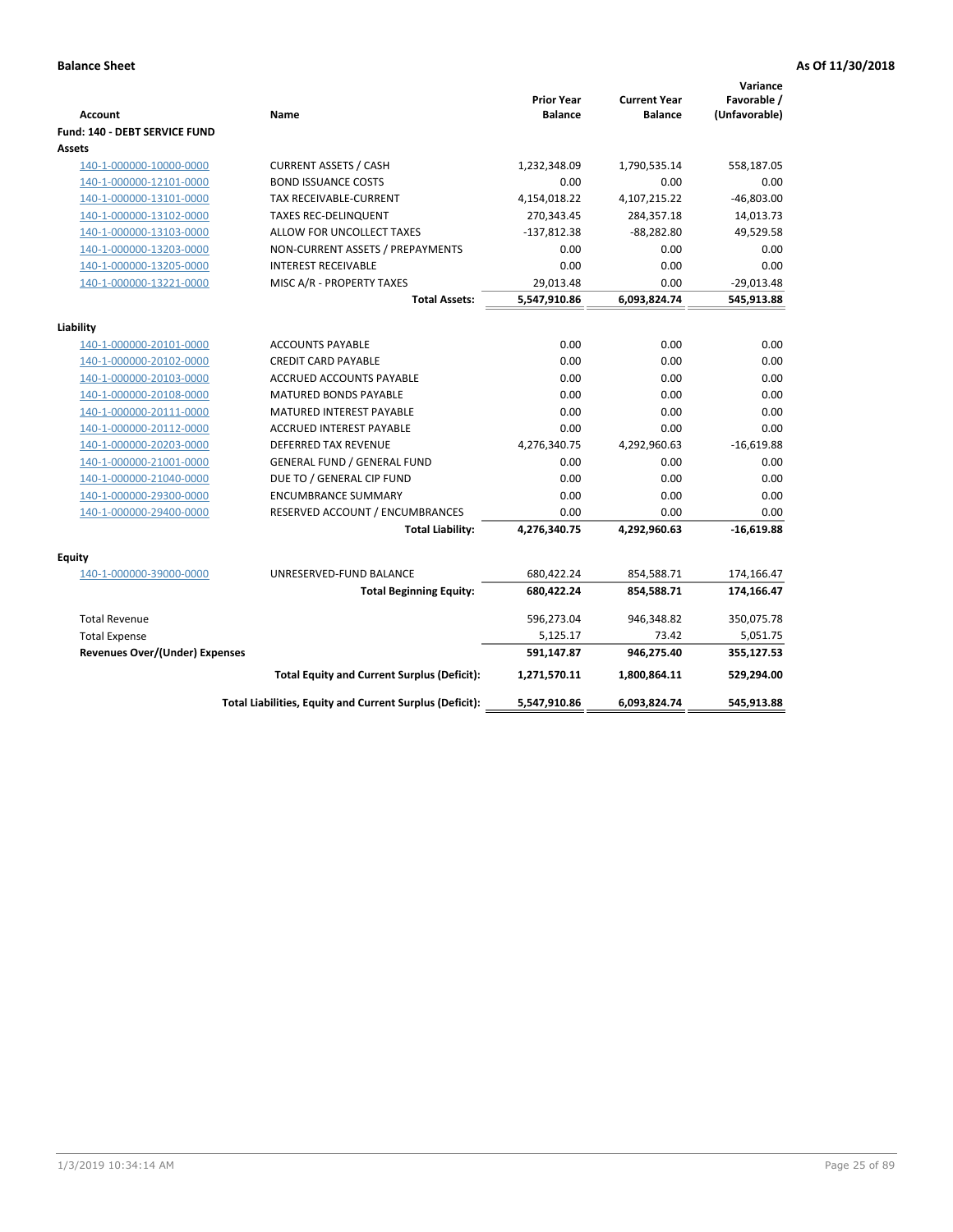|                                                     |                                                          |                   |                     | Variance      |
|-----------------------------------------------------|----------------------------------------------------------|-------------------|---------------------|---------------|
|                                                     |                                                          | <b>Prior Year</b> | <b>Current Year</b> | Favorable /   |
| <b>Account</b>                                      | Name                                                     | <b>Balance</b>    | <b>Balance</b>      | (Unfavorable) |
| <b>Fund: 160 - GENERAL CAPITAL IMPROVEMENT FUND</b> |                                                          |                   |                     |               |
| Assets                                              |                                                          |                   |                     |               |
| 160-1-000000-10000-0000                             | <b>CURRENT ASSETS / CASH</b><br>2002 CO'S                | 429,762.74        | 1,623,083.56        | 1,193,320.82  |
| 160-1-000000-11402-0000                             |                                                          | 245,103.39        | 249,367.42          | 4,264.03      |
| 160-1-000000-11514-0000                             | EXCHANGE BLDG - TX DAILY ACCOUNT 1157                    | 218,882.87        | 222,755.84          | 3,872.97      |
| 160-1-000000-11517-0000                             | <b>EXCHANGE BLDG - TX TERM</b>                           | 0.00<br>0.00      | 0.00<br>0.00        | 0.00<br>0.00  |
| 160-1-000000-11520-0000                             | <b>CERTIFICATES OF DEPOSIT</b>                           |                   |                     | 0.00          |
| 160-1-000000-11602-0000                             | 2001 CO                                                  | 0.00              | 0.00                |               |
| 160-1-000000-11603-0000                             | 2001-A CO'S                                              | 74,066.71         | 75,354.22           | 1,287.51      |
| 160-1-000000-13201-0000                             | MISC ACCTS RECEIVABLE                                    | 0.00              | 0.00                | 0.00          |
| 160-1-000000-13205-0000                             | <b>INTEREST RECEIVABLE</b>                               | 0.00              | 0.00                | 0.00          |
| 160-1-000000-14035-0000                             | DEBT SERVICE / DEBT SERVICE FUND                         | 0.00              | 0.00                | 0.00          |
|                                                     | <b>Total Assets:</b>                                     | 967,815.71        | 2,170,561.04        | 1,202,745.33  |
| Liability                                           |                                                          |                   |                     |               |
| 160-1-000000-20101-0000                             | <b>ACCOUNTS PAYABLE</b>                                  | $-13,257.50$      | 0.00                | $-13,257.50$  |
| 160-1-000000-20102-0000                             | <b>CREDIT CARD PAYABLE</b>                               | 0.00              | 0.00                | 0.00          |
| 160-1-000000-20103-0000                             | ACCRUED ACCOUNTS PAYABLE                                 | 0.00              | 0.00                | 0.00          |
| 160-1-000000-20113-0000                             | <b>DEVELOPERS ESCROW</b>                                 | 0.00              | 0.00                | 0.00          |
| 160-1-000000-20139-0000                             | <b>RETAINAGES PAYABLE</b>                                | 121,512.80        | 64,866.71           | 56,646.09     |
| 160-1-000000-20902-0000                             | <b>DEFERRED GRANT REVENUE</b>                            | 0.00              | 0.00                | 0.00          |
| 160-1-000000-21001-0000                             | <b>GENERAL FUND / GENERAL FUND</b>                       | 0.00              | 0.00                | 0.00          |
| 160-1-000000-21035-0000                             | DEBT SERVICE / DUE TO DEBT SERVICE                       | 0.00              | 0.00                | 0.00          |
| 160-1-000000-21101-0000                             | ENTERPRISE / WTR/WWTR UTILITY FUND                       | 0.00              | 0.00                | 0.00          |
| 160-1-000000-29300-0000                             | <b>ENCUMBRANCE SUMMARY</b>                               | 0.00              | 0.00                | 0.00          |
| 160-1-000000-29400-0100                             | RESERVED ACCOUNT / ENCUMBRANCES                          | 0.00              | 0.00                | 0.00          |
|                                                     | <b>Total Liability:</b>                                  | 108,255.30        | 64,866.71           | 43,388.59     |
|                                                     |                                                          |                   |                     |               |
| <b>Equity</b>                                       |                                                          |                   |                     |               |
| 160-1-000000-39000-0000                             | UNRESERVED-FUND BALANCE                                  | 365,973.09        | 1,601,960.96        | 1,235,987.87  |
|                                                     | <b>Total Beginning Equity:</b>                           | 365,973.09        | 1,601,960.96        | 1,235,987.87  |
| <b>Total Revenue</b>                                |                                                          | 518,595.32        | 582,722.47          | 64,127.15     |
| <b>Total Expense</b>                                |                                                          | 25,008.00         | 78,989.10           | $-53,981.10$  |
| <b>Revenues Over/(Under) Expenses</b>               |                                                          | 493,587.32        | 503,733.37          | 10,146.05     |
|                                                     | <b>Total Equity and Current Surplus (Deficit):</b>       | 859,560.41        | 2,105,694.33        | 1,246,133.92  |
|                                                     | Total Liabilities, Equity and Current Surplus (Deficit): | 967,815.71        | 2,170,561.04        | 1,202,745.33  |
|                                                     |                                                          |                   |                     |               |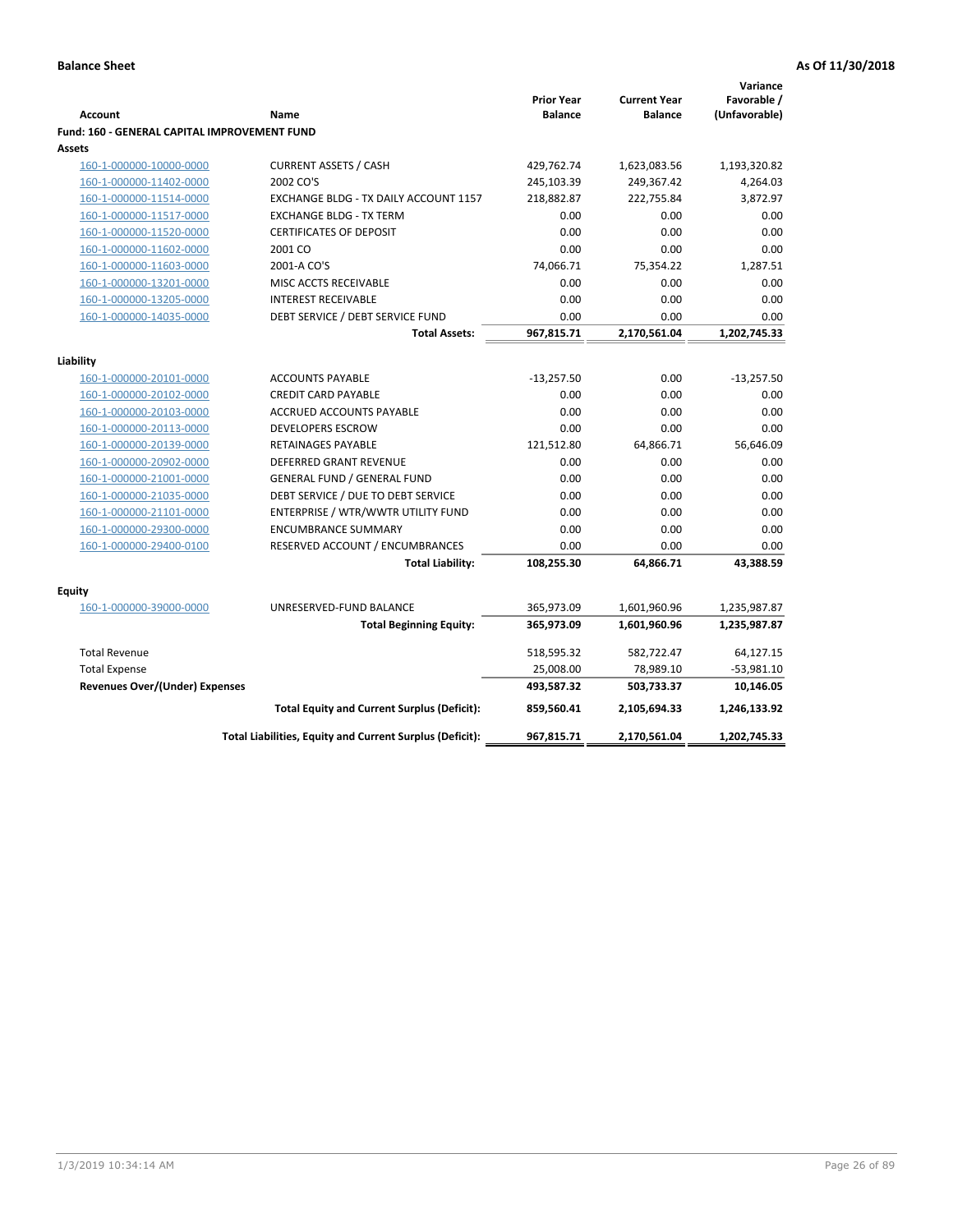| <b>Account</b>                       | Name                                                     | <b>Prior Year</b><br><b>Balance</b> | <b>Current Year</b><br><b>Balance</b> | Variance<br>Favorable /<br>(Unfavorable) |
|--------------------------------------|----------------------------------------------------------|-------------------------------------|---------------------------------------|------------------------------------------|
| Fund: 161 - STREET CONSTRUCTION FUND |                                                          |                                     |                                       |                                          |
| <b>Assets</b>                        |                                                          |                                     |                                       |                                          |
| 161-1-000000-10000-0000              | <b>CURRENT ASSETS / CASH</b>                             | 845,842.75                          | 856,439.15                            | 10,596.40                                |
| 161-1-000000-11003-0000              | 2010 CO'S                                                | 0.00                                | 0.00                                  | 0.00                                     |
| 161-1-000000-13205-0000              | <b>INTEREST RECEIVABLE</b>                               | 0.00                                | 0.00                                  | 0.00                                     |
| 161-1-000000-14035-0000              | DEBT SERVICE / DEBT SERVICE FUND                         | 0.00                                | 0.00                                  | 0.00                                     |
|                                      | <b>Total Assets:</b>                                     | 845,842.75                          | 856,439.15                            | 10,596.40                                |
| Liability                            |                                                          |                                     |                                       |                                          |
| 161-1-000000-20101-0000              | <b>ACCOUNTS PAYABLE</b>                                  | 0.00                                | 0.00                                  | 0.00                                     |
| 161-1-000000-20102-0000              | <b>CREDIT CARD PAYABLE</b>                               | 0.00                                | 0.00                                  | 0.00                                     |
| 161-1-000000-20103-0000              | <b>ACCRUED ACCOUNTS PAYABLE</b>                          | 0.00                                | 0.00                                  | 0.00                                     |
| 161-1-000000-20139-0000              | <b>RETAINAGES PAYABLE</b>                                | 0.00                                | 0.00                                  | 0.00                                     |
| 161-1-000000-21001-0000              | <b>GENERAL FUND / GENERAL FUND</b>                       | 0.00                                | 0.00                                  | 0.00                                     |
| 161-1-000000-21035-0000              | DEBT SERVICE / DUE TO DEBT SERVICE                       | 0.00                                | 0.00                                  | 0.00                                     |
| 161-1-000000-29300-0000              | <b>ENCUMBRANCE SUMMARY</b>                               | 0.00                                | 0.00                                  | 0.00                                     |
| 161-1-000000-29400-0100              | RESERVED ACCOUNT / ENCUMBRANCES                          | 0.00                                | 0.00                                  | 0.00                                     |
|                                      | <b>Total Liability:</b>                                  | 0.00                                | 0.00                                  | 0.00                                     |
| Equity                               |                                                          |                                     |                                       |                                          |
| 161-1-000000-39000-0000              | UNRESERVED-FUND BALANCE                                  | 846,099.12                          | 852,048.74                            | 5,949.62                                 |
|                                      | <b>Total Beginning Equity:</b>                           | 846,099.12                          | 852,048.74                            | 5,949.62                                 |
| <b>Total Revenue</b>                 |                                                          | $-231.14$                           | 4.444.55                              | 4,675.69                                 |
| <b>Total Expense</b>                 |                                                          | 25.23                               | 54.14                                 | $-28.91$                                 |
| Revenues Over/(Under) Expenses       |                                                          | $-256.37$                           | 4,390.41                              | 4,646.78                                 |
|                                      | <b>Total Equity and Current Surplus (Deficit):</b>       | 845,842.75                          | 856,439.15                            | 10,596.40                                |
|                                      | Total Liabilities, Equity and Current Surplus (Deficit): | 845,842.75                          | 856,439.15                            | 10,596.40                                |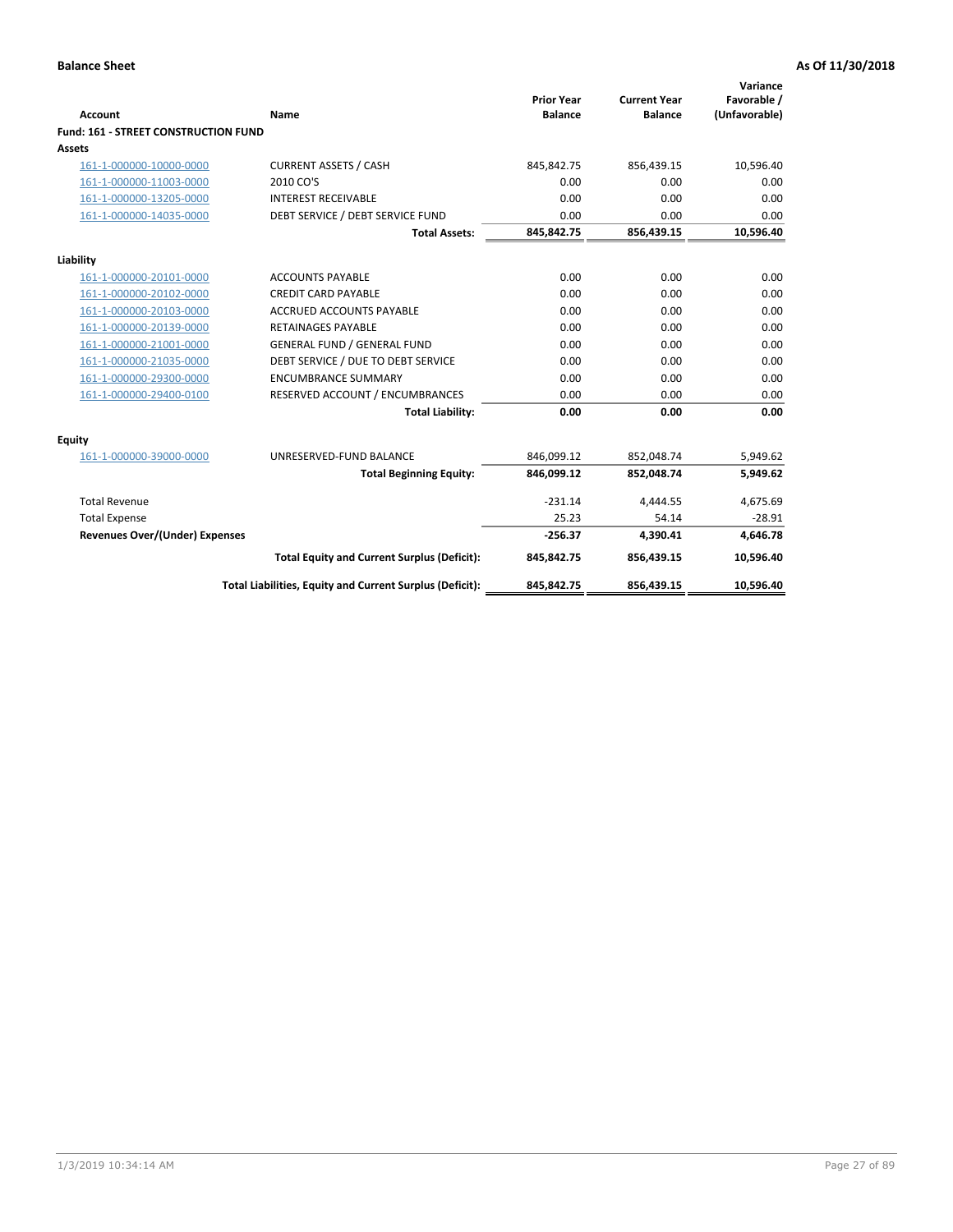|                                                 |                                                          | <b>Prior Year</b><br><b>Balance</b> | <b>Current Year</b> | Variance<br>Favorable / |
|-------------------------------------------------|----------------------------------------------------------|-------------------------------------|---------------------|-------------------------|
| <b>Account</b>                                  | Name                                                     |                                     | <b>Balance</b>      | (Unfavorable)           |
| <b>Fund: 162 - GRAHAM PARK RENOVATIONS FUND</b> |                                                          |                                     |                     |                         |
| <b>Assets</b>                                   |                                                          |                                     |                     |                         |
| 162-1-000000-10000-0000                         | <b>CURRENT ASSETS / CASH</b>                             | 0.00                                | 0.00                | 0.00                    |
| 162-1-000000-13201-0000                         | MISC ACCTS RECEIVABLE                                    | 0.00                                | 0.00                | 0.00                    |
|                                                 | <b>Total Assets:</b>                                     | 0.00                                | 0.00                | 0.00                    |
| Liability                                       |                                                          |                                     |                     |                         |
| 162-1-000000-20101-0000                         | <b>ACCOUNTS PAYABLE</b>                                  | 0.00                                | 0.00                | 0.00                    |
| 162-1-000000-20139-0000                         | <b>RETAINAGES PAYABLE</b>                                | 0.00                                | 0.00                | 0.00                    |
| 162-1-000000-20202-0000                         | <b>DEFERRED REVENUE</b>                                  | 0.00                                | 0.00                | 0.00                    |
| 162-1-000000-29300-0000                         | <b>ENCUMBRANCE SUMMARY</b>                               | 0.00                                | 0.00                | 0.00                    |
| 162-1-000000-29400-0000                         | RESERVED ACCOUNT / ENCUMBRANCES                          | 0.00                                | 0.00                | 0.00                    |
|                                                 | <b>Total Liability:</b>                                  | 0.00                                | 0.00                | 0.00                    |
| Equity                                          |                                                          |                                     |                     |                         |
| 162-1-000000-39000-0000                         | UNRESERVED-FUND BALANCE                                  | 0.00                                | 0.00                | 0.00                    |
|                                                 | <b>Total Beginning Equity:</b>                           | 0.00                                | 0.00                | 0.00                    |
| <b>Total Revenue</b>                            |                                                          | 0.00                                | 0.00                | 0.00                    |
| <b>Total Expense</b>                            |                                                          | 0.00                                | 0.00                | 0.00                    |
| Revenues Over/(Under) Expenses                  |                                                          | 0.00                                | 0.00                | 0.00                    |
|                                                 | <b>Total Equity and Current Surplus (Deficit):</b>       | 0.00                                | 0.00                | 0.00                    |
|                                                 | Total Liabilities, Equity and Current Surplus (Deficit): | 0.00                                | 0.00                | 0.00                    |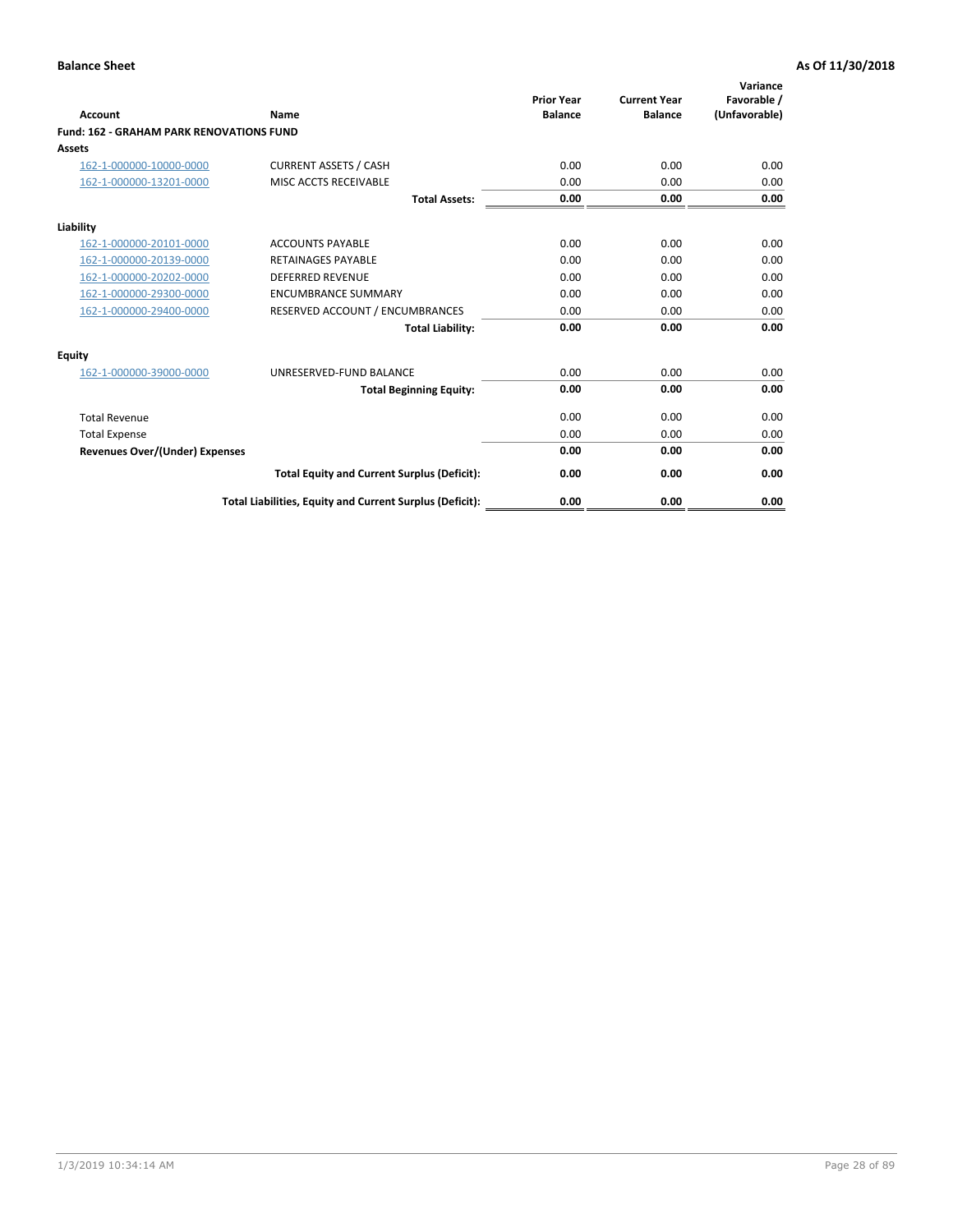|                                              |                                                          | <b>Prior Year</b> | <b>Current Year</b> | Variance<br>Favorable / |
|----------------------------------------------|----------------------------------------------------------|-------------------|---------------------|-------------------------|
| <b>Account</b>                               | Name                                                     | <b>Balance</b>    | <b>Balance</b>      | (Unfavorable)           |
| <b>Fund: 163 - SECO STIMULAS BLOCK GRANT</b> |                                                          |                   |                     |                         |
| Assets                                       |                                                          |                   |                     |                         |
| 163-1-000000-10000-0000                      | <b>CURRENT ASSETS / CASH</b>                             | 0.00              | 0.00                | 0.00                    |
| 163-1-000000-13201-0000                      | MISC ACCTS RECEIVABLE                                    | 0.00              | 0.00                | 0.00                    |
| 163-1-000000-13205-0000                      | <b>INTEREST RECEIVABLE</b>                               | 0.00              | 0.00                | 0.00                    |
|                                              | <b>Total Assets:</b>                                     | 0.00              | 0.00                | 0.00                    |
| Liability                                    |                                                          |                   |                     |                         |
| 163-1-000000-20101-0000                      | <b>ACCOUNTS PAYABLE</b>                                  | 0.00              | 0.00                | 0.00                    |
| 163-1-000000-20102-0000                      | <b>CREDIT CARD PAYABLE</b>                               | 0.00              | 0.00                | 0.00                    |
| 163-1-000000-20103-0000                      | <b>ACCRUED ACCOUNTS PAYABLE</b>                          | 0.00              | 0.00                | 0.00                    |
| 163-1-000000-20139-0000                      | <b>RETAINAGES PAYABLE</b>                                | 0.00              | 0.00                | 0.00                    |
| 163-1-000000-20902-0000                      | <b>DEFERRED GRANT REVENUE</b>                            | 0.00              | 0.00                | 0.00                    |
| 163-1-000000-29300-0000                      | <b>ENCUMBRANCE SUMMARY</b>                               | 0.00              | 0.00                | 0.00                    |
| 163-1-000000-29400-0100                      | RESERVED ACCOUNT / ENCUMBRANCES                          | 0.00              | 0.00                | 0.00                    |
|                                              | <b>Total Liability:</b>                                  | 0.00              | 0.00                | 0.00                    |
| <b>Equity</b>                                |                                                          |                   |                     |                         |
| 163-1-000000-39000-0000                      | UNRESERVED-FUND BALANCE                                  | 0.00              | 0.00                | 0.00                    |
|                                              | <b>Total Beginning Equity:</b>                           | 0.00              | 0.00                | 0.00                    |
| <b>Total Revenue</b>                         |                                                          | 0.00              | 0.00                | 0.00                    |
| <b>Total Expense</b>                         |                                                          | 0.00              | 0.00                | 0.00                    |
| Revenues Over/(Under) Expenses               |                                                          | 0.00              | 0.00                | 0.00                    |
|                                              | <b>Total Equity and Current Surplus (Deficit):</b>       | 0.00              | 0.00                | 0.00                    |
|                                              | Total Liabilities, Equity and Current Surplus (Deficit): | 0.00              | 0.00                | 0.00                    |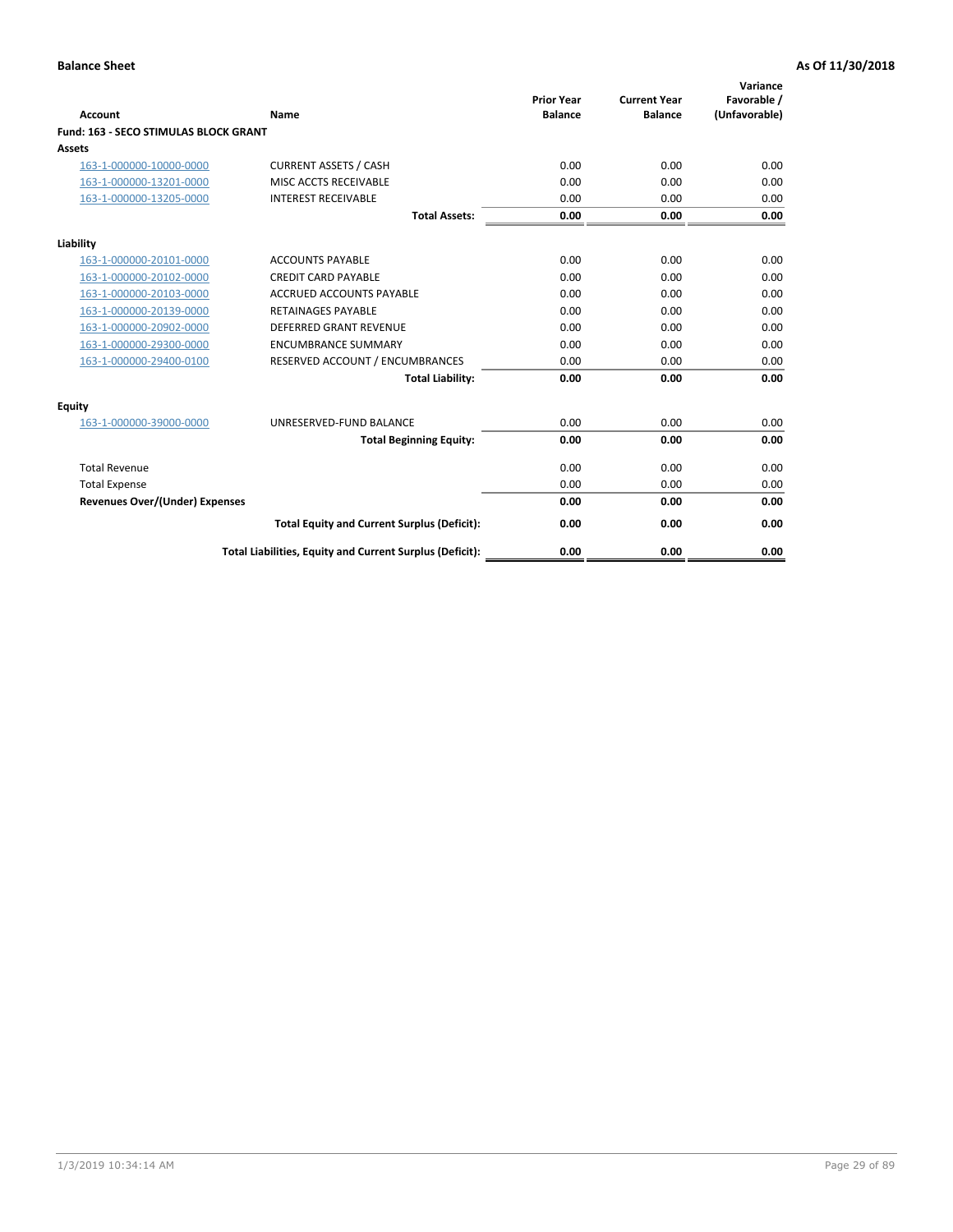| <b>Account</b>                        | <b>Name</b>                                              | <b>Prior Year</b><br><b>Balance</b> | <b>Current Year</b><br><b>Balance</b> | Variance<br>Favorable /<br>(Unfavorable) |
|---------------------------------------|----------------------------------------------------------|-------------------------------------|---------------------------------------|------------------------------------------|
| Fund: 164 - 2013 CO CAPITAL FUND      |                                                          |                                     |                                       |                                          |
| Assets                                |                                                          |                                     |                                       |                                          |
| 164-1-000000-10000-0000               | <b>CURRENT ASSETS / CASH</b>                             | 31,647.51                           | 32,043.98                             | 396.47                                   |
| 164-1-000000-11508-0000               | 2013 CO'S PROJ CONST                                     | 1,989.21                            | 2,024.42                              | 35.21                                    |
| 164-1-000000-11509-0000               | 2013 CO'S DEBT SERVICE                                   | 0.00                                | 0.00                                  | 0.00                                     |
| 164-1-000000-13205-0000               | <b>INTEREST RECEIVABLE</b>                               | 0.00                                | 0.00                                  | 0.00                                     |
| 164-1-000000-14035-0000               | DEBT SERVICE / DEBT SERVICE FUND                         | 0.00                                | 0.00                                  | 0.00                                     |
|                                       | <b>Total Assets:</b>                                     | 33,636.72                           | 34,068.40                             | 431.68                                   |
| Liability                             |                                                          |                                     |                                       |                                          |
| 164-1-000000-20101-0000               | <b>ACCOUNTS PAYABLE</b>                                  | 0.00                                | 0.00                                  | 0.00                                     |
| 164-1-000000-20102-0000               | <b>CREDIT CARD PAYABLE</b>                               | 0.00                                | 0.00                                  | 0.00                                     |
| 164-1-000000-20103-0000               | <b>ACCRUED ACCOUNTS PAYABLE</b>                          | 0.00                                | 0.00                                  | 0.00                                     |
| 164-1-000000-20139-0000               | <b>RETAINAGES PAYABLE</b>                                | 0.00                                | 0.00                                  | 0.00                                     |
| 164-1-000000-21001-0000               | <b>GENERAL FUND / GENERAL FUND</b>                       | 0.00                                | 0.00                                  | 0.00                                     |
| 164-1-000000-21035-0000               | DEBT SERVICE / DUE TO DEBT SERVICE                       | 0.00                                | 0.00                                  | 0.00                                     |
| 164-1-000000-29300-0000               | <b>ENCUMBRANCE SUMMARY</b>                               | 0.00                                | 0.00                                  | 0.00                                     |
| 164-1-000000-29400-0100               | RESERVED ACCOUNT / ENCUMBRANCES                          | 0.00                                | 0.00                                  | 0.00                                     |
|                                       | <b>Total Liability:</b>                                  | 0.00                                | 0.00                                  | 0.00                                     |
| Equity                                |                                                          |                                     |                                       |                                          |
| 164-1-000000-39000-0000               | UNRESERVED-FUND BALANCE                                  | 33,642.76                           | 33,896.76                             | 254.00                                   |
|                                       | <b>Total Beginning Equity:</b>                           | 33,642.76                           | 33,896.76                             | 254.00                                   |
| <b>Total Revenue</b>                  |                                                          | $-5.10$                             | 173.67                                | 178.77                                   |
| <b>Total Expense</b>                  |                                                          | 0.94                                | 2.03                                  | $-1.09$                                  |
| <b>Revenues Over/(Under) Expenses</b> |                                                          | $-6.04$                             | 171.64                                | 177.68                                   |
|                                       | <b>Total Equity and Current Surplus (Deficit):</b>       | 33,636.72                           | 34,068.40                             | 431.68                                   |
|                                       | Total Liabilities, Equity and Current Surplus (Deficit): | 33,636.72                           | 34,068.40                             | 431.68                                   |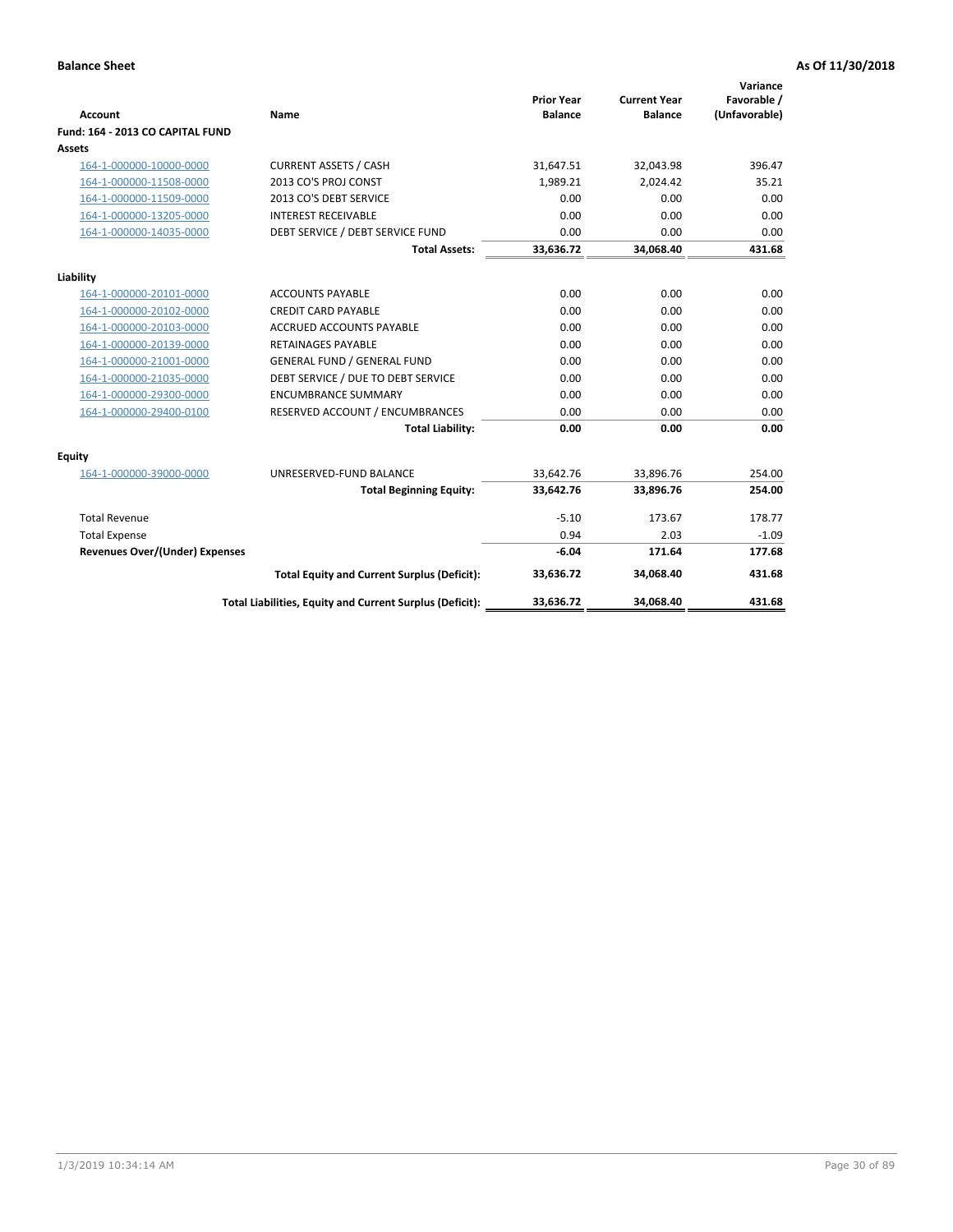| <b>Account</b>                        | <b>Name</b>                                              | <b>Prior Year</b><br><b>Balance</b> | <b>Current Year</b><br><b>Balance</b> | Variance<br>Favorable /<br>(Unfavorable) |
|---------------------------------------|----------------------------------------------------------|-------------------------------------|---------------------------------------|------------------------------------------|
| Fund: 165 - 2014 GO FUND              |                                                          |                                     |                                       |                                          |
| Assets                                |                                                          |                                     |                                       |                                          |
| 165-1-000000-10000-0000               | <b>CURRENT ASSETS / CASH</b>                             | $-8,613.63$                         | $-8,613.63$                           | 0.00                                     |
| 165-1-000000-11003-0000               | 2010 CO'S                                                | 0.00                                | 0.00                                  | 0.00                                     |
| 165-1-000000-11202-0000               | 2014 GO STREET BONDS                                     | 0.00                                | 0.00                                  | 0.00                                     |
| 165-1-000000-11511-0000               | 2015 GO PROJECT CONSTRUCTION                             | 765,587.61                          | 779,134.08                            | 13,546.47                                |
| 165-1-000000-11520-0000               | <b>CERTIFICATES OF DEPOSIT</b>                           | 0.00                                | 0.00                                  | 0.00                                     |
| 165-1-000000-11530-0000               | <b>TexasTERM CP</b>                                      | 0.00                                | 0.00                                  | 0.00                                     |
| 165-1-000000-13201-0000               | MISC ACCTS RECEIVABLE                                    | 0.00                                | 0.00                                  | 0.00                                     |
| 165-1-000000-13205-0000               | <b>INTEREST RECEIVABLE</b>                               | 0.00                                | 0.00                                  | 0.00                                     |
| 165-1-000000-14035-0000               | DEBT SERVICE / DEBT SERVICE FUND                         | 0.00                                | 0.00                                  | 0.00                                     |
|                                       | <b>Total Assets:</b>                                     | 756,973.98                          | 770,520.45                            | 13,546.47                                |
| Liability                             |                                                          |                                     |                                       |                                          |
| 165-1-000000-20101-0000               | <b>ACCOUNTS PAYABLE</b>                                  | 0.00                                | 0.00                                  | 0.00                                     |
| 165-1-000000-20102-0000               | <b>CREDIT CARD PAYABLE</b>                               | 0.00                                | 0.00                                  | 0.00                                     |
| 165-1-000000-20103-0000               | ACCRUED ACCOUNTS PAYABLE                                 | 0.00                                | 0.00                                  | 0.00                                     |
| 165-1-000000-20139-0000               | <b>RETAINAGES PAYABLE</b>                                | 0.00                                | 0.00                                  | 0.00                                     |
| 165-1-000000-21001-0000               | <b>GENERAL FUND / GENERAL FUND</b>                       | 0.00                                | 0.00                                  | 0.00                                     |
| 165-1-000000-21035-0000               | DEBT SERVICE / DUE TO DEBT SERVICE                       | 0.00                                | 0.00                                  | 0.00                                     |
| 165-1-000000-29300-0000               | <b>ENCUMBRANCE SUMMARY</b>                               | 0.00                                | 0.00                                  | 0.00                                     |
| 165-1-000000-29400-0100               | RESERVED ACCOUNT / ENCUMBRANCES                          | 0.00                                | 0.00                                  | 0.00                                     |
|                                       | <b>Total Liability:</b>                                  | 0.00                                | 0.00                                  | 0.00                                     |
| Equity                                |                                                          |                                     |                                       |                                          |
| 165-1-000000-39000-0000               | UNRESERVED-FUND BALANCE                                  | 755,496.40                          | 767,685.84                            | 12,189.44                                |
|                                       | <b>Total Beginning Equity:</b>                           | 755,496.40                          | 767,685.84                            | 12,189.44                                |
| <b>Total Revenue</b>                  |                                                          | 1,477.58                            | 2,834.61                              | 1,357.03                                 |
| <b>Total Expense</b>                  |                                                          | 0.00                                | 0.00                                  | 0.00                                     |
| <b>Revenues Over/(Under) Expenses</b> |                                                          | 1,477.58                            | 2,834.61                              | 1,357.03                                 |
|                                       | <b>Total Equity and Current Surplus (Deficit):</b>       | 756,973.98                          | 770,520.45                            | 13,546.47                                |
|                                       | Total Liabilities, Equity and Current Surplus (Deficit): | 756,973.98                          | 770,520.45                            | 13,546.47                                |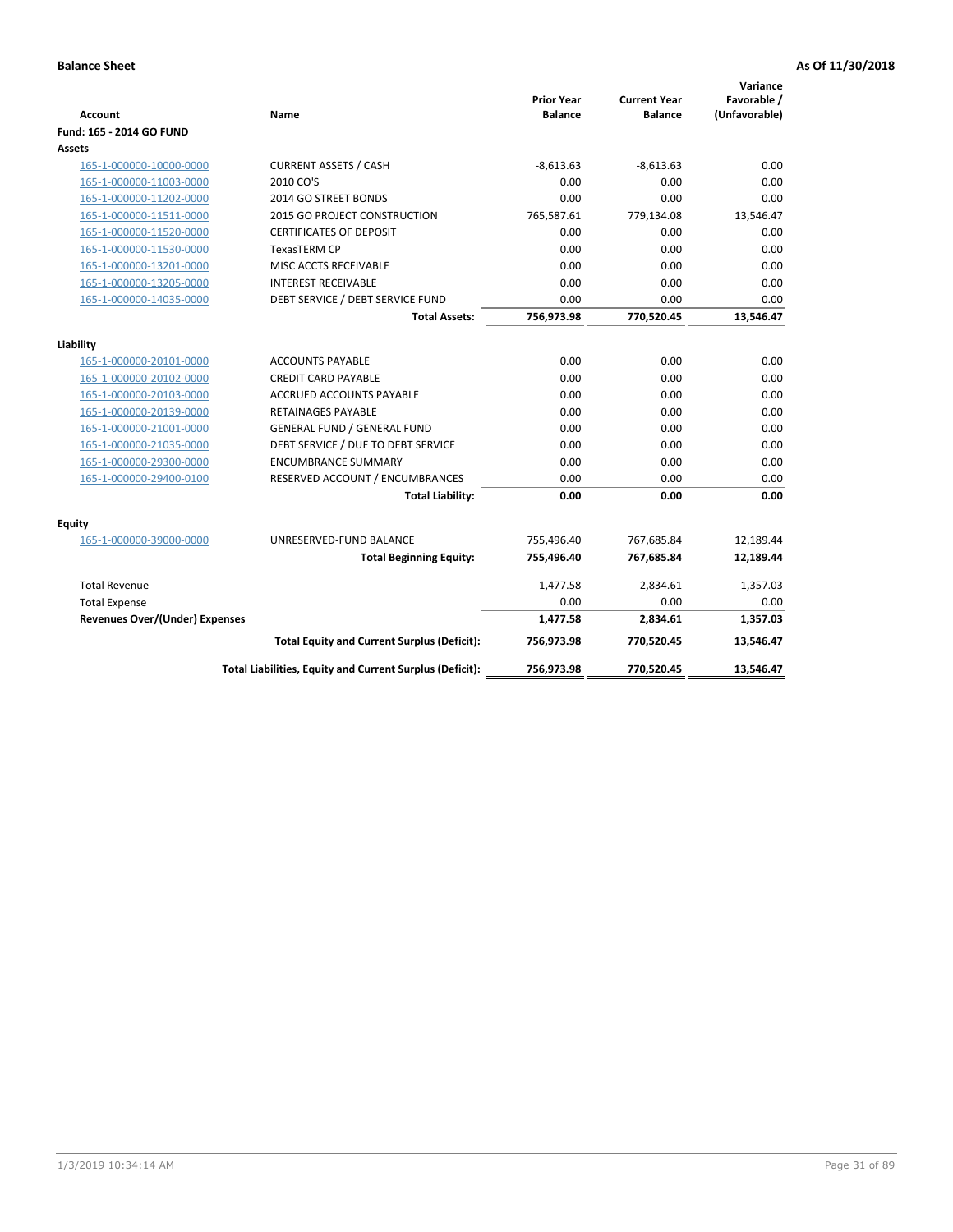|                                                       |                                                          | <b>Prior Year</b> | <b>Current Year</b> | Variance<br>Favorable / |
|-------------------------------------------------------|----------------------------------------------------------|-------------------|---------------------|-------------------------|
| Account                                               | Name                                                     | <b>Balance</b>    | <b>Balance</b>      | (Unfavorable)           |
| Fund: 170 - LAW ENFORCEMENT GRANT - CAPITAL PURCHASES |                                                          |                   |                     |                         |
| <b>Assets</b>                                         |                                                          |                   |                     |                         |
| 170-1-000000-10000-0000                               | <b>CURRENT ASSETS / CASH</b>                             | 194.66            | 0.00                | $-194.66$               |
| 170-1-000000-13201-0000                               | MISC ACCTS RECEIVABLE                                    | 0.00              | 0.00                | 0.00                    |
|                                                       | <b>Total Assets:</b>                                     | 194.66            | 0.00                | $-194.66$               |
| Liability                                             |                                                          |                   |                     |                         |
| 170-1-000000-20101-0000                               | <b>ACCOUNTS PAYABLE</b>                                  | 0.00              | 0.00                | 0.00                    |
| 170-1-000000-20102-0000                               | <b>CREDIT CARD PAYABLE</b>                               | 0.00              | 0.00                | 0.00                    |
| 170-1-000000-20103-0000                               | <b>ACCRUED ACCOUNTS PAYABLE</b>                          | 0.00              | 0.00                | 0.00                    |
| 170-1-000000-20902-0000                               | <b>DEFERRED GRANT REVENUE</b>                            | 0.00              | 0.00                | 0.00                    |
| 170-1-000000-21001-0000                               | <b>GENERAL FUND / GENERAL FUND</b>                       | 0.00              | 0.00                | 0.00                    |
| 170-1-000000-24004-0000                               | <b>INTEREST PAYABLE ON DEP</b>                           | 0.00              | 0.00                | 0.00                    |
| 170-1-000000-29300-0000                               | <b>ENCUMBRANCE SUMMARY</b>                               | 0.00              | 0.00                | 0.00                    |
| 170-1-000000-29400-0000                               | RESERVED ACCOUNT / ENCUMBRANCES                          | 0.00              | 0.00                | 0.00                    |
|                                                       | <b>Total Liability:</b>                                  | 0.00              | 0.00                | 0.00                    |
| <b>Equity</b>                                         |                                                          |                   |                     |                         |
| 170-1-000000-39000-0000                               | UNRESERVED-FUND BALANCE                                  | 194.66            | 0.00                | $-194.66$               |
|                                                       | <b>Total Beginning Equity:</b>                           | 194.66            | 0.00                | $-194.66$               |
| <b>Total Revenue</b>                                  |                                                          | 0.00              | 0.00                | 0.00                    |
| <b>Total Expense</b>                                  |                                                          | 0.00              | 0.00                | 0.00                    |
| <b>Revenues Over/(Under) Expenses</b>                 |                                                          | 0.00              | 0.00                | 0.00                    |
|                                                       | <b>Total Equity and Current Surplus (Deficit):</b>       | 194.66            | 0.00                | $-194.66$               |
|                                                       | Total Liabilities, Equity and Current Surplus (Deficit): | 194.66            | 0.00                | $-194.66$               |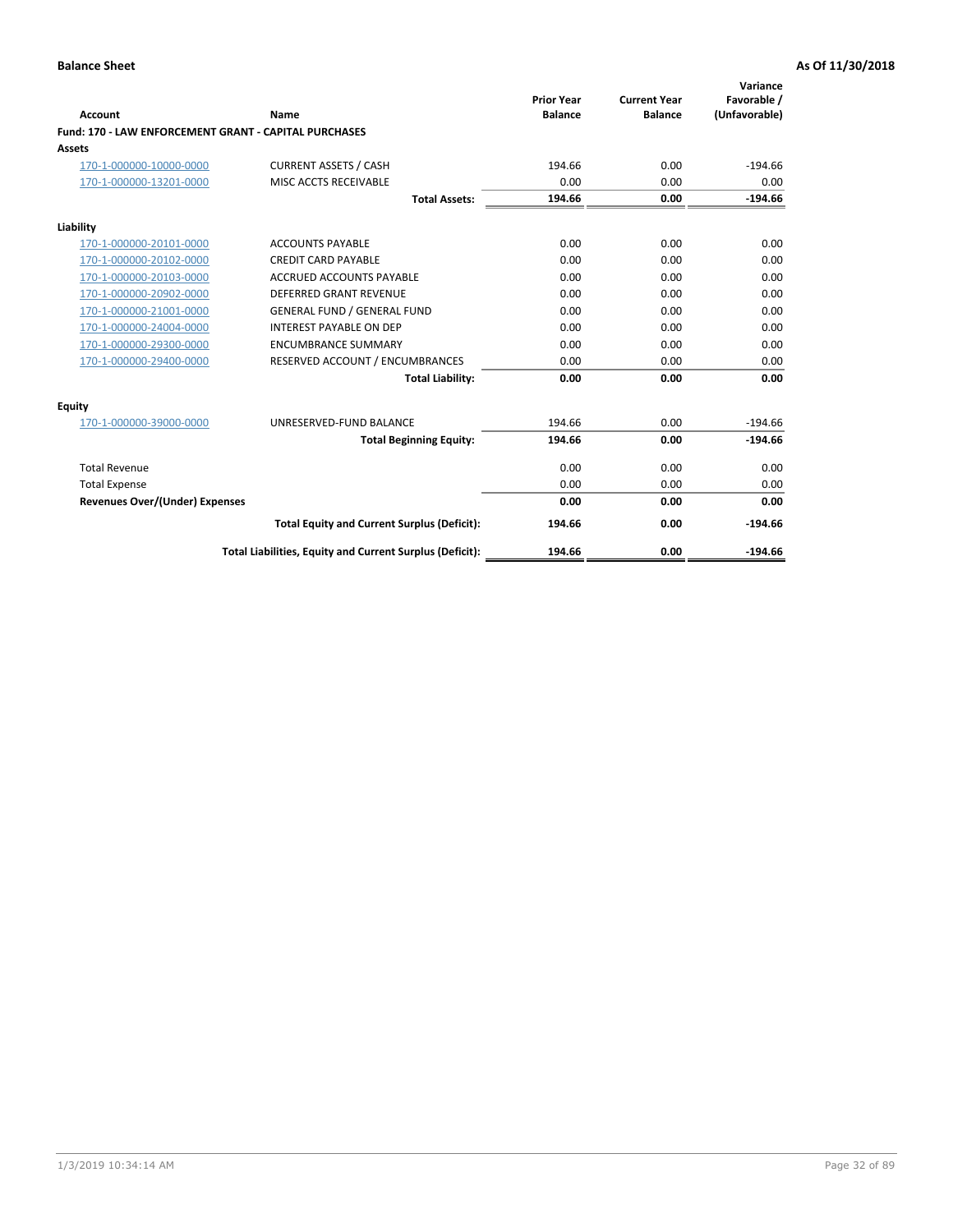|                                                |                                                          | <b>Prior Year</b> | <b>Current Year</b> | Variance<br>Favorable / |
|------------------------------------------------|----------------------------------------------------------|-------------------|---------------------|-------------------------|
| <b>Account</b>                                 | Name                                                     | <b>Balance</b>    | <b>Balance</b>      | (Unfavorable)           |
| <b>Fund: 171 - MAIN STREET SPECIAL REVENUE</b> |                                                          |                   |                     |                         |
| <b>Assets</b>                                  |                                                          |                   |                     |                         |
| 171-1-000000-10000-0000                        | <b>CURRENT ASSETS / CASH</b>                             | 32,500.28         | 2,586.00            | $-29,914.28$            |
| 171-1-000000-13201-0000                        | MISC ACCTS RECEIVABLE                                    | 0.00              | 0.00                | 0.00                    |
| 171-1-000000-13205-0000                        | <b>INTEREST RECEIVABLE</b>                               | 0.00              | 0.00                | 0.00                    |
|                                                | <b>Total Assets:</b>                                     | 32.500.28         | 2.586.00            | $-29,914.28$            |
| Liability                                      |                                                          |                   |                     |                         |
| 171-1-000000-20101-0000                        | <b>ACCOUNTS PAYABLE</b>                                  | 0.00              | 0.00                | 0.00                    |
| 171-1-000000-20102-0000                        | <b>CREDIT CARD PAYABLE</b>                               | 0.00              | 0.00                | 0.00                    |
| 171-1-000000-20103-0000                        | <b>ACCRUED ACCOUNTS PAYABLE</b>                          | 0.00              | 0.00                | 0.00                    |
| 171-1-000000-20139-0000                        | <b>RETAINAGES PAYABLE</b>                                | 0.00              | 0.00                | 0.00                    |
| 171-1-000000-20902-0000                        | DEFERRED GRANT REVENUE                                   | 0.00              | 0.00                | 0.00                    |
| 171-1-000000-29300-0000                        | <b>ENCUMBRANCE SUMMARY</b>                               | 0.00              | 0.00                | 0.00                    |
| 171-1-000000-29400-0100                        | RESERVED ACCOUNT / ENCUMBRANCES                          | 0.00              | 0.00                | 0.00                    |
|                                                | <b>Total Liability:</b>                                  | 0.00              | 0.00                | 0.00                    |
| <b>Equity</b>                                  |                                                          |                   |                     |                         |
| 171-1-000000-39000-0000                        | UNRESERVED-FUND BALANCE                                  | 35,933.28         | 9,077.21            | $-26,856.07$            |
|                                                | <b>Total Beginning Equity:</b>                           | 35,933.28         | 9.077.21            | $-26,856.07$            |
| <b>Total Revenue</b>                           |                                                          | 0.00              | 0.00                | 0.00                    |
| <b>Total Expense</b>                           |                                                          | 3,433.00          | 6,491.21            | $-3,058.21$             |
| <b>Revenues Over/(Under) Expenses</b>          |                                                          | $-3,433.00$       | $-6,491.21$         | $-3,058.21$             |
|                                                | <b>Total Equity and Current Surplus (Deficit):</b>       | 32,500.28         | 2,586.00            | $-29,914.28$            |
|                                                | Total Liabilities, Equity and Current Surplus (Deficit): | 32,500.28         | 2,586.00            | $-29.914.28$            |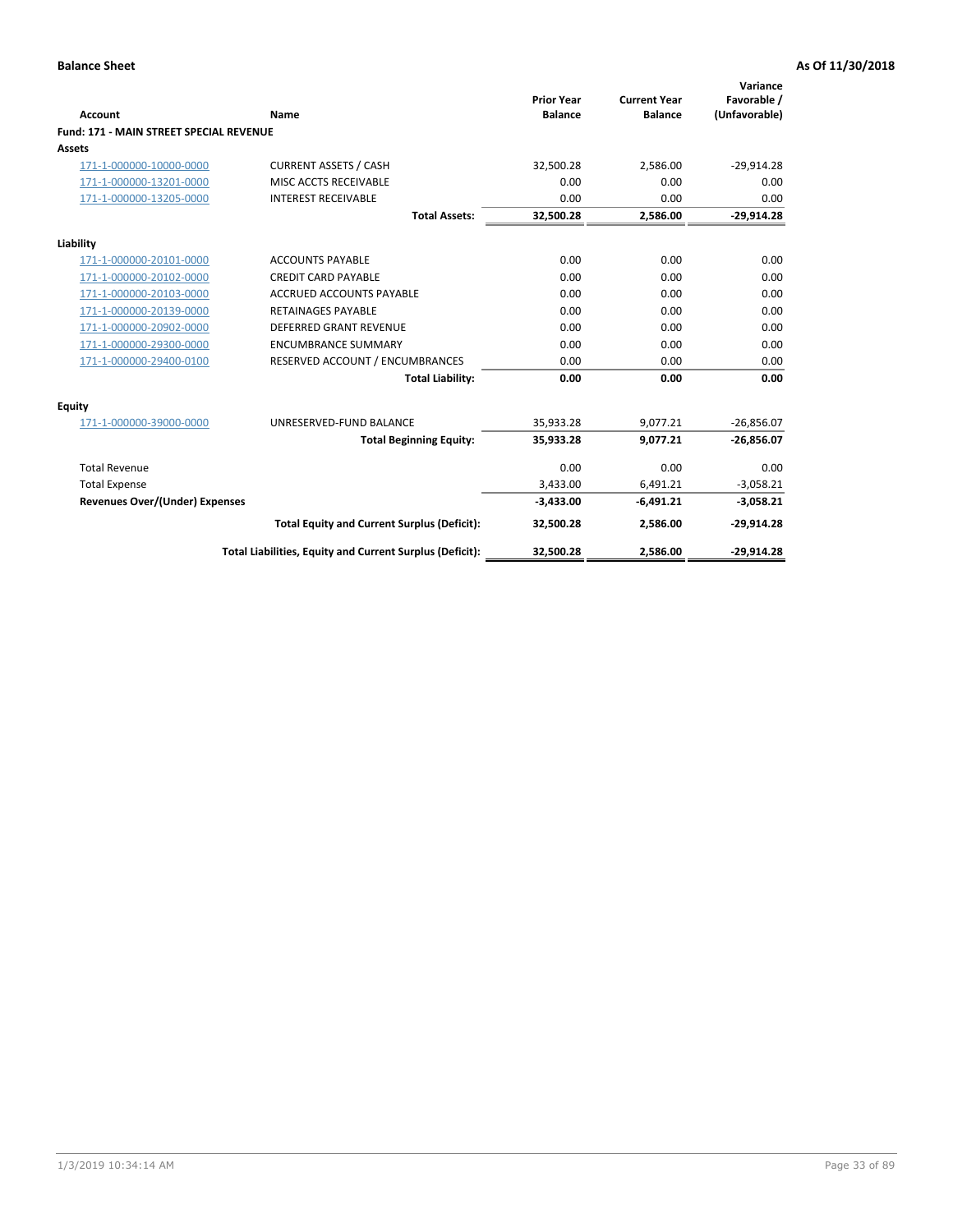|                                      |                                                          |                                     |                                       | Variance                     |
|--------------------------------------|----------------------------------------------------------|-------------------------------------|---------------------------------------|------------------------------|
| <b>Account</b>                       | Name                                                     | <b>Prior Year</b><br><b>Balance</b> | <b>Current Year</b><br><b>Balance</b> | Favorable /<br>(Unfavorable) |
| <b>Fund: 172 - MINOR GRANTS FUND</b> |                                                          |                                     |                                       |                              |
| <b>Assets</b>                        |                                                          |                                     |                                       |                              |
| 172-1-000000-10000-0000              | <b>CURRENT ASSETS / CASH</b>                             | 493.86                              | 3,559.10                              | 3,065.24                     |
| 172-1-000000-13201-0000              | MISC ACCTS RECEIVABLE                                    | 0.00                                | 0.00                                  | 0.00                         |
| 172-1-000000-13205-0000              | <b>INTEREST RECEIVABLE</b>                               | 0.00                                | 0.00                                  | 0.00                         |
|                                      | <b>Total Assets:</b>                                     | 493.86                              | 3,559.10                              | 3,065.24                     |
| Liability                            |                                                          |                                     |                                       |                              |
| 172-1-000000-20101-0000              | <b>ACCOUNTS PAYABLE</b>                                  | 0.00                                | 0.00                                  | 0.00                         |
| 172-1-000000-20102-0000              | <b>CREDIT CARD PAYABLE</b>                               | 0.00                                | 0.00                                  | 0.00                         |
| 172-1-000000-20103-0000              | <b>ACCRUED ACCOUNTS PAYABLE</b>                          | 0.00                                | 0.00                                  | 0.00                         |
| 172-1-000000-20902-0000              | DEFERRED GRANT REVENUE                                   | 0.00                                | 0.00                                  | 0.00                         |
| 172-1-000000-29300-0000              | <b>ENCUMBRANCE SUMMARY</b>                               | 0.00                                | 0.00                                  | 0.00                         |
| 172-1-000000-29400-0000              | RESERVED ACCOUNT / ENCUMBRANCES                          | 0.00                                | 0.00                                  | 0.00                         |
|                                      | <b>Total Liability:</b>                                  | 0.00                                | 0.00                                  | 0.00                         |
| Equity                               |                                                          |                                     |                                       |                              |
| 172-1-000000-39000-0000              | UNRESERVED-FUND BALANCE                                  | 493.86                              | 3,559.10                              | 3,065.24                     |
|                                      | <b>Total Beginning Equity:</b>                           | 493.86                              | 3,559.10                              | 3,065.24                     |
| <b>Total Revenue</b>                 |                                                          | 0.00                                | 0.00                                  | 0.00                         |
| <b>Total Expense</b>                 |                                                          | 0.00                                | 0.00                                  | 0.00                         |
| Revenues Over/(Under) Expenses       |                                                          | 0.00                                | 0.00                                  | 0.00                         |
|                                      | <b>Total Equity and Current Surplus (Deficit):</b>       | 493.86                              | 3,559.10                              | 3,065.24                     |
|                                      | Total Liabilities, Equity and Current Surplus (Deficit): | 493.86                              | 3,559.10                              | 3,065.24                     |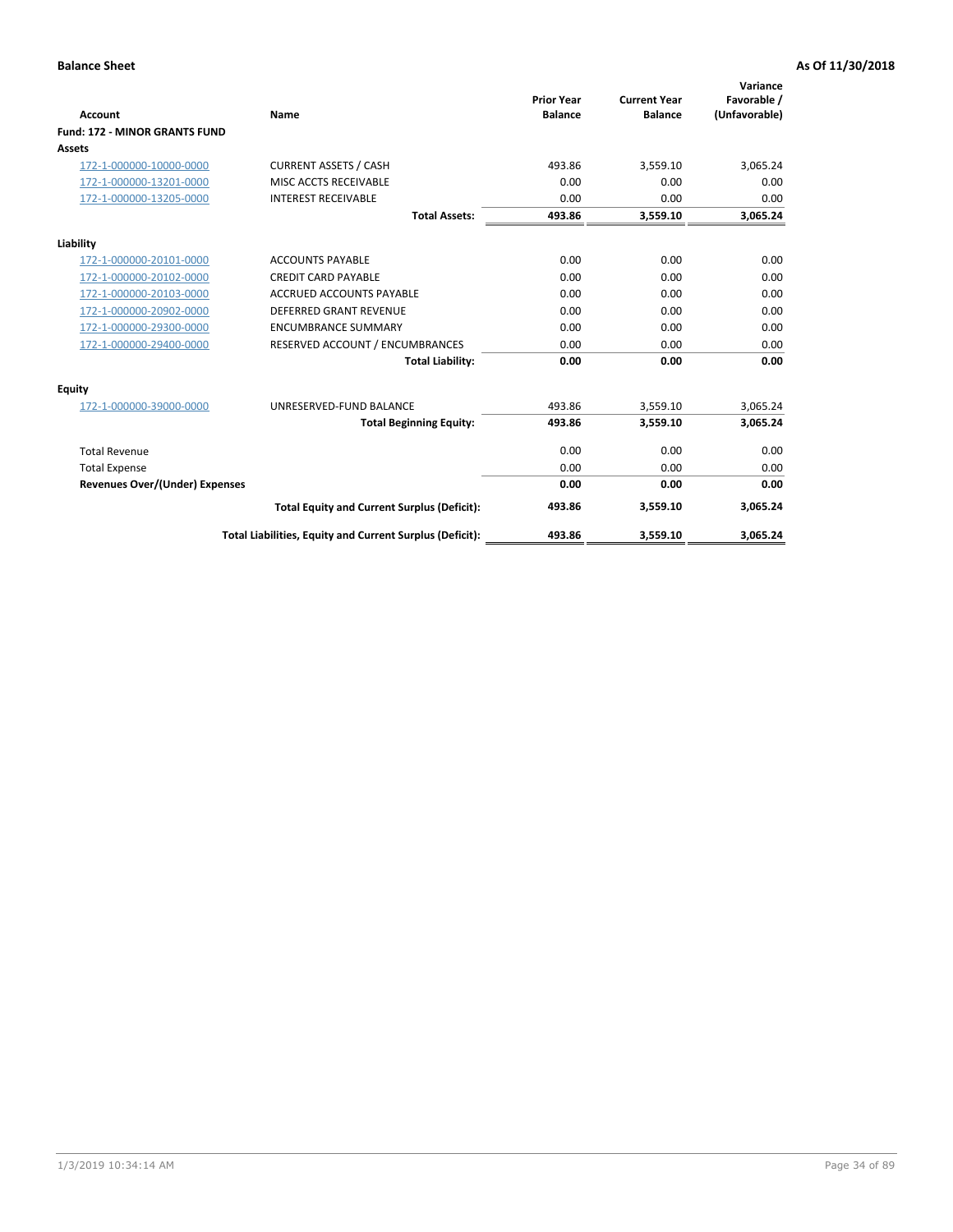| <b>Account</b>                         | <b>Name</b>                                              | <b>Prior Year</b><br><b>Balance</b> | <b>Current Year</b><br><b>Balance</b> | Variance<br>Favorable /<br>(Unfavorable) |
|----------------------------------------|----------------------------------------------------------|-------------------------------------|---------------------------------------|------------------------------------------|
| <b>Fund: 173 - FL YOUNG FOUNDATION</b> |                                                          |                                     |                                       |                                          |
| Assets                                 |                                                          |                                     |                                       |                                          |
| 173-1-000000-10000-0000                | <b>CURRENT ASSETS / CASH</b>                             | 0.00                                | 0.00                                  | 0.00                                     |
| 173-1-000000-13201-0000                | MISC ACCTS RECEIVABLE                                    | 0.00                                | 0.00                                  | 0.00                                     |
|                                        | <b>Total Assets:</b>                                     | 0.00                                | 0.00                                  | 0.00                                     |
| Liability                              |                                                          |                                     |                                       |                                          |
| 173-1-000000-20101-0000                | <b>ACCOUNTS PAYABLE</b>                                  | 0.00                                | 0.00                                  | 0.00                                     |
| 173-1-000000-20102-0000                | <b>CREDIT CARD PAYABLE</b>                               | 0.00                                | 0.00                                  | 0.00                                     |
| 173-1-000000-20902-0000                | <b>DEFERRED GRANT REVENUE</b>                            | 0.00                                | 0.00                                  | 0.00                                     |
| 173-1-000000-29300-0000                | <b>ENCUMBRANCE SUMMARY</b>                               | 0.00                                | 0.00                                  | 0.00                                     |
| 173-1-000000-29400-0000                | RESERVED ACCOUNT / ENCUMBRANCES                          | 0.00                                | 0.00                                  | 0.00                                     |
|                                        | <b>Total Liability:</b>                                  | 0.00                                | 0.00                                  | 0.00                                     |
| Equity                                 |                                                          |                                     |                                       |                                          |
| 173-1-000000-39000-0000                | UNRESERVED-FUND BALANCE                                  | 0.00                                | 0.00                                  | 0.00                                     |
|                                        | <b>Total Beginning Equity:</b>                           | 0.00                                | 0.00                                  | 0.00                                     |
| <b>Total Revenue</b>                   |                                                          | 0.00                                | 0.00                                  | 0.00                                     |
| <b>Total Expense</b>                   |                                                          | 0.00                                | 0.00                                  | 0.00                                     |
| <b>Revenues Over/(Under) Expenses</b>  |                                                          | 0.00                                | 0.00                                  | 0.00                                     |
|                                        | <b>Total Equity and Current Surplus (Deficit):</b>       | 0.00                                | 0.00                                  | 0.00                                     |
|                                        | Total Liabilities, Equity and Current Surplus (Deficit): | 0.00                                | 0.00                                  | 0.00                                     |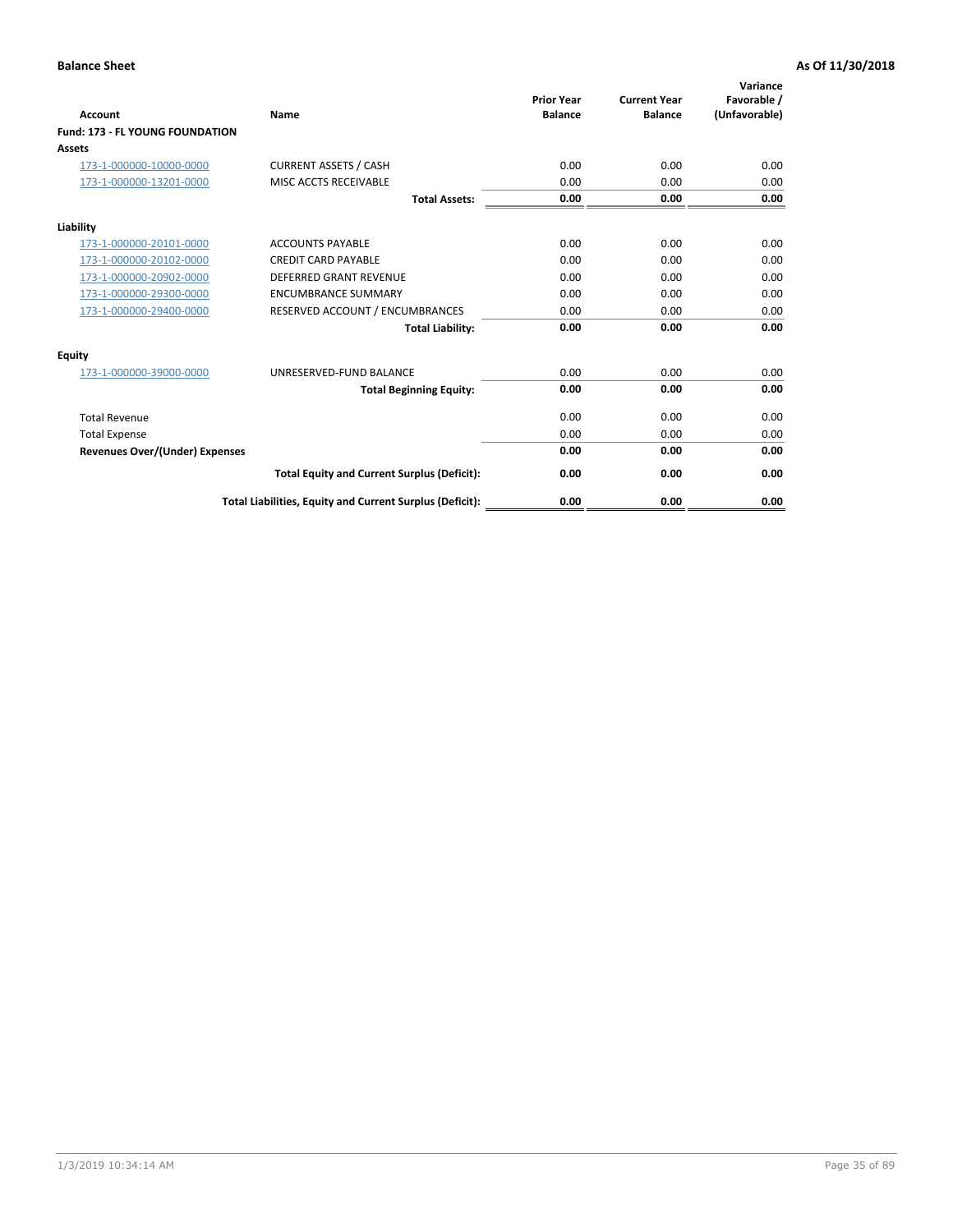| <b>Account</b>                        | Name                                                     | <b>Prior Year</b><br><b>Balance</b> | <b>Current Year</b><br><b>Balance</b> | Variance<br>Favorable /<br>(Unfavorable) |
|---------------------------------------|----------------------------------------------------------|-------------------------------------|---------------------------------------|------------------------------------------|
| <b>Fund: 174 - FEMA GRANT</b>         |                                                          |                                     |                                       |                                          |
| <b>Assets</b>                         |                                                          |                                     |                                       |                                          |
| 174-1-000000-10000-0000               | <b>CURRENT ASSETS / CASH</b>                             | 1.08                                | 0.00                                  | $-1.08$                                  |
| 174-1-000000-13201-0000               | MISC ACCTS RECEIVABLE                                    | 0.00                                | 0.00                                  | 0.00                                     |
| 174-1-000000-13205-0000               | <b>INTEREST RECEIVABLE</b>                               | 0.00                                | 0.00                                  | 0.00                                     |
|                                       | <b>Total Assets:</b>                                     | 1.08                                | 0.00                                  | $-1.08$                                  |
| Liability                             |                                                          |                                     |                                       |                                          |
| 174-1-000000-20101-0000               | <b>ACCOUNTS PAYABLE</b>                                  | 0.00                                | 0.00                                  | 0.00                                     |
| 174-1-000000-20102-0000               | <b>CREDIT CARD PAYABLE</b>                               | 0.00                                | 0.00                                  | 0.00                                     |
| 174-1-000000-20103-0000               | <b>ACCRUED ACCOUNTS PAYABLE</b>                          | 0.00                                | 0.00                                  | 0.00                                     |
| 174-1-000000-20902-0000               | <b>DEFERRED GRANT REVENUE</b>                            | 0.00                                | 0.00                                  | 0.00                                     |
| 174-1-000000-29300-0000               | <b>ENCUMBRANCE SUMMARY</b>                               | 0.00                                | 0.00                                  | 0.00                                     |
| 174-1-000000-29400-0000               | RESERVED ACCOUNT / ENCUMBRANCES                          | 0.00                                | 0.00                                  | 0.00                                     |
|                                       | <b>Total Liability:</b>                                  | 0.00                                | 0.00                                  | 0.00                                     |
| <b>Equity</b>                         |                                                          |                                     |                                       |                                          |
| 174-1-000000-39000-0000               | UNRESERVED-FUND BALANCE                                  | 1.08                                | 0.00                                  | $-1.08$                                  |
|                                       | <b>Total Beginning Equity:</b>                           | 1.08                                | 0.00                                  | $-1.08$                                  |
| <b>Total Revenue</b>                  |                                                          | 0.00                                | 0.00                                  | 0.00                                     |
| <b>Total Expense</b>                  |                                                          | 0.00                                | 0.00                                  | 0.00                                     |
| <b>Revenues Over/(Under) Expenses</b> |                                                          | 0.00                                | 0.00                                  | 0.00                                     |
|                                       | <b>Total Equity and Current Surplus (Deficit):</b>       | 1.08                                | 0.00                                  | $-1.08$                                  |
|                                       | Total Liabilities, Equity and Current Surplus (Deficit): | 1.08                                | 0.00                                  | $-1.08$                                  |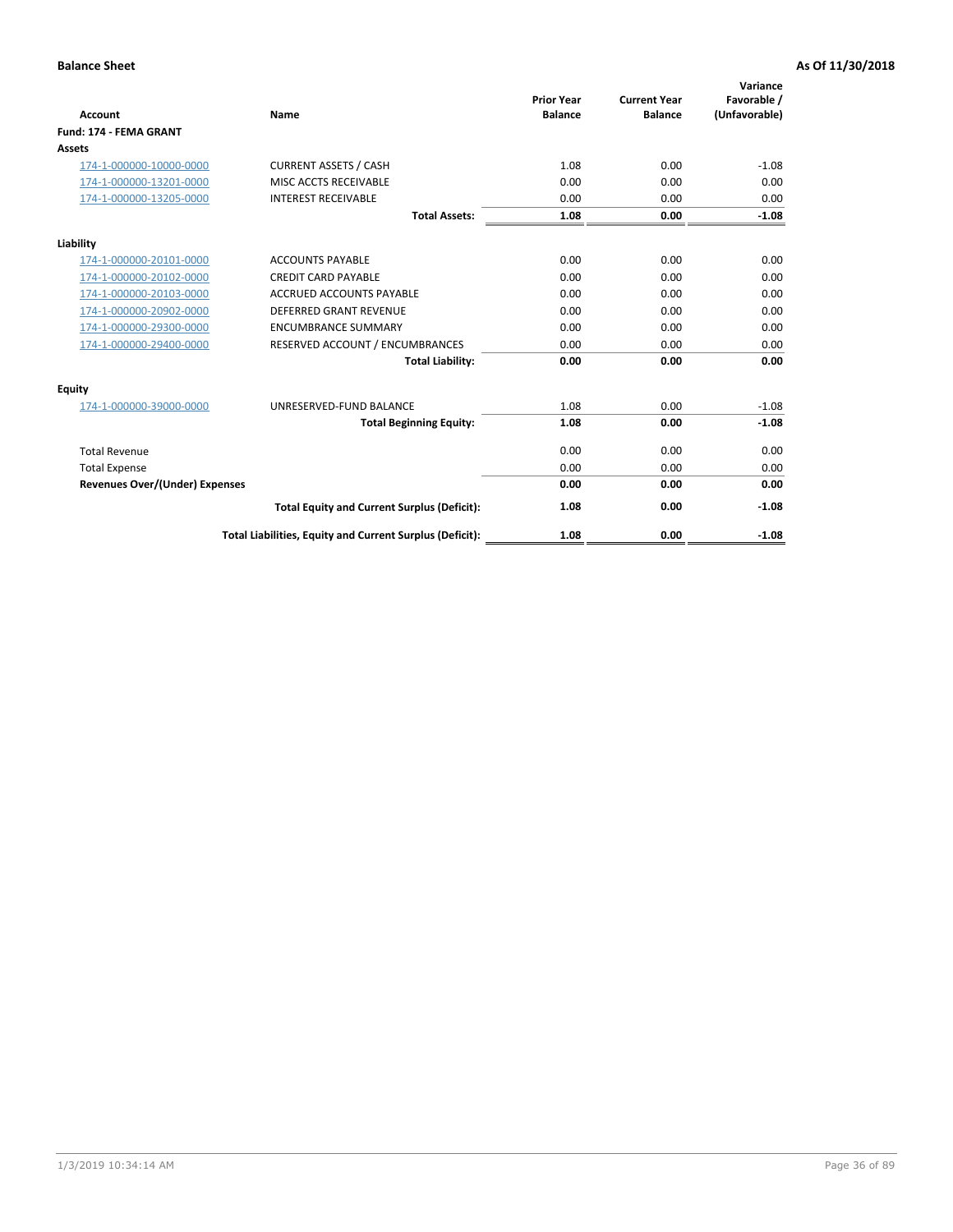|                                            |                                                          | <b>Prior Year</b> | <b>Current Year</b> | Variance<br>Favorable / |
|--------------------------------------------|----------------------------------------------------------|-------------------|---------------------|-------------------------|
| <b>Account</b>                             | Name                                                     | <b>Balance</b>    | <b>Balance</b>      | (Unfavorable)           |
| Fund: 175 - JUSTICE ASSISTANCE GRANT - JAG |                                                          |                   |                     |                         |
| <b>Assets</b>                              |                                                          |                   |                     |                         |
| 175-1-000000-10000-0000                    | <b>CURRENT ASSETS / CASH</b>                             | 30.65             | 13,761.65           | 13,731.00               |
| 175-1-000000-13201-0000                    | MISC ACCTS RECEIVABLE                                    | 0.00              | 0.00                | 0.00                    |
|                                            | <b>Total Assets:</b>                                     | 30.65             | 13,761.65           | 13,731.00               |
| Liability                                  |                                                          |                   |                     |                         |
| 175-1-000000-20101-0000                    | <b>ACCOUNTS PAYABLE</b>                                  | 0.00              | 0.00                | 0.00                    |
| 175-1-000000-20102-0000                    | <b>CREDIT CARD PAYABLE</b>                               | 0.00              | 0.00                | 0.00                    |
| 175-1-000000-20902-0000                    | <b>DEFERRED GRANT REVENUE</b>                            | 0.00              | 0.00                | 0.00                    |
| 175-1-000000-29300-0000                    | <b>ENCUMBRANCE SUMMARY</b>                               | 0.00              | 0.00                | 0.00                    |
| 175-1-000000-29400-0000                    | RESERVED ACCOUNT / ENCUMBRANCES                          | 0.00              | 0.00                | 0.00                    |
|                                            | <b>Total Liability:</b>                                  | 0.00              | 0.00                | 0.00                    |
| Equity                                     |                                                          |                   |                     |                         |
| 175-1-000000-39000-0000                    | UNRESERVED-FUND BALANCE                                  | 30.65             | 13,761.65           | 13,731.00               |
|                                            | <b>Total Beginning Equity:</b>                           | 30.65             | 13,761.65           | 13,731.00               |
| <b>Total Revenue</b>                       |                                                          | 0.00              | 0.00                | 0.00                    |
| <b>Total Expense</b>                       |                                                          | 0.00              | 0.00                | 0.00                    |
| Revenues Over/(Under) Expenses             |                                                          | 0.00              | 0.00                | 0.00                    |
|                                            | <b>Total Equity and Current Surplus (Deficit):</b>       | 30.65             | 13,761.65           | 13,731.00               |
|                                            | Total Liabilities, Equity and Current Surplus (Deficit): | 30.65             | 13,761.65           | 13,731.00               |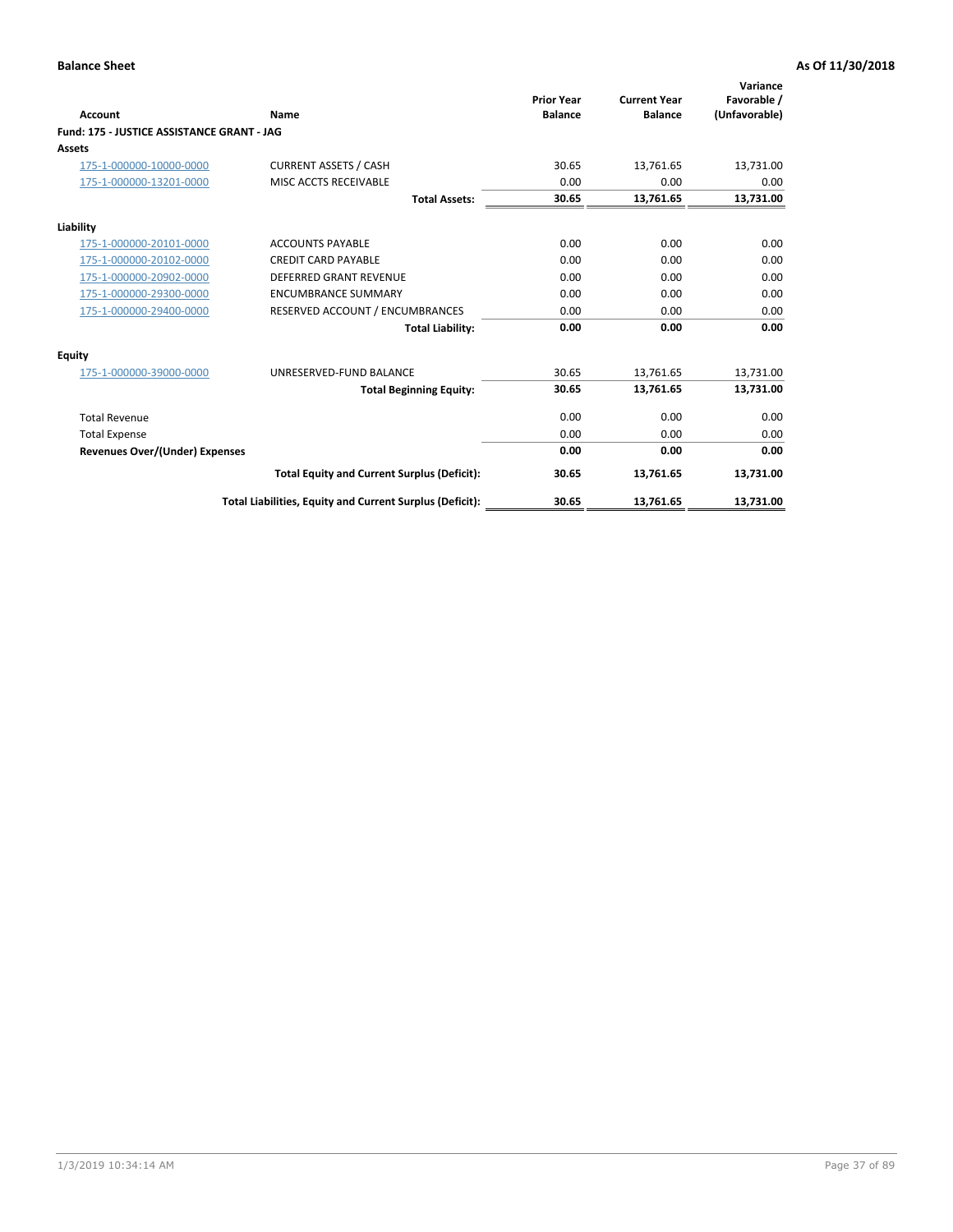| Account                               | Name                                                     | <b>Prior Year</b><br><b>Balance</b> | <b>Current Year</b><br><b>Balance</b> | Variance<br>Favorable /<br>(Unfavorable) |
|---------------------------------------|----------------------------------------------------------|-------------------------------------|---------------------------------------|------------------------------------------|
| Fund: 176 - HOME GRANT FUND           |                                                          |                                     |                                       |                                          |
| Assets                                |                                                          |                                     |                                       |                                          |
| 176-1-000000-10000-0000               | <b>CURRENT ASSETS / CASH</b>                             | 0.00                                | 0.00                                  | 0.00                                     |
| 176-1-000000-13201-0000               | MISC ACCTS RECEIVABLE                                    | 0.00                                | 0.00                                  | 0.00                                     |
| 176-1-000000-13205-0000               | <b>INTEREST RECEIVABLE</b>                               | 0.00                                | 0.00                                  | 0.00                                     |
|                                       | <b>Total Assets:</b>                                     | 0.00                                | 0.00                                  | 0.00                                     |
| Liability                             |                                                          |                                     |                                       |                                          |
| 176-1-000000-20101-0000               | <b>ACCOUNTS PAYABLE</b>                                  | 0.00                                | 0.00                                  | 0.00                                     |
| 176-1-000000-20102-0000               | <b>CREDIT CARD PAYABLE</b>                               | 0.00                                | 0.00                                  | 0.00                                     |
| 176-1-000000-20103-0000               | <b>ACCRUED ACCOUNTS PAYABLE</b>                          | 0.00                                | 0.00                                  | 0.00                                     |
| 176-1-000000-20902-0000               | <b>DEFERRED GRANT REVENUE</b>                            | 0.00                                | 0.00                                  | 0.00                                     |
| 176-1-000000-29300-0000               | <b>ENCUMBRANCE SUMMARY</b>                               | 0.00                                | 0.00                                  | 0.00                                     |
| 176-1-000000-29400-0000               | RESERVED ACCOUNT / ENCUMBRANCES                          | 0.00                                | 0.00                                  | 0.00                                     |
|                                       | <b>Total Liability:</b>                                  | 0.00                                | 0.00                                  | 0.00                                     |
| <b>Equity</b>                         |                                                          |                                     |                                       |                                          |
| 176-1-000000-39000-0000               | UNRESERVED-FUND BALANCE                                  | 0.00                                | 0.00                                  | 0.00                                     |
|                                       | <b>Total Beginning Equity:</b>                           | 0.00                                | 0.00                                  | 0.00                                     |
| <b>Total Revenue</b>                  |                                                          | 0.00                                | 0.00                                  | 0.00                                     |
| <b>Total Expense</b>                  |                                                          | 0.00                                | 0.00                                  | 0.00                                     |
| <b>Revenues Over/(Under) Expenses</b> |                                                          | 0.00                                | 0.00                                  | 0.00                                     |
|                                       | <b>Total Equity and Current Surplus (Deficit):</b>       | 0.00                                | 0.00                                  | 0.00                                     |
|                                       | Total Liabilities, Equity and Current Surplus (Deficit): | 0.00                                | 0.00                                  | 0.00                                     |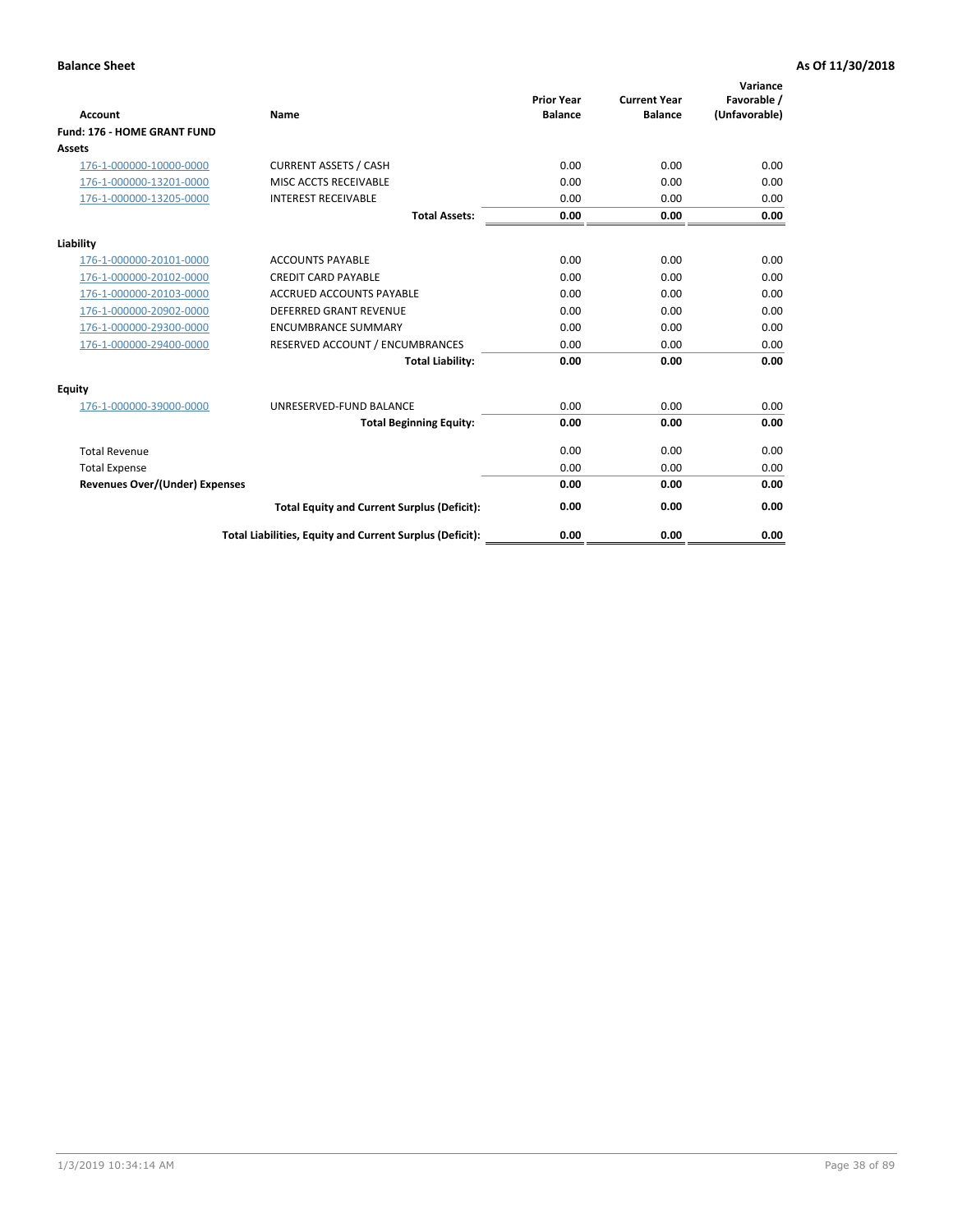| Account                                        | Name                                                     | <b>Prior Year</b><br><b>Balance</b> | <b>Current Year</b><br><b>Balance</b> | Variance<br>Favorable /<br>(Unfavorable) |
|------------------------------------------------|----------------------------------------------------------|-------------------------------------|---------------------------------------|------------------------------------------|
| <b>Fund: 177 - SAFE ROUTES TO SCHOOL GRANT</b> |                                                          |                                     |                                       |                                          |
| <b>Assets</b>                                  |                                                          |                                     |                                       |                                          |
| 177-1-000000-10000-0000                        | <b>CURRENT ASSETS / CASH</b>                             | 0.02                                | 0.00                                  | $-0.02$                                  |
| 177-1-000000-13201-0000                        | MISC ACCTS RECEIVABLE                                    | 0.00                                | 0.00                                  | 0.00                                     |
| 177-1-000000-13205-0000                        | <b>INTEREST RECEIVABLE</b>                               | 0.00                                | 0.00                                  | 0.00                                     |
|                                                | <b>Total Assets:</b>                                     | 0.02                                | 0.00                                  | $-0.02$                                  |
| Liability                                      |                                                          |                                     |                                       |                                          |
| 177-1-000000-20101-0000                        | <b>ACCOUNTS PAYABLE</b>                                  | 0.00                                | 0.00                                  | 0.00                                     |
| 177-1-000000-20102-0000                        | <b>CREDIT CARD PAYABLE</b>                               | 0.00                                | 0.00                                  | 0.00                                     |
| 177-1-000000-20139-0000                        | <b>RETAINAGES PAYABLE</b>                                | 0.00                                | 0.00                                  | 0.00                                     |
| 177-1-000000-20902-0000                        | <b>DEFERRED GRANT REVENUE</b>                            | 0.00                                | 0.00                                  | 0.00                                     |
|                                                | <b>Total Liability:</b>                                  | 0.00                                | 0.00                                  | 0.00                                     |
| Equity                                         |                                                          |                                     |                                       |                                          |
| 177-1-000000-39000-0000                        | UNRESERVED-FUND BALANCE                                  | 0.02                                | 0.00                                  | $-0.02$                                  |
|                                                | <b>Total Beginning Equity:</b>                           | 0.02                                | 0.00                                  | $-0.02$                                  |
| <b>Total Revenue</b>                           |                                                          | 0.00                                | 0.00                                  | 0.00                                     |
| <b>Total Expense</b>                           |                                                          | 0.00                                | 0.00                                  | 0.00                                     |
| <b>Revenues Over/(Under) Expenses</b>          |                                                          | 0.00                                | 0.00                                  | 0.00                                     |
|                                                | <b>Total Equity and Current Surplus (Deficit):</b>       | 0.02                                | 0.00                                  | $-0.02$                                  |
|                                                | Total Liabilities, Equity and Current Surplus (Deficit): | 0.02                                | 0.00                                  | $-0.02$                                  |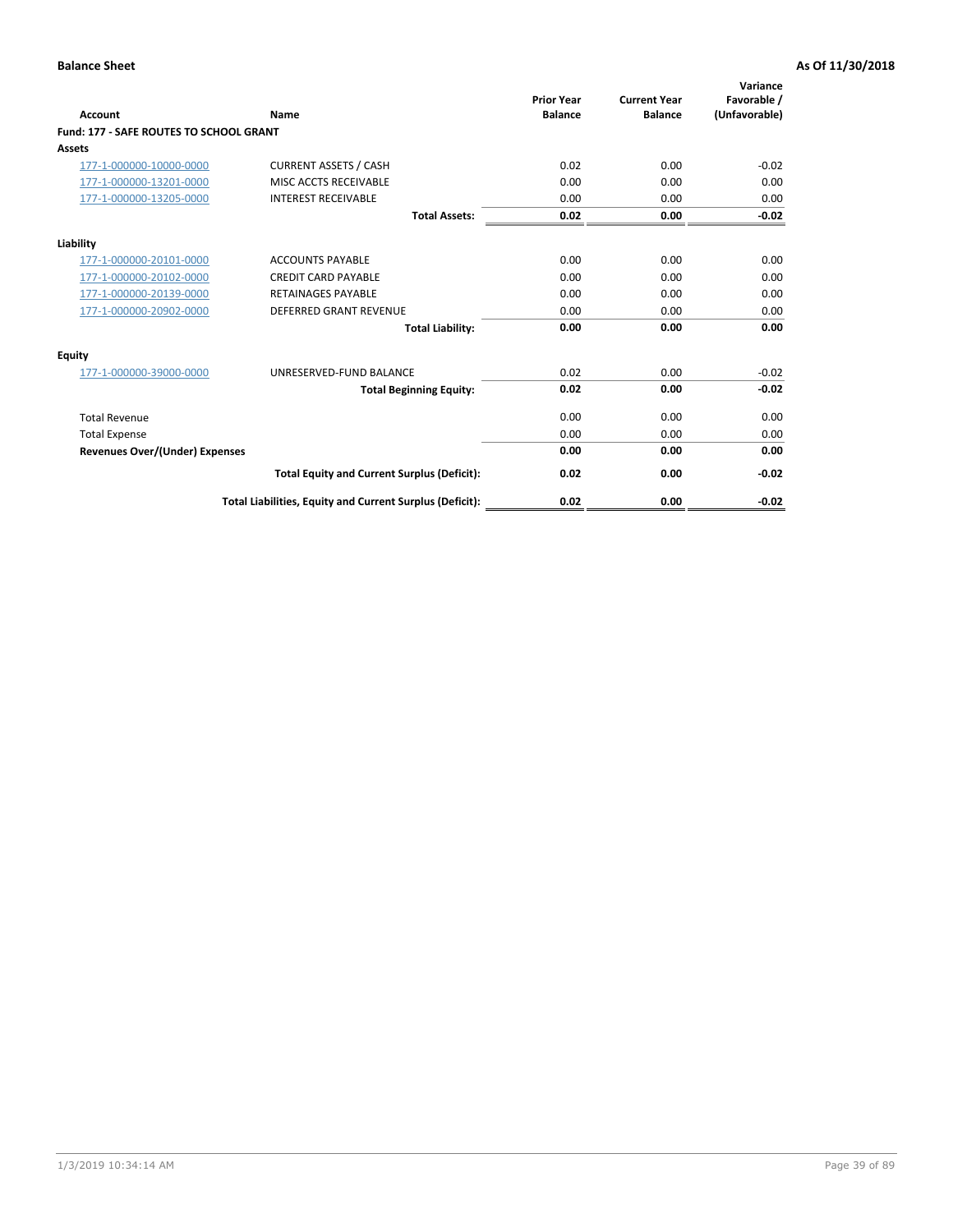| Fund: 190 - FIXED ASSETS<br>Assets<br><b>CURRENT ASSETS / CASH</b><br>4,781,218.73<br>0.00<br>190-1-000000-10000-0000<br>4,781,218.73<br>190-1-000000-16001-0000<br>FIXED ASSETS / LAND<br>4,301,719.07<br>4,301,719.07<br>0.00<br>0.00<br>190-1-000000-16002-0000<br>FIXED ASSETS / IMPROVMENTS-NON BUILDI<br>9,547,720.27<br>9,547,720.27<br>0.00<br>190-1-000000-16003-0000<br>ACCUM DEPR / IMPROVEMENTS- NON BUIL<br>-4,009,937.54<br>-4,009,937.54<br>0.00<br>FIXED ASSETS / BUILDINGS<br>17,535,682.21<br>190-1-000000-16004-0000<br>17,535,682.21<br><b>ACCUM DEPR / BUILDINGS</b><br>$-6,682,343.79$<br>$-6,682,343.79$<br>0.00<br>190-1-000000-16005-0000<br>190-1-000000-16109-0000<br>FIXED ASSETS / INFRASTRUCTURE<br>39,600,292.98<br>39,600,292.98<br>0.00<br>0.00<br>190-1-000000-16110-0000<br><b>ACCUM DEPR / INFRASTRUCTURE</b><br>$-17,212,975.22$<br>-17,212,975.22<br>0.00<br>190-1-000000-16201-0000<br>FIXED ASSETS / MACHINERY AND EQUIPMEN<br>6,435,884.14<br>6,435,884.14<br>ACCUM DEPR / MACHINERY AND EQUIPMEI<br>-4,533,779.36<br>-4,533,779.36<br>0.00<br>190-1-000000-16202-0000<br>FIXED ASSETS / SEIZURE FUNDED VEHICLES<br>109,736.85<br>0.00<br>190-1-000000-16205-0000<br>109,736.85<br>190-1-000000-16206-0000<br>ACCUM DEPR / SEIZURE FUNDED VEHICLES<br>$-86,047.91$<br>$-86,047.91$<br>0.00<br>190-1-000000-16301-0000<br>0.00<br>FIXED ASSETS / C W I P<br>7,494,769.94<br>7,494,769.94<br>0.00<br><b>Total Assets:</b><br>57,281,940.37<br>57,281,940.37<br>Liability<br><b>ACCOUNTS PAYABLE</b><br>0.00<br>0.00<br>0.00<br>190-1-000000-20101-0000<br><b>CREDIT CARD PAYABLE</b><br>0.00<br>0.00<br>0.00<br>190-1-000000-20102-0000<br>190-1-000000-27001-0000<br>CONTRIBUTED CAPITAL / DEVELOPERS<br>7,196,125.29<br>7,196,125.29<br>0.00<br>2,194,657.07<br>0.00<br>190-1-000000-27101-0000<br>INVESTMENT IN GFA / GENERAL FUND<br>2,194,657.07<br>0.00<br>190-1-000000-27102-0000<br><b>SPECIAL REVENUE FUNDS</b><br>4,861,998.29<br>4,861,998.29<br>0.00<br><b>GENERAL CIP FUND</b><br>190-1-000000-27103-0000<br>62,287,009.22<br>62,287,009.22<br>190-1-000000-27104-0000<br>PROPRIETARY FUNDS<br>13,885,324.34<br>13,885,324.34<br>0.00<br>190-1-000000-27105-0000<br><b>INTERNAL SERVICE FUNDS</b><br>0.00<br>0.00<br>0.00<br>0.00<br>190-1-000000-27106-0000<br><b>EXPENDABLE TRUST FUNDS</b><br>0.00<br>0.00<br>0.00<br>190-1-000000-27107-0000<br>INVESTMENT IN GFA / SEIZURE FUNDS<br>127,680.68<br>127,680.68<br>INVESTMENT IN GFA / FIRE DEPARTMEN<br>0.00<br>0.00<br>0.00<br>190-1-000000-27108-0000<br>PARKS & RECREATION DEPT<br>0.00<br>0.00<br>0.00<br>190-1-000000-27109-0000<br>190-1-000000-27110-0000<br>INVESTMENT IN GFA / 4A EDC<br>524,560.49<br>524,560.49<br>0.00<br>0.00<br>190-1-000000-27201-0000<br>CAFR USE / MUNICIPAL BUILDINGS<br>1,862,037.81<br>1,862,037.81<br>CAFR USE / OTHER GENERAL GOVERNMEN<br>0.00<br>190-1-000000-27202-0000<br>363,987.04<br>363,987.04<br>0.00<br>CAFR USE / POLICE PROTECTION<br>190-1-000000-27203-0000<br>1,742,383.46<br>1,742,383.46<br>190-1-000000-27204-0000<br>CAFR USE / FIRE PROTECTION<br>2,609,936.84<br>0.00<br>2,609,936.84<br>190-1-000000-27205-0000<br>CAFR USE / PUBLIC WORKS<br>2,509,263.59<br>0.00<br>2,509,263.59<br>0.00<br>190-1-000000-27206-0000<br>CAFR USE / LIBRARIES<br>2,147,054.00<br>2,147,054.00<br>0.00<br>190-1-000000-27207-0000<br>CAFR USE / RECREATION<br>4,153,623.63<br>4,153,623.63<br>CAFR USE / CEMETERY<br>0.00<br>190-1-000000-27208-0000<br>246,894.00<br>246,894.00<br>6,053,703.29<br>6,053,703.29<br>0.00<br>190-1-000000-27209-0000<br>CAFR USE / EXCHANGE BUILDING<br>190-1-000000-27210-0000<br>CAFR USE / INVESTMENT IN GFA<br>$-21,688,883.66$<br>-21,688,883.66<br>0.00<br>190-1-000000-27301-0000<br>DONATIONS/GRANTS<br>2,478,141.06<br>2,478,141.06<br>0.00<br>0.00<br><b>Total Liability:</b><br>93,555,496.44<br>93,555,496.44<br><b>Equity</b><br>UNRESERVED-FUND BALANCE<br>$-36,273,556.07$<br>0.00<br>190-1-000000-39000-0000<br>-36,273,556.07<br><b>Total Beginning Equity:</b><br>-36,273,556.07<br>-36,273,556.07<br>0.00<br><b>Total Expense</b><br>0.00<br>0.00<br>0.00<br><b>Revenues Over/(Under) Expenses</b><br>0.00<br>0.00<br>0.00<br>0.00<br><b>Total Equity and Current Surplus (Deficit):</b><br>-36,273,556.07<br>-36,273,556.07<br>Total Liabilities, Equity and Current Surplus (Deficit):<br>0.00<br>57,281,940.37<br>57,281,940.37 | <b>Account</b> | Name | <b>Prior Year</b><br><b>Balance</b> | <b>Current Year</b><br><b>Balance</b> | Variance<br>Favorable /<br>(Unfavorable) |
|----------------------------------------------------------------------------------------------------------------------------------------------------------------------------------------------------------------------------------------------------------------------------------------------------------------------------------------------------------------------------------------------------------------------------------------------------------------------------------------------------------------------------------------------------------------------------------------------------------------------------------------------------------------------------------------------------------------------------------------------------------------------------------------------------------------------------------------------------------------------------------------------------------------------------------------------------------------------------------------------------------------------------------------------------------------------------------------------------------------------------------------------------------------------------------------------------------------------------------------------------------------------------------------------------------------------------------------------------------------------------------------------------------------------------------------------------------------------------------------------------------------------------------------------------------------------------------------------------------------------------------------------------------------------------------------------------------------------------------------------------------------------------------------------------------------------------------------------------------------------------------------------------------------------------------------------------------------------------------------------------------------------------------------------------------------------------------------------------------------------------------------------------------------------------------------------------------------------------------------------------------------------------------------------------------------------------------------------------------------------------------------------------------------------------------------------------------------------------------------------------------------------------------------------------------------------------------------------------------------------------------------------------------------------------------------------------------------------------------------------------------------------------------------------------------------------------------------------------------------------------------------------------------------------------------------------------------------------------------------------------------------------------------------------------------------------------------------------------------------------------------------------------------------------------------------------------------------------------------------------------------------------------------------------------------------------------------------------------------------------------------------------------------------------------------------------------------------------------------------------------------------------------------------------------------------------------------------------------------------------------------------------------------------------------------------------------------------------------------------------------------------------------------------------------------------------------------------------------------------------------------------------------------------------------------------------------------------------------------------------------------------------------------------------------------------------------------------------------------------------------------------------------------------------------------------------------------------------------------------------------------------------------------------------------------------------------------------------------------------------------------------------------------------------------------------|----------------|------|-------------------------------------|---------------------------------------|------------------------------------------|
|                                                                                                                                                                                                                                                                                                                                                                                                                                                                                                                                                                                                                                                                                                                                                                                                                                                                                                                                                                                                                                                                                                                                                                                                                                                                                                                                                                                                                                                                                                                                                                                                                                                                                                                                                                                                                                                                                                                                                                                                                                                                                                                                                                                                                                                                                                                                                                                                                                                                                                                                                                                                                                                                                                                                                                                                                                                                                                                                                                                                                                                                                                                                                                                                                                                                                                                                                                                                                                                                                                                                                                                                                                                                                                                                                                                                                                                                                                                                                                                                                                                                                                                                                                                                                                                                                                                                                                                                                                        |                |      |                                     |                                       |                                          |
|                                                                                                                                                                                                                                                                                                                                                                                                                                                                                                                                                                                                                                                                                                                                                                                                                                                                                                                                                                                                                                                                                                                                                                                                                                                                                                                                                                                                                                                                                                                                                                                                                                                                                                                                                                                                                                                                                                                                                                                                                                                                                                                                                                                                                                                                                                                                                                                                                                                                                                                                                                                                                                                                                                                                                                                                                                                                                                                                                                                                                                                                                                                                                                                                                                                                                                                                                                                                                                                                                                                                                                                                                                                                                                                                                                                                                                                                                                                                                                                                                                                                                                                                                                                                                                                                                                                                                                                                                                        |                |      |                                     |                                       |                                          |
|                                                                                                                                                                                                                                                                                                                                                                                                                                                                                                                                                                                                                                                                                                                                                                                                                                                                                                                                                                                                                                                                                                                                                                                                                                                                                                                                                                                                                                                                                                                                                                                                                                                                                                                                                                                                                                                                                                                                                                                                                                                                                                                                                                                                                                                                                                                                                                                                                                                                                                                                                                                                                                                                                                                                                                                                                                                                                                                                                                                                                                                                                                                                                                                                                                                                                                                                                                                                                                                                                                                                                                                                                                                                                                                                                                                                                                                                                                                                                                                                                                                                                                                                                                                                                                                                                                                                                                                                                                        |                |      |                                     |                                       |                                          |
|                                                                                                                                                                                                                                                                                                                                                                                                                                                                                                                                                                                                                                                                                                                                                                                                                                                                                                                                                                                                                                                                                                                                                                                                                                                                                                                                                                                                                                                                                                                                                                                                                                                                                                                                                                                                                                                                                                                                                                                                                                                                                                                                                                                                                                                                                                                                                                                                                                                                                                                                                                                                                                                                                                                                                                                                                                                                                                                                                                                                                                                                                                                                                                                                                                                                                                                                                                                                                                                                                                                                                                                                                                                                                                                                                                                                                                                                                                                                                                                                                                                                                                                                                                                                                                                                                                                                                                                                                                        |                |      |                                     |                                       |                                          |
|                                                                                                                                                                                                                                                                                                                                                                                                                                                                                                                                                                                                                                                                                                                                                                                                                                                                                                                                                                                                                                                                                                                                                                                                                                                                                                                                                                                                                                                                                                                                                                                                                                                                                                                                                                                                                                                                                                                                                                                                                                                                                                                                                                                                                                                                                                                                                                                                                                                                                                                                                                                                                                                                                                                                                                                                                                                                                                                                                                                                                                                                                                                                                                                                                                                                                                                                                                                                                                                                                                                                                                                                                                                                                                                                                                                                                                                                                                                                                                                                                                                                                                                                                                                                                                                                                                                                                                                                                                        |                |      |                                     |                                       |                                          |
|                                                                                                                                                                                                                                                                                                                                                                                                                                                                                                                                                                                                                                                                                                                                                                                                                                                                                                                                                                                                                                                                                                                                                                                                                                                                                                                                                                                                                                                                                                                                                                                                                                                                                                                                                                                                                                                                                                                                                                                                                                                                                                                                                                                                                                                                                                                                                                                                                                                                                                                                                                                                                                                                                                                                                                                                                                                                                                                                                                                                                                                                                                                                                                                                                                                                                                                                                                                                                                                                                                                                                                                                                                                                                                                                                                                                                                                                                                                                                                                                                                                                                                                                                                                                                                                                                                                                                                                                                                        |                |      |                                     |                                       |                                          |
|                                                                                                                                                                                                                                                                                                                                                                                                                                                                                                                                                                                                                                                                                                                                                                                                                                                                                                                                                                                                                                                                                                                                                                                                                                                                                                                                                                                                                                                                                                                                                                                                                                                                                                                                                                                                                                                                                                                                                                                                                                                                                                                                                                                                                                                                                                                                                                                                                                                                                                                                                                                                                                                                                                                                                                                                                                                                                                                                                                                                                                                                                                                                                                                                                                                                                                                                                                                                                                                                                                                                                                                                                                                                                                                                                                                                                                                                                                                                                                                                                                                                                                                                                                                                                                                                                                                                                                                                                                        |                |      |                                     |                                       |                                          |
|                                                                                                                                                                                                                                                                                                                                                                                                                                                                                                                                                                                                                                                                                                                                                                                                                                                                                                                                                                                                                                                                                                                                                                                                                                                                                                                                                                                                                                                                                                                                                                                                                                                                                                                                                                                                                                                                                                                                                                                                                                                                                                                                                                                                                                                                                                                                                                                                                                                                                                                                                                                                                                                                                                                                                                                                                                                                                                                                                                                                                                                                                                                                                                                                                                                                                                                                                                                                                                                                                                                                                                                                                                                                                                                                                                                                                                                                                                                                                                                                                                                                                                                                                                                                                                                                                                                                                                                                                                        |                |      |                                     |                                       |                                          |
|                                                                                                                                                                                                                                                                                                                                                                                                                                                                                                                                                                                                                                                                                                                                                                                                                                                                                                                                                                                                                                                                                                                                                                                                                                                                                                                                                                                                                                                                                                                                                                                                                                                                                                                                                                                                                                                                                                                                                                                                                                                                                                                                                                                                                                                                                                                                                                                                                                                                                                                                                                                                                                                                                                                                                                                                                                                                                                                                                                                                                                                                                                                                                                                                                                                                                                                                                                                                                                                                                                                                                                                                                                                                                                                                                                                                                                                                                                                                                                                                                                                                                                                                                                                                                                                                                                                                                                                                                                        |                |      |                                     |                                       |                                          |
|                                                                                                                                                                                                                                                                                                                                                                                                                                                                                                                                                                                                                                                                                                                                                                                                                                                                                                                                                                                                                                                                                                                                                                                                                                                                                                                                                                                                                                                                                                                                                                                                                                                                                                                                                                                                                                                                                                                                                                                                                                                                                                                                                                                                                                                                                                                                                                                                                                                                                                                                                                                                                                                                                                                                                                                                                                                                                                                                                                                                                                                                                                                                                                                                                                                                                                                                                                                                                                                                                                                                                                                                                                                                                                                                                                                                                                                                                                                                                                                                                                                                                                                                                                                                                                                                                                                                                                                                                                        |                |      |                                     |                                       |                                          |
|                                                                                                                                                                                                                                                                                                                                                                                                                                                                                                                                                                                                                                                                                                                                                                                                                                                                                                                                                                                                                                                                                                                                                                                                                                                                                                                                                                                                                                                                                                                                                                                                                                                                                                                                                                                                                                                                                                                                                                                                                                                                                                                                                                                                                                                                                                                                                                                                                                                                                                                                                                                                                                                                                                                                                                                                                                                                                                                                                                                                                                                                                                                                                                                                                                                                                                                                                                                                                                                                                                                                                                                                                                                                                                                                                                                                                                                                                                                                                                                                                                                                                                                                                                                                                                                                                                                                                                                                                                        |                |      |                                     |                                       |                                          |
|                                                                                                                                                                                                                                                                                                                                                                                                                                                                                                                                                                                                                                                                                                                                                                                                                                                                                                                                                                                                                                                                                                                                                                                                                                                                                                                                                                                                                                                                                                                                                                                                                                                                                                                                                                                                                                                                                                                                                                                                                                                                                                                                                                                                                                                                                                                                                                                                                                                                                                                                                                                                                                                                                                                                                                                                                                                                                                                                                                                                                                                                                                                                                                                                                                                                                                                                                                                                                                                                                                                                                                                                                                                                                                                                                                                                                                                                                                                                                                                                                                                                                                                                                                                                                                                                                                                                                                                                                                        |                |      |                                     |                                       |                                          |
|                                                                                                                                                                                                                                                                                                                                                                                                                                                                                                                                                                                                                                                                                                                                                                                                                                                                                                                                                                                                                                                                                                                                                                                                                                                                                                                                                                                                                                                                                                                                                                                                                                                                                                                                                                                                                                                                                                                                                                                                                                                                                                                                                                                                                                                                                                                                                                                                                                                                                                                                                                                                                                                                                                                                                                                                                                                                                                                                                                                                                                                                                                                                                                                                                                                                                                                                                                                                                                                                                                                                                                                                                                                                                                                                                                                                                                                                                                                                                                                                                                                                                                                                                                                                                                                                                                                                                                                                                                        |                |      |                                     |                                       |                                          |
|                                                                                                                                                                                                                                                                                                                                                                                                                                                                                                                                                                                                                                                                                                                                                                                                                                                                                                                                                                                                                                                                                                                                                                                                                                                                                                                                                                                                                                                                                                                                                                                                                                                                                                                                                                                                                                                                                                                                                                                                                                                                                                                                                                                                                                                                                                                                                                                                                                                                                                                                                                                                                                                                                                                                                                                                                                                                                                                                                                                                                                                                                                                                                                                                                                                                                                                                                                                                                                                                                                                                                                                                                                                                                                                                                                                                                                                                                                                                                                                                                                                                                                                                                                                                                                                                                                                                                                                                                                        |                |      |                                     |                                       |                                          |
|                                                                                                                                                                                                                                                                                                                                                                                                                                                                                                                                                                                                                                                                                                                                                                                                                                                                                                                                                                                                                                                                                                                                                                                                                                                                                                                                                                                                                                                                                                                                                                                                                                                                                                                                                                                                                                                                                                                                                                                                                                                                                                                                                                                                                                                                                                                                                                                                                                                                                                                                                                                                                                                                                                                                                                                                                                                                                                                                                                                                                                                                                                                                                                                                                                                                                                                                                                                                                                                                                                                                                                                                                                                                                                                                                                                                                                                                                                                                                                                                                                                                                                                                                                                                                                                                                                                                                                                                                                        |                |      |                                     |                                       |                                          |
|                                                                                                                                                                                                                                                                                                                                                                                                                                                                                                                                                                                                                                                                                                                                                                                                                                                                                                                                                                                                                                                                                                                                                                                                                                                                                                                                                                                                                                                                                                                                                                                                                                                                                                                                                                                                                                                                                                                                                                                                                                                                                                                                                                                                                                                                                                                                                                                                                                                                                                                                                                                                                                                                                                                                                                                                                                                                                                                                                                                                                                                                                                                                                                                                                                                                                                                                                                                                                                                                                                                                                                                                                                                                                                                                                                                                                                                                                                                                                                                                                                                                                                                                                                                                                                                                                                                                                                                                                                        |                |      |                                     |                                       |                                          |
|                                                                                                                                                                                                                                                                                                                                                                                                                                                                                                                                                                                                                                                                                                                                                                                                                                                                                                                                                                                                                                                                                                                                                                                                                                                                                                                                                                                                                                                                                                                                                                                                                                                                                                                                                                                                                                                                                                                                                                                                                                                                                                                                                                                                                                                                                                                                                                                                                                                                                                                                                                                                                                                                                                                                                                                                                                                                                                                                                                                                                                                                                                                                                                                                                                                                                                                                                                                                                                                                                                                                                                                                                                                                                                                                                                                                                                                                                                                                                                                                                                                                                                                                                                                                                                                                                                                                                                                                                                        |                |      |                                     |                                       |                                          |
|                                                                                                                                                                                                                                                                                                                                                                                                                                                                                                                                                                                                                                                                                                                                                                                                                                                                                                                                                                                                                                                                                                                                                                                                                                                                                                                                                                                                                                                                                                                                                                                                                                                                                                                                                                                                                                                                                                                                                                                                                                                                                                                                                                                                                                                                                                                                                                                                                                                                                                                                                                                                                                                                                                                                                                                                                                                                                                                                                                                                                                                                                                                                                                                                                                                                                                                                                                                                                                                                                                                                                                                                                                                                                                                                                                                                                                                                                                                                                                                                                                                                                                                                                                                                                                                                                                                                                                                                                                        |                |      |                                     |                                       |                                          |
|                                                                                                                                                                                                                                                                                                                                                                                                                                                                                                                                                                                                                                                                                                                                                                                                                                                                                                                                                                                                                                                                                                                                                                                                                                                                                                                                                                                                                                                                                                                                                                                                                                                                                                                                                                                                                                                                                                                                                                                                                                                                                                                                                                                                                                                                                                                                                                                                                                                                                                                                                                                                                                                                                                                                                                                                                                                                                                                                                                                                                                                                                                                                                                                                                                                                                                                                                                                                                                                                                                                                                                                                                                                                                                                                                                                                                                                                                                                                                                                                                                                                                                                                                                                                                                                                                                                                                                                                                                        |                |      |                                     |                                       |                                          |
|                                                                                                                                                                                                                                                                                                                                                                                                                                                                                                                                                                                                                                                                                                                                                                                                                                                                                                                                                                                                                                                                                                                                                                                                                                                                                                                                                                                                                                                                                                                                                                                                                                                                                                                                                                                                                                                                                                                                                                                                                                                                                                                                                                                                                                                                                                                                                                                                                                                                                                                                                                                                                                                                                                                                                                                                                                                                                                                                                                                                                                                                                                                                                                                                                                                                                                                                                                                                                                                                                                                                                                                                                                                                                                                                                                                                                                                                                                                                                                                                                                                                                                                                                                                                                                                                                                                                                                                                                                        |                |      |                                     |                                       |                                          |
|                                                                                                                                                                                                                                                                                                                                                                                                                                                                                                                                                                                                                                                                                                                                                                                                                                                                                                                                                                                                                                                                                                                                                                                                                                                                                                                                                                                                                                                                                                                                                                                                                                                                                                                                                                                                                                                                                                                                                                                                                                                                                                                                                                                                                                                                                                                                                                                                                                                                                                                                                                                                                                                                                                                                                                                                                                                                                                                                                                                                                                                                                                                                                                                                                                                                                                                                                                                                                                                                                                                                                                                                                                                                                                                                                                                                                                                                                                                                                                                                                                                                                                                                                                                                                                                                                                                                                                                                                                        |                |      |                                     |                                       |                                          |
|                                                                                                                                                                                                                                                                                                                                                                                                                                                                                                                                                                                                                                                                                                                                                                                                                                                                                                                                                                                                                                                                                                                                                                                                                                                                                                                                                                                                                                                                                                                                                                                                                                                                                                                                                                                                                                                                                                                                                                                                                                                                                                                                                                                                                                                                                                                                                                                                                                                                                                                                                                                                                                                                                                                                                                                                                                                                                                                                                                                                                                                                                                                                                                                                                                                                                                                                                                                                                                                                                                                                                                                                                                                                                                                                                                                                                                                                                                                                                                                                                                                                                                                                                                                                                                                                                                                                                                                                                                        |                |      |                                     |                                       |                                          |
|                                                                                                                                                                                                                                                                                                                                                                                                                                                                                                                                                                                                                                                                                                                                                                                                                                                                                                                                                                                                                                                                                                                                                                                                                                                                                                                                                                                                                                                                                                                                                                                                                                                                                                                                                                                                                                                                                                                                                                                                                                                                                                                                                                                                                                                                                                                                                                                                                                                                                                                                                                                                                                                                                                                                                                                                                                                                                                                                                                                                                                                                                                                                                                                                                                                                                                                                                                                                                                                                                                                                                                                                                                                                                                                                                                                                                                                                                                                                                                                                                                                                                                                                                                                                                                                                                                                                                                                                                                        |                |      |                                     |                                       |                                          |
|                                                                                                                                                                                                                                                                                                                                                                                                                                                                                                                                                                                                                                                                                                                                                                                                                                                                                                                                                                                                                                                                                                                                                                                                                                                                                                                                                                                                                                                                                                                                                                                                                                                                                                                                                                                                                                                                                                                                                                                                                                                                                                                                                                                                                                                                                                                                                                                                                                                                                                                                                                                                                                                                                                                                                                                                                                                                                                                                                                                                                                                                                                                                                                                                                                                                                                                                                                                                                                                                                                                                                                                                                                                                                                                                                                                                                                                                                                                                                                                                                                                                                                                                                                                                                                                                                                                                                                                                                                        |                |      |                                     |                                       |                                          |
|                                                                                                                                                                                                                                                                                                                                                                                                                                                                                                                                                                                                                                                                                                                                                                                                                                                                                                                                                                                                                                                                                                                                                                                                                                                                                                                                                                                                                                                                                                                                                                                                                                                                                                                                                                                                                                                                                                                                                                                                                                                                                                                                                                                                                                                                                                                                                                                                                                                                                                                                                                                                                                                                                                                                                                                                                                                                                                                                                                                                                                                                                                                                                                                                                                                                                                                                                                                                                                                                                                                                                                                                                                                                                                                                                                                                                                                                                                                                                                                                                                                                                                                                                                                                                                                                                                                                                                                                                                        |                |      |                                     |                                       |                                          |
|                                                                                                                                                                                                                                                                                                                                                                                                                                                                                                                                                                                                                                                                                                                                                                                                                                                                                                                                                                                                                                                                                                                                                                                                                                                                                                                                                                                                                                                                                                                                                                                                                                                                                                                                                                                                                                                                                                                                                                                                                                                                                                                                                                                                                                                                                                                                                                                                                                                                                                                                                                                                                                                                                                                                                                                                                                                                                                                                                                                                                                                                                                                                                                                                                                                                                                                                                                                                                                                                                                                                                                                                                                                                                                                                                                                                                                                                                                                                                                                                                                                                                                                                                                                                                                                                                                                                                                                                                                        |                |      |                                     |                                       |                                          |
|                                                                                                                                                                                                                                                                                                                                                                                                                                                                                                                                                                                                                                                                                                                                                                                                                                                                                                                                                                                                                                                                                                                                                                                                                                                                                                                                                                                                                                                                                                                                                                                                                                                                                                                                                                                                                                                                                                                                                                                                                                                                                                                                                                                                                                                                                                                                                                                                                                                                                                                                                                                                                                                                                                                                                                                                                                                                                                                                                                                                                                                                                                                                                                                                                                                                                                                                                                                                                                                                                                                                                                                                                                                                                                                                                                                                                                                                                                                                                                                                                                                                                                                                                                                                                                                                                                                                                                                                                                        |                |      |                                     |                                       |                                          |
|                                                                                                                                                                                                                                                                                                                                                                                                                                                                                                                                                                                                                                                                                                                                                                                                                                                                                                                                                                                                                                                                                                                                                                                                                                                                                                                                                                                                                                                                                                                                                                                                                                                                                                                                                                                                                                                                                                                                                                                                                                                                                                                                                                                                                                                                                                                                                                                                                                                                                                                                                                                                                                                                                                                                                                                                                                                                                                                                                                                                                                                                                                                                                                                                                                                                                                                                                                                                                                                                                                                                                                                                                                                                                                                                                                                                                                                                                                                                                                                                                                                                                                                                                                                                                                                                                                                                                                                                                                        |                |      |                                     |                                       |                                          |
|                                                                                                                                                                                                                                                                                                                                                                                                                                                                                                                                                                                                                                                                                                                                                                                                                                                                                                                                                                                                                                                                                                                                                                                                                                                                                                                                                                                                                                                                                                                                                                                                                                                                                                                                                                                                                                                                                                                                                                                                                                                                                                                                                                                                                                                                                                                                                                                                                                                                                                                                                                                                                                                                                                                                                                                                                                                                                                                                                                                                                                                                                                                                                                                                                                                                                                                                                                                                                                                                                                                                                                                                                                                                                                                                                                                                                                                                                                                                                                                                                                                                                                                                                                                                                                                                                                                                                                                                                                        |                |      |                                     |                                       |                                          |
|                                                                                                                                                                                                                                                                                                                                                                                                                                                                                                                                                                                                                                                                                                                                                                                                                                                                                                                                                                                                                                                                                                                                                                                                                                                                                                                                                                                                                                                                                                                                                                                                                                                                                                                                                                                                                                                                                                                                                                                                                                                                                                                                                                                                                                                                                                                                                                                                                                                                                                                                                                                                                                                                                                                                                                                                                                                                                                                                                                                                                                                                                                                                                                                                                                                                                                                                                                                                                                                                                                                                                                                                                                                                                                                                                                                                                                                                                                                                                                                                                                                                                                                                                                                                                                                                                                                                                                                                                                        |                |      |                                     |                                       |                                          |
|                                                                                                                                                                                                                                                                                                                                                                                                                                                                                                                                                                                                                                                                                                                                                                                                                                                                                                                                                                                                                                                                                                                                                                                                                                                                                                                                                                                                                                                                                                                                                                                                                                                                                                                                                                                                                                                                                                                                                                                                                                                                                                                                                                                                                                                                                                                                                                                                                                                                                                                                                                                                                                                                                                                                                                                                                                                                                                                                                                                                                                                                                                                                                                                                                                                                                                                                                                                                                                                                                                                                                                                                                                                                                                                                                                                                                                                                                                                                                                                                                                                                                                                                                                                                                                                                                                                                                                                                                                        |                |      |                                     |                                       |                                          |
|                                                                                                                                                                                                                                                                                                                                                                                                                                                                                                                                                                                                                                                                                                                                                                                                                                                                                                                                                                                                                                                                                                                                                                                                                                                                                                                                                                                                                                                                                                                                                                                                                                                                                                                                                                                                                                                                                                                                                                                                                                                                                                                                                                                                                                                                                                                                                                                                                                                                                                                                                                                                                                                                                                                                                                                                                                                                                                                                                                                                                                                                                                                                                                                                                                                                                                                                                                                                                                                                                                                                                                                                                                                                                                                                                                                                                                                                                                                                                                                                                                                                                                                                                                                                                                                                                                                                                                                                                                        |                |      |                                     |                                       |                                          |
|                                                                                                                                                                                                                                                                                                                                                                                                                                                                                                                                                                                                                                                                                                                                                                                                                                                                                                                                                                                                                                                                                                                                                                                                                                                                                                                                                                                                                                                                                                                                                                                                                                                                                                                                                                                                                                                                                                                                                                                                                                                                                                                                                                                                                                                                                                                                                                                                                                                                                                                                                                                                                                                                                                                                                                                                                                                                                                                                                                                                                                                                                                                                                                                                                                                                                                                                                                                                                                                                                                                                                                                                                                                                                                                                                                                                                                                                                                                                                                                                                                                                                                                                                                                                                                                                                                                                                                                                                                        |                |      |                                     |                                       |                                          |
|                                                                                                                                                                                                                                                                                                                                                                                                                                                                                                                                                                                                                                                                                                                                                                                                                                                                                                                                                                                                                                                                                                                                                                                                                                                                                                                                                                                                                                                                                                                                                                                                                                                                                                                                                                                                                                                                                                                                                                                                                                                                                                                                                                                                                                                                                                                                                                                                                                                                                                                                                                                                                                                                                                                                                                                                                                                                                                                                                                                                                                                                                                                                                                                                                                                                                                                                                                                                                                                                                                                                                                                                                                                                                                                                                                                                                                                                                                                                                                                                                                                                                                                                                                                                                                                                                                                                                                                                                                        |                |      |                                     |                                       |                                          |
|                                                                                                                                                                                                                                                                                                                                                                                                                                                                                                                                                                                                                                                                                                                                                                                                                                                                                                                                                                                                                                                                                                                                                                                                                                                                                                                                                                                                                                                                                                                                                                                                                                                                                                                                                                                                                                                                                                                                                                                                                                                                                                                                                                                                                                                                                                                                                                                                                                                                                                                                                                                                                                                                                                                                                                                                                                                                                                                                                                                                                                                                                                                                                                                                                                                                                                                                                                                                                                                                                                                                                                                                                                                                                                                                                                                                                                                                                                                                                                                                                                                                                                                                                                                                                                                                                                                                                                                                                                        |                |      |                                     |                                       |                                          |
|                                                                                                                                                                                                                                                                                                                                                                                                                                                                                                                                                                                                                                                                                                                                                                                                                                                                                                                                                                                                                                                                                                                                                                                                                                                                                                                                                                                                                                                                                                                                                                                                                                                                                                                                                                                                                                                                                                                                                                                                                                                                                                                                                                                                                                                                                                                                                                                                                                                                                                                                                                                                                                                                                                                                                                                                                                                                                                                                                                                                                                                                                                                                                                                                                                                                                                                                                                                                                                                                                                                                                                                                                                                                                                                                                                                                                                                                                                                                                                                                                                                                                                                                                                                                                                                                                                                                                                                                                                        |                |      |                                     |                                       |                                          |
|                                                                                                                                                                                                                                                                                                                                                                                                                                                                                                                                                                                                                                                                                                                                                                                                                                                                                                                                                                                                                                                                                                                                                                                                                                                                                                                                                                                                                                                                                                                                                                                                                                                                                                                                                                                                                                                                                                                                                                                                                                                                                                                                                                                                                                                                                                                                                                                                                                                                                                                                                                                                                                                                                                                                                                                                                                                                                                                                                                                                                                                                                                                                                                                                                                                                                                                                                                                                                                                                                                                                                                                                                                                                                                                                                                                                                                                                                                                                                                                                                                                                                                                                                                                                                                                                                                                                                                                                                                        |                |      |                                     |                                       |                                          |
|                                                                                                                                                                                                                                                                                                                                                                                                                                                                                                                                                                                                                                                                                                                                                                                                                                                                                                                                                                                                                                                                                                                                                                                                                                                                                                                                                                                                                                                                                                                                                                                                                                                                                                                                                                                                                                                                                                                                                                                                                                                                                                                                                                                                                                                                                                                                                                                                                                                                                                                                                                                                                                                                                                                                                                                                                                                                                                                                                                                                                                                                                                                                                                                                                                                                                                                                                                                                                                                                                                                                                                                                                                                                                                                                                                                                                                                                                                                                                                                                                                                                                                                                                                                                                                                                                                                                                                                                                                        |                |      |                                     |                                       |                                          |
|                                                                                                                                                                                                                                                                                                                                                                                                                                                                                                                                                                                                                                                                                                                                                                                                                                                                                                                                                                                                                                                                                                                                                                                                                                                                                                                                                                                                                                                                                                                                                                                                                                                                                                                                                                                                                                                                                                                                                                                                                                                                                                                                                                                                                                                                                                                                                                                                                                                                                                                                                                                                                                                                                                                                                                                                                                                                                                                                                                                                                                                                                                                                                                                                                                                                                                                                                                                                                                                                                                                                                                                                                                                                                                                                                                                                                                                                                                                                                                                                                                                                                                                                                                                                                                                                                                                                                                                                                                        |                |      |                                     |                                       |                                          |
|                                                                                                                                                                                                                                                                                                                                                                                                                                                                                                                                                                                                                                                                                                                                                                                                                                                                                                                                                                                                                                                                                                                                                                                                                                                                                                                                                                                                                                                                                                                                                                                                                                                                                                                                                                                                                                                                                                                                                                                                                                                                                                                                                                                                                                                                                                                                                                                                                                                                                                                                                                                                                                                                                                                                                                                                                                                                                                                                                                                                                                                                                                                                                                                                                                                                                                                                                                                                                                                                                                                                                                                                                                                                                                                                                                                                                                                                                                                                                                                                                                                                                                                                                                                                                                                                                                                                                                                                                                        |                |      |                                     |                                       |                                          |
|                                                                                                                                                                                                                                                                                                                                                                                                                                                                                                                                                                                                                                                                                                                                                                                                                                                                                                                                                                                                                                                                                                                                                                                                                                                                                                                                                                                                                                                                                                                                                                                                                                                                                                                                                                                                                                                                                                                                                                                                                                                                                                                                                                                                                                                                                                                                                                                                                                                                                                                                                                                                                                                                                                                                                                                                                                                                                                                                                                                                                                                                                                                                                                                                                                                                                                                                                                                                                                                                                                                                                                                                                                                                                                                                                                                                                                                                                                                                                                                                                                                                                                                                                                                                                                                                                                                                                                                                                                        |                |      |                                     |                                       |                                          |
|                                                                                                                                                                                                                                                                                                                                                                                                                                                                                                                                                                                                                                                                                                                                                                                                                                                                                                                                                                                                                                                                                                                                                                                                                                                                                                                                                                                                                                                                                                                                                                                                                                                                                                                                                                                                                                                                                                                                                                                                                                                                                                                                                                                                                                                                                                                                                                                                                                                                                                                                                                                                                                                                                                                                                                                                                                                                                                                                                                                                                                                                                                                                                                                                                                                                                                                                                                                                                                                                                                                                                                                                                                                                                                                                                                                                                                                                                                                                                                                                                                                                                                                                                                                                                                                                                                                                                                                                                                        |                |      |                                     |                                       |                                          |
|                                                                                                                                                                                                                                                                                                                                                                                                                                                                                                                                                                                                                                                                                                                                                                                                                                                                                                                                                                                                                                                                                                                                                                                                                                                                                                                                                                                                                                                                                                                                                                                                                                                                                                                                                                                                                                                                                                                                                                                                                                                                                                                                                                                                                                                                                                                                                                                                                                                                                                                                                                                                                                                                                                                                                                                                                                                                                                                                                                                                                                                                                                                                                                                                                                                                                                                                                                                                                                                                                                                                                                                                                                                                                                                                                                                                                                                                                                                                                                                                                                                                                                                                                                                                                                                                                                                                                                                                                                        |                |      |                                     |                                       |                                          |
|                                                                                                                                                                                                                                                                                                                                                                                                                                                                                                                                                                                                                                                                                                                                                                                                                                                                                                                                                                                                                                                                                                                                                                                                                                                                                                                                                                                                                                                                                                                                                                                                                                                                                                                                                                                                                                                                                                                                                                                                                                                                                                                                                                                                                                                                                                                                                                                                                                                                                                                                                                                                                                                                                                                                                                                                                                                                                                                                                                                                                                                                                                                                                                                                                                                                                                                                                                                                                                                                                                                                                                                                                                                                                                                                                                                                                                                                                                                                                                                                                                                                                                                                                                                                                                                                                                                                                                                                                                        |                |      |                                     |                                       |                                          |
|                                                                                                                                                                                                                                                                                                                                                                                                                                                                                                                                                                                                                                                                                                                                                                                                                                                                                                                                                                                                                                                                                                                                                                                                                                                                                                                                                                                                                                                                                                                                                                                                                                                                                                                                                                                                                                                                                                                                                                                                                                                                                                                                                                                                                                                                                                                                                                                                                                                                                                                                                                                                                                                                                                                                                                                                                                                                                                                                                                                                                                                                                                                                                                                                                                                                                                                                                                                                                                                                                                                                                                                                                                                                                                                                                                                                                                                                                                                                                                                                                                                                                                                                                                                                                                                                                                                                                                                                                                        |                |      |                                     |                                       |                                          |
|                                                                                                                                                                                                                                                                                                                                                                                                                                                                                                                                                                                                                                                                                                                                                                                                                                                                                                                                                                                                                                                                                                                                                                                                                                                                                                                                                                                                                                                                                                                                                                                                                                                                                                                                                                                                                                                                                                                                                                                                                                                                                                                                                                                                                                                                                                                                                                                                                                                                                                                                                                                                                                                                                                                                                                                                                                                                                                                                                                                                                                                                                                                                                                                                                                                                                                                                                                                                                                                                                                                                                                                                                                                                                                                                                                                                                                                                                                                                                                                                                                                                                                                                                                                                                                                                                                                                                                                                                                        |                |      |                                     |                                       |                                          |
|                                                                                                                                                                                                                                                                                                                                                                                                                                                                                                                                                                                                                                                                                                                                                                                                                                                                                                                                                                                                                                                                                                                                                                                                                                                                                                                                                                                                                                                                                                                                                                                                                                                                                                                                                                                                                                                                                                                                                                                                                                                                                                                                                                                                                                                                                                                                                                                                                                                                                                                                                                                                                                                                                                                                                                                                                                                                                                                                                                                                                                                                                                                                                                                                                                                                                                                                                                                                                                                                                                                                                                                                                                                                                                                                                                                                                                                                                                                                                                                                                                                                                                                                                                                                                                                                                                                                                                                                                                        |                |      |                                     |                                       |                                          |
|                                                                                                                                                                                                                                                                                                                                                                                                                                                                                                                                                                                                                                                                                                                                                                                                                                                                                                                                                                                                                                                                                                                                                                                                                                                                                                                                                                                                                                                                                                                                                                                                                                                                                                                                                                                                                                                                                                                                                                                                                                                                                                                                                                                                                                                                                                                                                                                                                                                                                                                                                                                                                                                                                                                                                                                                                                                                                                                                                                                                                                                                                                                                                                                                                                                                                                                                                                                                                                                                                                                                                                                                                                                                                                                                                                                                                                                                                                                                                                                                                                                                                                                                                                                                                                                                                                                                                                                                                                        |                |      |                                     |                                       |                                          |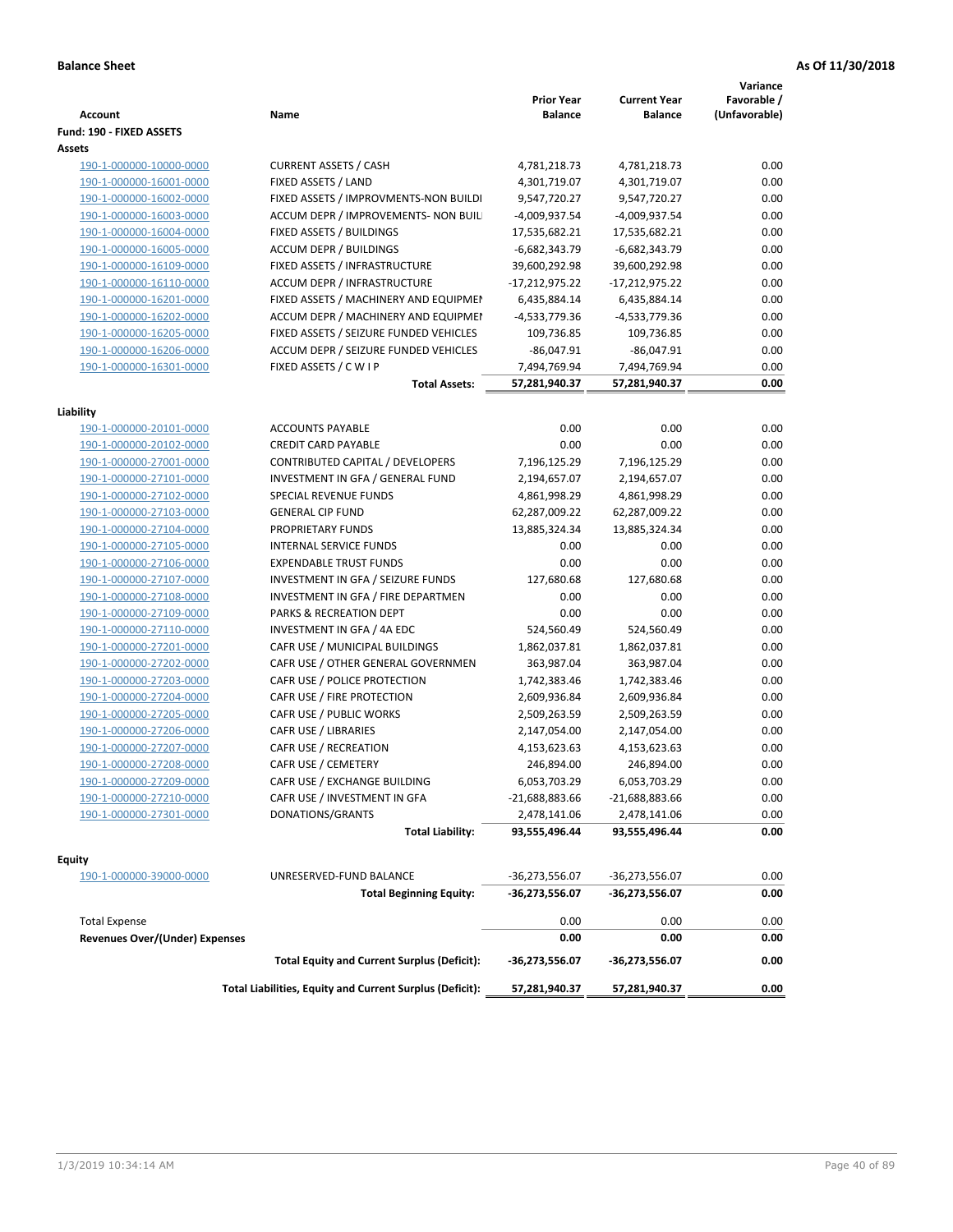| <b>Account</b>                        | Name                                                     | <b>Prior Year</b><br><b>Balance</b> | <b>Current Year</b><br><b>Balance</b> | Variance<br>Favorable /<br>(Unfavorable) |
|---------------------------------------|----------------------------------------------------------|-------------------------------------|---------------------------------------|------------------------------------------|
| <b>Fund: 191 - DEBT</b>               |                                                          |                                     |                                       |                                          |
| Assets                                |                                                          |                                     |                                       |                                          |
| 191-1-000000-12101-0000               | <b>BOND ISSUANCE COSTS</b>                               | 0.00                                | 0.00                                  | 0.00                                     |
| 191-1-000000-12201-0000               | DEFERRED CHARGES / BOND DISCOUNT                         | $-1,016,547.95$                     | $-1,016,547.95$                       | 0.00                                     |
| 191-1-000000-14101-0000               | WTR/WWTR UTILITY FUND                                    | 0.00                                | 0.00                                  | 0.00                                     |
| 191-1-000000-17101-0000               | LONG-TERM DEBT / AMT TO BE PROVIDE                       | 453,446.27                          | 401.781.98                            | $-51,664.29$                             |
|                                       | <b>Total Assets:</b>                                     | $-563, 101.68$                      | $-614,765.97$                         | $-51,664.29$                             |
| Liability                             |                                                          |                                     |                                       |                                          |
| 191-1-000000-20102-0000               | <b>CREDIT CARD PAYABLE</b>                               | 0.00                                | 0.00                                  | 0.00                                     |
| 191-1-000000-22002-0000               | <b>VACATION/SICK PAYABLE</b>                             | 1,548,415.51                        | 1,510,788.95                          | 37,626.56                                |
| 191-1-000000-26001-0000               | <b>COMPENSATED ABSENCES PAY</b>                          | 1,574,354.03                        | 1,738,411.37                          | $-164,057.34$                            |
| 191-1-000000-26003-0000               | EXCESS SALES TAX DUE TO STATE OF TEXAS                   | 3,045,688.20                        | 2,867,593.13                          | 178,095.07                               |
| 191-1-000000-26101-0000               | <b>GENERAL OBLIG BONDS PAY</b>                           | 33,926,000.00                       | 33,926,000.00                         | 0.00                                     |
| 191-1-000000-26103-0000               | DEFERRED LOSS/DEFEASEMENT                                | 71,619.09                           | 71,619.09                             | 0.00                                     |
| 191-1-000000-26104-0000               | <b>ACCRETED INTEREST</b>                                 | 164,196.41                          | 164,196.41                            | 0.00                                     |
| 191-1-000000-26105-0000               | INV NET OF RELATED DEBT                                  | -34,384,329.59                      | -34,384,329.59                        | 0.00                                     |
| 191-1-000000-26106-0000               | <b>RESTRICTED DEBT SERVICE</b>                           | 621,308.00                          | 621,308.00                            | 0.00                                     |
|                                       | <b>Total Liability:</b>                                  | 6,567,251.65                        | 6,515,587.36                          | 51,664.29                                |
| Equity                                |                                                          |                                     |                                       |                                          |
| 191-1-000000-39000-0000               | UNRESERVED-FUND BALANCE                                  | $-7,130,353.33$                     | $-7,130,353.33$                       | 0.00                                     |
|                                       | <b>Total Beginning Equity:</b>                           | $-7,130,353.33$                     | $-7,130,353.33$                       | 0.00                                     |
| <b>Total Expense</b>                  |                                                          | 0.00                                | 0.00                                  | 0.00                                     |
| <b>Revenues Over/(Under) Expenses</b> |                                                          | 0.00                                | 0.00                                  | 0.00                                     |
|                                       | <b>Total Equity and Current Surplus (Deficit):</b>       | $-7,130,353.33$                     | $-7,130,353.33$                       | 0.00                                     |
|                                       | Total Liabilities, Equity and Current Surplus (Deficit): | $-563,101.68$                       | $-614,765.97$                         | $-51,664.29$                             |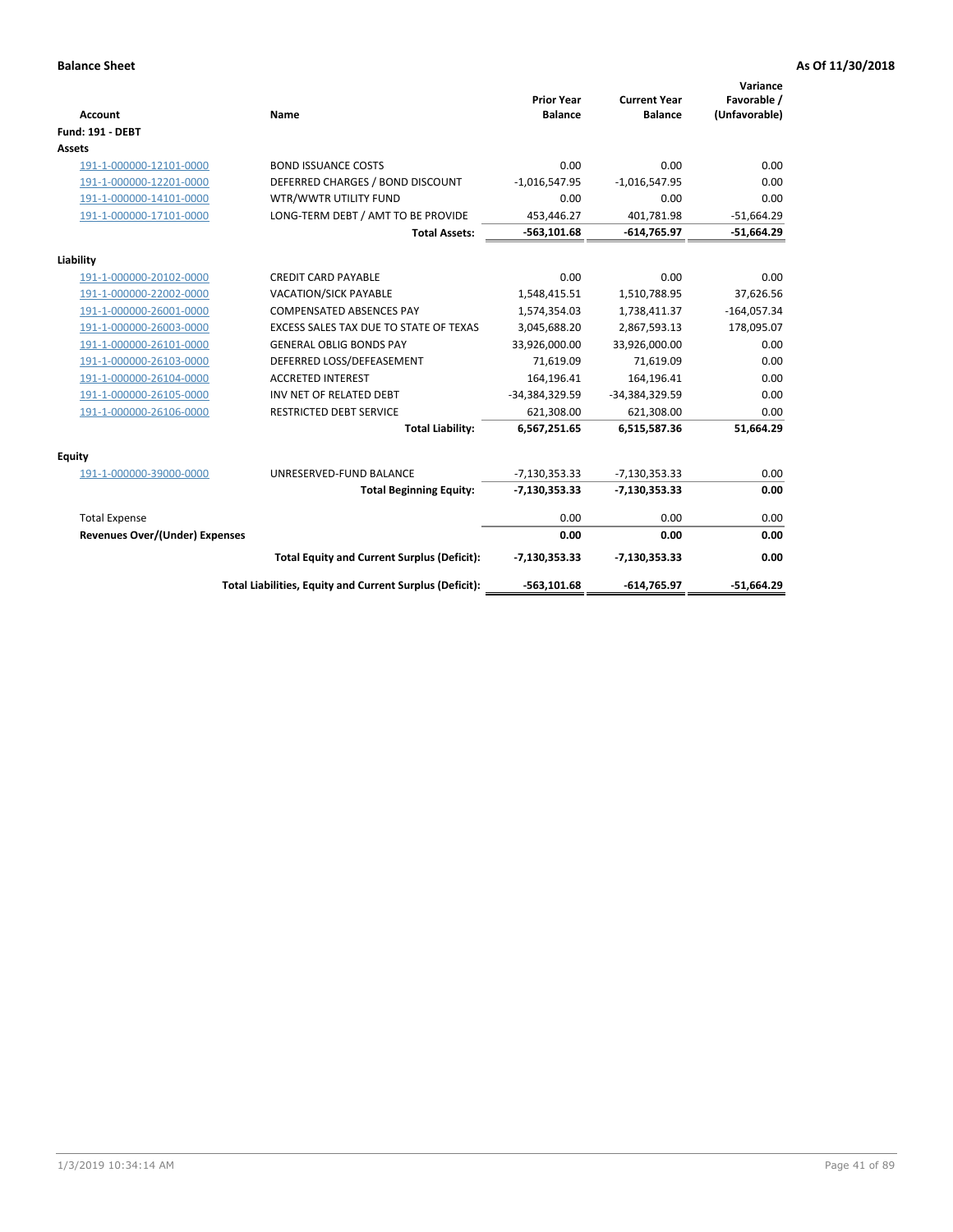| <b>Account</b>                                | Name                                  | <b>Prior Year</b><br><b>Balance</b> | <b>Current Year</b><br><b>Balance</b> | Variance<br>Favorable /<br>(Unfavorable) |
|-----------------------------------------------|---------------------------------------|-------------------------------------|---------------------------------------|------------------------------------------|
| <b>Fund: 192 - PAYROLL CLEARING</b><br>Assets |                                       |                                     |                                       |                                          |
| 192-1-000000-10000-0000                       | <b>CURRENT ASSETS / CASH</b>          | 406,863.39                          | 410,991.73                            | 4,128.34                                 |
| 192-1-000000-13201-0000                       | MISC ACCTS RECEIVABLE                 | 0.00                                | 0.00                                  | 0.00                                     |
| 192-1-000000-13203-0000                       | NON-CURRENT ASSETS / PREPAYMENTS      | 0.00                                | 0.00                                  | 0.00                                     |
| 192-1-000000-13205-0000                       | <b>INTEREST RECEIVABLE</b>            | 0.00                                | 0.00                                  | 0.00                                     |
|                                               | <b>Total Assets:</b>                  | 406,863.39                          | 410,991.73                            | 4,128.34                                 |
| Liability                                     |                                       |                                     |                                       |                                          |
| 192-1-000000-20101-0000                       | <b>ACCOUNTS PAYABLE</b>               | 39,043.66                           | 0.00                                  | 39,043.66                                |
| 192-1-000000-20102-0000                       | <b>CREDIT CARD PAYABLE</b>            | 0.00                                | 0.00                                  | 0.00                                     |
| 192-1-000000-20103-0000                       | ACCRUED ACCOUNTS PAYABLE              | 0.00                                | 0.00                                  | 0.00                                     |
| 192-1-000000-22001-0000                       | SALARIES PAYABLE                      | 0.00                                | 0.00                                  | 0.00                                     |
| 192-1-000000-22002-0000                       | <b>VACATION/SICK PAYABLE</b>          | 0.00                                | 0.00                                  | 0.00                                     |
| 192-1-000000-22101-0000                       | TAXES - FEDERAL WITHHOLDING           | 0.00                                | 0.00                                  | 0.00                                     |
| 192-1-000000-22102-0000                       | <b>TAXES - FICA</b>                   | 0.00                                | 0.00                                  | 0.00                                     |
| 192-1-000000-22103-0000                       | <b>TAXES - MEDICARE</b>               | 0.00                                | 0.00                                  | 0.00                                     |
| 192-1-000000-22201-0000                       | <b>INS - AFLAC</b>                    | $-112.97$                           | $-3,485.15$                           | 3,372.18                                 |
| 192-1-000000-22202-0000                       | INS - LIFE INSURANCE                  | 0.00                                | 0.00                                  | 0.00                                     |
| 192-1-000000-22203-0000                       | INS - CITY EMPLOYEE PORTION           | 0.00                                | 0.00                                  | 0.00                                     |
| 192-1-000000-22204-0000                       | INS - GEUS EMPLOYEE PORTION           | 0.00                                | 0.00                                  | 0.00                                     |
| 192-1-000000-22205-0000                       | INS - CITY EMPL-FLEXCARD              | $-8,077.24$                         | $-10,010.12$                          | 1,932.88                                 |
| 192-1-000000-22206-0000                       | INS - CITY EMPL-DEPENDENT CARE        | 0.00                                | 0.00                                  | 0.00                                     |
| 192-1-000000-22207-0000                       | INS - GEUS EMPL-HEALTH CARE           | 0.00                                | 0.00                                  | 0.00                                     |
| 192-1-000000-22208-0000                       | INS - AMERICAN FIDELITY               | 0.00                                | 0.00                                  | 0.00                                     |
| 192-1-000000-22209-0000                       | INS - GEUS EMPL-DEPENDENT CARE        | 0.00                                | 0.00                                  | 0.00                                     |
| 192-1-000000-22210-0000                       | INS - CITY EMPLOYEE - OPT OU          | 0.00                                | 0.00                                  | 0.00                                     |
| 192-1-000000-22211-0000                       | INS - GEUS EMP - OPT OU               | 0.00                                | 0.00                                  | 0.00                                     |
| 192-1-000000-22212-0000                       | INS - VISION PLAN                     | $-133.61$                           | $-1,160.14$                           | 1,026.53                                 |
| 192-1-000000-22213-0000                       | INS - AIG CRITICAL CARE               | 0.00                                | 0.00                                  | 0.00                                     |
| 192-1-000000-22214-0000                       | INS - AIG ACCIDENT                    | 0.00                                | 0.00                                  | 0.00                                     |
| 192-1-000000-22215-0000                       | INS - ALLSTATE CANCER                 | 0.00                                | 0.00                                  | 0.00                                     |
| 192-1-000000-22216-0000                       | INS - CRITICAL ILLNESS/CHARTIS        | 0.00                                | 0.00                                  | 0.00                                     |
| 192-1-000000-22217-0000                       | INS - MUTUAL OF OMAHA                 | $-7,108.65$                         | $-12,111.82$                          | 5,003.17                                 |
| 192-1-000000-22218-0000                       | INS - TX LIFE                         | $-18.32$                            | $-321.72$                             | 303.40                                   |
| 192-1-000000-22219-0000                       | <b>INS - NEW YORK LIFE</b>            | $-5.00$                             | 0.00                                  | $-5.00$                                  |
| 192-1-000000-22220-0000                       | INS - AFLAC CRITICAL INSURANCE        | $-102.02$                           | $-352.58$                             | 250.56                                   |
| 192-1-000000-22223-0000                       | INS - DENTAL PLAN                     | $-9,121.57$                         | 1,562.03                              | $-10,683.60$                             |
| 192-1-000000-22301-0000                       | <b>RETIREMENT - TMRS</b>              | 413,563.31                          | 437,122.96                            | $-23,559.65$                             |
| 192-1-000000-22302-0000                       | RETIREMENT - F R & R                  | $-13,843.17$                        | 0.00                                  | $-13,843.17$                             |
| 192-1-000000-22303-0000                       | RETIREMENT - NATIONWIDE / PEBSCO      | $-1,504.38$                         | 0.00                                  | $-1,504.38$                              |
| 192-1-000000-22304-0000                       | RETIREMENT - 401 ICMA RETIREMENT      | 0.00                                | 0.00                                  | 0.00                                     |
| 192-1-000000-22305-0000                       | RETIREMENT - VANTAGE CARE PRE-TAX RSP | 0.00                                | 0.00                                  | 0.00                                     |
| 192-1-000000-22401-0000                       | <b>GARNISHMENT - TAX LEVY</b>         | 0.00                                | 0.00                                  | 0.00                                     |
| 192-1-000000-22402-0000                       | GARNISHMENT - CHILD SUPPORT           | 0.00                                | 0.00                                  | 0.00                                     |
| 192-1-000000-22403-0000                       | <b>GARNISHMENT - CHAPTER 13</b>       | 0.00                                | 0.00                                  | 0.00                                     |
| 192-1-000000-22404-0000                       | <b>GARNISHMENT - STUDENT LOAN</b>     | 0.00                                | 0.00                                  | 0.00                                     |
| 192-1-000000-22501-0000                       | <b>CHARITY PAYABLE</b>                | $-309.00$                           | 0.00                                  | $-309.00$                                |
| 192-1-000000-22502-0000                       | UNITED WAY                            | $-189.50$                           | 0.00                                  | $-189.50$                                |
| 192-1-000000-22503-0000                       | AMERICAN CANCER SOCIETY               | 0.00                                | 0.00                                  | 0.00                                     |
| 192-1-000000-22601-0000                       | PR DEDUCT - SAVINGS BOND              | 0.00                                | 0.00                                  | 0.00                                     |
| 192-1-000000-22602-0000                       | PR DEDUCT - CREDIT UNION              | $-5,402.50$                         | 0.00                                  | $-5,402.50$                              |
| 192-1-000000-22603-0000                       | PR DEDUCT - PRE PAID LEGAL FEE        | 184.35                              | $-251.73$                             | 436.08                                   |
| 192-1-000000-22604-0000                       | PR DEDUCT - AUTO LEASE AGREEMENT      | 0.00                                | 0.00                                  | 0.00                                     |
| 192-1-000000-22605-0000                       | PR DEDUCT - YMCA                      | 0.00                                | 0.00                                  | 0.00                                     |
| 192-1-000000-22606-0000                       | PR DEDUCT - GAC                       | 0.00                                | 0.00                                  | 0.00                                     |
| 192-1-000000-22607-0000                       | PR DEDUCT - WEIGHT WATCHERS           | 0.00                                | 0.00                                  | 0.00                                     |
| 192-1-000000-22608-0000                       | PR DEDUCT - HUNT REG-FITNESS CTR      | 0.00                                | 0.00                                  | 0.00                                     |
| 192-1-000000-22609-0000                       | PR DEDUCT - MISCELLANEOUS             | 0.00                                | 0.00                                  | 0.00                                     |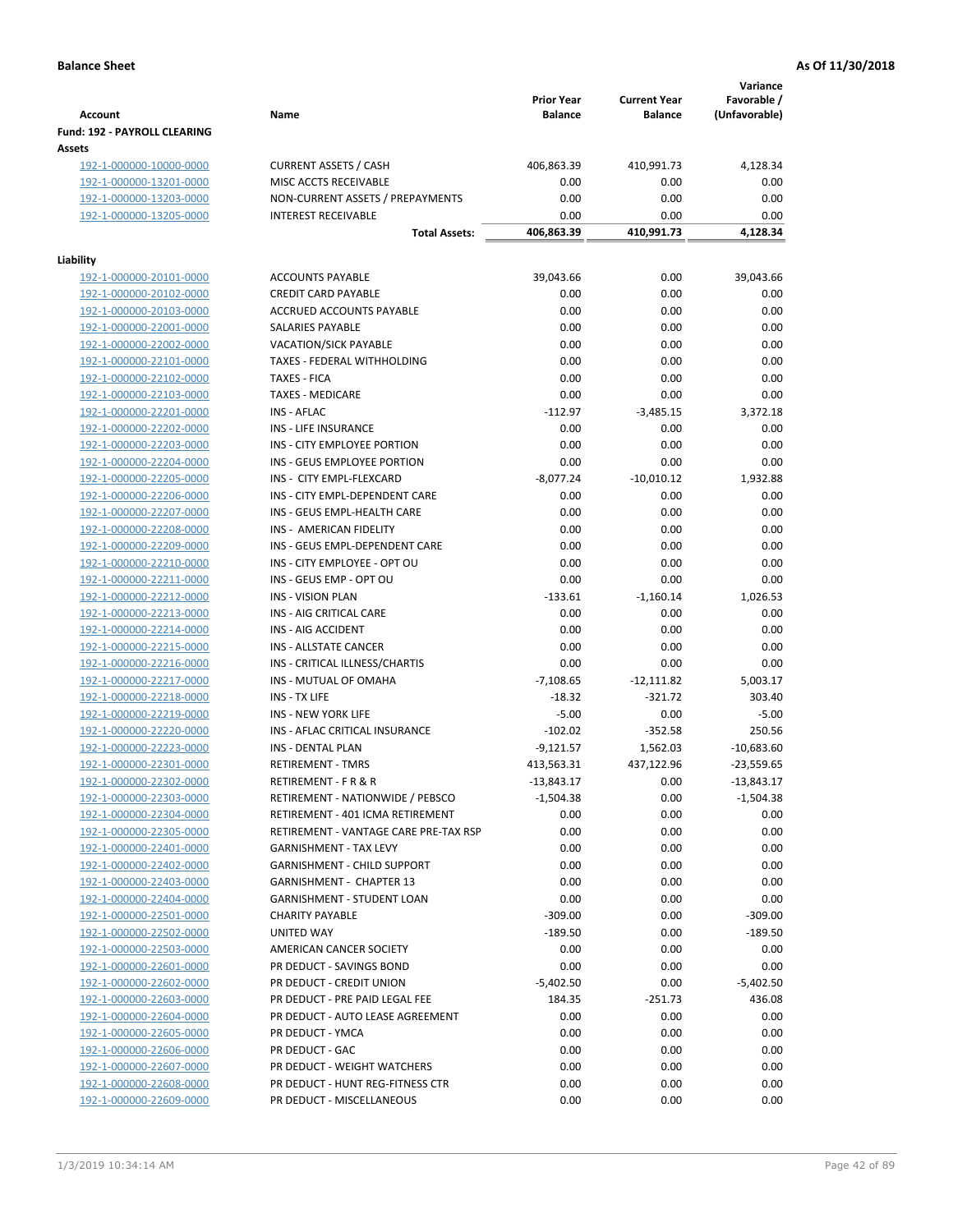| Account                 | Name                                                     | <b>Prior Year</b><br><b>Balance</b> | <b>Current Year</b><br><b>Balance</b> | Variance<br>Favorable /<br>(Unfavorable) |
|-------------------------|----------------------------------------------------------|-------------------------------------|---------------------------------------|------------------------------------------|
| 192-1-000000-22610-0000 | PR DEDUCT - MISC REIMB                                   | 0.00                                | 0.00                                  | 0.00                                     |
| 192-1-000000-22611-0000 | PR DEDUCT - GOLF COURSE FEES                             | 0.00                                | 0.00                                  | 0.00                                     |
| 192-1-000000-22612-0000 | PR DEDUCT - WEARING APPAREL                              | 0.00                                | 0.00                                  | 0.00                                     |
| 192-1-000000-22613-0000 | PR DEDUCT - SNAP FITNESS                                 | 0.00                                | 0.00                                  | 0.00                                     |
|                         | <b>Total Liability:</b>                                  | 406,863.39                          | 410,991.73                            | $-4,128.34$                              |
| Equity                  |                                                          |                                     |                                       |                                          |
| 192-1-000000-39000-0000 | UNRESERVED-FUND BALANCE                                  | 0.00                                | 0.00                                  | 0.00                                     |
|                         | <b>Total Beginning Equity:</b>                           | 0.00                                | 0.00                                  | 0.00                                     |
|                         | <b>Total Equity and Current Surplus (Deficit):</b>       | 0.00                                | 0.00                                  | 0.00                                     |
|                         | Total Liabilities, Equity and Current Surplus (Deficit): | 406,863.39                          | 410,991.73                            | 4,128.34                                 |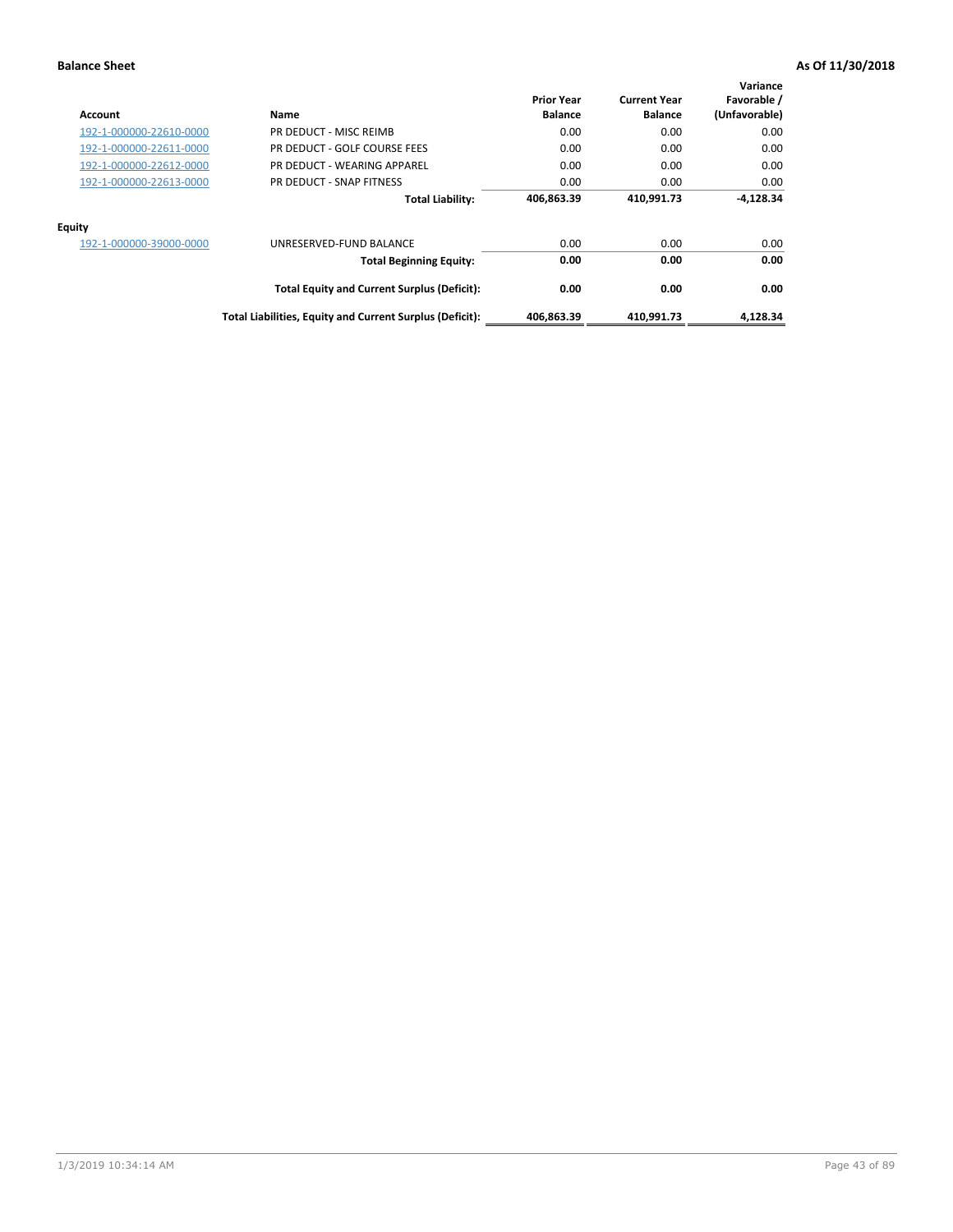|                                                    |                                       |                      |                      | Variance      |
|----------------------------------------------------|---------------------------------------|----------------------|----------------------|---------------|
|                                                    |                                       | <b>Prior Year</b>    | <b>Current Year</b>  | Favorable /   |
| <b>Account</b>                                     | Name                                  | <b>Balance</b>       | <b>Balance</b>       | (Unfavorable) |
| Fund: 200 - WATER / WASTEWATER FUND                |                                       |                      |                      |               |
| Assets                                             |                                       |                      |                      |               |
| 200-2-000000-10000-0000                            | <b>CURRENT ASSETS / CASH</b>          | 4,265,314.15         | 5,271,281.36         | 1,005,967.21  |
| 200-2-000000-12101-0000                            | <b>BOND ISSUANCE COSTS</b>            | 0.00                 | 0.00                 | 0.00          |
| 200-2-000000-12201-0000                            | DEFERRED CHARGES / BOND DISCOUNT      | $-35,109.18$         | $-35,109.18$         | 0.00          |
| 200-2-000000-13000-0000                            | <b>CUSTOMER ACCTS RECEIVABLE</b>      | 381,039.91           | 628,516.71           | 247,476.80    |
| 200-2-000000-13001-0000                            | NON CURRENT CUSTOMER ACCTS RECEIVAE   | 180,709.12           | 201,805.17           | 21,096.05     |
| 200-2-000000-13002-0000                            | ALLOW FOR UNCOLLECT REC               | $-173,530.63$        | -193,834.19          | $-20,303.56$  |
| 200-2-000000-13003-0000                            | UNBILLED YEAR-END ACCRUAL             | 1,046,691.01         | 1,195,319.12         | 148,628.11    |
| 200-2-000000-13004-0000                            | <b>WASTE HAULER RECEIVABLE</b>        | 36,864.10            | 9,377.10             | $-27,487.00$  |
| 200-2-000000-13007-0000                            | <b>RETURNED CHECKS</b>                | 0.00                 | 0.00                 | 0.00          |
| 200-2-000000-13010-0000                            | <b>CADDO MILLS</b>                    | 0.00                 | 0.00                 | 0.00          |
| 200-2-000000-13201-0000                            | MISC ACCTS RECEIVABLE                 | 0.00                 | $-11,619.57$         | $-11,619.57$  |
| 200-2-000000-13202-0000                            | <b>EMPLOYEE ADVANCES</b>              | 0.00                 | 0.00                 | 0.00          |
| 200-2-000000-13203-0000                            | NON-CURRENT ASSETS / PREPAYMENTS      | 0.00                 | 0.00                 | 0.00          |
| 200-2-000000-13205-0000                            | <b>INTEREST RECEIVABLE</b>            | 0.00                 | 0.00                 | 0.00          |
| 200-2-000000-14001-0000                            | DUE FROM / GENERAL FUND               | 0.00                 | 0.00                 | 0.00          |
| 200-2-000000-14040-0000                            | <b>GENERAL CIP / GENERAL CIP</b>      | 0.00                 | 0.00                 | 0.00          |
| 200-2-000000-14120-0000                            | DUE FROM UTILITY CIP                  | 38,336,026.85        | 38,336,026.85        | 0.00          |
| 200-2-000000-15401-0000                            | <b>INVENTORIES / WATER STOCK</b>      | 255,981.59           | 255,981.59           | 0.00          |
| 200-2-000000-15501-0000                            | <b>INVENTORIES / WASTEWATER STOCK</b> | 37,338.12            | 37,338.12            | 0.00          |
| 200-2-000000-16001-0000                            | FIXED ASSETS / LAND                   | 685,983.11           | 685,983.11           | 0.00          |
| 200-2-000000-16002-0000                            | FIXED ASSETS / IMPROVMENTS-NON BUILDI | 5,396,182.49         | 5,396,182.49         | 0.00          |
| 200-2-000000-16003-0000                            | ACCUM DEPR / IMPROVEMENTS-NON BUILI   | $-1,997,080.68$      | -1,997,080.68        | 0.00          |
| 200-2-000000-16004-0000                            | FIXED ASSETS / BUILDINGS              | 23,420,750.92        | 23,420,750.92        | 0.00          |
| 200-2-000000-16005-0000                            | <b>ACCUM DEPR / BUILDINGS</b>         | $-2,311,101.08$      | $-2,311,101.08$      | 0.00          |
| 200-2-000000-16006-0000                            | FIXED ASSETS / FILTRATION PLANT       | 10,529,295.00        | 10,529,295.00        | 0.00          |
| 200-2-000000-16007-0000                            | ACCUM DEPR / FILTRATION PLANT         | -7,053,202.00        | $-7,053,202.00$      | 0.00          |
| 200-2-000000-16008-0000                            | FIXED ASSETS / WATER RECLAMATION PLAN | 7,272,907.47         | 7,272,907.47         | 0.00          |
| 200-2-000000-16009-0000                            | ACCUM DEPR / WATER RECLAMATION PLAN   | $-6,134,209.96$      | $-6,134,209.96$      | 0.00          |
| 200-2-000000-16101-0000                            | FIXED ASSETS / WATER MAINS            | 19,766,398.81        | 19,766,398.81        | 0.00          |
| 200-2-000000-16102-0000                            | <b>ACCUM DEPR / WATER MAINS</b>       | -9,722,167.22        | -9,722,167.22        | 0.00          |
| 200-2-000000-16103-0000                            | FIXED ASSETS / SANITARY SEWERS        | 25,724,453.76        | 25,724,453.76        | 0.00          |
| 200-2-000000-16104-0000                            | <b>ACCUM DEPR / SANITARY SEWERS</b>   | $-10,787,201.06$     | $-10,787,201.06$     | 0.00          |
| 200-2-000000-16105-0000                            | FIXED ASSETS / RESERVOIRS & TANKS     | 1,023,525.00         | 1,023,525.00         | 0.00          |
| 200-2-000000-16106-0000                            | ACCUM DEPR / RESERVOIRS & TANKS       | $-814, 273.58$       | $-814,273.58$        | 0.00          |
| 200-2-000000-16107-0000                            | FIXED ASSETS / PUMP STATIONS          | 366,796.61           | 366,796.61           | 0.00          |
| 200-2-000000-16108-0000                            | <b>ACCUM DEPR / PUMP STATIONS</b>     | $-293,979.25$        | $-293,979.25$        | 0.00          |
| 200-2-000000-16201-0000                            | FIXED ASSETS / MACHINERY AND EQUIPMEN | 3,008,111.91         | 3,008,111.91         | 0.00          |
| 200-2-000000-16202-0000                            | ACCUM DEPR / MACHINERY AND EQUIPMEI   | $-1,524,807.11$      | $-1,524,807.11$      | 0.00          |
| 200-2-000000-16301-0000                            | FIXED ASSETS / C W I P                | 0.00                 | 0.00                 | 0.00          |
| 200-2-000000-17501-0000                            | <b>EMPLOYEE CONTRIBUTIONS</b>         | 157,273.00           | 157,273.00           | 0.00          |
| 200-2-000000-17504-0000                            | <b>INVESTMENT RETURN</b>              | 495,876.00           | 495,876.00           | 0.00          |
| 200-2-000000-17508-0000                            | EXPERIENCE DIFFERENCE- OUTFLOW        | 8,729.00             | 8,729.00             | 0.00          |
| 200-2-000000-17509-0000                            | <b>EXPERIENCE DIFFERENCE - INFLOW</b> | $-57,790.00$         | $-57,790.00$         | 0.00          |
| 200-2-000000-17520-0000                            | <b>ASSUMPTION CHANGES</b>             | 116,123.00           | 116,123.00           | 0.00          |
|                                                    | <b>Total Assets:</b>                  | 101,607,919.18       | 102,971,677.22       | 1,363,758.04  |
| Liability                                          |                                       |                      |                      |               |
| 200-2-000000-20101-0000                            | <b>ACCOUNTS PAYABLE</b>               | 0.00                 | 4,526.44             | $-4,526.44$   |
| 200-2-000000-20102-0000                            | <b>CREDIT CARD PAYABLE</b>            | 0.00                 | 0.00                 | 0.00          |
| 200-2-000000-20103-0000                            | ACCRUED ACCOUNTS PAYABLE              | 10,000.00            | 10,000.00            | 0.00          |
|                                                    | <b>ESCHEATED LIABILITY</b>            |                      |                      |               |
| 200-2-000000-20104-0000<br>200-2-000000-20109-0000 | <b>GENERAL OBLIG BONDS PAY</b>        | 0.00<br>1,393,000.00 | 0.00<br>1,393,000.00 | 0.00<br>0.00  |
| 200-2-000000-20110-0000                            | REVENUE BONDS PAYABLE                 | 945,000.00           | 0.00                 | 945,000.00    |
| 200-2-000000-20112-0000                            | ACCRUED INTEREST PAYABLE              | 77,667.38            | $-2,188.94$          | 79,856.32     |
| 200-2-000000-20125-0000                            | SALES TAX PAYABLE / IN THE CITY       | 0.00                 | 0.00                 | 0.00          |
| 200-2-000000-20139-0000                            | RETAINAGES PAYABLE                    | 0.00                 | 0.00                 | 0.00          |
| 200-2-000000-20141-0000                            | <b>TELEPHONE CLEARING</b>             | 0.01                 | 0.01                 | 0.00          |
|                                                    |                                       |                      |                      |               |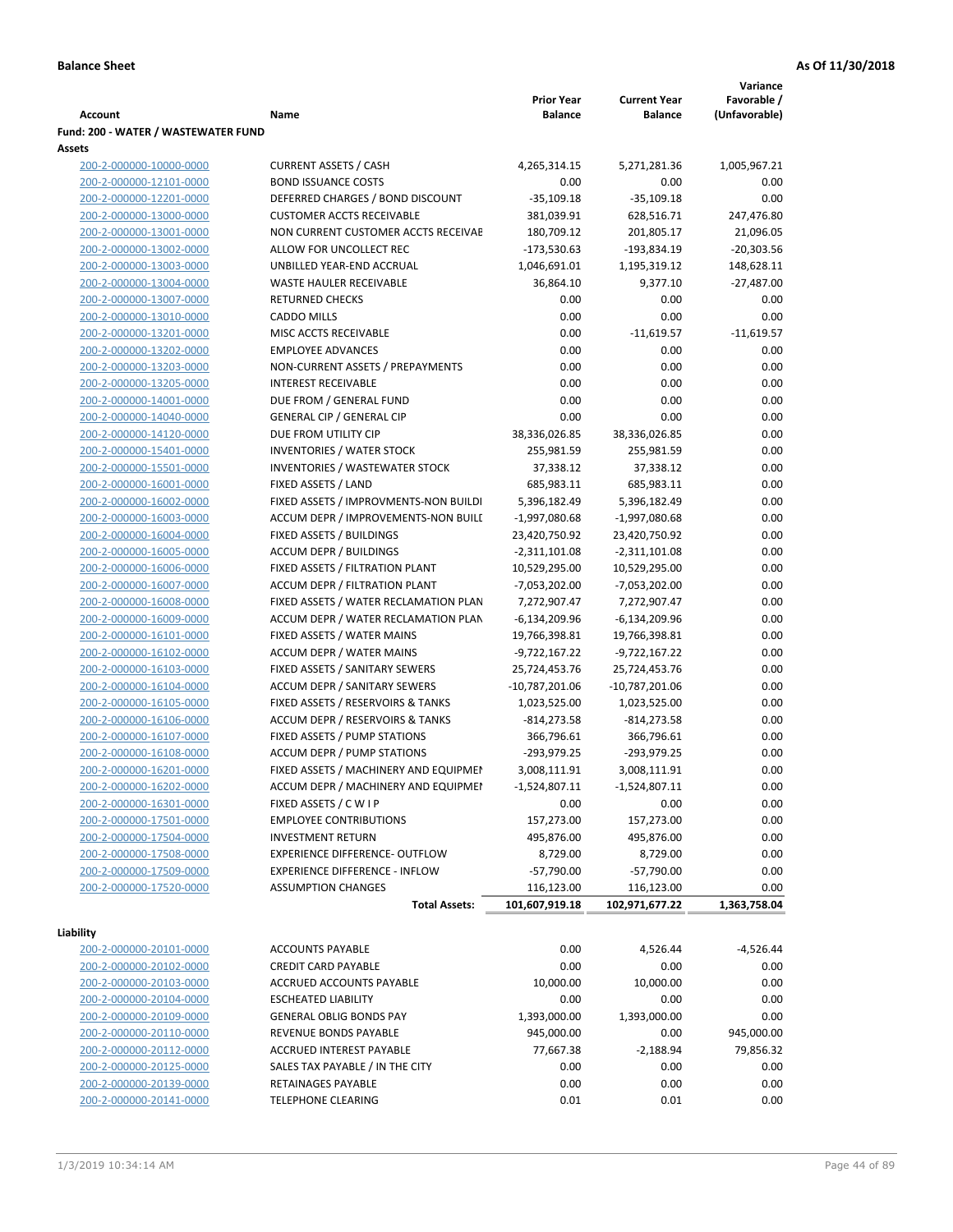|                                       |                                                          |                                     |                                       | Variance                     |
|---------------------------------------|----------------------------------------------------------|-------------------------------------|---------------------------------------|------------------------------|
| Account                               | Name                                                     | <b>Prior Year</b><br><b>Balance</b> | <b>Current Year</b><br><b>Balance</b> | Favorable /<br>(Unfavorable) |
| 200-2-000000-20160-0000               | <b>UNAPPLIED CREDIT</b>                                  | 0.00                                | 0.00                                  | 0.00                         |
| 200-2-000000-21001-0000               | <b>GENERAL FUND / GENERAL FUND</b>                       | 0.00                                | 0.00                                  | 0.00                         |
| 200-2-000000-21101-0000               | ENTERPRISE / WTR/WWTR UTILITY FUND                       | 0.00                                | 0.00                                  | 0.00                         |
| 200-2-000000-22001-0000               | <b>SALARIES PAYABLE</b>                                  | 79,792.91                           | 81,299.42                             | $-1,506.51$                  |
| 200-2-000000-22002-0000               | <b>VACATION/SICK PAYABLE</b>                             | 164,567.04                          | 153,875.54                            | 10,691.50                    |
| 200-2-000000-23001-0000               | CAPITAL LEASE PAYABLE                                    | 0.00                                | 0.00                                  | 0.00                         |
| 200-2-000000-24001-0000               | O/S CHECKS PAYABLE                                       | 0.00                                | 0.00                                  | 0.00                         |
| 200-2-000000-24002-0000               | <b>CUSTOMER DEPOSITS</b>                                 | 749,205.93                          | 821,966.99                            | $-72,761.06$                 |
| 200-2-000000-24003-0000               | <b>CUSTOMER OVERPMT SUSPENSE</b>                         | 75,183.34                           | 74,712.78                             | 470.56                       |
| 200-2-000000-24004-0000               | <b>INTEREST PAYABLE ON DEP</b>                           | 0.00                                | 0.00                                  | 0.00                         |
| 200-2-000000-24005-0000               | <b>ACCRUED INT PAY ON DEP</b>                            | 0.00                                | 0.00                                  | 0.00                         |
| 200-2-000000-24006-0000               | <b>AWAITING CUSTOMER SETUP</b>                           | 1,955.61                            | 1,955.61                              | 0.00                         |
| 200-2-000000-24007-0000               | <b>BILLED DEPOSITS SUSPENSE</b>                          | 0.00                                | 0.00                                  | 0.00                         |
| 200-2-000000-26001-0000               | <b>COMPENSATED ABSENCES PAY</b>                          | 253,640.85                          | 310,115.48                            | $-56,474.63$                 |
| 200-2-000000-26101-0000               | <b>GENERAL OBLIG BONDS PAY</b>                           | 7,453,000.00                        | 7,453,000.00                          | 0.00                         |
| 200-2-000000-26102-0000               | <b>REVENUE BONDS PAYABLE</b>                             | 13,200,000.00                       | 13,200,000.00                         | 0.00                         |
| 200-2-000000-26103-0000               | DEFERRED LOSS/DEFEASEMENT                                | $-272,476.43$                       | $-272,476.43$                         | 0.00                         |
| 200-2-000000-27001-0000               | <b>CONTRIBUTED CAPITAL</b>                               | 0.00                                | 0.00                                  | 0.00                         |
| 200-2-000000-27002-0000               | CONTRIBUTED CAPITAL / DEVELOPERS                         | 0.00                                | 0.00                                  | 0.00                         |
| 200-2-000000-29300-0000               | <b>ENCUMBRANCE SUMMARY</b>                               | 0.00                                | 0.00                                  | 0.00                         |
| 200-2-000000-29400-0100               | RESERVED ACCOUNT / ENCUMBRANCES                          | 0.00                                | 0.00                                  | 0.00                         |
| 200-2-000000-29999-0000               | <b>NET PENSION LIABILITY</b>                             | 1,077,764.00                        | 1,077,764.00                          | 0.00                         |
| 200-2-000000-92080-0000               | <b>GLTDAG</b>                                            | 0.00                                | 0.00                                  | 0.00                         |
|                                       | <b>Total Liability:</b>                                  | 25,208,300.64                       | 24,307,550.90                         | 900,749.74                   |
| <b>Equity</b>                         |                                                          |                                     |                                       |                              |
| 200-2-000000-39000-0000               | UNRESERVED-FUND BALANCE                                  | 0.00                                | 0.00                                  | 0.00                         |
| 200-2-000000-39100-0000               | UNRESERVED-RET. EARNINGS                                 | 75,815,422.17                       | 78,457,735.98                         | 2,642,313.81                 |
| 200-2-000000-39150-0000               | RESERVED-RET. EARNINGS                                   | 0.00                                | 0.00                                  | 0.00                         |
| 200-2-000000-39500-0000               | NET POSITION - PENSION                                   | $-965.00$                           | $-965.00$                             | 0.00                         |
|                                       | <b>Total Beginning Equity:</b>                           | 75,814,457.17                       | 78,456,770.98                         | 2,642,313.81                 |
| <b>Total Revenue</b>                  |                                                          | 2,358,286.88                        | 2,321,376.09                          | $-36,910.79$                 |
| <b>Total Expense</b>                  |                                                          | 1,773,125.50                        | 2,114,020.74                          | -340,895.24                  |
| <b>Revenues Over/(Under) Expenses</b> |                                                          | 585,161.38                          | 207,355.35                            | -377,806.03                  |
|                                       | <b>Total Equity and Current Surplus (Deficit):</b>       | 76,399,618.55                       | 78,664,126.33                         | 2,264,507.78                 |
|                                       | Total Liabilities, Equity and Current Surplus (Deficit): | 101,607,919.19                      | 102,971,677.23                        | 1,363,758.04                 |
|                                       | *** FUND 200 OUT OF BALANCE ***                          | $-0.01$                             | $-0.01$                               | 0.00                         |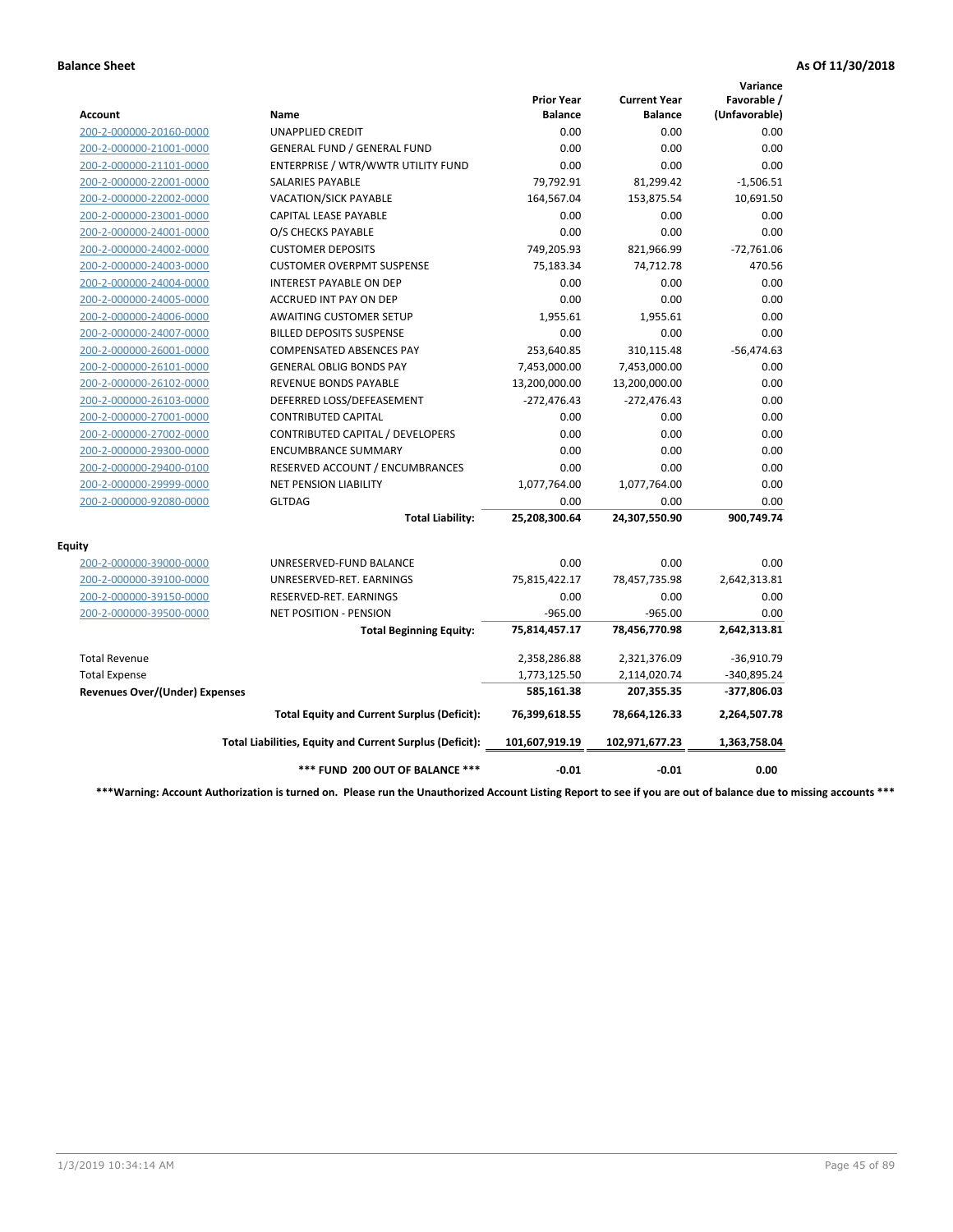| Account                              | Name                                                     | <b>Prior Year</b><br><b>Balance</b> | <b>Current Year</b><br><b>Balance</b> | Variance<br>Favorable /<br>(Unfavorable) |
|--------------------------------------|----------------------------------------------------------|-------------------------------------|---------------------------------------|------------------------------------------|
| <b>Fund: 210 - WATER IMPACT FEES</b> |                                                          |                                     |                                       |                                          |
| <b>Assets</b>                        |                                                          |                                     |                                       |                                          |
| 210-2-000000-10000-0000              | <b>CURRENT ASSETS / CASH</b>                             | 36.85                               | 0.00                                  | $-36.85$                                 |
| 210-2-000000-13201-0000              | MISC ACCTS RECEIVABLE                                    | 0.00                                | 0.00                                  | 0.00                                     |
| 210-2-000000-13205-0000              | <b>INTEREST RECEIVABLE</b>                               | 0.00                                | 0.00                                  | 0.00                                     |
|                                      | <b>Total Assets:</b>                                     | 36.85                               | 0.00                                  | $-36.85$                                 |
| Liability                            |                                                          |                                     |                                       |                                          |
| 210-2-000000-20101-0000              | <b>ACCOUNTS PAYABLE</b>                                  | 0.00                                | 0.00                                  | 0.00                                     |
| 210-2-000000-20103-0000              | <b>ACCRUED ACCOUNTS PAYABLE</b>                          | 0.00                                | 0.00                                  | 0.00                                     |
| 210-2-000000-29300-0000              | <b>ENCUMBRANCE SUMMARY</b>                               | 0.00                                | 0.00                                  | 0.00                                     |
| 210-2-000000-29400-0000              | RESERVED ACCOUNT / ENCUMBRANCES                          | 0.00                                | 0.00                                  | 0.00                                     |
|                                      | <b>Total Liability:</b>                                  | 0.00                                | 0.00                                  | 0.00                                     |
| Equity                               |                                                          |                                     |                                       |                                          |
| 210-2-000000-39000-0000              | UNRESERVED-FUND BALANCE                                  | 0.00                                | 0.00                                  | 0.00                                     |
| 210-2-000000-39100-0000              | UNRESERVED-RET. EARNINGS                                 | 36.86                               | 0.00                                  | $-36.86$                                 |
|                                      | <b>Total Beginning Equity:</b>                           | 36.86                               | 0.00                                  | $-36.86$                                 |
| <b>Total Revenue</b>                 |                                                          | $-0.01$                             | 0.00                                  | 0.01                                     |
| <b>Total Expense</b>                 |                                                          | 0.00                                | 0.00                                  | 0.00                                     |
| Revenues Over/(Under) Expenses       |                                                          | $-0.01$                             | 0.00                                  | 0.01                                     |
|                                      | <b>Total Equity and Current Surplus (Deficit):</b>       | 36.85                               | 0.00                                  | $-36.85$                                 |
|                                      | Total Liabilities, Equity and Current Surplus (Deficit): | 36.85                               | 0.00                                  | $-36.85$                                 |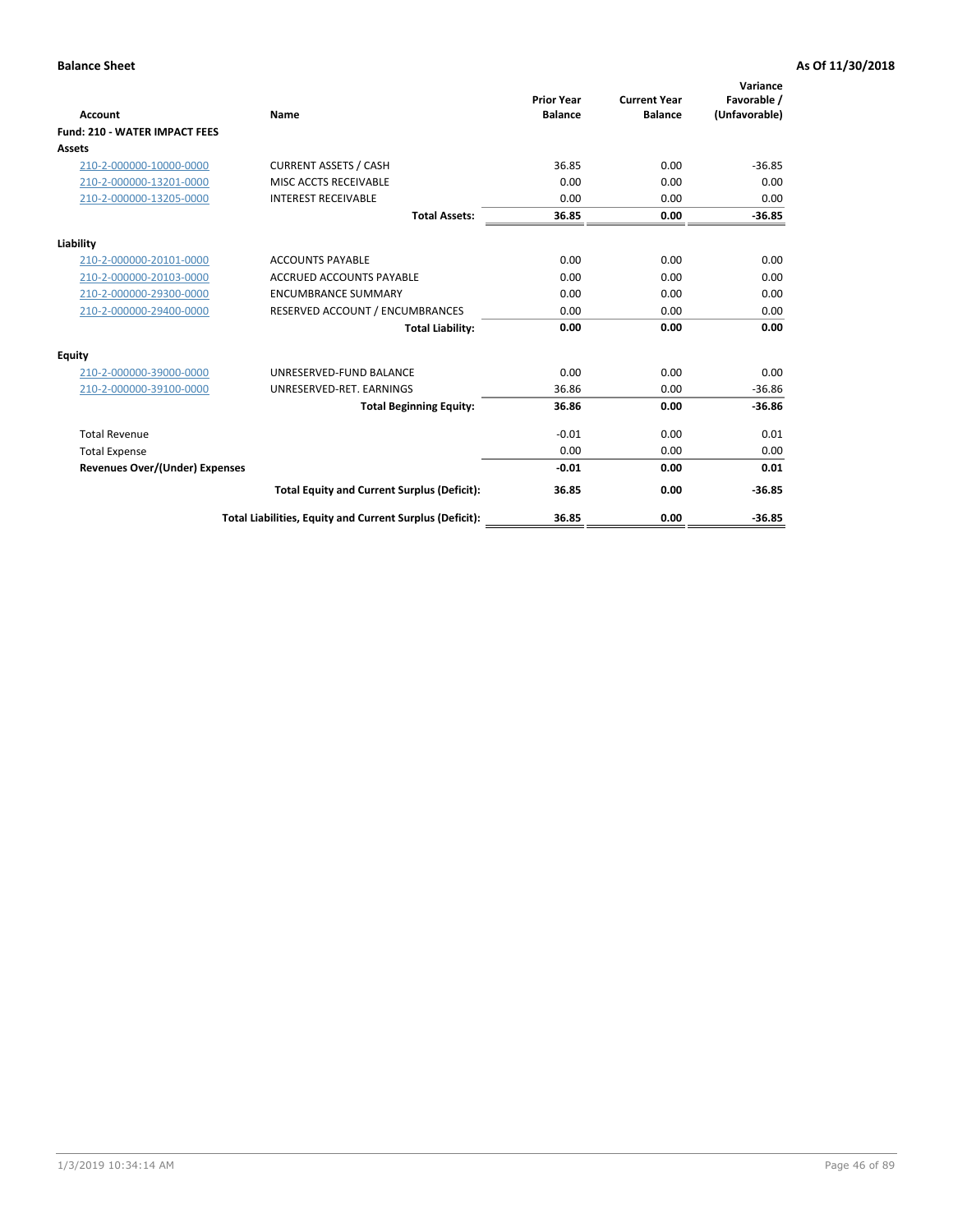| <b>Account</b>                        | Name                                                     | <b>Prior Year</b><br><b>Balance</b> | <b>Current Year</b><br><b>Balance</b> | Variance<br>Favorable /<br>(Unfavorable) |
|---------------------------------------|----------------------------------------------------------|-------------------------------------|---------------------------------------|------------------------------------------|
| Fund: 211 - WASTEWATER IMPACT FEES    |                                                          |                                     |                                       |                                          |
| <b>Assets</b>                         |                                                          |                                     |                                       |                                          |
| 211-2-000000-10000-0000               | <b>CURRENT ASSETS / CASH</b>                             | 1,862.90                            | 0.00                                  | $-1,862.90$                              |
| 211-2-000000-13201-0000               | MISC ACCTS RECEIVABLE                                    | 0.00                                | 0.00                                  | 0.00                                     |
| 211-2-000000-13205-0000               | <b>INTEREST RECEIVABLE</b>                               | 0.00                                | 0.00                                  | 0.00                                     |
|                                       | <b>Total Assets:</b>                                     | 1,862.90                            | 0.00                                  | $-1,862.90$                              |
| Liability                             |                                                          |                                     |                                       |                                          |
| 211-2-000000-20101-0000               | <b>ACCOUNTS PAYABLE</b>                                  | 0.00                                | 0.00                                  | 0.00                                     |
| 211-2-000000-20103-0000               | <b>ACCRUED ACCOUNTS PAYABLE</b>                          | 0.00                                | 0.00                                  | 0.00                                     |
|                                       | <b>Total Liability:</b>                                  | 0.00                                | 0.00                                  | 0.00                                     |
| Equity                                |                                                          |                                     |                                       |                                          |
| 211-2-000000-39000-0000               | UNRESERVED-FUND BALANCE                                  | 0.00                                | 0.00                                  | 0.00                                     |
| 211-2-000000-39100-0000               | UNRESERVED-RET. EARNINGS                                 | 1,863.46                            | 0.00                                  | $-1,863.46$                              |
|                                       | <b>Total Beginning Equity:</b>                           | 1,863.46                            | 0.00                                  | $-1,863.46$                              |
| <b>Total Revenue</b>                  |                                                          | $-0.50$                             | 0.00                                  | 0.50                                     |
| <b>Total Expense</b>                  |                                                          | 0.06                                | 0.00                                  | 0.06                                     |
| <b>Revenues Over/(Under) Expenses</b> |                                                          | $-0.56$                             | 0.00                                  | 0.56                                     |
|                                       | <b>Total Equity and Current Surplus (Deficit):</b>       | 1,862.90                            | 0.00                                  | $-1,862.90$                              |
|                                       | Total Liabilities, Equity and Current Surplus (Deficit): | 1,862.90                            | 0.00                                  | $-1,862.90$                              |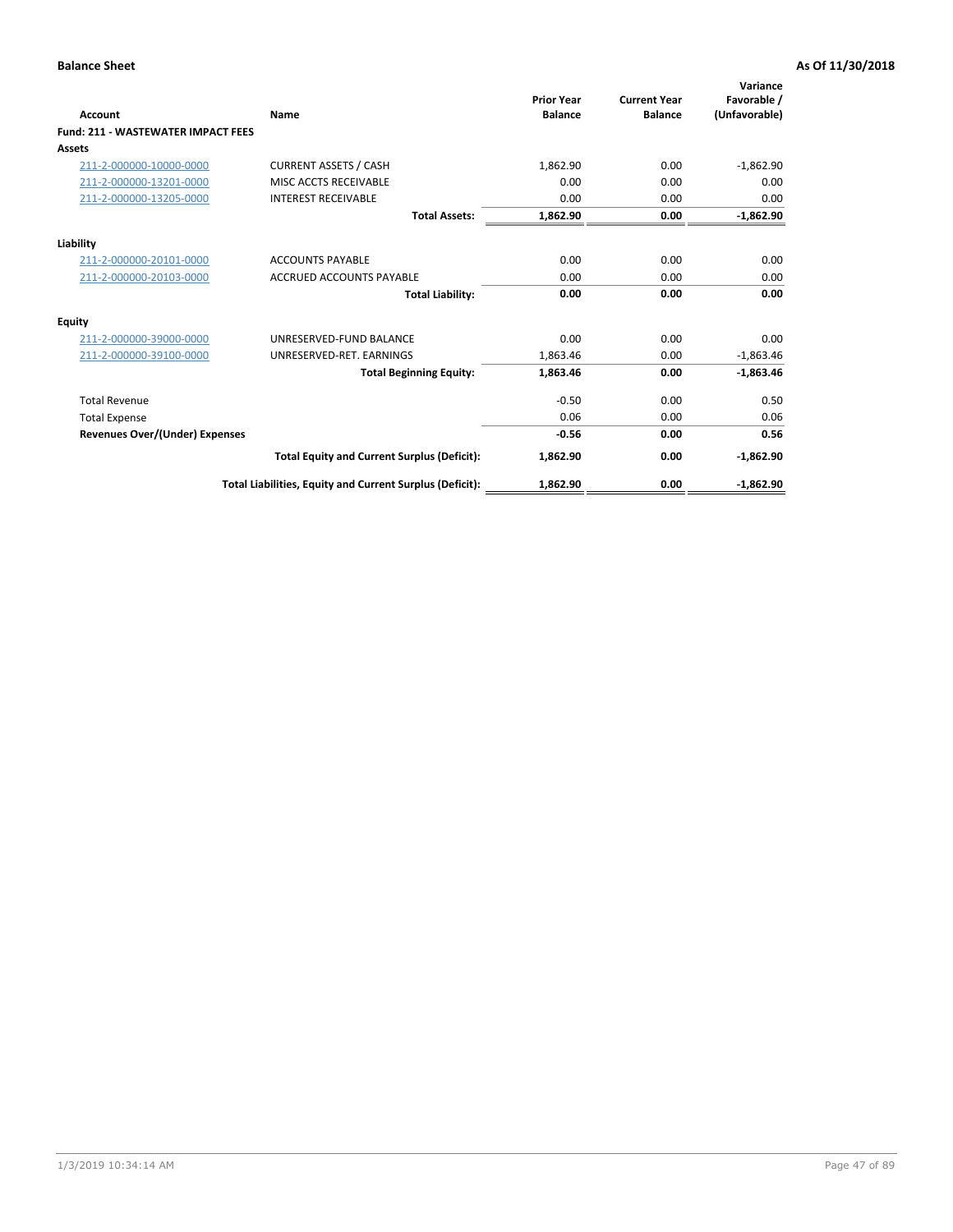| <b>Account</b>                        | Name                                                      | <b>Prior Year</b><br><b>Balance</b> | <b>Current Year</b><br><b>Balance</b> | Variance<br>Favorable /<br>(Unfavorable) |
|---------------------------------------|-----------------------------------------------------------|-------------------------------------|---------------------------------------|------------------------------------------|
|                                       | Fund: 212 - TX COMMUNITY DEV SWR SYSTEM IMPROV PROG GRANT |                                     |                                       |                                          |
| <b>Assets</b>                         |                                                           |                                     |                                       |                                          |
| 212-2-000000-10000-0000               | <b>CURRENT ASSETS / CASH</b>                              | 0.00                                | 4,920.12                              | 4,920.12                                 |
| 212-2-000000-13201-0000               | MISC ACCTS RECEIVABLE                                     | 0.00                                | 0.00                                  | 0.00                                     |
| 212-2-000000-13205-0000               | <b>INTEREST RECEIVABLE</b>                                | 0.00                                | 0.00                                  | 0.00                                     |
| 212-2-000000-16301-0000               | FIXED ASSETS / C W I P                                    | 0.00                                | 0.00                                  | 0.00                                     |
|                                       | <b>Total Assets:</b>                                      | 0.00                                | 4,920.12                              | 4,920.12                                 |
| Liability                             |                                                           |                                     |                                       |                                          |
| 212-2-000000-20101-0000               | <b>ACCOUNTS PAYABLE</b>                                   | 0.00                                | 0.00                                  | 0.00                                     |
| 212-2-000000-20102-0000               | <b>CREDIT CARD PAYABLE</b>                                | 0.00                                | 0.00                                  | 0.00                                     |
| 212-2-000000-20103-0000               | <b>ACCRUED ACCOUNTS PAYABLE</b>                           | 0.00                                | 0.00                                  | 0.00                                     |
| 212-2-000000-20139-0000               | <b>RETAINAGES PAYABLE</b>                                 | 0.00                                | 0.00                                  | 0.00                                     |
| 212-2-000000-20902-0000               | <b>DEFERRED GRANT REVENUE</b>                             | 0.00                                | 0.00                                  | 0.00                                     |
| 212-2-000000-21001-0000               | <b>GENERAL FUND / GENERAL FUND</b>                        | 0.00                                | 0.00                                  | 0.00                                     |
| 212-2-000000-29300-0000               | <b>ENCUMBRANCE SUMMARY</b>                                | 0.00                                | 0.00                                  | 0.00                                     |
| 212-2-000000-29400-0100               | RESERVED ACCOUNT / ENCUMBRANCES                           | 0.00                                | 0.00                                  | 0.00                                     |
|                                       | <b>Total Liability:</b>                                   | 0.00                                | 0.00                                  | 0.00                                     |
| Equity                                |                                                           |                                     |                                       |                                          |
| 212-2-000000-39100-0000               | UNRESERVED-RET. EARNINGS                                  | 0.00                                | 6,170.12                              | 6,170.12                                 |
|                                       | <b>Total Beginning Equity:</b>                            | 0.00                                | 6,170.12                              | 6,170.12                                 |
| <b>Total Revenue</b>                  |                                                           | 0.00                                | 0.00                                  | 0.00                                     |
| <b>Total Expense</b>                  |                                                           | 0.00                                | 1,250.00                              | $-1,250.00$                              |
| <b>Revenues Over/(Under) Expenses</b> |                                                           | 0.00                                | $-1,250.00$                           | $-1,250.00$                              |
|                                       | <b>Total Equity and Current Surplus (Deficit):</b>        | 0.00                                | 4,920.12                              | 4,920.12                                 |
|                                       | Total Liabilities, Equity and Current Surplus (Deficit):  | 0.00                                | 4,920.12                              | 4,920.12                                 |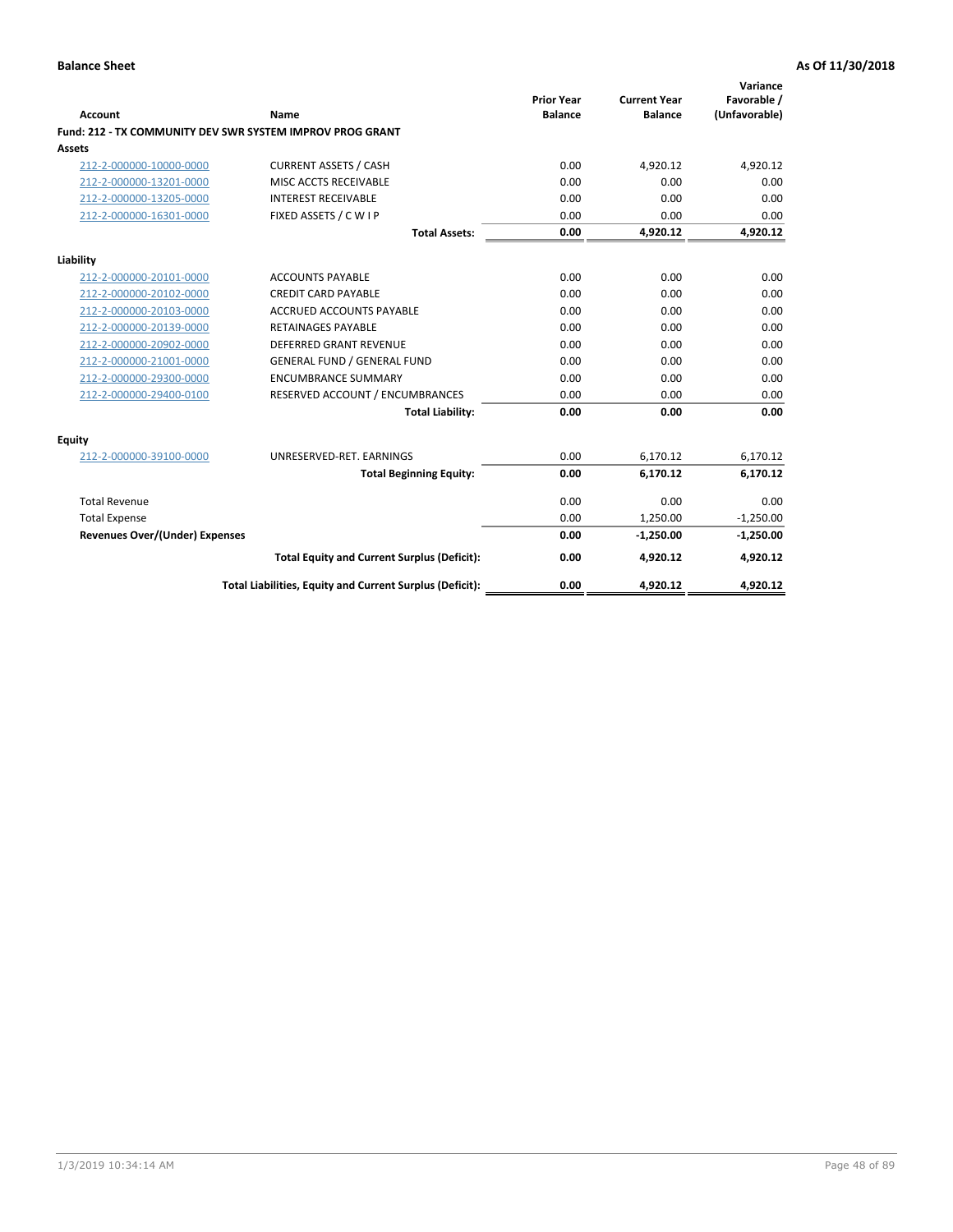| <b>Account</b>                          | Name                                                     | <b>Prior Year</b><br><b>Balance</b> | <b>Current Year</b><br><b>Balance</b> | Variance<br>Favorable /<br>(Unfavorable) |
|-----------------------------------------|----------------------------------------------------------|-------------------------------------|---------------------------------------|------------------------------------------|
| Fund: 216 - UTILIITY CIP FUND<br>Assets |                                                          |                                     |                                       |                                          |
| 216-2-000000-10000-0000                 | <b>CURRENT ASSETS / CASH</b>                             | 5,934,396.51                        | $-4,310,744.16$                       | $-10,245,140.67$                         |
| 216-2-000000-11101-0000                 | MBIA ACCOUNTS / 2002 WSSR                                | 0.00                                | 0.00                                  | 0.00                                     |
| 216-2-000000-11103-0000                 | 2005 WSSR                                                | 0.00                                | 0.00                                  | 0.00                                     |
| 216-2-000000-11403-0000                 | RESERVE FUND / 2003 WSSR                                 | 0.00                                | 0.00                                  | 0.00                                     |
| 216-2-000000-11503-0000                 | 2008WSSR CONST 486000273                                 | 0.00                                | 0.00                                  | 0.00                                     |
| 216-2-000000-13000-0000                 | <b>CUSTOMER ACCTS RECEIVABLE</b>                         | 0.00                                | 0.00                                  | 0.00                                     |
| 216-2-000000-13002-0000                 | ALLOW FOR UNCOLLECT REC                                  | 0.00                                | 0.00                                  | 0.00                                     |
| 216-2-000000-13003-0000                 | UNBILLED YEAR-END ACCRUAL                                | 0.00                                | 0.00                                  | 0.00                                     |
| 216-2-000000-13201-0000                 | MISC ACCTS RECEIVABLE                                    | 0.00                                | 0.00                                  | 0.00                                     |
| 216-2-000000-13205-0000                 | <b>INTEREST RECEIVABLE</b>                               | 0.00                                | 0.00                                  | 0.00                                     |
| 216-2-000000-16301-0000                 | FIXED ASSETS / C W I P                                   | 695,008.09                          | 695,008.09                            | 0.00                                     |
|                                         | <b>Total Assets:</b>                                     | 6,629,404.60                        | $-3,615,736.07$                       | $-10,245,140.67$                         |
|                                         |                                                          |                                     |                                       |                                          |
| Liability                               |                                                          |                                     |                                       |                                          |
| 216-2-000000-20101-0000                 | <b>ACCOUNTS PAYABLE</b>                                  | 0.00                                | 0.00                                  | 0.00                                     |
| 216-2-000000-20102-0000                 | <b>CREDIT CARD PAYABLE</b>                               | 0.00                                | 0.00                                  | 0.00                                     |
| 216-2-000000-20103-0000                 | ACCRUED ACCOUNTS PAYABLE                                 | 0.00                                | 0.00                                  | 0.00                                     |
| 216-2-000000-20113-0000                 | <b>DEVELOPERS ESCROW</b>                                 | 0.00                                | 0.00                                  | 0.00                                     |
| 216-2-000000-20139-0000                 | RETAINAGES PAYABLE                                       | 6,705.12                            | 441,805.16                            | $-435,100.04$                            |
| 216-2-000000-21101-0000                 | ENTERPRISE / WTR/WWTR UTILITY FUND                       | 18,939,652.64                       | 18,939,652.64                         | 0.00                                     |
| 216-2-000000-29300-0000                 | <b>ENCUMBRANCE SUMMARY</b>                               | 0.00                                | 0.00                                  | 0.00                                     |
| 216-2-000000-29400-0100                 | RESERVED ACCOUNT / ENCUMBRANCES                          | 0.00                                | 0.00                                  | 0.00                                     |
|                                         | <b>Total Liability:</b>                                  | 18,946,357.76                       | 19,381,457.80                         | $-435,100.04$                            |
| <b>Equity</b>                           |                                                          |                                     |                                       |                                          |
| 216-2-000000-39000-0000                 | UNRESERVED-FUND BALANCE                                  | 0.00                                | 0.00                                  | 0.00                                     |
| 216-2-000000-39100-0000                 | UNRESERVED-RET. EARNINGS                                 | $-12,308,627.81$                    | $-22,508,458.72$                      | $-10,199,830.91$                         |
|                                         | <b>Total Beginning Equity:</b>                           | -12,308,627.81                      | -22,508,458.72                        | -10,199,830.91                           |
| <b>Total Revenue</b>                    |                                                          | 58,903.02                           | 270,813.16                            | 211,910.14                               |
| <b>Total Expense</b>                    |                                                          | 67,228.37                           | 759,548.31                            | $-692,319.94$                            |
| <b>Revenues Over/(Under) Expenses</b>   |                                                          | $-8,325.35$                         | -488,735.15                           | -480,409.80                              |
|                                         | <b>Total Equity and Current Surplus (Deficit):</b>       | $-12,316,953.16$                    | -22,997,193.87                        | $-10,680,240.71$                         |
|                                         | Total Liabilities, Equity and Current Surplus (Deficit): | 6,629,404.60                        | -3,615,736.07                         | -10,245,140.67                           |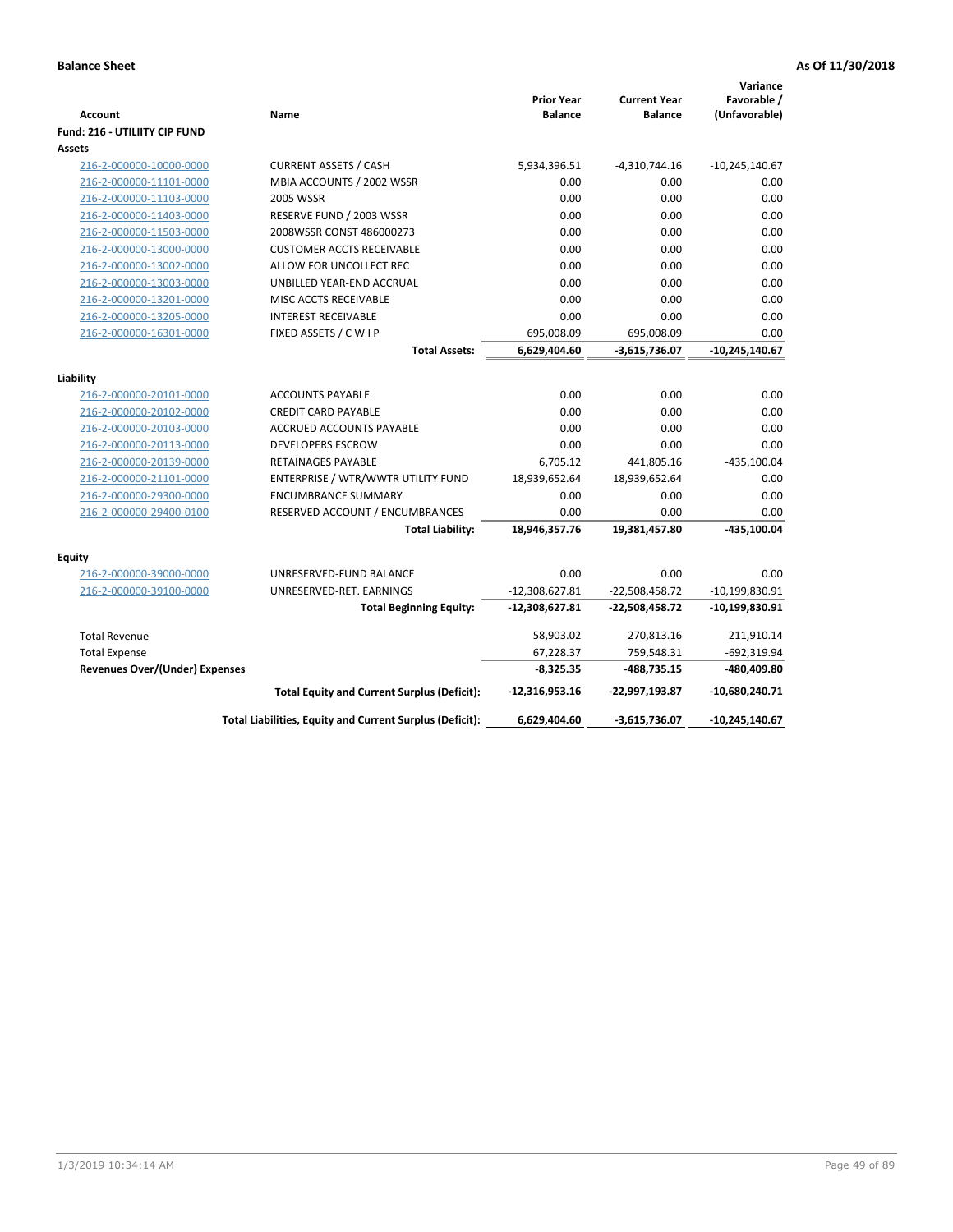| <b>Account</b>                                 | Name                                                     | <b>Prior Year</b><br><b>Balance</b> | <b>Current Year</b><br><b>Balance</b> | Variance<br>Favorable /<br>(Unfavorable) |
|------------------------------------------------|----------------------------------------------------------|-------------------------------------|---------------------------------------|------------------------------------------|
| <b>Fund: 217 - WASTEWATER RECLAMATION FUND</b> |                                                          |                                     |                                       |                                          |
| Assets                                         |                                                          |                                     |                                       |                                          |
| 217-2-000000-10000-0000                        | <b>CURRENT ASSETS / CASH</b>                             | 0.00                                | 0.00                                  | 0.00                                     |
| 217-2-000000-11301-0000                        | TEXASTERM / 2008 WSSR REVENUE BOND                       | 0.00                                | 0.00                                  | 0.00                                     |
| 217-2-000000-11302-0000                        | 2008 WSSR REVENUE BOND                                   | 0.00                                | 0.00                                  | 0.00                                     |
| 217-2-000000-11503-0000                        | 2008WSSR CONST 486000273                                 | 742,705.27                          | 755,846.85                            | 13,141.58                                |
| 217-2-000000-13000-0000                        | <b>CUSTOMER ACCTS RECEIVABLE</b>                         | 0.00                                | 0.00                                  | 0.00                                     |
| 217-2-000000-13002-0000                        | ALLOW FOR UNCOLLECT REC                                  | 0.00                                | 0.00                                  | 0.00                                     |
| 217-2-000000-13201-0000                        | MISC ACCTS RECEIVABLE                                    | 0.00                                | 0.00                                  | 0.00                                     |
| 217-2-000000-13205-0000                        | <b>INTEREST RECEIVABLE</b>                               | 0.00                                | 0.00                                  | 0.00                                     |
| 217-2-000000-16301-0000                        | FIXED ASSETS / C W I P                                   | 0.00                                | 0.00                                  | 0.00                                     |
|                                                | <b>Total Assets:</b>                                     | 742,705.27                          | 755,846.85                            | 13,141.58                                |
|                                                |                                                          |                                     |                                       |                                          |
| Liability                                      |                                                          |                                     |                                       |                                          |
| 217-2-000000-20101-0000                        | <b>ACCOUNTS PAYABLE</b>                                  | 0.00                                | 0.00                                  | 0.00                                     |
| 217-2-000000-20102-0000                        | <b>CREDIT CARD PAYABLE</b>                               | 0.00                                | 0.00                                  | 0.00                                     |
| 217-2-000000-20103-0000                        | <b>ACCRUED ACCOUNTS PAYABLE</b>                          | 0.00                                | 0.00                                  | 0.00                                     |
| 217-2-000000-20139-0000                        | <b>RETAINAGES PAYABLE</b>                                | 0.00                                | 0.00                                  | 0.00                                     |
| 217-2-000000-21101-0000                        | ENTERPRISE / WTR/WWTR UTILITY FUND                       | 19,396,374.21                       | 19,396,374.21                         | 0.00                                     |
| 217-2-000000-29300-0000                        | <b>ENCUMBRANCE SUMMARY</b>                               | 0.00                                | 0.00                                  | 0.00                                     |
| 217-2-000000-29400-0100                        | RESERVED ACCOUNT / ENCUMBRANCES                          | 0.00                                | 0.00                                  | 0.00                                     |
|                                                | <b>Total Liability:</b>                                  | 19,396,374.21                       | 19,396,374.21                         | 0.00                                     |
| <b>Equity</b>                                  |                                                          |                                     |                                       |                                          |
| 217-2-000000-39100-0000                        | UNRESERVED-RET. EARNINGS                                 | -18,654,993.80                      | $-18,643,277.25$                      | 11,716.55                                |
|                                                | <b>Total Beginning Equity:</b>                           | -18,654,993.80                      | $-18,643,277.25$                      | 11,716.55                                |
| <b>Total Revenue</b>                           |                                                          | 1,324.86                            | 2,749.89                              | 1,425.03                                 |
| <b>Total Expense</b>                           |                                                          | 0.00                                | 0.00                                  | 0.00                                     |
| <b>Revenues Over/(Under) Expenses</b>          |                                                          | 1,324.86                            | 2,749.89                              | 1,425.03                                 |
|                                                | <b>Total Equity and Current Surplus (Deficit):</b>       | $-18,653,668.94$                    | $-18,640,527.36$                      | 13,141.58                                |
|                                                | Total Liabilities, Equity and Current Surplus (Deficit): | 742,705.27                          | 755,846.85                            | 13.141.58                                |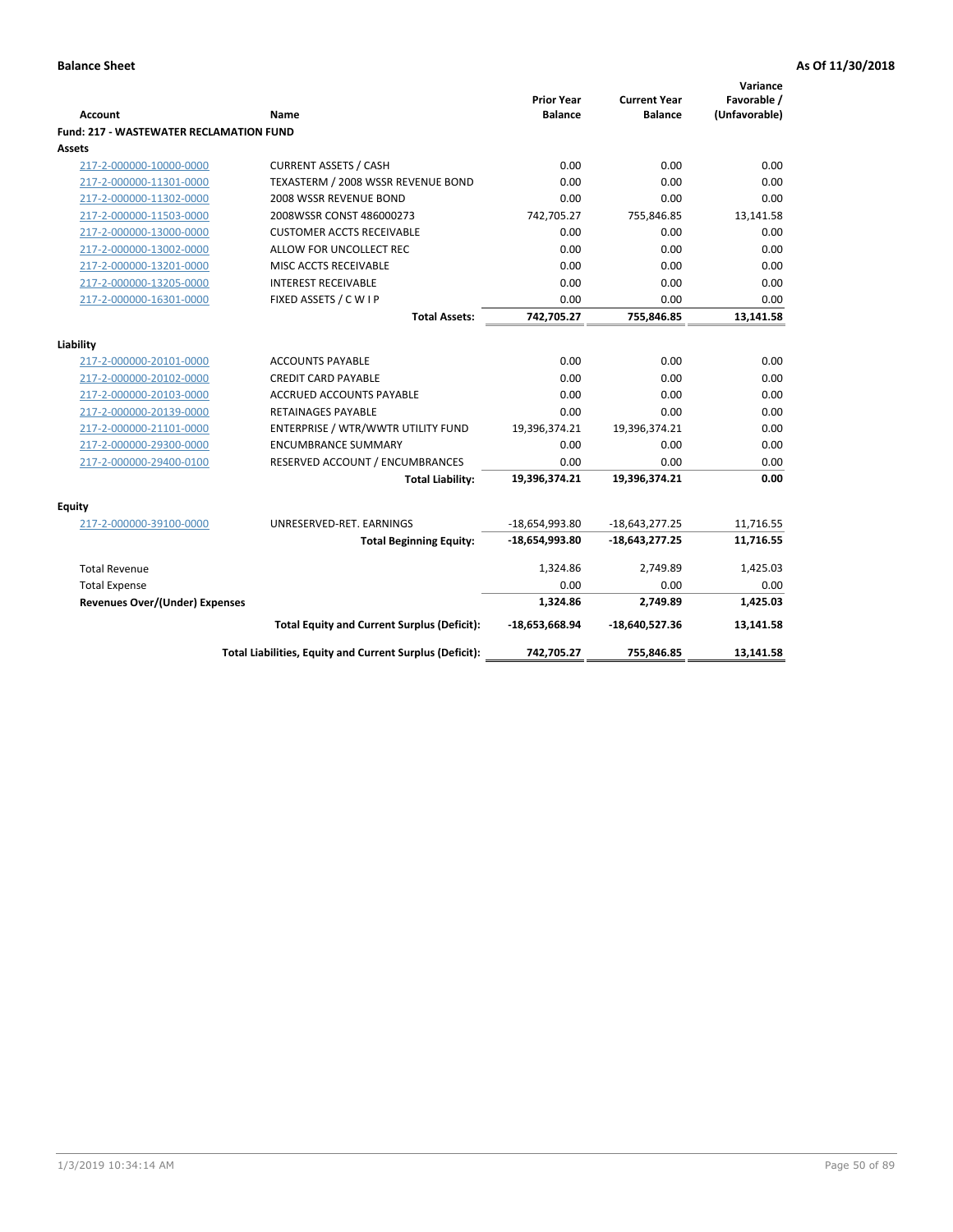| <b>Account</b>                                     | Name                                   | <b>Prior Year</b><br><b>Balance</b> | <b>Current Year</b><br><b>Balance</b> | Variance<br>Favorable / |
|----------------------------------------------------|----------------------------------------|-------------------------------------|---------------------------------------|-------------------------|
|                                                    |                                        |                                     |                                       | (Unfavorable)           |
| Fund: 300 - AIRPORT FUND<br>Assets                 |                                        |                                     |                                       |                         |
|                                                    | <b>CURRENT ASSETS / CASH</b>           |                                     |                                       |                         |
| 300-2-000000-10000-0000                            | MISC ACCTS RECEIVABLE                  | 1,274,692.25<br>50,566.01           | 2,037,566.73<br>0.00                  | 762,874.48              |
| 300-2-000000-13201-0000<br>300-2-000000-13202-0000 | <b>EMPLOYEE ADVANCES</b>               | 0.00                                | 0.00                                  | $-50,566.01$<br>0.00    |
| 300-2-000000-13203-0000                            | NON-CURRENT ASSETS / PREPAYMENTS       | 0.00                                | 0.00                                  | 0.00                    |
| 300-2-000000-13205-0000                            | <b>INTEREST RECEIVABLE</b>             | 0.00                                | 0.00                                  | 0.00                    |
| 300-2-000000-14126-0000                            | <b>GRANT FUND / AIRPORT GRANT FUND</b> | 0.00                                | 0.00                                  | 0.00                    |
| 300-2-000000-16001-0000                            | FIXED ASSETS / LAND                    | 813,937.00                          | 813,937.00                            | 0.00                    |
| 300-2-000000-16002-0000                            | FIXED ASSETS / IMPROVMENTS-NON BUILDI  | 71,096,300.51                       | 71,096,300.51                         | 0.00                    |
| 300-2-000000-16003-0000                            | ACCUM DEPR / IMPROVEMENTS-NON BUILI    | -36,570,663.72                      | -36,570,663.72                        | 0.00                    |
| 300-2-000000-16004-0000                            | FIXED ASSETS / BUILDINGS               | 60,824,408.10                       | 60,824,408.10                         | 0.00                    |
| 300-2-000000-16005-0000                            | <b>ACCUM DEPR / BUILDINGS</b>          | $-24,613,803.17$                    | -24,613,803.17                        | 0.00                    |
| 300-2-000000-16201-0000                            | FIXED ASSETS / MACHINERY AND EQUIPMEN  | 12,340.00                           | 12,340.00                             | 0.00                    |
| 300-2-000000-16202-0000                            | ACCUM DEPR / MACHINERY AND EQUIPMEI    | $-12,339.94$                        | $-12,339.94$                          | 0.00                    |
| 300-2-000000-16301-0000                            | FIXED ASSETS / C W I P                 | 5,686,912.48                        | 5,686,912.48                          | 0.00                    |
| 300-2-000000-17501-0000                            | <b>EMPLOYEE CONTRIBUTIONS</b>          | 0.00                                | 0.00                                  | 0.00                    |
| 300-2-000000-17504-0000                            | <b>INVESTMENT RETURN</b>               | 0.00                                | 0.00                                  | 0.00                    |
| 300-2-000000-17508-0000                            | EXPERIENCE DIFFERENCE- OUTFLOW         | 0.00                                | 0.00                                  | 0.00                    |
| 300-2-000000-17509-0000                            | <b>EXPERIENCE DIFFERENCE - INFLOW</b>  | 0.00                                | 0.00                                  | 0.00                    |
| 300-2-000000-17520-0000                            | <b>ASSUMPTION CHANGES</b>              | 0.00                                | 0.00                                  | 0.00                    |
|                                                    | <b>Total Assets:</b>                   | 78,562,349.52                       | 79,274,657.99                         | 712,308.47              |
|                                                    |                                        |                                     |                                       |                         |
| Liability                                          |                                        |                                     |                                       |                         |
| 300-2-000000-20101-0000                            | <b>ACCOUNTS PAYABLE</b>                | 0.00                                | 252.86                                | $-252.86$               |
| 300-2-000000-20102-0000                            | <b>CREDIT CARD PAYABLE</b>             | 0.00                                | 0.00                                  | 0.00                    |
| 300-2-000000-20103-0000                            | ACCRUED ACCOUNTS PAYABLE               | 0.00                                | 0.00                                  | 0.00                    |
| 300-2-000000-20105-0000                            | <b>L-3 FUNDS PAYABLE</b>               | 0.00                                | 0.00                                  | 0.00                    |
| 300-2-000000-20106-0000                            | <b>GRANT MATCH</b>                     | 0.00                                | 0.00                                  | 0.00                    |
| 300-2-000000-20108-0000                            | <b>MATURED BONDS PAYABLE</b>           | 0.00                                | 0.00                                  | 0.00                    |
| 300-2-000000-20110-0000                            | REVENUE BONDS PAYABLE                  | 0.00                                | 0.00                                  | 0.00                    |
| 300-2-000000-20111-0000                            | MATURED INTEREST PAYABLE               | 0.00                                | 0.00                                  | 0.00                    |
| 300-2-000000-20112-0000                            | <b>ACCRUED INTEREST PAYABLE</b>        | 0.00                                | 0.00                                  | 0.00                    |
| 300-2-000000-20139-0000                            | RETAINAGES PAYABLE                     | 0.00                                | 0.00                                  | 0.00                    |
| 300-2-000000-20141-0000                            | <b>TELEPHONE CLEARING</b>              | 0.00                                | 0.00                                  | 0.00                    |
| 300-2-000000-20160-0000                            | <b>UNAPPLIED CREDIT</b>                | 0.00                                | 0.00                                  | 0.00                    |
| 300-2-000000-20201-0000                            | <b>DEFERRED REVENUE</b>                | 0.00                                | 0.00                                  | 0.00                    |
| 300-2-000000-21001-0000                            | <b>GENERAL FUND / GENERAL FUND</b>     | 0.00                                | 0.00                                  | 0.00                    |
| 300-2-000000-22001-0000                            | SALARIES PAYABLE                       | 2,152.98                            | 2,201.13                              | $-48.15$                |
| 300-2-000000-22002-0000                            | VACATION/SICK PAYABLE                  | 2,600.11                            | $-2,468.99$                           | 5,069.10                |
| 300-2-000000-26001-0000                            | COMPENSATED ABSENCES PAY               | 3,743.00                            | 6,937.88                              | $-3,194.88$             |
| 300-2-000000-26101-0000                            | <b>GENERAL OBLIG BONDS PAY</b>         | 0.00                                | 0.00                                  | 0.00                    |
| 300-2-000000-26102-0000                            | REVENUE BONDS PAYABLE                  | 0.00                                | 0.00                                  | 0.00                    |
| 300-2-000000-27001-0000                            | CONTRIBUTED CAPITAL                    | 5,686,912.61                        | 5,686,912.61                          | 0.00                    |
| 300-2-000000-29300-0000                            | <b>ENCUMBRANCE SUMMARY</b>             | 0.00                                | 0.00                                  | 0.00                    |
| 300-2-000000-29400-0100                            | RESERVED ACCOUNT / ENCUMBRANCES        | 0.00                                | 0.00                                  | 0.00                    |
| 300-2-000000-29999-0000                            | <b>NET PENSION LIABILITY</b>           | 0.00                                | 0.00                                  | 0.00                    |
|                                                    | <b>Total Liability:</b>                | 5,695,408.70                        | 5,693,835.49                          | 1,573.21                |
|                                                    |                                        |                                     |                                       |                         |
| <b>Equity</b><br>300-2-000000-39000-0000           | UNRESERVED-FUND BALANCE                | 0.00                                | 0.00                                  | 0.00                    |
| 300-2-000000-39100-0000                            | UNRESERVED-RET. EARNINGS               | 72,784,355.87                       | 73,432,384.23                         | 648,028.36              |
| 300-2-000000-39500-0000                            | NET POSITION - PENSION                 | 0.00                                | 0.00                                  | 0.00                    |
|                                                    | <b>Total Beginning Equity:</b>         | 72,784,355.87                       | 73,432,384.23                         | 648,028.36              |
|                                                    |                                        |                                     |                                       |                         |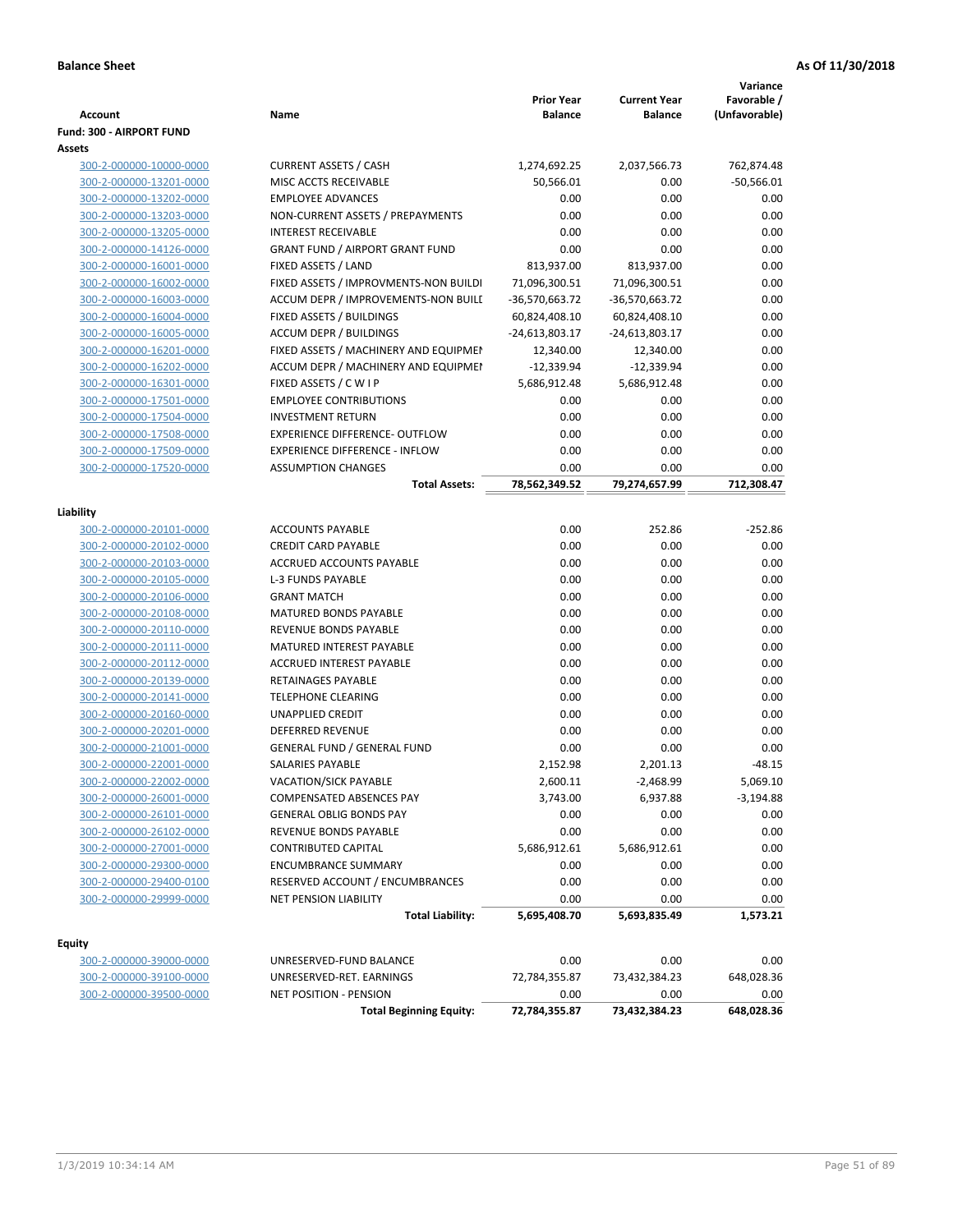| Account                        | Name                                                     | <b>Prior Year</b><br><b>Balance</b> | <b>Current Year</b><br><b>Balance</b> | Variance<br>Favorable /<br>(Unfavorable) |
|--------------------------------|----------------------------------------------------------|-------------------------------------|---------------------------------------|------------------------------------------|
| Total Revenue                  |                                                          | 111,425.16                          | 181,940.68                            | 70,515.52                                |
| Total Expense                  |                                                          | 28,840.20                           | 33,502.40                             | $-4,662.20$                              |
| Revenues Over/(Under) Expenses |                                                          | 82,584.96                           | 148,438.28                            | 65,853.32                                |
|                                | <b>Total Equity and Current Surplus (Deficit):</b>       | 72,866,940.83                       | 73,580,822.51                         | 713,881.68                               |
|                                | Total Liabilities, Equity and Current Surplus (Deficit): | 78,562,349.53                       | 79,274,658.00                         | 712,308.47                               |
|                                | *** FUND 300 OUT OF BALANCE ***                          | $-0.01$                             | $-0.01$                               | 0.00                                     |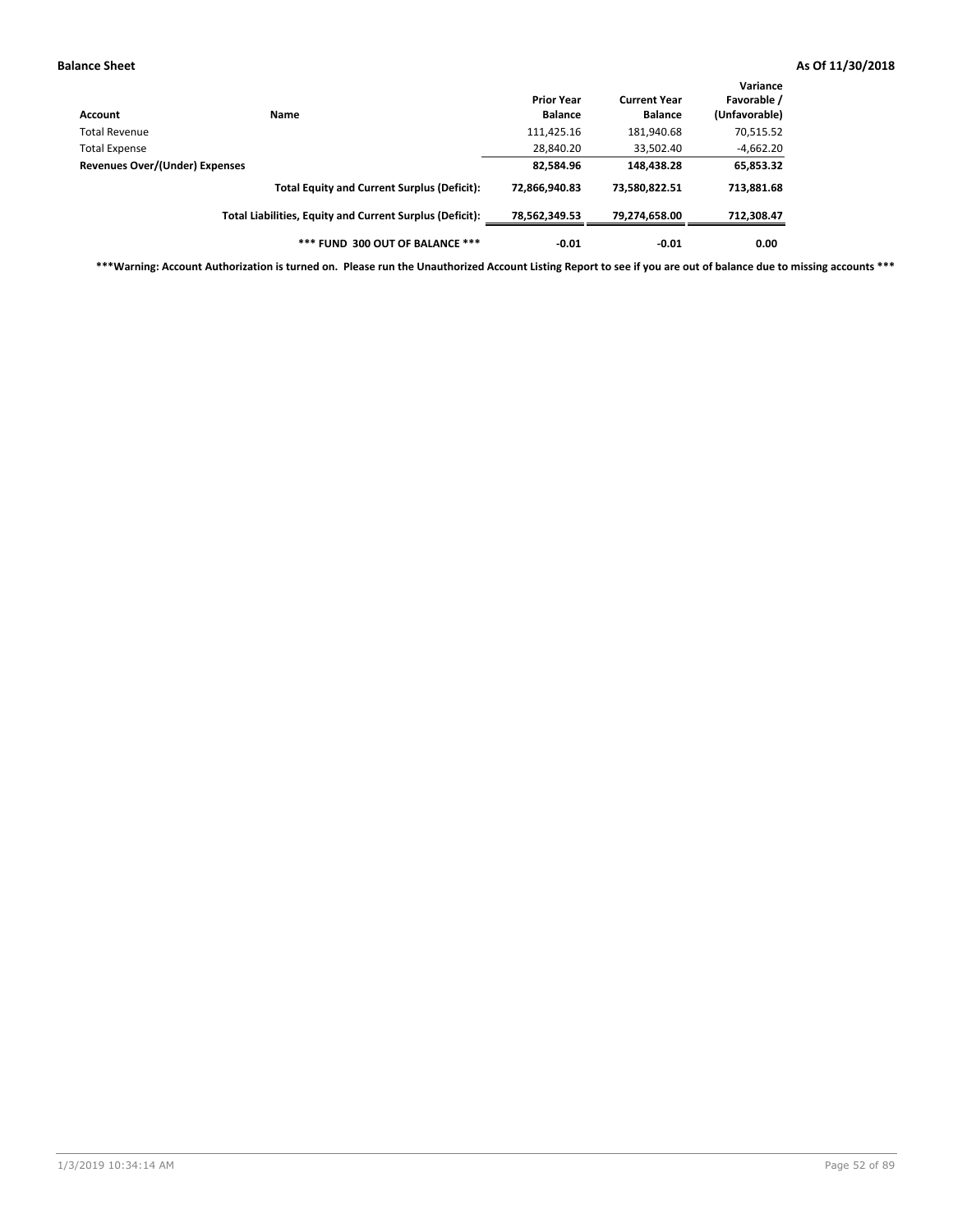|                                       |                                                          |                                     |                                       | Variance                     |
|---------------------------------------|----------------------------------------------------------|-------------------------------------|---------------------------------------|------------------------------|
| <b>Account</b>                        | Name                                                     | <b>Prior Year</b><br><b>Balance</b> | <b>Current Year</b><br><b>Balance</b> | Favorable /<br>(Unfavorable) |
| Fund: 320 - AIRPORT TXDOT GRANT       |                                                          |                                     |                                       |                              |
| Assets                                |                                                          |                                     |                                       |                              |
| 320-2-000000-10000-0000               | <b>CURRENT ASSETS / CASH</b>                             | 214,975.84                          | 200,000.84                            | $-14,975.00$                 |
| 320-2-000000-13201-0000               | MISC ACCTS RECEIVABLE                                    | 0.00                                | 0.00                                  | 0.00                         |
| 320-2-000000-13205-0000               | <b>INTEREST RECEIVABLE</b>                               | 0.00                                | 0.00                                  | 0.00                         |
|                                       | <b>Total Assets:</b>                                     | 214,975.84                          | 200,000.84                            | $-14,975.00$                 |
| Liability                             |                                                          |                                     |                                       |                              |
| 320-2-000000-20101-0000               | <b>ACCOUNTS PAYABLE</b>                                  | 0.00                                | 0.00                                  | 0.00                         |
| 320-2-000000-20102-0000               | <b>CREDIT CARD PAYABLE</b>                               | 0.00                                | 0.00                                  | 0.00                         |
| 320-2-000000-20103-0000               | <b>ACCRUED ACCOUNTS PAYABLE</b>                          | 0.00                                | 0.00                                  | 0.00                         |
| 320-2-000000-20902-0000               | <b>DEFERRED GRANT REVENUE</b>                            | 0.00                                | 0.00                                  | 0.00                         |
| 320-2-000000-21125-0000               | DUE TO / AIRPORT FUND                                    | 0.00                                | 0.00                                  | 0.00                         |
| 320-2-000000-29300-0000               | <b>ENCUMBRANCE SUMMARY</b>                               | 0.00                                | 0.00                                  | 0.00                         |
| 320-2-000000-29400-0100               | RESERVED ACCOUNT / ENCUMBRANCES                          | 0.00                                | 0.00                                  | 0.00                         |
|                                       | <b>Total Liability:</b>                                  | 0.00                                | 0.00                                  | 0.00                         |
| <b>Equity</b>                         |                                                          |                                     |                                       |                              |
| 320-2-000000-39000-0000               | UNRESERVED-FUND BALANCE                                  | 214,975.84                          | 200,000.84                            | $-14,975.00$                 |
|                                       | <b>Total Beginning Equity:</b>                           | 214,975.84                          | 200,000.84                            | $-14,975.00$                 |
| <b>Total Revenue</b>                  |                                                          | 0.00                                | 0.00                                  | 0.00                         |
| <b>Total Expense</b>                  |                                                          | 0.00                                | 0.00                                  | 0.00                         |
| <b>Revenues Over/(Under) Expenses</b> |                                                          | 0.00                                | 0.00                                  | 0.00                         |
|                                       | <b>Total Equity and Current Surplus (Deficit):</b>       | 214,975.84                          | 200,000.84                            | $-14,975.00$                 |
|                                       | Total Liabilities, Equity and Current Surplus (Deficit): | 214,975.84                          | 200,000.84                            | $-14,975.00$                 |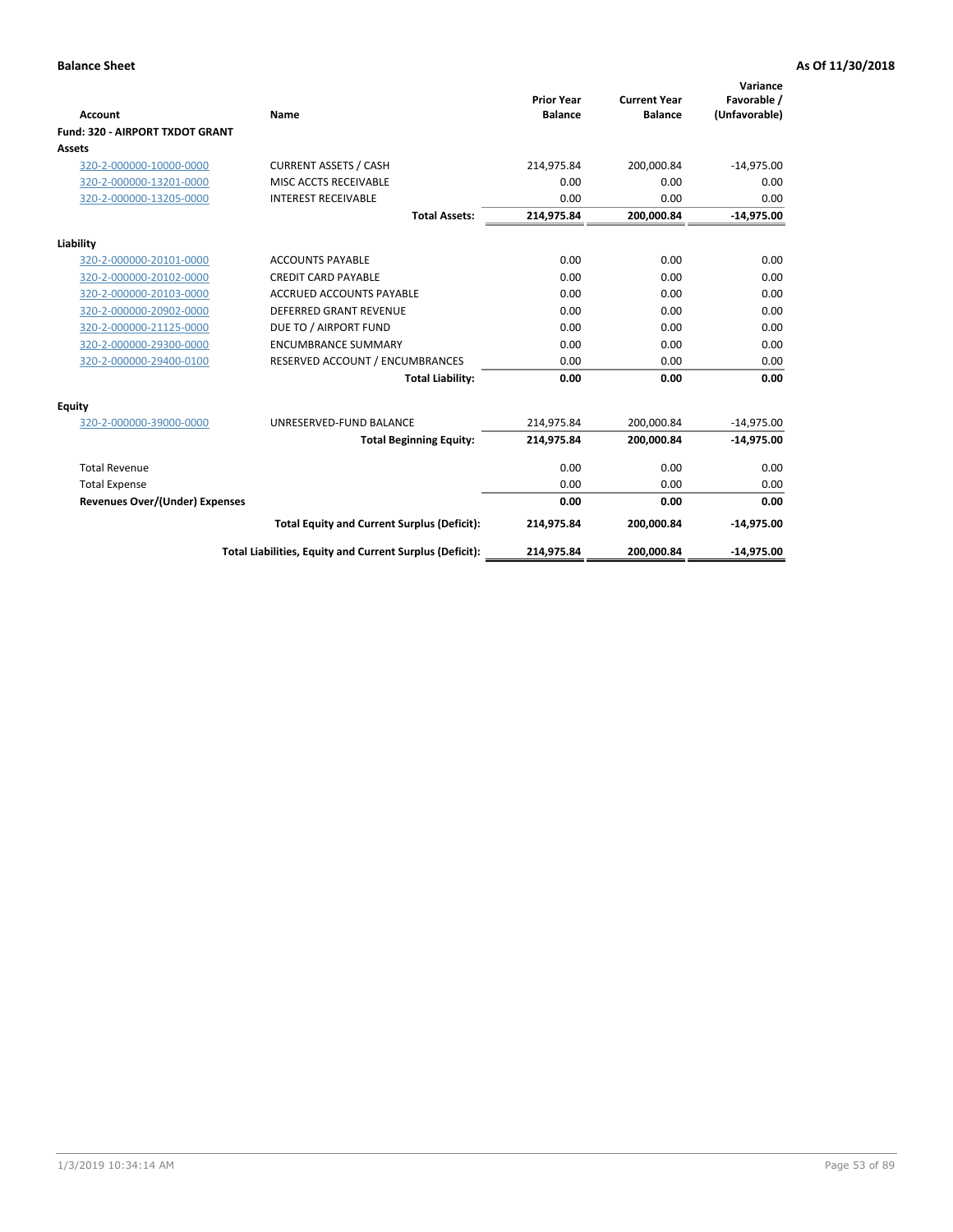| <b>Account</b>                          | Name                                                     | <b>Prior Year</b><br><b>Balance</b> | <b>Current Year</b><br><b>Balance</b> | Variance<br>Favorable /<br>(Unfavorable) |
|-----------------------------------------|----------------------------------------------------------|-------------------------------------|---------------------------------------|------------------------------------------|
| <b>Fund: 360 - AIRPORT CAPITAL FUND</b> |                                                          |                                     |                                       |                                          |
| Assets                                  |                                                          |                                     |                                       |                                          |
| 360-2-000000-10000-0000                 | <b>CURRENT ASSETS / CASH</b>                             | 1,924,300.72                        | 1,263,597.19                          | $-660,703.53$                            |
| 360-2-000000-13201-0000                 | MISC ACCTS RECEIVABLE                                    | 0.00                                | 0.00                                  | 0.00                                     |
| 360-2-000000-13205-0000                 | <b>INTEREST RECEIVABLE</b>                               | 0.00                                | 0.00                                  | 0.00                                     |
| 360-2-000000-16301-0000                 | FIXED ASSETS / C W I P                                   | 337,320.17                          | 337,320.17                            | 0.00                                     |
|                                         | <b>Total Assets:</b>                                     | 2,261,620.89                        | 1,600,917.36                          | $-660,703.53$                            |
| Liability                               |                                                          |                                     |                                       |                                          |
| 360-2-000000-20101-0000                 | <b>ACCOUNTS PAYABLE</b>                                  | 444,155.30                          | 0.00                                  | 444,155.30                               |
| 360-2-000000-20102-0000                 | <b>CREDIT CARD PAYABLE</b>                               | 0.00                                | 0.00                                  | 0.00                                     |
| 360-2-000000-20103-0000                 | ACCRUED ACCOUNTS PAYABLE                                 | 0.00                                | 0.00                                  | 0.00                                     |
| 360-2-000000-20125-0000                 | SALES TAX PAYABLE / IN THE CITY                          | 0.00                                | 0.00                                  | 0.00                                     |
| 360-2-000000-20139-0000                 | <b>RETAINAGES PAYABLE</b>                                | 13,521.00                           | 0.00                                  | 13,521.00                                |
| 360-2-000000-21001-0000                 | <b>GENERAL FUND / GENERAL FUND</b>                       | 0.00                                | 0.00                                  | 0.00                                     |
| 360-2-000000-27001-0000                 | <b>CONTRIBUTED CAPITAL</b>                               | 0.00                                | 0.00                                  | 0.00                                     |
| 360-2-000000-29300-0000                 | <b>ENCUMBRANCE SUMMARY</b>                               | 0.00                                | 0.00                                  | 0.00                                     |
| 360-2-000000-29400-0000                 | RESERVED ACCOUNT / ENCUMBRANCES                          | 0.00                                | 0.00                                  | 0.00                                     |
|                                         | <b>Total Liability:</b>                                  | 457,676.30                          | 0.00                                  | 457,676.30                               |
| <b>Equity</b>                           |                                                          |                                     |                                       |                                          |
| 360-2-000000-39000-0000                 | UNRESERVED-FUND BALANCE                                  | 0.00                                | 0.00                                  | 0.00                                     |
| 360-2-000000-39100-0000                 | UNRESERVED-RET. EARNINGS                                 | 1,810,130.80                        | 1,592,773.81                          | $-217,356.99$                            |
|                                         | <b>Total Beginning Equity:</b>                           | 1,810,130.80                        | 1,592,773.81                          | $-217,356.99$                            |
| <b>Total Revenue</b>                    |                                                          | $-526.96$                           | 8,223.40                              | 8,750.36                                 |
| <b>Total Expense</b>                    |                                                          | 5,659.25                            | 79.85                                 | 5,579.40                                 |
| <b>Revenues Over/(Under) Expenses</b>   |                                                          | $-6,186.21$                         | 8,143.55                              | 14,329.76                                |
|                                         | <b>Total Equity and Current Surplus (Deficit):</b>       | 1,803,944.59                        | 1,600,917.36                          | $-203,027.23$                            |
|                                         | Total Liabilities, Equity and Current Surplus (Deficit): | 2,261,620.89                        | 1,600,917.36                          | $-660,703.53$                            |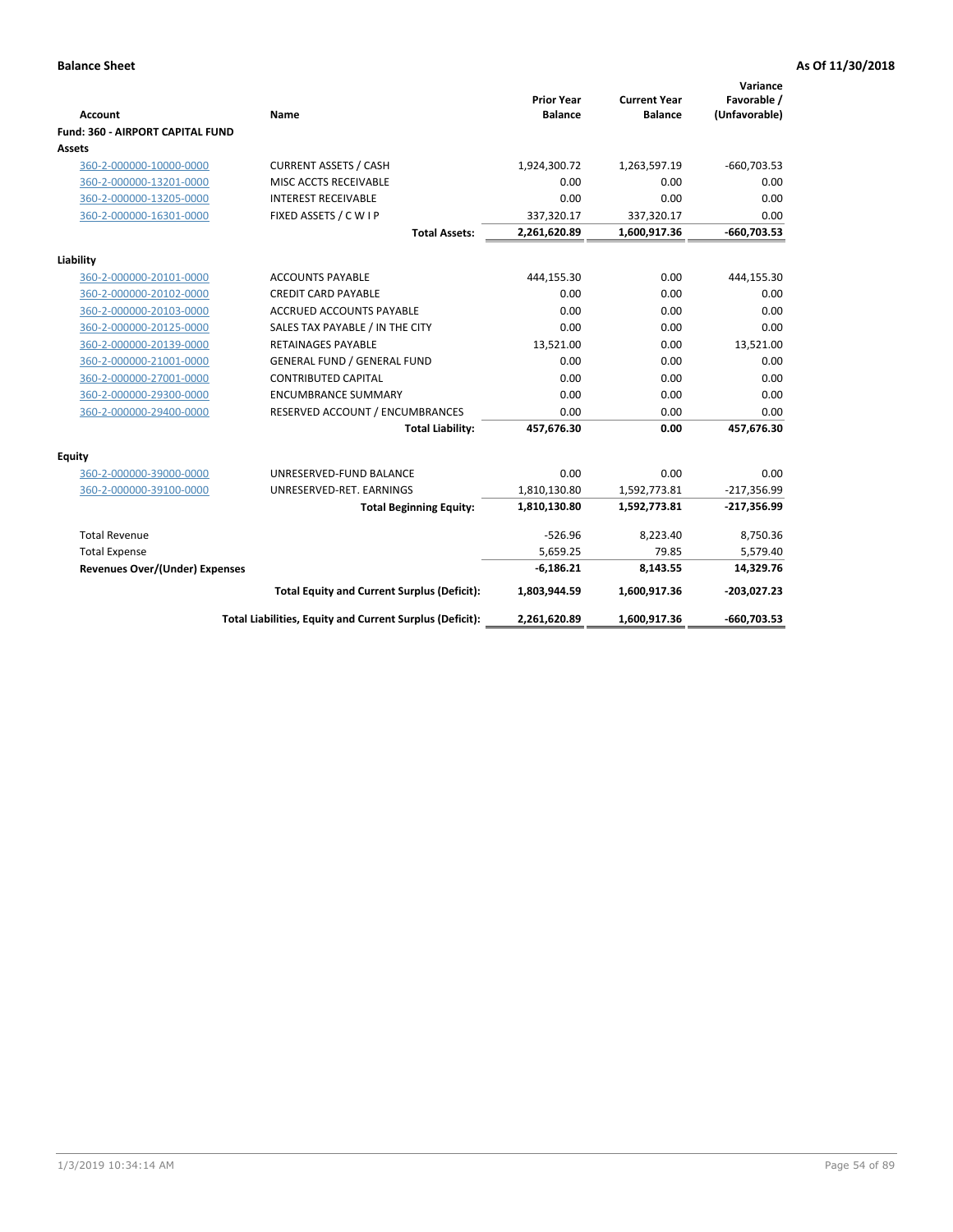| <b>Account</b>                        | Name                                                     | <b>Prior Year</b><br><b>Balance</b> | <b>Current Year</b><br><b>Balance</b> | Variance<br>Favorable /<br>(Unfavorable) |
|---------------------------------------|----------------------------------------------------------|-------------------------------------|---------------------------------------|------------------------------------------|
| Fund: 361 - L3-IDC FUND               |                                                          |                                     |                                       |                                          |
| Assets                                |                                                          |                                     |                                       |                                          |
| 361-2-000000-10000-0000               | <b>CURRENT ASSETS / CASH</b>                             | 0.00                                | 0.00                                  | 0.00                                     |
| 361-2-000000-13201-0000               | MISC ACCTS RECEIVABLE                                    | 0.00                                | 0.00                                  | 0.00                                     |
| 361-2-000000-13205-0000               | <b>INTEREST RECEIVABLE</b>                               | 0.00                                | 0.00                                  | 0.00                                     |
|                                       | <b>Total Assets:</b>                                     | 0.00                                | 0.00                                  | 0.00                                     |
| Liability                             |                                                          |                                     |                                       |                                          |
| 361-2-000000-20101-0000               | <b>ACCOUNTS PAYABLE</b>                                  | 0.00                                | 0.00                                  | 0.00                                     |
| 361-2-000000-20102-0000               | <b>CREDIT CARD PAYABLE</b>                               | 0.00                                | 0.00                                  | 0.00                                     |
| 361-2-000000-20103-0000               | MISCELLANEOUS LIABILITIES                                | 0.00                                | 0.00                                  | 0.00                                     |
| 361-2-000000-20108-0000               | <b>MATURED BONDS PAYABLE</b>                             | 0.00                                | 0.00                                  | 0.00                                     |
| 361-2-000000-20111-0000               | <b>MATURED INTEREST PAYABLE</b>                          | 0.00                                | 0.00                                  | 0.00                                     |
| 361-2-000000-20112-0000               | <b>ACCRUED INTEREST PAYABLE</b>                          | 0.00                                | 0.00                                  | 0.00                                     |
| 361-2-000000-20139-0000               | <b>RETAINAGES PAYABLE</b>                                | 0.00                                | 0.00                                  | 0.00                                     |
| 361-2-000000-21001-0000               | <b>GENERAL FUND / GENERAL FUND</b>                       | 0.00                                | 0.00                                  | 0.00                                     |
|                                       | <b>Total Liability:</b>                                  | 0.00                                | 0.00                                  | 0.00                                     |
| Equity                                |                                                          |                                     |                                       |                                          |
| 361-2-000000-39000-0000               | UNRESERVED-FUND BALANCE                                  | 0.00                                | 0.00                                  | 0.00                                     |
| 361-2-000000-39100-0000               | UNRESERVED-RET. EARNINGS                                 | $-2,881,924.85$                     | $-2,881,924.85$                       | 0.00                                     |
| 361-2-000000-39150-0000               | RESERVED-RET. EARNINGS                                   | 2,881,924.85                        | 2,881,924.85                          | 0.00                                     |
|                                       | <b>Total Beginning Equity:</b>                           | 0.00                                | 0.00                                  | 0.00                                     |
| <b>Total Revenue</b>                  |                                                          | 0.00                                | 0.00                                  | 0.00                                     |
| <b>Total Expense</b>                  |                                                          | 0.00                                | 0.00                                  | 0.00                                     |
| <b>Revenues Over/(Under) Expenses</b> |                                                          | 0.00                                | 0.00                                  | 0.00                                     |
|                                       | <b>Total Equity and Current Surplus (Deficit):</b>       | 0.00                                | 0.00                                  | 0.00                                     |
|                                       | Total Liabilities, Equity and Current Surplus (Deficit): | 0.00                                | 0.00                                  | 0.00                                     |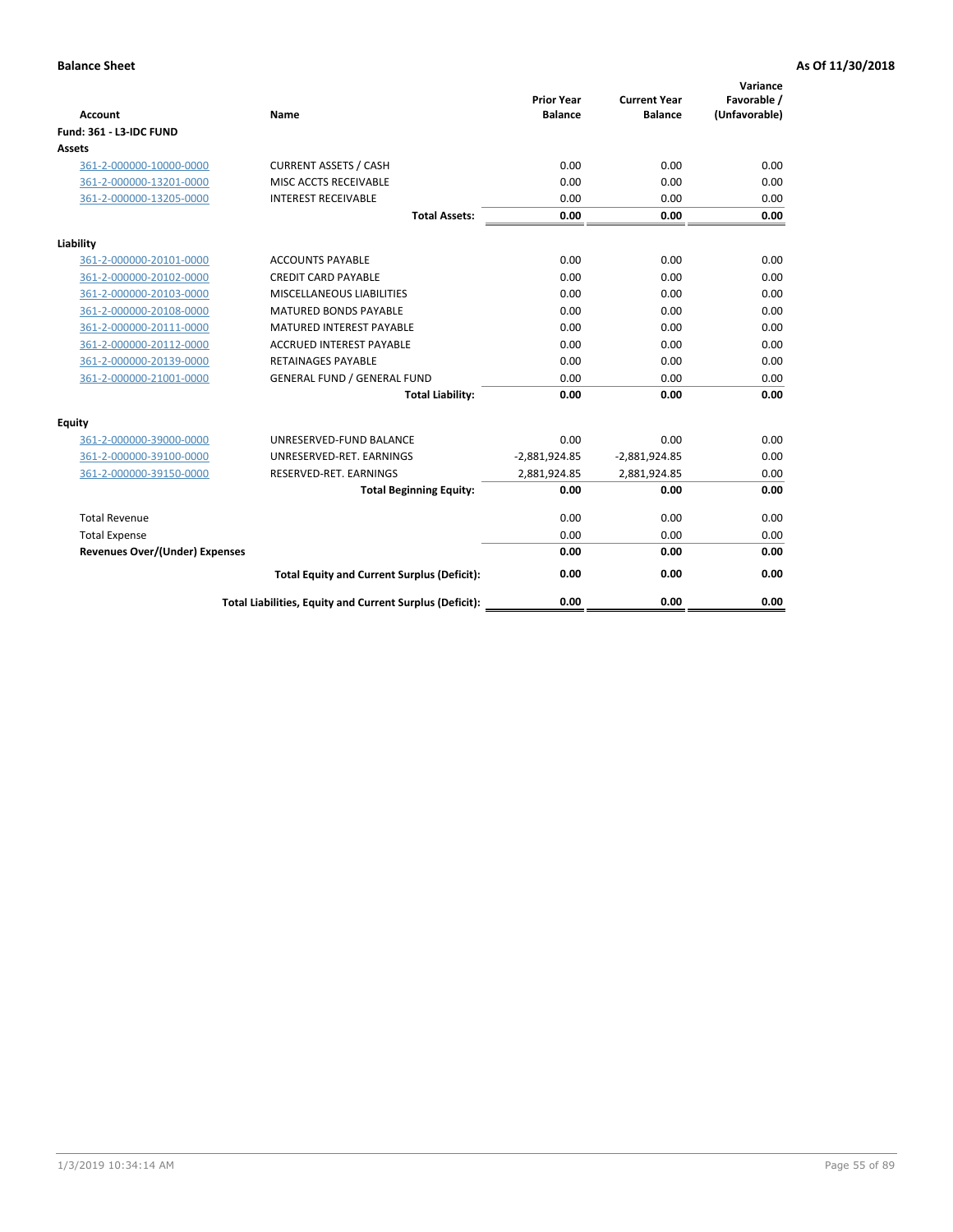|                                       |                                                          |                                     |                                       | Variance                     |
|---------------------------------------|----------------------------------------------------------|-------------------------------------|---------------------------------------|------------------------------|
| <b>Account</b>                        | Name                                                     | <b>Prior Year</b><br><b>Balance</b> | <b>Current Year</b><br><b>Balance</b> | Favorable /<br>(Unfavorable) |
| Fund: 362 - AIRPORT FBO FUEL          |                                                          |                                     |                                       |                              |
| Assets                                |                                                          |                                     |                                       |                              |
| 362-2-000000-10000-0000               | <b>CURRENT ASSETS / CASH</b>                             | 76.618.24                           | 54.488.31                             | $-22,129.93$                 |
| 362-2-000000-13201-0000               | MISC ACCTS RECEIVABLE                                    | 0.00                                | 0.00                                  | 0.00                         |
| 362-2-000000-13205-0000               | <b>INTEREST RECEIVABLE</b>                               | 0.00                                | 0.00                                  | 0.00                         |
|                                       | <b>Total Assets:</b>                                     | 76,618.24                           | 54,488.31                             | $-22,129.93$                 |
| Liability                             |                                                          |                                     |                                       |                              |
| 362-2-000000-20101-0000               | <b>ACCOUNTS PAYABLE</b>                                  | 0.00                                | 0.00                                  | 0.00                         |
| 362-2-000000-20102-0000               | <b>CREDIT CARD PAYABLE</b>                               | 0.00                                | 0.00                                  | 0.00                         |
| 362-2-000000-20103-0000               | <b>ACCRUED ACCOUNTS PAYABLE</b>                          | 0.00                                | 0.00                                  | 0.00                         |
| 362-2-000000-20125-0000               | SALES TAX PAYABLE / IN THE CITY                          | 29.54                               | 18.69                                 | 10.85                        |
| 362-2-000000-29300-0000               | <b>ENCUMBRANCE SUMMARY</b>                               | 0.00                                | 0.00                                  | 0.00                         |
| 362-2-000000-29400-0000               | RESERVED ACCOUNT / ENCUMBRANCES                          | 0.00                                | 0.00                                  | 0.00                         |
|                                       | <b>Total Liability:</b>                                  | 29.54                               | 18.69                                 | 10.85                        |
| <b>Equity</b>                         |                                                          |                                     |                                       |                              |
| 362-2-000000-39000-0000               | UNRESERVED-FUND BALANCE                                  | 0.00                                | 0.00                                  | 0.00                         |
| 362-2-000000-39100-0000               | UNRESERVED-RET. EARNINGS                                 | $-41.31$                            | $-41.31$                              | 0.00                         |
|                                       | <b>Total Beginning Equity:</b>                           | $-41.31$                            | $-41.31$                              | 0.00                         |
| <b>Total Revenue</b>                  |                                                          | 80,530.49                           | 57,520.65                             | $-23,009.84$                 |
| <b>Total Expense</b>                  |                                                          | 3,900.48                            | 3,009.72                              | 890.76                       |
| <b>Revenues Over/(Under) Expenses</b> |                                                          | 76,630.01                           | 54,510.93                             | $-22,119.08$                 |
|                                       | <b>Total Equity and Current Surplus (Deficit):</b>       | 76,588.70                           | 54,469.62                             | $-22,119.08$                 |
|                                       | Total Liabilities, Equity and Current Surplus (Deficit): | 76,618.24                           | 54,488.31                             | $-22,129.93$                 |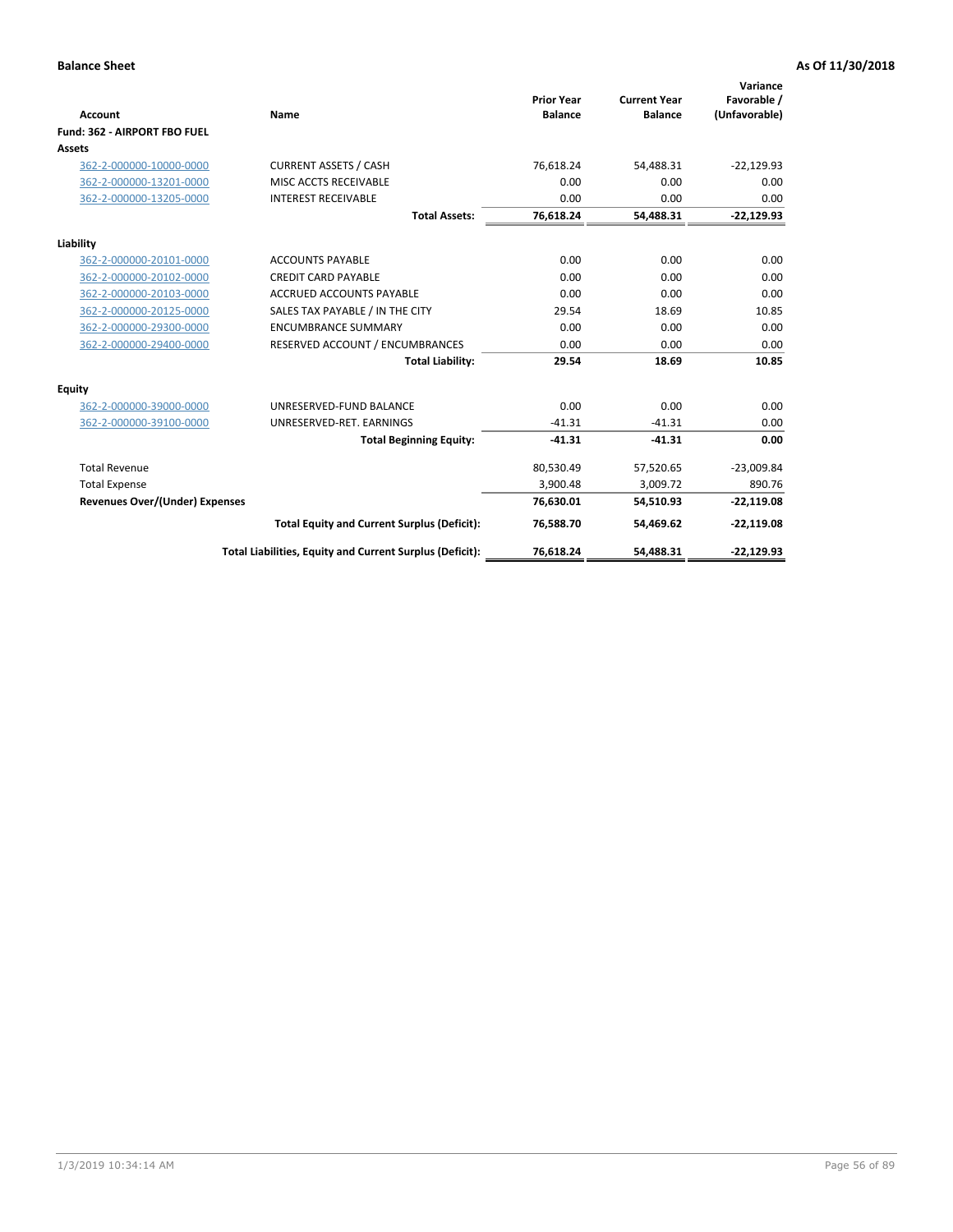| Fund: 400 - GOLF FUND<br>Assets<br><b>CURRENT ASSETS / CASH</b><br>-45,785.97<br>400-2-000000-10000-0000<br>$-350,453.20$<br>-396,239.17<br>CASH / PETTY CASH/CHANGE DRAWERS<br>200.00<br>200.00<br>400-2-000000-10304-0000<br>0.00<br>400-2-000000-13007-0000<br><b>RETURNED CHECKS</b><br>0.00<br>0.00<br>0.00<br>400-2-000000-13201-0000<br>MISC ACCTS RECEIVABLE<br>3,604.98<br>$-398.58$<br>$-4,003.56$<br>400-2-000000-13202-0000<br><b>EMPLOYEE ADVANCES</b><br>0.00<br>0.00<br>0.00<br>0.00<br>NON-CURRENT ASSETS / PREPAYMENTS<br>0.00<br>0.00<br>400-2-000000-13203-0000<br>0.00<br><b>INTEREST RECEIVABLE</b><br>0.00<br>0.00<br>400-2-000000-13205-0000<br>400-2-000000-13206-0000<br><b>CHARGES RECEIVABLE</b><br>32,150.15<br>35,600.40<br>3,450.25<br>8,301.68<br>400-2-000000-15301-0000<br><b>INVENTORIES / GOLF COURSE</b><br>8,301.68<br>0.00<br>400-2-000000-16001-0000<br>FIXED ASSETS / LAND<br>93,000.00<br>93,000.00<br>0.00<br>0.00<br>FIXED ASSETS / IMPROVMENTS-NON BUILDI<br>400-2-000000-16002-0000<br>521,160.58<br>521,160.58<br>ACCUM DEPR / IMPROVEMENTS-NON BUILI<br>0.00<br>400-2-000000-16003-0000<br>-281,523.98<br>-281,523.98<br>400-2-000000-16004-0000<br>FIXED ASSETS / BUILDINGS<br>109,640.00<br>109,640.00<br>0.00<br>400-2-000000-16005-0000<br><b>ACCUM DEPR / BUILDINGS</b><br>$-108,377.74$<br>$-108,377.74$<br>0.00<br>400-2-000000-16201-0000<br>FIXED ASSETS / MACHINERY AND EQUIPMEN<br>51,957.00<br>0.00<br>51,957.00<br>ACCUM DEPR / MACHINERY AND EQUIPMEI<br>$-51,957.00$<br>0.00<br>400-2-000000-16202-0000<br>$-51,957.00$<br>FIXED ASSETS / C W I P<br>0.00<br>0.00<br>400-2-000000-16301-0000<br>0.00<br>400-2-000000-17501-0000<br><b>EMPLOYEE CONTRIBUTIONS</b><br>7,149.00<br>7,149.00<br>0.00<br>400-2-000000-17504-0000<br><b>INVESTMENT RETURN</b><br>22,540.00<br>22,540.00<br>0.00<br>400-2-000000-17508-0000<br><b>EXPERIENCE DIFFERENCE- OUTFLOW</b><br>397.00<br>397.00<br>0.00<br><b>EXPERIENCE DIFFERENCE - INFLOW</b><br>0.00<br>400-2-000000-17509-0000<br>$-2,627.00$<br>$-2,627.00$<br>400-2-000000-17520-0000<br><b>ASSUMPTION CHANGES</b><br>0.00<br>5,278.00<br>5,278.00<br><b>Total Assets:</b><br>60,439.47<br>-46,339.28<br>14,100.19<br>Liability<br>400-2-000000-20101-0000<br><b>ACCOUNTS PAYABLE</b><br>0.00<br>126.47<br>$-126.47$<br><b>CREDIT CARD PAYABLE</b><br>0.00<br>0.00<br>0.00<br>400-2-000000-20102-0000<br>0.00<br>ACCRUED ACCOUNTS PAYABLE<br>0.00<br>0.00<br>400-2-000000-20103-0000<br><b>ACCRUED INTEREST PAYABLE</b><br>0.00<br>0.00<br>0.00<br>400-2-000000-20112-0000<br>400-2-000000-20124-0000<br><b>GOLF COURSE RESALE</b><br>0.00<br>0.00<br>0.00<br>400-2-000000-20125-0000<br>SALES TAX PAYABLE / IN THE CITY<br>452.25<br>217.59<br>234.66<br>400-2-000000-20139-0000<br>RETAINAGES PAYABLE<br>0.00<br>0.00<br>0.00<br>0.00<br><b>TELEPHONE CLEARING</b><br>0.00<br>0.00<br>400-2-000000-20141-0000<br>0.00<br><b>UNAPPLIED CREDIT</b><br>0.00<br>0.00<br>400-2-000000-20160-0000<br>400-2-000000-21001-0000<br><b>GENERAL FUND / GENERAL FUND</b><br>0.00<br>0.00<br>0.00<br>400-2-000000-21101-0000<br>ENTERPRISE / WTR/WWTR UTILITY FUND<br>0.00<br>0.00<br>0.00<br>4,783.71<br>4,564.90<br>218.81<br>400-2-000000-22001-0000<br>SALARIES PAYABLE<br>13,978.60<br>400-2-000000-22002-0000<br><b>VACATION/SICK PAYABLE</b><br>15,069.61<br>1,091.01<br>0.00<br>CAPITAL LEASE PAYABLE<br>0.00<br>0.00<br>400-2-000000-23001-0000<br>400-2-000000-24001-0000<br>O/S CHECKS PAYABLE<br>0.00<br>0.00<br>0.00<br>28,608.92<br>400-2-000000-26001-0000<br>COMPENSATED ABSENCES PAY<br>30,272.55<br>$-1,663.63$<br>400-2-000000-27001-0000<br><b>CONTRIBUTED CAPITAL</b><br>0.00<br>0.00<br>0.00<br>0.00<br>0.00<br>CONTRIBUTED CAPITAL / DEVELOPERS<br>0.00<br>400-2-000000-27002-0000<br><b>ENCUMBRANCE SUMMARY</b><br>0.00<br>0.00<br>0.00<br>400-2-000000-29300-0000<br>RESERVED ACCOUNT / ENCUMBRANCES<br>0.00<br>0.00<br>0.00<br>400-2-000000-29400-0100<br>400-2-000000-29999-0000<br><b>NET PENSION LIABILITY</b><br>48,989.00<br>48,989.00<br>0.00<br>97,903.49<br>98,149.11<br>$-245.62$<br><b>Total Liability:</b><br><b>Equity</b><br>0.00<br>0.00<br>400-2-000000-39000-0000<br>UNRESERVED-FUND BALANCE<br>0.00<br>$-26,531.20$<br>$-59,686.85$<br>$-33,155.65$<br>400-2-000000-39100-0000<br>UNRESERVED-RET. EARNINGS<br>400-2-000000-39500-0000<br><b>NET POSITION - PENSION</b><br>$-44.00$<br>$-44.00$<br>0.00<br><b>Total Beginning Equity:</b><br>$-26,575.20$<br>-59,730.85<br>$-33,155.65$ | Account | Name | <b>Prior Year</b><br><b>Balance</b> | <b>Current Year</b><br><b>Balance</b> | Variance<br>Favorable /<br>(Unfavorable) |
|-------------------------------------------------------------------------------------------------------------------------------------------------------------------------------------------------------------------------------------------------------------------------------------------------------------------------------------------------------------------------------------------------------------------------------------------------------------------------------------------------------------------------------------------------------------------------------------------------------------------------------------------------------------------------------------------------------------------------------------------------------------------------------------------------------------------------------------------------------------------------------------------------------------------------------------------------------------------------------------------------------------------------------------------------------------------------------------------------------------------------------------------------------------------------------------------------------------------------------------------------------------------------------------------------------------------------------------------------------------------------------------------------------------------------------------------------------------------------------------------------------------------------------------------------------------------------------------------------------------------------------------------------------------------------------------------------------------------------------------------------------------------------------------------------------------------------------------------------------------------------------------------------------------------------------------------------------------------------------------------------------------------------------------------------------------------------------------------------------------------------------------------------------------------------------------------------------------------------------------------------------------------------------------------------------------------------------------------------------------------------------------------------------------------------------------------------------------------------------------------------------------------------------------------------------------------------------------------------------------------------------------------------------------------------------------------------------------------------------------------------------------------------------------------------------------------------------------------------------------------------------------------------------------------------------------------------------------------------------------------------------------------------------------------------------------------------------------------------------------------------------------------------------------------------------------------------------------------------------------------------------------------------------------------------------------------------------------------------------------------------------------------------------------------------------------------------------------------------------------------------------------------------------------------------------------------------------------------------------------------------------------------------------------------------------------------------------------------------------------------------------------------------------------------------------------------------------------------------------------------------------------------------------------------------------------------------------------------------------------------------------------------------------------------------------------------------------------------------------------------------------------------------------------------------------------------------------------------------------------------------------------------------------------------------------------------------------------------------------------------------------------------------------------------------------------------------------------------------------------------------------------------------------|---------|------|-------------------------------------|---------------------------------------|------------------------------------------|
|                                                                                                                                                                                                                                                                                                                                                                                                                                                                                                                                                                                                                                                                                                                                                                                                                                                                                                                                                                                                                                                                                                                                                                                                                                                                                                                                                                                                                                                                                                                                                                                                                                                                                                                                                                                                                                                                                                                                                                                                                                                                                                                                                                                                                                                                                                                                                                                                                                                                                                                                                                                                                                                                                                                                                                                                                                                                                                                                                                                                                                                                                                                                                                                                                                                                                                                                                                                                                                                                                                                                                                                                                                                                                                                                                                                                                                                                                                                                                                                                                                                                                                                                                                                                                                                                                                                                                                                                                                                                                                                               |         |      |                                     |                                       |                                          |
|                                                                                                                                                                                                                                                                                                                                                                                                                                                                                                                                                                                                                                                                                                                                                                                                                                                                                                                                                                                                                                                                                                                                                                                                                                                                                                                                                                                                                                                                                                                                                                                                                                                                                                                                                                                                                                                                                                                                                                                                                                                                                                                                                                                                                                                                                                                                                                                                                                                                                                                                                                                                                                                                                                                                                                                                                                                                                                                                                                                                                                                                                                                                                                                                                                                                                                                                                                                                                                                                                                                                                                                                                                                                                                                                                                                                                                                                                                                                                                                                                                                                                                                                                                                                                                                                                                                                                                                                                                                                                                                               |         |      |                                     |                                       |                                          |
|                                                                                                                                                                                                                                                                                                                                                                                                                                                                                                                                                                                                                                                                                                                                                                                                                                                                                                                                                                                                                                                                                                                                                                                                                                                                                                                                                                                                                                                                                                                                                                                                                                                                                                                                                                                                                                                                                                                                                                                                                                                                                                                                                                                                                                                                                                                                                                                                                                                                                                                                                                                                                                                                                                                                                                                                                                                                                                                                                                                                                                                                                                                                                                                                                                                                                                                                                                                                                                                                                                                                                                                                                                                                                                                                                                                                                                                                                                                                                                                                                                                                                                                                                                                                                                                                                                                                                                                                                                                                                                                               |         |      |                                     |                                       |                                          |
|                                                                                                                                                                                                                                                                                                                                                                                                                                                                                                                                                                                                                                                                                                                                                                                                                                                                                                                                                                                                                                                                                                                                                                                                                                                                                                                                                                                                                                                                                                                                                                                                                                                                                                                                                                                                                                                                                                                                                                                                                                                                                                                                                                                                                                                                                                                                                                                                                                                                                                                                                                                                                                                                                                                                                                                                                                                                                                                                                                                                                                                                                                                                                                                                                                                                                                                                                                                                                                                                                                                                                                                                                                                                                                                                                                                                                                                                                                                                                                                                                                                                                                                                                                                                                                                                                                                                                                                                                                                                                                                               |         |      |                                     |                                       |                                          |
|                                                                                                                                                                                                                                                                                                                                                                                                                                                                                                                                                                                                                                                                                                                                                                                                                                                                                                                                                                                                                                                                                                                                                                                                                                                                                                                                                                                                                                                                                                                                                                                                                                                                                                                                                                                                                                                                                                                                                                                                                                                                                                                                                                                                                                                                                                                                                                                                                                                                                                                                                                                                                                                                                                                                                                                                                                                                                                                                                                                                                                                                                                                                                                                                                                                                                                                                                                                                                                                                                                                                                                                                                                                                                                                                                                                                                                                                                                                                                                                                                                                                                                                                                                                                                                                                                                                                                                                                                                                                                                                               |         |      |                                     |                                       |                                          |
|                                                                                                                                                                                                                                                                                                                                                                                                                                                                                                                                                                                                                                                                                                                                                                                                                                                                                                                                                                                                                                                                                                                                                                                                                                                                                                                                                                                                                                                                                                                                                                                                                                                                                                                                                                                                                                                                                                                                                                                                                                                                                                                                                                                                                                                                                                                                                                                                                                                                                                                                                                                                                                                                                                                                                                                                                                                                                                                                                                                                                                                                                                                                                                                                                                                                                                                                                                                                                                                                                                                                                                                                                                                                                                                                                                                                                                                                                                                                                                                                                                                                                                                                                                                                                                                                                                                                                                                                                                                                                                                               |         |      |                                     |                                       |                                          |
|                                                                                                                                                                                                                                                                                                                                                                                                                                                                                                                                                                                                                                                                                                                                                                                                                                                                                                                                                                                                                                                                                                                                                                                                                                                                                                                                                                                                                                                                                                                                                                                                                                                                                                                                                                                                                                                                                                                                                                                                                                                                                                                                                                                                                                                                                                                                                                                                                                                                                                                                                                                                                                                                                                                                                                                                                                                                                                                                                                                                                                                                                                                                                                                                                                                                                                                                                                                                                                                                                                                                                                                                                                                                                                                                                                                                                                                                                                                                                                                                                                                                                                                                                                                                                                                                                                                                                                                                                                                                                                                               |         |      |                                     |                                       |                                          |
|                                                                                                                                                                                                                                                                                                                                                                                                                                                                                                                                                                                                                                                                                                                                                                                                                                                                                                                                                                                                                                                                                                                                                                                                                                                                                                                                                                                                                                                                                                                                                                                                                                                                                                                                                                                                                                                                                                                                                                                                                                                                                                                                                                                                                                                                                                                                                                                                                                                                                                                                                                                                                                                                                                                                                                                                                                                                                                                                                                                                                                                                                                                                                                                                                                                                                                                                                                                                                                                                                                                                                                                                                                                                                                                                                                                                                                                                                                                                                                                                                                                                                                                                                                                                                                                                                                                                                                                                                                                                                                                               |         |      |                                     |                                       |                                          |
|                                                                                                                                                                                                                                                                                                                                                                                                                                                                                                                                                                                                                                                                                                                                                                                                                                                                                                                                                                                                                                                                                                                                                                                                                                                                                                                                                                                                                                                                                                                                                                                                                                                                                                                                                                                                                                                                                                                                                                                                                                                                                                                                                                                                                                                                                                                                                                                                                                                                                                                                                                                                                                                                                                                                                                                                                                                                                                                                                                                                                                                                                                                                                                                                                                                                                                                                                                                                                                                                                                                                                                                                                                                                                                                                                                                                                                                                                                                                                                                                                                                                                                                                                                                                                                                                                                                                                                                                                                                                                                                               |         |      |                                     |                                       |                                          |
|                                                                                                                                                                                                                                                                                                                                                                                                                                                                                                                                                                                                                                                                                                                                                                                                                                                                                                                                                                                                                                                                                                                                                                                                                                                                                                                                                                                                                                                                                                                                                                                                                                                                                                                                                                                                                                                                                                                                                                                                                                                                                                                                                                                                                                                                                                                                                                                                                                                                                                                                                                                                                                                                                                                                                                                                                                                                                                                                                                                                                                                                                                                                                                                                                                                                                                                                                                                                                                                                                                                                                                                                                                                                                                                                                                                                                                                                                                                                                                                                                                                                                                                                                                                                                                                                                                                                                                                                                                                                                                                               |         |      |                                     |                                       |                                          |
|                                                                                                                                                                                                                                                                                                                                                                                                                                                                                                                                                                                                                                                                                                                                                                                                                                                                                                                                                                                                                                                                                                                                                                                                                                                                                                                                                                                                                                                                                                                                                                                                                                                                                                                                                                                                                                                                                                                                                                                                                                                                                                                                                                                                                                                                                                                                                                                                                                                                                                                                                                                                                                                                                                                                                                                                                                                                                                                                                                                                                                                                                                                                                                                                                                                                                                                                                                                                                                                                                                                                                                                                                                                                                                                                                                                                                                                                                                                                                                                                                                                                                                                                                                                                                                                                                                                                                                                                                                                                                                                               |         |      |                                     |                                       |                                          |
|                                                                                                                                                                                                                                                                                                                                                                                                                                                                                                                                                                                                                                                                                                                                                                                                                                                                                                                                                                                                                                                                                                                                                                                                                                                                                                                                                                                                                                                                                                                                                                                                                                                                                                                                                                                                                                                                                                                                                                                                                                                                                                                                                                                                                                                                                                                                                                                                                                                                                                                                                                                                                                                                                                                                                                                                                                                                                                                                                                                                                                                                                                                                                                                                                                                                                                                                                                                                                                                                                                                                                                                                                                                                                                                                                                                                                                                                                                                                                                                                                                                                                                                                                                                                                                                                                                                                                                                                                                                                                                                               |         |      |                                     |                                       |                                          |
|                                                                                                                                                                                                                                                                                                                                                                                                                                                                                                                                                                                                                                                                                                                                                                                                                                                                                                                                                                                                                                                                                                                                                                                                                                                                                                                                                                                                                                                                                                                                                                                                                                                                                                                                                                                                                                                                                                                                                                                                                                                                                                                                                                                                                                                                                                                                                                                                                                                                                                                                                                                                                                                                                                                                                                                                                                                                                                                                                                                                                                                                                                                                                                                                                                                                                                                                                                                                                                                                                                                                                                                                                                                                                                                                                                                                                                                                                                                                                                                                                                                                                                                                                                                                                                                                                                                                                                                                                                                                                                                               |         |      |                                     |                                       |                                          |
|                                                                                                                                                                                                                                                                                                                                                                                                                                                                                                                                                                                                                                                                                                                                                                                                                                                                                                                                                                                                                                                                                                                                                                                                                                                                                                                                                                                                                                                                                                                                                                                                                                                                                                                                                                                                                                                                                                                                                                                                                                                                                                                                                                                                                                                                                                                                                                                                                                                                                                                                                                                                                                                                                                                                                                                                                                                                                                                                                                                                                                                                                                                                                                                                                                                                                                                                                                                                                                                                                                                                                                                                                                                                                                                                                                                                                                                                                                                                                                                                                                                                                                                                                                                                                                                                                                                                                                                                                                                                                                                               |         |      |                                     |                                       |                                          |
|                                                                                                                                                                                                                                                                                                                                                                                                                                                                                                                                                                                                                                                                                                                                                                                                                                                                                                                                                                                                                                                                                                                                                                                                                                                                                                                                                                                                                                                                                                                                                                                                                                                                                                                                                                                                                                                                                                                                                                                                                                                                                                                                                                                                                                                                                                                                                                                                                                                                                                                                                                                                                                                                                                                                                                                                                                                                                                                                                                                                                                                                                                                                                                                                                                                                                                                                                                                                                                                                                                                                                                                                                                                                                                                                                                                                                                                                                                                                                                                                                                                                                                                                                                                                                                                                                                                                                                                                                                                                                                                               |         |      |                                     |                                       |                                          |
|                                                                                                                                                                                                                                                                                                                                                                                                                                                                                                                                                                                                                                                                                                                                                                                                                                                                                                                                                                                                                                                                                                                                                                                                                                                                                                                                                                                                                                                                                                                                                                                                                                                                                                                                                                                                                                                                                                                                                                                                                                                                                                                                                                                                                                                                                                                                                                                                                                                                                                                                                                                                                                                                                                                                                                                                                                                                                                                                                                                                                                                                                                                                                                                                                                                                                                                                                                                                                                                                                                                                                                                                                                                                                                                                                                                                                                                                                                                                                                                                                                                                                                                                                                                                                                                                                                                                                                                                                                                                                                                               |         |      |                                     |                                       |                                          |
|                                                                                                                                                                                                                                                                                                                                                                                                                                                                                                                                                                                                                                                                                                                                                                                                                                                                                                                                                                                                                                                                                                                                                                                                                                                                                                                                                                                                                                                                                                                                                                                                                                                                                                                                                                                                                                                                                                                                                                                                                                                                                                                                                                                                                                                                                                                                                                                                                                                                                                                                                                                                                                                                                                                                                                                                                                                                                                                                                                                                                                                                                                                                                                                                                                                                                                                                                                                                                                                                                                                                                                                                                                                                                                                                                                                                                                                                                                                                                                                                                                                                                                                                                                                                                                                                                                                                                                                                                                                                                                                               |         |      |                                     |                                       |                                          |
|                                                                                                                                                                                                                                                                                                                                                                                                                                                                                                                                                                                                                                                                                                                                                                                                                                                                                                                                                                                                                                                                                                                                                                                                                                                                                                                                                                                                                                                                                                                                                                                                                                                                                                                                                                                                                                                                                                                                                                                                                                                                                                                                                                                                                                                                                                                                                                                                                                                                                                                                                                                                                                                                                                                                                                                                                                                                                                                                                                                                                                                                                                                                                                                                                                                                                                                                                                                                                                                                                                                                                                                                                                                                                                                                                                                                                                                                                                                                                                                                                                                                                                                                                                                                                                                                                                                                                                                                                                                                                                                               |         |      |                                     |                                       |                                          |
|                                                                                                                                                                                                                                                                                                                                                                                                                                                                                                                                                                                                                                                                                                                                                                                                                                                                                                                                                                                                                                                                                                                                                                                                                                                                                                                                                                                                                                                                                                                                                                                                                                                                                                                                                                                                                                                                                                                                                                                                                                                                                                                                                                                                                                                                                                                                                                                                                                                                                                                                                                                                                                                                                                                                                                                                                                                                                                                                                                                                                                                                                                                                                                                                                                                                                                                                                                                                                                                                                                                                                                                                                                                                                                                                                                                                                                                                                                                                                                                                                                                                                                                                                                                                                                                                                                                                                                                                                                                                                                                               |         |      |                                     |                                       |                                          |
|                                                                                                                                                                                                                                                                                                                                                                                                                                                                                                                                                                                                                                                                                                                                                                                                                                                                                                                                                                                                                                                                                                                                                                                                                                                                                                                                                                                                                                                                                                                                                                                                                                                                                                                                                                                                                                                                                                                                                                                                                                                                                                                                                                                                                                                                                                                                                                                                                                                                                                                                                                                                                                                                                                                                                                                                                                                                                                                                                                                                                                                                                                                                                                                                                                                                                                                                                                                                                                                                                                                                                                                                                                                                                                                                                                                                                                                                                                                                                                                                                                                                                                                                                                                                                                                                                                                                                                                                                                                                                                                               |         |      |                                     |                                       |                                          |
|                                                                                                                                                                                                                                                                                                                                                                                                                                                                                                                                                                                                                                                                                                                                                                                                                                                                                                                                                                                                                                                                                                                                                                                                                                                                                                                                                                                                                                                                                                                                                                                                                                                                                                                                                                                                                                                                                                                                                                                                                                                                                                                                                                                                                                                                                                                                                                                                                                                                                                                                                                                                                                                                                                                                                                                                                                                                                                                                                                                                                                                                                                                                                                                                                                                                                                                                                                                                                                                                                                                                                                                                                                                                                                                                                                                                                                                                                                                                                                                                                                                                                                                                                                                                                                                                                                                                                                                                                                                                                                                               |         |      |                                     |                                       |                                          |
|                                                                                                                                                                                                                                                                                                                                                                                                                                                                                                                                                                                                                                                                                                                                                                                                                                                                                                                                                                                                                                                                                                                                                                                                                                                                                                                                                                                                                                                                                                                                                                                                                                                                                                                                                                                                                                                                                                                                                                                                                                                                                                                                                                                                                                                                                                                                                                                                                                                                                                                                                                                                                                                                                                                                                                                                                                                                                                                                                                                                                                                                                                                                                                                                                                                                                                                                                                                                                                                                                                                                                                                                                                                                                                                                                                                                                                                                                                                                                                                                                                                                                                                                                                                                                                                                                                                                                                                                                                                                                                                               |         |      |                                     |                                       |                                          |
|                                                                                                                                                                                                                                                                                                                                                                                                                                                                                                                                                                                                                                                                                                                                                                                                                                                                                                                                                                                                                                                                                                                                                                                                                                                                                                                                                                                                                                                                                                                                                                                                                                                                                                                                                                                                                                                                                                                                                                                                                                                                                                                                                                                                                                                                                                                                                                                                                                                                                                                                                                                                                                                                                                                                                                                                                                                                                                                                                                                                                                                                                                                                                                                                                                                                                                                                                                                                                                                                                                                                                                                                                                                                                                                                                                                                                                                                                                                                                                                                                                                                                                                                                                                                                                                                                                                                                                                                                                                                                                                               |         |      |                                     |                                       |                                          |
|                                                                                                                                                                                                                                                                                                                                                                                                                                                                                                                                                                                                                                                                                                                                                                                                                                                                                                                                                                                                                                                                                                                                                                                                                                                                                                                                                                                                                                                                                                                                                                                                                                                                                                                                                                                                                                                                                                                                                                                                                                                                                                                                                                                                                                                                                                                                                                                                                                                                                                                                                                                                                                                                                                                                                                                                                                                                                                                                                                                                                                                                                                                                                                                                                                                                                                                                                                                                                                                                                                                                                                                                                                                                                                                                                                                                                                                                                                                                                                                                                                                                                                                                                                                                                                                                                                                                                                                                                                                                                                                               |         |      |                                     |                                       |                                          |
|                                                                                                                                                                                                                                                                                                                                                                                                                                                                                                                                                                                                                                                                                                                                                                                                                                                                                                                                                                                                                                                                                                                                                                                                                                                                                                                                                                                                                                                                                                                                                                                                                                                                                                                                                                                                                                                                                                                                                                                                                                                                                                                                                                                                                                                                                                                                                                                                                                                                                                                                                                                                                                                                                                                                                                                                                                                                                                                                                                                                                                                                                                                                                                                                                                                                                                                                                                                                                                                                                                                                                                                                                                                                                                                                                                                                                                                                                                                                                                                                                                                                                                                                                                                                                                                                                                                                                                                                                                                                                                                               |         |      |                                     |                                       |                                          |
|                                                                                                                                                                                                                                                                                                                                                                                                                                                                                                                                                                                                                                                                                                                                                                                                                                                                                                                                                                                                                                                                                                                                                                                                                                                                                                                                                                                                                                                                                                                                                                                                                                                                                                                                                                                                                                                                                                                                                                                                                                                                                                                                                                                                                                                                                                                                                                                                                                                                                                                                                                                                                                                                                                                                                                                                                                                                                                                                                                                                                                                                                                                                                                                                                                                                                                                                                                                                                                                                                                                                                                                                                                                                                                                                                                                                                                                                                                                                                                                                                                                                                                                                                                                                                                                                                                                                                                                                                                                                                                                               |         |      |                                     |                                       |                                          |
|                                                                                                                                                                                                                                                                                                                                                                                                                                                                                                                                                                                                                                                                                                                                                                                                                                                                                                                                                                                                                                                                                                                                                                                                                                                                                                                                                                                                                                                                                                                                                                                                                                                                                                                                                                                                                                                                                                                                                                                                                                                                                                                                                                                                                                                                                                                                                                                                                                                                                                                                                                                                                                                                                                                                                                                                                                                                                                                                                                                                                                                                                                                                                                                                                                                                                                                                                                                                                                                                                                                                                                                                                                                                                                                                                                                                                                                                                                                                                                                                                                                                                                                                                                                                                                                                                                                                                                                                                                                                                                                               |         |      |                                     |                                       |                                          |
|                                                                                                                                                                                                                                                                                                                                                                                                                                                                                                                                                                                                                                                                                                                                                                                                                                                                                                                                                                                                                                                                                                                                                                                                                                                                                                                                                                                                                                                                                                                                                                                                                                                                                                                                                                                                                                                                                                                                                                                                                                                                                                                                                                                                                                                                                                                                                                                                                                                                                                                                                                                                                                                                                                                                                                                                                                                                                                                                                                                                                                                                                                                                                                                                                                                                                                                                                                                                                                                                                                                                                                                                                                                                                                                                                                                                                                                                                                                                                                                                                                                                                                                                                                                                                                                                                                                                                                                                                                                                                                                               |         |      |                                     |                                       |                                          |
|                                                                                                                                                                                                                                                                                                                                                                                                                                                                                                                                                                                                                                                                                                                                                                                                                                                                                                                                                                                                                                                                                                                                                                                                                                                                                                                                                                                                                                                                                                                                                                                                                                                                                                                                                                                                                                                                                                                                                                                                                                                                                                                                                                                                                                                                                                                                                                                                                                                                                                                                                                                                                                                                                                                                                                                                                                                                                                                                                                                                                                                                                                                                                                                                                                                                                                                                                                                                                                                                                                                                                                                                                                                                                                                                                                                                                                                                                                                                                                                                                                                                                                                                                                                                                                                                                                                                                                                                                                                                                                                               |         |      |                                     |                                       |                                          |
|                                                                                                                                                                                                                                                                                                                                                                                                                                                                                                                                                                                                                                                                                                                                                                                                                                                                                                                                                                                                                                                                                                                                                                                                                                                                                                                                                                                                                                                                                                                                                                                                                                                                                                                                                                                                                                                                                                                                                                                                                                                                                                                                                                                                                                                                                                                                                                                                                                                                                                                                                                                                                                                                                                                                                                                                                                                                                                                                                                                                                                                                                                                                                                                                                                                                                                                                                                                                                                                                                                                                                                                                                                                                                                                                                                                                                                                                                                                                                                                                                                                                                                                                                                                                                                                                                                                                                                                                                                                                                                                               |         |      |                                     |                                       |                                          |
|                                                                                                                                                                                                                                                                                                                                                                                                                                                                                                                                                                                                                                                                                                                                                                                                                                                                                                                                                                                                                                                                                                                                                                                                                                                                                                                                                                                                                                                                                                                                                                                                                                                                                                                                                                                                                                                                                                                                                                                                                                                                                                                                                                                                                                                                                                                                                                                                                                                                                                                                                                                                                                                                                                                                                                                                                                                                                                                                                                                                                                                                                                                                                                                                                                                                                                                                                                                                                                                                                                                                                                                                                                                                                                                                                                                                                                                                                                                                                                                                                                                                                                                                                                                                                                                                                                                                                                                                                                                                                                                               |         |      |                                     |                                       |                                          |
|                                                                                                                                                                                                                                                                                                                                                                                                                                                                                                                                                                                                                                                                                                                                                                                                                                                                                                                                                                                                                                                                                                                                                                                                                                                                                                                                                                                                                                                                                                                                                                                                                                                                                                                                                                                                                                                                                                                                                                                                                                                                                                                                                                                                                                                                                                                                                                                                                                                                                                                                                                                                                                                                                                                                                                                                                                                                                                                                                                                                                                                                                                                                                                                                                                                                                                                                                                                                                                                                                                                                                                                                                                                                                                                                                                                                                                                                                                                                                                                                                                                                                                                                                                                                                                                                                                                                                                                                                                                                                                                               |         |      |                                     |                                       |                                          |
|                                                                                                                                                                                                                                                                                                                                                                                                                                                                                                                                                                                                                                                                                                                                                                                                                                                                                                                                                                                                                                                                                                                                                                                                                                                                                                                                                                                                                                                                                                                                                                                                                                                                                                                                                                                                                                                                                                                                                                                                                                                                                                                                                                                                                                                                                                                                                                                                                                                                                                                                                                                                                                                                                                                                                                                                                                                                                                                                                                                                                                                                                                                                                                                                                                                                                                                                                                                                                                                                                                                                                                                                                                                                                                                                                                                                                                                                                                                                                                                                                                                                                                                                                                                                                                                                                                                                                                                                                                                                                                                               |         |      |                                     |                                       |                                          |
|                                                                                                                                                                                                                                                                                                                                                                                                                                                                                                                                                                                                                                                                                                                                                                                                                                                                                                                                                                                                                                                                                                                                                                                                                                                                                                                                                                                                                                                                                                                                                                                                                                                                                                                                                                                                                                                                                                                                                                                                                                                                                                                                                                                                                                                                                                                                                                                                                                                                                                                                                                                                                                                                                                                                                                                                                                                                                                                                                                                                                                                                                                                                                                                                                                                                                                                                                                                                                                                                                                                                                                                                                                                                                                                                                                                                                                                                                                                                                                                                                                                                                                                                                                                                                                                                                                                                                                                                                                                                                                                               |         |      |                                     |                                       |                                          |
|                                                                                                                                                                                                                                                                                                                                                                                                                                                                                                                                                                                                                                                                                                                                                                                                                                                                                                                                                                                                                                                                                                                                                                                                                                                                                                                                                                                                                                                                                                                                                                                                                                                                                                                                                                                                                                                                                                                                                                                                                                                                                                                                                                                                                                                                                                                                                                                                                                                                                                                                                                                                                                                                                                                                                                                                                                                                                                                                                                                                                                                                                                                                                                                                                                                                                                                                                                                                                                                                                                                                                                                                                                                                                                                                                                                                                                                                                                                                                                                                                                                                                                                                                                                                                                                                                                                                                                                                                                                                                                                               |         |      |                                     |                                       |                                          |
|                                                                                                                                                                                                                                                                                                                                                                                                                                                                                                                                                                                                                                                                                                                                                                                                                                                                                                                                                                                                                                                                                                                                                                                                                                                                                                                                                                                                                                                                                                                                                                                                                                                                                                                                                                                                                                                                                                                                                                                                                                                                                                                                                                                                                                                                                                                                                                                                                                                                                                                                                                                                                                                                                                                                                                                                                                                                                                                                                                                                                                                                                                                                                                                                                                                                                                                                                                                                                                                                                                                                                                                                                                                                                                                                                                                                                                                                                                                                                                                                                                                                                                                                                                                                                                                                                                                                                                                                                                                                                                                               |         |      |                                     |                                       |                                          |
|                                                                                                                                                                                                                                                                                                                                                                                                                                                                                                                                                                                                                                                                                                                                                                                                                                                                                                                                                                                                                                                                                                                                                                                                                                                                                                                                                                                                                                                                                                                                                                                                                                                                                                                                                                                                                                                                                                                                                                                                                                                                                                                                                                                                                                                                                                                                                                                                                                                                                                                                                                                                                                                                                                                                                                                                                                                                                                                                                                                                                                                                                                                                                                                                                                                                                                                                                                                                                                                                                                                                                                                                                                                                                                                                                                                                                                                                                                                                                                                                                                                                                                                                                                                                                                                                                                                                                                                                                                                                                                                               |         |      |                                     |                                       |                                          |
|                                                                                                                                                                                                                                                                                                                                                                                                                                                                                                                                                                                                                                                                                                                                                                                                                                                                                                                                                                                                                                                                                                                                                                                                                                                                                                                                                                                                                                                                                                                                                                                                                                                                                                                                                                                                                                                                                                                                                                                                                                                                                                                                                                                                                                                                                                                                                                                                                                                                                                                                                                                                                                                                                                                                                                                                                                                                                                                                                                                                                                                                                                                                                                                                                                                                                                                                                                                                                                                                                                                                                                                                                                                                                                                                                                                                                                                                                                                                                                                                                                                                                                                                                                                                                                                                                                                                                                                                                                                                                                                               |         |      |                                     |                                       |                                          |
|                                                                                                                                                                                                                                                                                                                                                                                                                                                                                                                                                                                                                                                                                                                                                                                                                                                                                                                                                                                                                                                                                                                                                                                                                                                                                                                                                                                                                                                                                                                                                                                                                                                                                                                                                                                                                                                                                                                                                                                                                                                                                                                                                                                                                                                                                                                                                                                                                                                                                                                                                                                                                                                                                                                                                                                                                                                                                                                                                                                                                                                                                                                                                                                                                                                                                                                                                                                                                                                                                                                                                                                                                                                                                                                                                                                                                                                                                                                                                                                                                                                                                                                                                                                                                                                                                                                                                                                                                                                                                                                               |         |      |                                     |                                       |                                          |
|                                                                                                                                                                                                                                                                                                                                                                                                                                                                                                                                                                                                                                                                                                                                                                                                                                                                                                                                                                                                                                                                                                                                                                                                                                                                                                                                                                                                                                                                                                                                                                                                                                                                                                                                                                                                                                                                                                                                                                                                                                                                                                                                                                                                                                                                                                                                                                                                                                                                                                                                                                                                                                                                                                                                                                                                                                                                                                                                                                                                                                                                                                                                                                                                                                                                                                                                                                                                                                                                                                                                                                                                                                                                                                                                                                                                                                                                                                                                                                                                                                                                                                                                                                                                                                                                                                                                                                                                                                                                                                                               |         |      |                                     |                                       |                                          |
|                                                                                                                                                                                                                                                                                                                                                                                                                                                                                                                                                                                                                                                                                                                                                                                                                                                                                                                                                                                                                                                                                                                                                                                                                                                                                                                                                                                                                                                                                                                                                                                                                                                                                                                                                                                                                                                                                                                                                                                                                                                                                                                                                                                                                                                                                                                                                                                                                                                                                                                                                                                                                                                                                                                                                                                                                                                                                                                                                                                                                                                                                                                                                                                                                                                                                                                                                                                                                                                                                                                                                                                                                                                                                                                                                                                                                                                                                                                                                                                                                                                                                                                                                                                                                                                                                                                                                                                                                                                                                                                               |         |      |                                     |                                       |                                          |
|                                                                                                                                                                                                                                                                                                                                                                                                                                                                                                                                                                                                                                                                                                                                                                                                                                                                                                                                                                                                                                                                                                                                                                                                                                                                                                                                                                                                                                                                                                                                                                                                                                                                                                                                                                                                                                                                                                                                                                                                                                                                                                                                                                                                                                                                                                                                                                                                                                                                                                                                                                                                                                                                                                                                                                                                                                                                                                                                                                                                                                                                                                                                                                                                                                                                                                                                                                                                                                                                                                                                                                                                                                                                                                                                                                                                                                                                                                                                                                                                                                                                                                                                                                                                                                                                                                                                                                                                                                                                                                                               |         |      |                                     |                                       |                                          |
|                                                                                                                                                                                                                                                                                                                                                                                                                                                                                                                                                                                                                                                                                                                                                                                                                                                                                                                                                                                                                                                                                                                                                                                                                                                                                                                                                                                                                                                                                                                                                                                                                                                                                                                                                                                                                                                                                                                                                                                                                                                                                                                                                                                                                                                                                                                                                                                                                                                                                                                                                                                                                                                                                                                                                                                                                                                                                                                                                                                                                                                                                                                                                                                                                                                                                                                                                                                                                                                                                                                                                                                                                                                                                                                                                                                                                                                                                                                                                                                                                                                                                                                                                                                                                                                                                                                                                                                                                                                                                                                               |         |      |                                     |                                       |                                          |
|                                                                                                                                                                                                                                                                                                                                                                                                                                                                                                                                                                                                                                                                                                                                                                                                                                                                                                                                                                                                                                                                                                                                                                                                                                                                                                                                                                                                                                                                                                                                                                                                                                                                                                                                                                                                                                                                                                                                                                                                                                                                                                                                                                                                                                                                                                                                                                                                                                                                                                                                                                                                                                                                                                                                                                                                                                                                                                                                                                                                                                                                                                                                                                                                                                                                                                                                                                                                                                                                                                                                                                                                                                                                                                                                                                                                                                                                                                                                                                                                                                                                                                                                                                                                                                                                                                                                                                                                                                                                                                                               |         |      |                                     |                                       |                                          |
|                                                                                                                                                                                                                                                                                                                                                                                                                                                                                                                                                                                                                                                                                                                                                                                                                                                                                                                                                                                                                                                                                                                                                                                                                                                                                                                                                                                                                                                                                                                                                                                                                                                                                                                                                                                                                                                                                                                                                                                                                                                                                                                                                                                                                                                                                                                                                                                                                                                                                                                                                                                                                                                                                                                                                                                                                                                                                                                                                                                                                                                                                                                                                                                                                                                                                                                                                                                                                                                                                                                                                                                                                                                                                                                                                                                                                                                                                                                                                                                                                                                                                                                                                                                                                                                                                                                                                                                                                                                                                                                               |         |      |                                     |                                       |                                          |
|                                                                                                                                                                                                                                                                                                                                                                                                                                                                                                                                                                                                                                                                                                                                                                                                                                                                                                                                                                                                                                                                                                                                                                                                                                                                                                                                                                                                                                                                                                                                                                                                                                                                                                                                                                                                                                                                                                                                                                                                                                                                                                                                                                                                                                                                                                                                                                                                                                                                                                                                                                                                                                                                                                                                                                                                                                                                                                                                                                                                                                                                                                                                                                                                                                                                                                                                                                                                                                                                                                                                                                                                                                                                                                                                                                                                                                                                                                                                                                                                                                                                                                                                                                                                                                                                                                                                                                                                                                                                                                                               |         |      |                                     |                                       |                                          |
|                                                                                                                                                                                                                                                                                                                                                                                                                                                                                                                                                                                                                                                                                                                                                                                                                                                                                                                                                                                                                                                                                                                                                                                                                                                                                                                                                                                                                                                                                                                                                                                                                                                                                                                                                                                                                                                                                                                                                                                                                                                                                                                                                                                                                                                                                                                                                                                                                                                                                                                                                                                                                                                                                                                                                                                                                                                                                                                                                                                                                                                                                                                                                                                                                                                                                                                                                                                                                                                                                                                                                                                                                                                                                                                                                                                                                                                                                                                                                                                                                                                                                                                                                                                                                                                                                                                                                                                                                                                                                                                               |         |      |                                     |                                       |                                          |
|                                                                                                                                                                                                                                                                                                                                                                                                                                                                                                                                                                                                                                                                                                                                                                                                                                                                                                                                                                                                                                                                                                                                                                                                                                                                                                                                                                                                                                                                                                                                                                                                                                                                                                                                                                                                                                                                                                                                                                                                                                                                                                                                                                                                                                                                                                                                                                                                                                                                                                                                                                                                                                                                                                                                                                                                                                                                                                                                                                                                                                                                                                                                                                                                                                                                                                                                                                                                                                                                                                                                                                                                                                                                                                                                                                                                                                                                                                                                                                                                                                                                                                                                                                                                                                                                                                                                                                                                                                                                                                                               |         |      |                                     |                                       |                                          |
|                                                                                                                                                                                                                                                                                                                                                                                                                                                                                                                                                                                                                                                                                                                                                                                                                                                                                                                                                                                                                                                                                                                                                                                                                                                                                                                                                                                                                                                                                                                                                                                                                                                                                                                                                                                                                                                                                                                                                                                                                                                                                                                                                                                                                                                                                                                                                                                                                                                                                                                                                                                                                                                                                                                                                                                                                                                                                                                                                                                                                                                                                                                                                                                                                                                                                                                                                                                                                                                                                                                                                                                                                                                                                                                                                                                                                                                                                                                                                                                                                                                                                                                                                                                                                                                                                                                                                                                                                                                                                                                               |         |      |                                     |                                       |                                          |
|                                                                                                                                                                                                                                                                                                                                                                                                                                                                                                                                                                                                                                                                                                                                                                                                                                                                                                                                                                                                                                                                                                                                                                                                                                                                                                                                                                                                                                                                                                                                                                                                                                                                                                                                                                                                                                                                                                                                                                                                                                                                                                                                                                                                                                                                                                                                                                                                                                                                                                                                                                                                                                                                                                                                                                                                                                                                                                                                                                                                                                                                                                                                                                                                                                                                                                                                                                                                                                                                                                                                                                                                                                                                                                                                                                                                                                                                                                                                                                                                                                                                                                                                                                                                                                                                                                                                                                                                                                                                                                                               |         |      |                                     |                                       |                                          |
|                                                                                                                                                                                                                                                                                                                                                                                                                                                                                                                                                                                                                                                                                                                                                                                                                                                                                                                                                                                                                                                                                                                                                                                                                                                                                                                                                                                                                                                                                                                                                                                                                                                                                                                                                                                                                                                                                                                                                                                                                                                                                                                                                                                                                                                                                                                                                                                                                                                                                                                                                                                                                                                                                                                                                                                                                                                                                                                                                                                                                                                                                                                                                                                                                                                                                                                                                                                                                                                                                                                                                                                                                                                                                                                                                                                                                                                                                                                                                                                                                                                                                                                                                                                                                                                                                                                                                                                                                                                                                                                               |         |      |                                     |                                       |                                          |
|                                                                                                                                                                                                                                                                                                                                                                                                                                                                                                                                                                                                                                                                                                                                                                                                                                                                                                                                                                                                                                                                                                                                                                                                                                                                                                                                                                                                                                                                                                                                                                                                                                                                                                                                                                                                                                                                                                                                                                                                                                                                                                                                                                                                                                                                                                                                                                                                                                                                                                                                                                                                                                                                                                                                                                                                                                                                                                                                                                                                                                                                                                                                                                                                                                                                                                                                                                                                                                                                                                                                                                                                                                                                                                                                                                                                                                                                                                                                                                                                                                                                                                                                                                                                                                                                                                                                                                                                                                                                                                                               |         |      |                                     |                                       |                                          |
|                                                                                                                                                                                                                                                                                                                                                                                                                                                                                                                                                                                                                                                                                                                                                                                                                                                                                                                                                                                                                                                                                                                                                                                                                                                                                                                                                                                                                                                                                                                                                                                                                                                                                                                                                                                                                                                                                                                                                                                                                                                                                                                                                                                                                                                                                                                                                                                                                                                                                                                                                                                                                                                                                                                                                                                                                                                                                                                                                                                                                                                                                                                                                                                                                                                                                                                                                                                                                                                                                                                                                                                                                                                                                                                                                                                                                                                                                                                                                                                                                                                                                                                                                                                                                                                                                                                                                                                                                                                                                                                               |         |      |                                     |                                       |                                          |
|                                                                                                                                                                                                                                                                                                                                                                                                                                                                                                                                                                                                                                                                                                                                                                                                                                                                                                                                                                                                                                                                                                                                                                                                                                                                                                                                                                                                                                                                                                                                                                                                                                                                                                                                                                                                                                                                                                                                                                                                                                                                                                                                                                                                                                                                                                                                                                                                                                                                                                                                                                                                                                                                                                                                                                                                                                                                                                                                                                                                                                                                                                                                                                                                                                                                                                                                                                                                                                                                                                                                                                                                                                                                                                                                                                                                                                                                                                                                                                                                                                                                                                                                                                                                                                                                                                                                                                                                                                                                                                                               |         |      |                                     |                                       |                                          |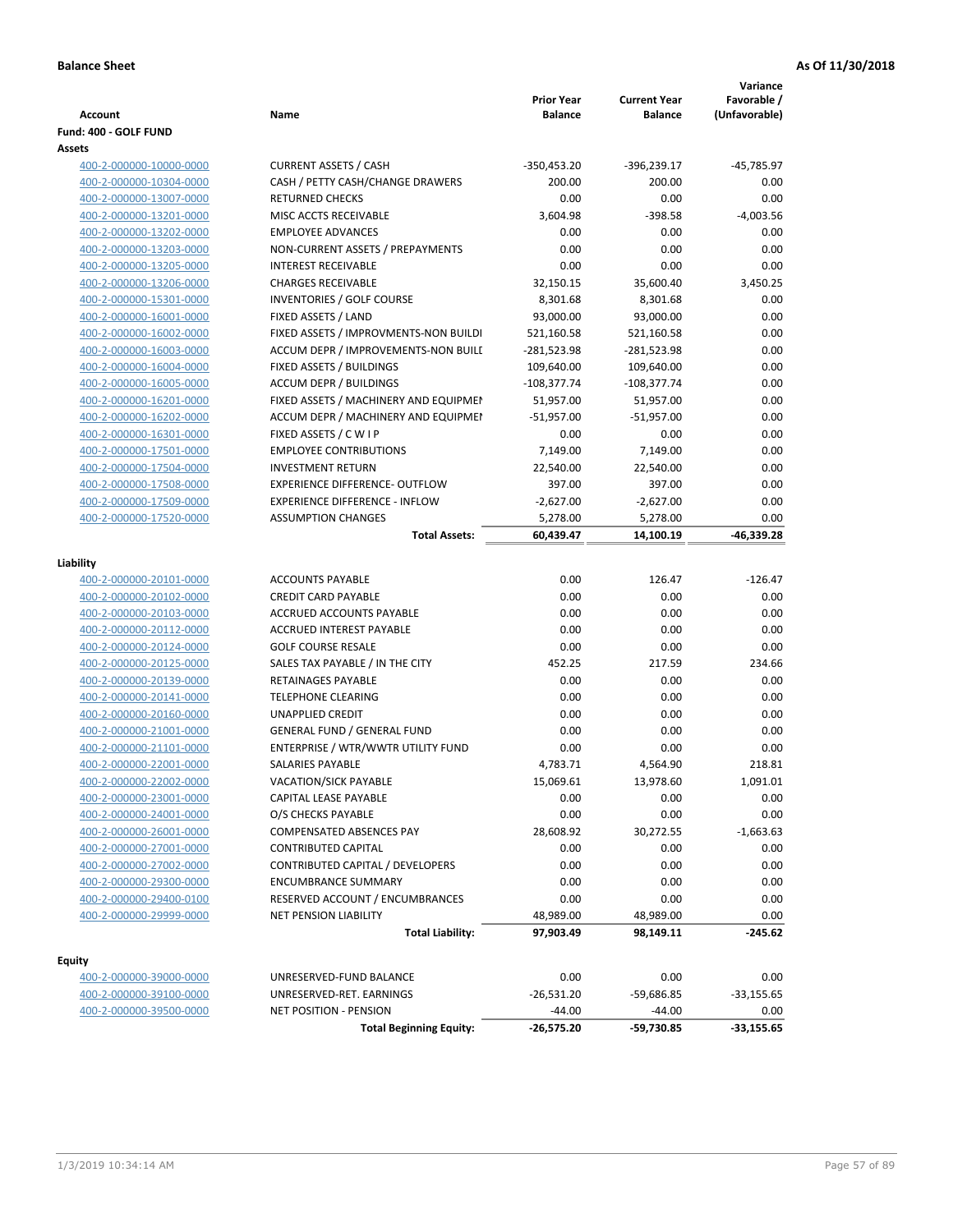| Account                        | Name                                                     | <b>Prior Year</b><br><b>Balance</b> | <b>Current Year</b><br><b>Balance</b> | Variance<br>Favorable /<br>(Unfavorable) |
|--------------------------------|----------------------------------------------------------|-------------------------------------|---------------------------------------|------------------------------------------|
| Total Revenue                  |                                                          | 37,100.88                           | 20,159.67                             | $-16,941.21$                             |
| Total Expense                  |                                                          | 47,989.69                           | 44,477.73                             | 3,511.96                                 |
| Revenues Over/(Under) Expenses |                                                          | $-10,888.81$                        | $-24,318.06$                          | $-13,429.25$                             |
|                                | <b>Total Equity and Current Surplus (Deficit):</b>       | $-37,464.01$                        | $-84.048.91$                          | -46,584.90                               |
|                                | Total Liabilities, Equity and Current Surplus (Deficit): | 60.439.48                           | 14,100.20                             | $-46,339.28$                             |
|                                | *** FUND 400 OUT OF BALANCE ***                          | $-0.01$                             | $-0.01$                               | 0.00                                     |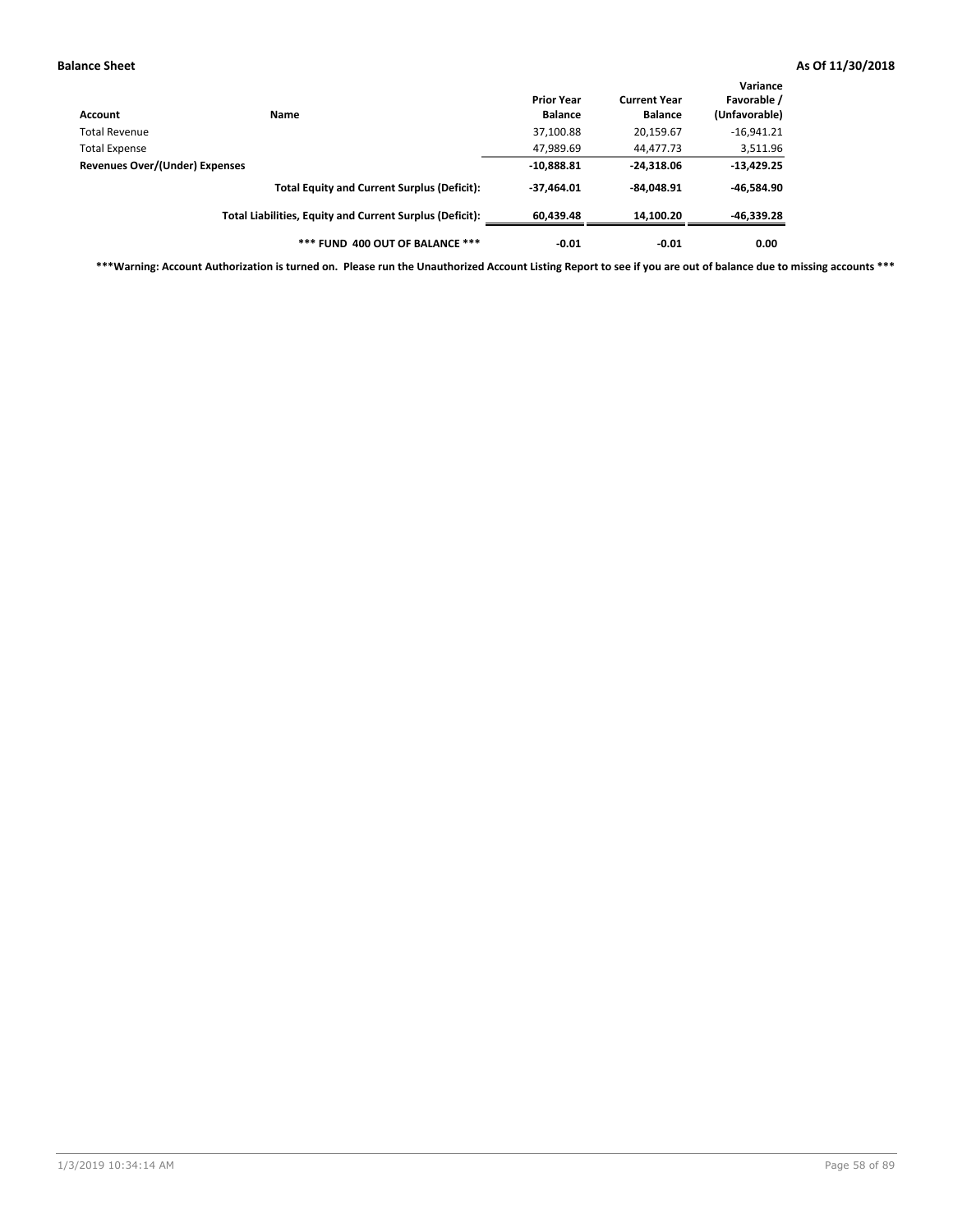|                                                    |                                                          | <b>Prior Year</b> | <b>Current Year</b> | Variance<br>Favorable / |
|----------------------------------------------------|----------------------------------------------------------|-------------------|---------------------|-------------------------|
| <b>Account</b>                                     | Name                                                     | <b>Balance</b>    | <b>Balance</b>      | (Unfavorable)           |
| <b>Fund: 500 - SANITATION FUND</b>                 |                                                          |                   |                     |                         |
| Assets                                             |                                                          |                   |                     |                         |
| 500-2-000000-10000-0000                            | <b>CURRENT ASSETS / CASH</b>                             | 2,199,592.01      | 2,591,306.49        | 391,714.48              |
| 500-2-000000-13000-0000                            | <b>CUSTOMER ACCTS RECEIVABLE</b>                         | 122,099.22        | 240,648.56          | 118,549.34              |
| 500-2-000000-13001-0000                            | NON CURRENT CUSTOMER ACCTS RECEIVAE                      | 56,933.19         | 64,128.87           | 7,195.68                |
| 500-2-000000-13002-0000                            | ALLOW FOR UNCOLLECT REC                                  | $-56,852.74$      | $-62,648.18$        | $-5,795.44$             |
| 500-2-000000-13003-0000                            | UNBILLED YEAR-END ACCRUAL                                | 314,317.28        | 470,767.37          | 156,450.09              |
| 500-2-000000-13201-0000                            | <b>MISC ACCTS RECEIVABLE</b>                             | 0.00              | 0.00                | 0.00                    |
| 500-2-000000-17501-0000                            | <b>EMPLOYEE CONTRIBUTIONS</b>                            | 7,149.00          | 7,149.00            | 0.00                    |
| 500-2-000000-17504-0000                            | <b>INVESTMENT RETURN</b>                                 | 22,540.00         | 22,540.00           | 0.00                    |
| 500-2-000000-17508-0000                            | <b>EXPERIENCE DIFFERENCE- OUTFLOW</b>                    | 397.00            | 397.00              | 0.00                    |
| 500-2-000000-17509-0000                            | <b>EXPERIENCE DIFFERENCE - INFLOW</b>                    | $-2,627.00$       | $-2,627.00$         | 0.00                    |
| 500-2-000000-17520-0000                            | <b>ASSUMPTION CHANGES</b>                                | 5,278.00          | 5,278.00            | 0.00                    |
|                                                    | <b>Total Assets:</b>                                     | 2,668,825.96      | 3,336,940.11        | 668,114.15              |
|                                                    |                                                          |                   |                     |                         |
| Liability                                          |                                                          |                   |                     |                         |
| 500-2-000000-20101-0000                            | <b>ACCOUNTS PAYABLE</b>                                  | 0.00              | 186,847.86          | $-186,847.86$           |
| 500-2-000000-20102-0000<br>500-2-000000-20103-0000 | <b>CREDIT CARD PAYABLE</b><br>ACCRUED ACCOUNTS PAYABLE   | 0.00<br>0.00      | 0.00<br>0.00        | 0.00<br>0.00            |
| 500-2-000000-20125-0000                            | SALES TAX PAYABLE / IN THE CITY                          | 20,331.09         | 29,888.90           | $-9,557.81$             |
| 500-2-000000-20126-0000                            | SALES TAX PAYABLE / OUT OF CITY                          | 0.00              | 0.00                | 0.00                    |
| 500-2-000000-20133-0000                            | <b>GARBAGE CLEARING</b>                                  | 0.00              | 0.00                | 0.00                    |
| 500-2-000000-20135-0000                            | <b>GARBAGE CLEARING / BAD DEBT EXPENS</b>                | 7.817.52          | 15,424.35           | $-7,606.83$             |
| 500-2-000000-20160-0000                            | <b>UNAPPLIED CREDIT</b>                                  | 0.00              | 0.00                | 0.00                    |
| 500-2-000000-20201-0000                            | <b>DEFERRED REVENUE</b>                                  | 0.00              | 0.00                | 0.00                    |
| 500-2-000000-21001-0000                            | <b>GENERAL FUND / GENERAL FUND</b>                       | 0.00              | 0.00                | 0.00                    |
| 500-2-000000-22001-0000                            | <b>SALARIES PAYABLE</b>                                  | 4,893.72          | 4,509.88            | 383.84                  |
| 500-2-000000-22002-0000                            | <b>VACATION/SICK PAYABLE</b>                             | 7,535.45          | 6,619.16            | 916.29                  |
| 500-2-000000-24002-0000                            | <b>CUSTOMER DEPOSITS</b>                                 | 221,777.77        | 259,389.71          | $-37,611.94$            |
| 500-2-000000-24007-0000                            | <b>BILLED DEPOSITS SUSPENSE</b>                          | 0.00              | 0.00                | 0.00                    |
| 500-2-000000-26001-0000                            | <b>COMPENSATED ABSENCES PAY</b>                          | 3,841.35          | 6,561.51            | $-2,720.16$             |
| 500-2-000000-29300-0000                            | <b>ENCUMBRANCE SUMMARY</b>                               | 0.00              | 0.00                | 0.00                    |
| 500-2-000000-29400-0100                            | RESERVED ACCOUNT / ENCUMBRANCES                          | 0.00              | 0.00                | 0.00                    |
| 500-2-000000-29999-0000                            | <b>NET PENSION LIABILITY</b>                             | 48,989.00         | 48,989.00           | 0.00                    |
|                                                    | <b>Total Liability:</b>                                  | 315,185.90        | 558,230.37          | $-243,044.47$           |
|                                                    |                                                          |                   |                     |                         |
| Equity                                             |                                                          |                   |                     |                         |
| 500-2-000000-39000-0000                            | UNRESERVED-FUND BALANCE                                  | 0.00              | 0.00                | 0.00                    |
| 500-2-000000-39100-0000                            | UNRESERVED-RET. EARNINGS                                 | 1,890,622.70      | 2,183,109.37        | 292,486.67              |
| <u>500-2-000000-39500-0000</u>                     | NET POSITION - PENSION                                   | $-44.00$          | $-44.00$            | 0.00                    |
|                                                    | <b>Total Beginning Equity:</b>                           | 1,890,578.70      | 2,183,065.37        | 292,486.67              |
| <b>Total Revenue</b>                               |                                                          | 678,261.38        | 907,242.26          | 228,980.88              |
| <b>Total Expense</b>                               |                                                          | 215,200.02        | 311,597.89          | -96,397.87              |
| <b>Revenues Over/(Under) Expenses</b>              |                                                          | 463,061.36        | 595,644.37          | 132,583.01              |
|                                                    | <b>Total Equity and Current Surplus (Deficit):</b>       | 2,353,640.06      | 2,778,709.74        | 425,069.68              |
|                                                    | Total Liabilities, Equity and Current Surplus (Deficit): | 2,668,825.96      | 3,336,940.11        | 668,114.15              |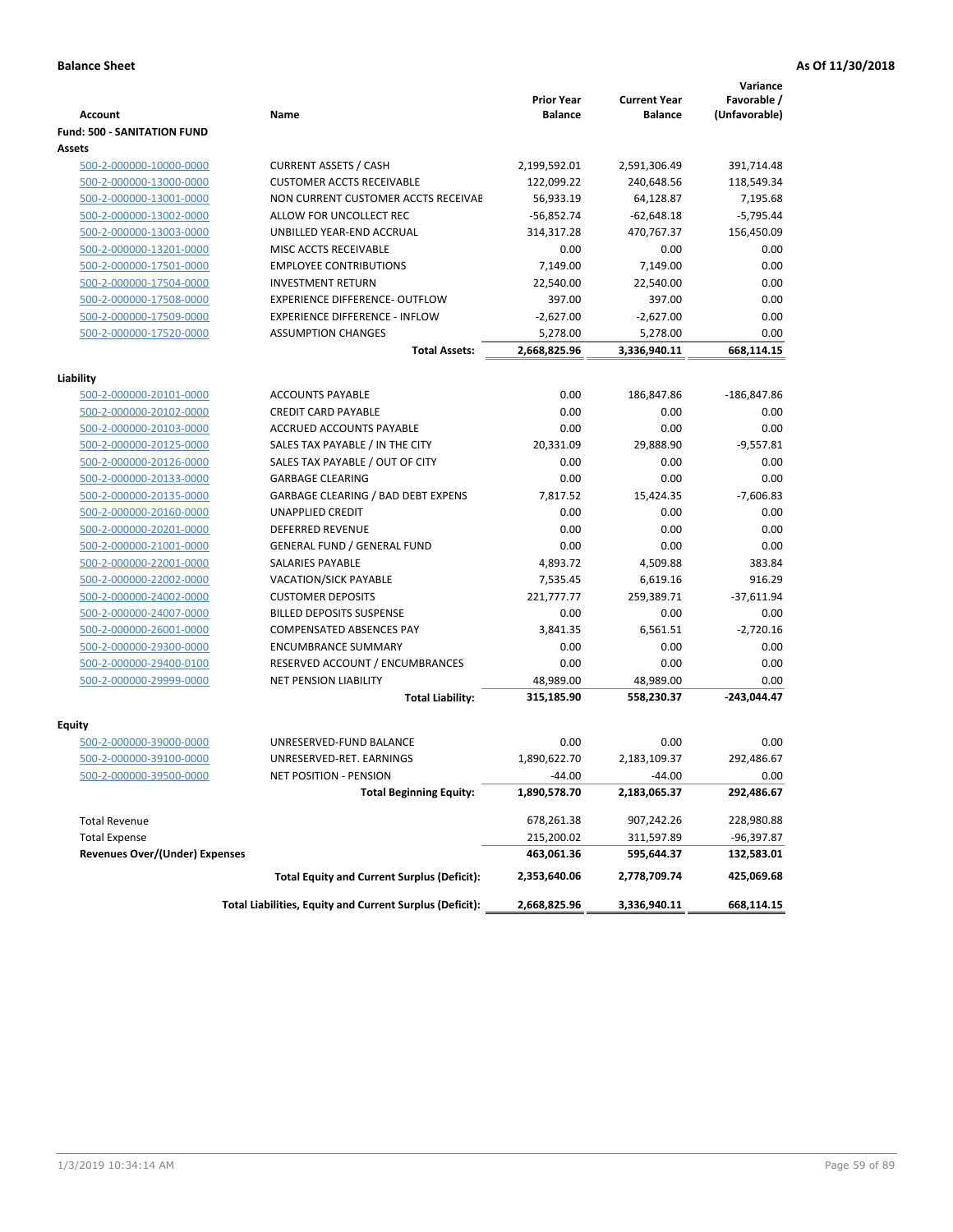| Account                               | Name                                                       | <b>Prior Year</b><br><b>Balance</b> | <b>Current Year</b><br><b>Balance</b> | Variance<br>Favorable /<br>(Unfavorable) |
|---------------------------------------|------------------------------------------------------------|-------------------------------------|---------------------------------------|------------------------------------------|
|                                       | <b>Fund: 561 - REGINAL HOUSEHOLD HAZARDOUS WASTE GRANT</b> |                                     |                                       |                                          |
| Assets                                |                                                            |                                     |                                       |                                          |
| 561-2-000000-10000-0000               | <b>CURRENT ASSETS / CASH</b>                               | 0.00                                | 0.00                                  | 0.00                                     |
| 561-2-000000-13201-0000               | MISC ACCTS RECEIVABLE                                      | 0.00                                | 0.00                                  | 0.00                                     |
| 561-2-000000-13205-0000               | <b>INTEREST RECEIVABLE</b>                                 | 0.00                                | 0.00                                  | 0.00                                     |
|                                       | <b>Total Assets:</b>                                       | 0.00                                | 0.00                                  | 0.00                                     |
| Liability                             |                                                            |                                     |                                       |                                          |
| 561-2-000000-20101-0000               | <b>ACCOUNTS PAYABLE</b>                                    | 0.00                                | 0.00                                  | 0.00                                     |
| 561-2-000000-20102-0000               | <b>CREDIT CARD PAYABLE</b>                                 | 0.00                                | 0.00                                  | 0.00                                     |
| 561-2-000000-20103-0000               | <b>ACCRUED ACCOUNTS PAYABLE</b>                            | 0.00                                | 0.00                                  | 0.00                                     |
| 561-2-000000-21140-0000               | DUE TO / SANITATION FUND                                   | 0.00                                | 0.00                                  | 0.00                                     |
| 561-2-000000-29300-0000               | <b>ENCUMBRANCE SUMMARY</b>                                 | 0.00                                | 0.00                                  | 0.00                                     |
| 561-2-000000-29400-0100               | RESERVED ACCOUNT / ENCUMBRANCES                            | 0.00                                | 0.00                                  | 0.00                                     |
|                                       | <b>Total Liability:</b>                                    | 0.00                                | 0.00                                  | 0.00                                     |
| <b>Equity</b>                         |                                                            |                                     |                                       |                                          |
| 561-2-000000-39100-0000               | UNRESERVED-RET. EARNINGS                                   | 0.00                                | 0.00                                  | 0.00                                     |
|                                       | <b>Total Beginning Equity:</b>                             | 0.00                                | 0.00                                  | 0.00                                     |
| <b>Total Revenue</b>                  |                                                            | 0.00                                | 0.00                                  | 0.00                                     |
| <b>Total Expense</b>                  |                                                            | 0.00                                | 0.00                                  | 0.00                                     |
| <b>Revenues Over/(Under) Expenses</b> |                                                            | 0.00                                | 0.00                                  | 0.00                                     |
|                                       | <b>Total Equity and Current Surplus (Deficit):</b>         | 0.00                                | 0.00                                  | 0.00                                     |
|                                       | Total Liabilities, Equity and Current Surplus (Deficit):   | 0.00                                | 0.00                                  | 0.00                                     |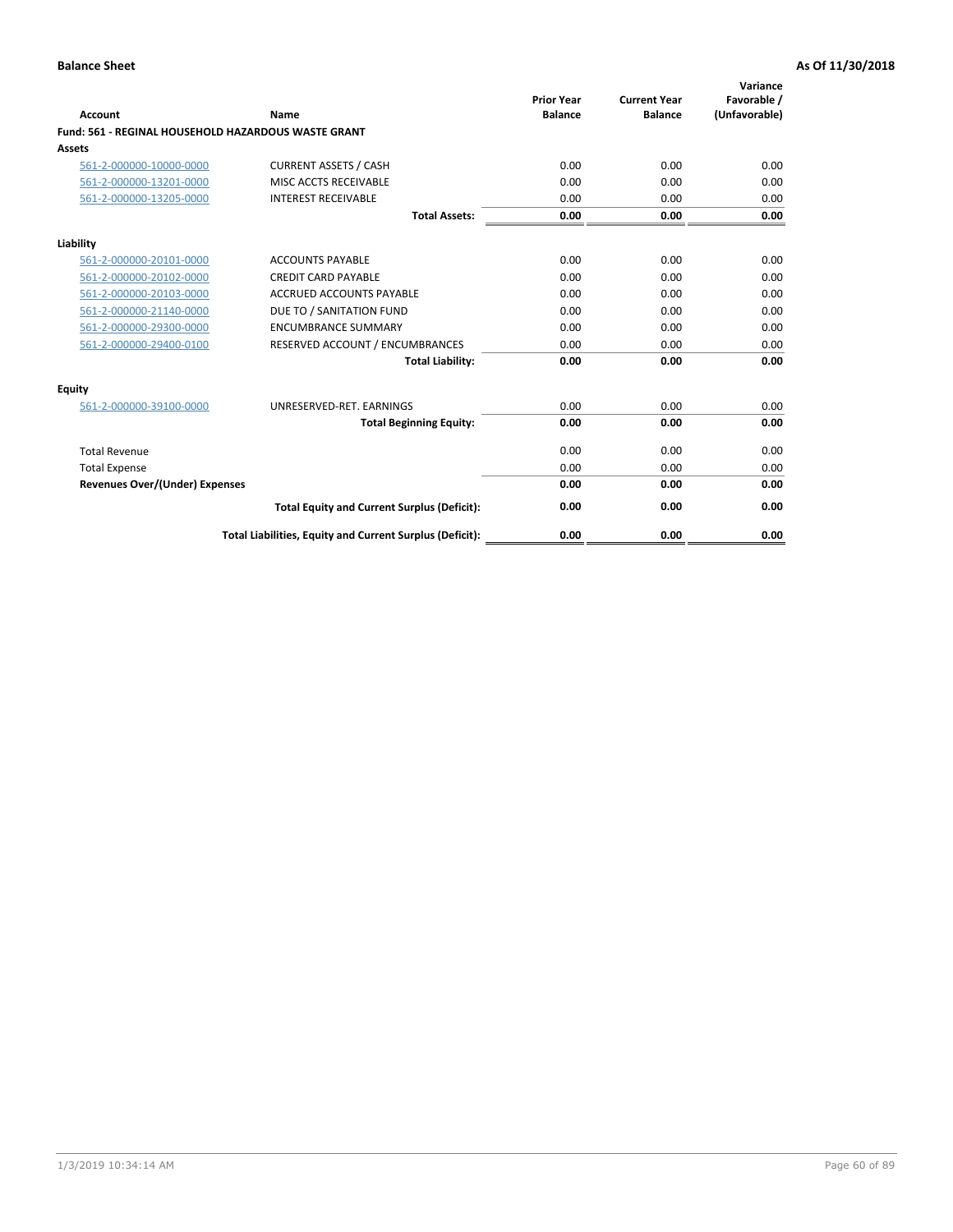|                                  |                                           |                                     |                                       | Variance                     |
|----------------------------------|-------------------------------------------|-------------------------------------|---------------------------------------|------------------------------|
| <b>Account</b>                   | Name                                      | <b>Prior Year</b><br><b>Balance</b> | <b>Current Year</b><br><b>Balance</b> | Favorable /<br>(Unfavorable) |
| Fund: 601 - CENTRAL SERVICE FUND |                                           |                                     |                                       |                              |
| Assets                           |                                           |                                     |                                       |                              |
| 601-2-000000-10000-0000          | <b>CURRENT ASSETS / CASH</b>              | $-25,596.97$                        | $-111,768.59$                         | $-86,171.62$                 |
| 601-2-000000-13201-0000          | MISC ACCTS RECEIVABLE                     | 0.00                                | 0.00                                  | 0.00                         |
| 601-2-000000-13203-0000          | NON-CURRENT ASSETS / PREPAYMENTS          | 0.00                                | 0.00                                  | 0.00                         |
| 601-2-000000-13204-0000          | PREPAYMENTS / INSURANCE PREPAYMENT        | 0.00                                | 0.00                                  | 0.00                         |
| 601-2-000000-13205-0000          | <b>INTEREST RECEIVABLE</b>                | 0.00                                | 0.00                                  | 0.00                         |
| 601-2-000000-15001-0000          | <b>INVENTORIES / POSTAGE</b>              | 0.00                                | 0.00                                  | 0.00                         |
| 601-2-000000-15101-0000          | <b>FACILITIES MAINT STOCK INVENTORIES</b> | 14,085.18                           | 21,292.32                             | 7,207.14                     |
| 601-2-000000-15201-0000          | <b>INVENTORIES / GARAGE</b>               | 220,166.02                          | 295,260.79                            | 75,094.77                    |
| 601-2-000000-16001-0000          | FIXED ASSETS / LAND                       | 0.00                                | 0.00                                  | 0.00                         |
| 601-2-000000-16002-0000          | FIXED ASSETS / IMPROVMENTS-NON BUILDI     | 0.00                                | 0.00                                  | 0.00                         |
| 601-2-000000-16003-0000          | ACCUM DEPR / IMPROVEMENTS-NON BUILI       | 0.00                                | 0.00                                  | 0.00                         |
| 601-2-000000-16004-0000          | FIXED ASSETS / BUILDINGS                  | 100,832.00                          | 100,832.00                            | 0.00                         |
| 601-2-000000-16005-0000          | <b>ACCUM DEPR / BUILDINGS</b>             | $-100,832.00$                       | $-100,832.00$                         | 0.00                         |
| 601-2-000000-16201-0000          | FIXED ASSETS / MACHINERY AND EQUIPMEN     | 166,476.00                          | 166,476.00                            | 0.00                         |
| 601-2-000000-16202-0000          | ACCUM DEPR / MACHINERY AND EQUIPMEI       | $-166,476.00$                       | $-166,476.00$                         | 0.00                         |
| 601-2-000000-17501-0000          | <b>EMPLOYEE CONTRIBUTIONS</b>             | 28,595.00                           | 28,595.00                             | 0.00                         |
| 601-2-000000-17504-0000          | <b>INVESTMENT RETURN</b>                  | 90,159.00                           | 90,159.00                             | 0.00                         |
| 601-2-000000-17508-0000          | <b>EXPERIENCE DIFFERENCE- OUTFLOW</b>     | 1,587.00                            | 1,587.00                              | 0.00                         |
| 601-2-000000-17509-0000          | <b>EXPERIENCE DIFFERENCE - INFLOW</b>     | $-10,507.00$                        | $-10,507.00$                          | 0.00                         |
| 601-2-000000-17520-0000          | <b>ASSUMPTION CHANGES</b>                 | 21,113.00                           | 21,113.00                             | 0.00                         |
|                                  | <b>Total Assets:</b>                      | 339,601.23                          | 335,731.52                            | $-3,869.71$                  |
|                                  |                                           |                                     |                                       |                              |
| Liability                        |                                           |                                     |                                       |                              |
| 601-2-000000-20101-0000          | <b>ACCOUNTS PAYABLE</b>                   | 0.00                                | 2,680.10                              | $-2,680.10$                  |
| 601-2-000000-20102-0000          | <b>CREDIT CARD PAYABLE</b>                | 0.00                                | 0.00                                  | 0.00                         |
| 601-2-000000-20103-0000          | ACCRUED ACCOUNTS PAYABLE                  | 0.00                                | 0.00                                  | 0.00                         |
| 601-2-000000-20115-0000          | <b>DRINK SUPPLY</b>                       | 0.00                                | 0.00                                  | 0.00                         |
| 601-2-000000-20141-0000          | <b>TELEPHONE CLEARING</b>                 | 0.00                                | 0.00                                  | 0.00                         |
| 601-2-000000-20148-0000          | FLEET FUEL CLEARING                       | 0.00                                | 0.00                                  | 0.00                         |
| 601-2-000000-20149-0000          | FLEET MAINTENANCE CLEARING                | $-16.48$                            | 84.03                                 | $-100.51$                    |
| 601-2-000000-20201-0000          | <b>DEFERRED REVENUE</b>                   | 0.00                                | 0.00                                  | 0.00                         |
| 601-2-000000-21001-0000          | <b>GENERAL FUND / GENERAL FUND</b>        | 0.00                                | 0.00                                  | 0.00                         |
| 601-2-000000-21101-0000          | ENTERPRISE / WTR/WWTR UTILITY FUND        | 0.00                                | 0.00                                  | 0.00                         |
| 601-2-000000-22001-0000          | SALARIES PAYABLE                          | 16,938.86                           | 16,767.22                             | 171.64                       |
| 601-2-000000-22002-0000          | VACATION/SICK PAYABLE                     | 31,233.84                           | 51,869.40                             | $-20,635.56$                 |
| 601-2-000000-24011-0000          | <b>CIVIC CENTER DEPOSITS</b>              | 0.00                                | 0.00                                  | 0.00                         |
| 601-2-000000-24012-0000          | <b>AUDITORIUM DEPOSITS</b>                | 0.00                                | 0.00                                  | 0.00                         |
| 601-2-000000-26001-0000          | COMPENSATED ABSENCES PAY                  | 58,038.36                           | 26,709.92                             | 31,328.44                    |
| 601-2-000000-27001-0000          | <b>CONTRIBUTED CAPITAL</b>                | 0.00                                | 0.00                                  | 0.00                         |
| 601-2-000000-29300-0000          | <b>ENCUMBRANCE SUMMARY</b>                | 0.00                                | 0.00                                  | 0.00                         |
| 601-2-000000-29400-0100          | RESERVED ACCOUNT / ENCUMBRANCES           | 0.00                                | 0.00                                  | 0.00                         |
| 601-2-000000-29999-0000          | NET PENSION LIABILITY                     | 195,957.00                          | 195,957.00                            | 0.00                         |
|                                  | <b>Total Liability:</b>                   | 302,151.58                          | 294,067.67                            | 8,083.91                     |
|                                  |                                           |                                     |                                       |                              |
| Equity                           |                                           |                                     |                                       |                              |
| 601-2-000000-39000-0000          | UNRESERVED-FUND BALANCE                   | 0.00                                | 0.00                                  | 0.00                         |
| 601-2-000000-39100-0000          | UNRESERVED-RET. EARNINGS                  | 51,003.70                           | 43,210.81                             | -7,792.89                    |
| 601-2-000000-39500-0000          | NET POSITION - PENSION                    | $-175.00$                           | $-175.00$                             | 0.00                         |
|                                  | <b>Total Beginning Equity:</b>            | 50,828.70                           | 43,035.81                             | $-7,792.89$                  |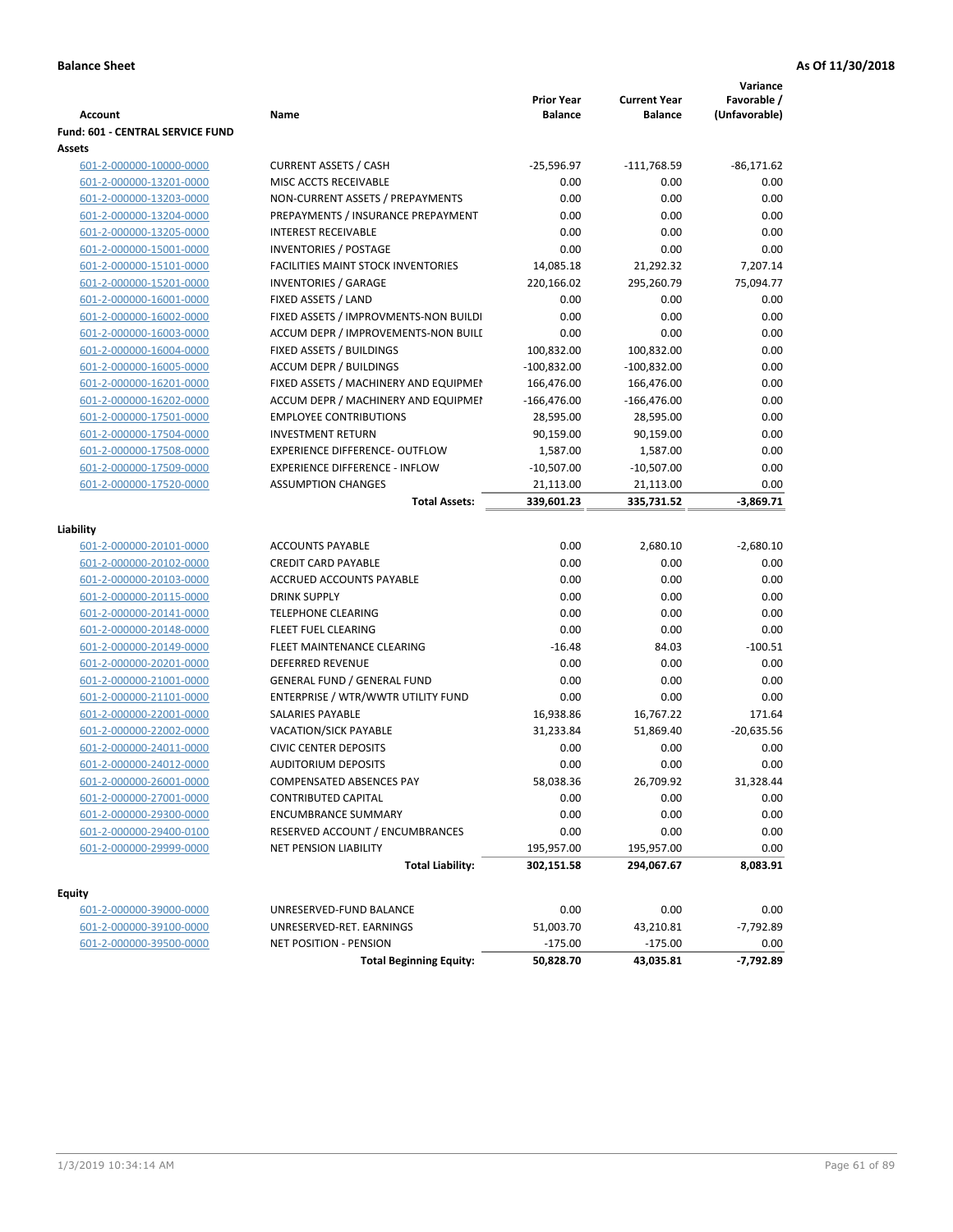| Account                        | <b>Name</b>                                              | <b>Prior Year</b><br><b>Balance</b> | <b>Current Year</b><br><b>Balance</b> | Variance<br>Favorable /<br>(Unfavorable) |
|--------------------------------|----------------------------------------------------------|-------------------------------------|---------------------------------------|------------------------------------------|
| Total Revenue                  |                                                          | 148,257.52                          | 144,227.84                            | $-4,029.68$                              |
| <b>Total Expense</b>           |                                                          | 161,636.74                          | 145,599.99                            | 16,036.75                                |
| Revenues Over/(Under) Expenses |                                                          | $-13,379.22$                        | $-1,372.15$                           | 12,007.07                                |
|                                | <b>Total Equity and Current Surplus (Deficit):</b>       | 37,449.48                           | 41.663.66                             | 4,214.18                                 |
|                                | Total Liabilities, Equity and Current Surplus (Deficit): | 339,601.06                          | 335,731.33                            | $-3,869.73$                              |
|                                | *** FUND 601 OUT OF BALANCE ***                          | 0.17                                | 0.19                                  | 0.02                                     |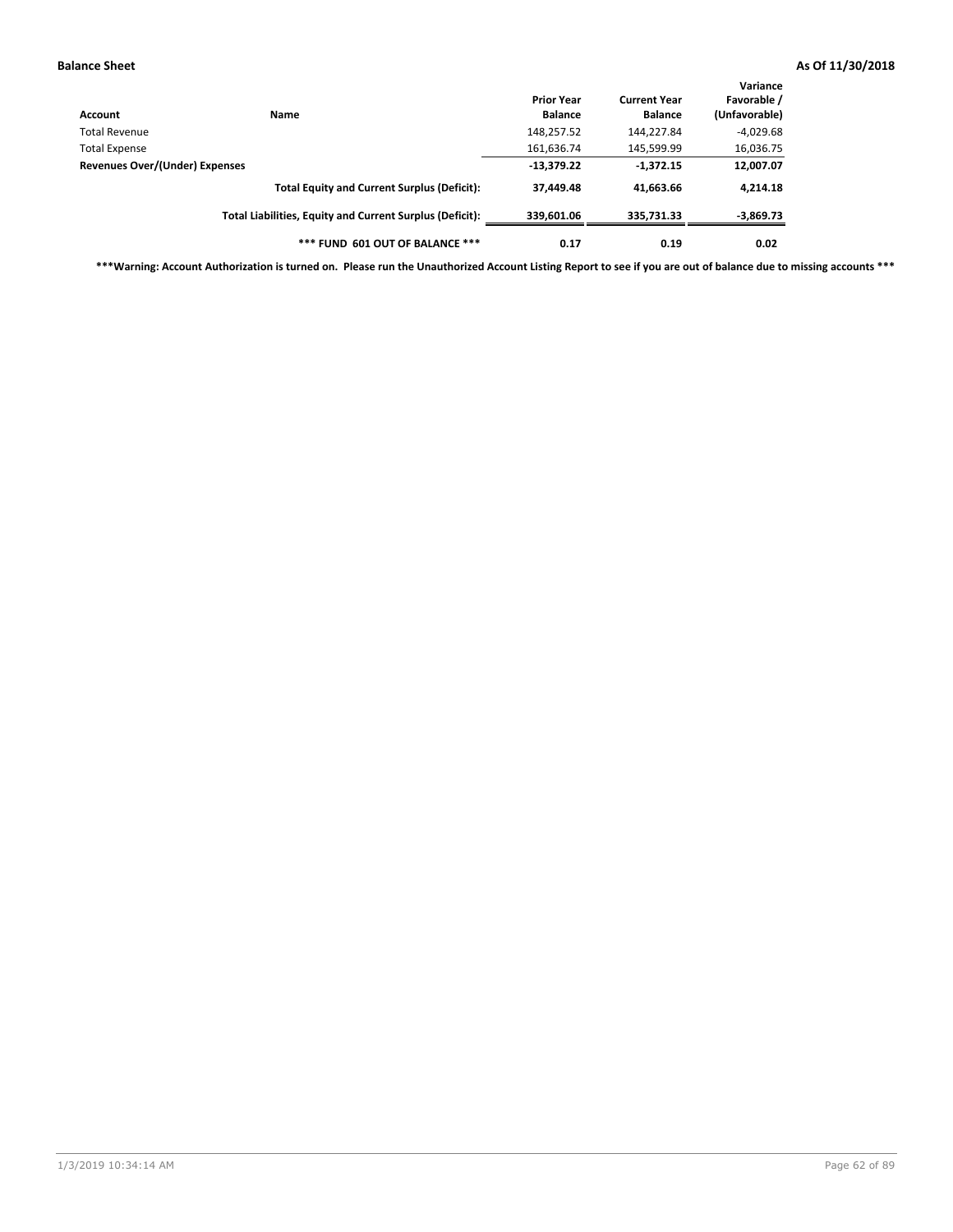|                                       |                                                          |                                     |                                       | Variance                     |
|---------------------------------------|----------------------------------------------------------|-------------------------------------|---------------------------------------|------------------------------|
| <b>Account</b>                        | Name                                                     | <b>Prior Year</b><br><b>Balance</b> | <b>Current Year</b><br><b>Balance</b> | Favorable /<br>(Unfavorable) |
| <b>Fund: 602 - INSURANCE FUND</b>     |                                                          |                                     |                                       |                              |
| Assets                                |                                                          |                                     |                                       |                              |
| 602-2-000000-10000-0000               | <b>CURRENT ASSETS / CASH</b>                             | $-1,224,711.92$                     | -430,744.99                           | 793,966.93                   |
| 602-2-000000-13201-0000               | MISC ACCTS RECEIVABLE                                    | 0.00                                | 0.00                                  | 0.00                         |
| 602-2-000000-13204-0000               | PREPAYMENTS / INSURANCE PREPAYMENT                       | 0.00                                | 0.00                                  | 0.00                         |
| 602-2-000000-13205-0000               | <b>INTEREST RECEIVABLE</b>                               | 0.00                                | 0.00                                  | 0.00                         |
|                                       | <b>Total Assets:</b>                                     | $-1,224,711.92$                     | -430,744.99                           | 793,966.93                   |
| Liability                             |                                                          |                                     |                                       |                              |
| 602-2-000000-20101-0000               | <b>ACCOUNTS PAYABLE</b>                                  | $-0.09$                             | 2,699.91                              | $-2,700.00$                  |
| 602-2-000000-20102-0000               | <b>CREDIT CARD PAYABLE</b>                               | 0.00                                | 0.00                                  | 0.00                         |
| 602-2-000000-20103-0000               | <b>ACCRUED ACCOUNTS PAYABLE</b>                          | 0.00                                | 0.00                                  | 0.00                         |
| 602-2-000000-20201-0000               | <b>DEFERRED REVENUE</b>                                  | 0.00                                | 0.00                                  | 0.00                         |
| 602-2-000000-29300-0000               | <b>ENCUMBRANCE SUMMARY</b>                               | 0.00                                | 0.00                                  | 0.00                         |
| 602-2-000000-29400-0100               | RESERVED ACCOUNT / ENCUMBRANCES                          | 0.00                                | 0.00                                  | 0.00                         |
|                                       | <b>Total Liability:</b>                                  | $-0.09$                             | 2,699.91                              | $-2,700.00$                  |
| Equity                                |                                                          |                                     |                                       |                              |
| 602-2-000000-39000-0000               | UNRESERVED-FUND BALANCE                                  | 0.00                                | 0.00                                  | 0.00                         |
| 602-2-000000-39100-0000               | UNRESERVED-RET. EARNINGS                                 | $-253,836.31$                       | 358,277.11                            | 612,113.42                   |
|                                       | <b>Total Beginning Equity:</b>                           | $-253,836.31$                       | 358,277.11                            | 612,113.42                   |
| <b>Total Revenue</b>                  |                                                          | 907,412.66                          | 967,066.57                            | 59,653.91                    |
| <b>Total Expense</b>                  |                                                          | 1,878,288.18                        | 1,758,788.58                          | 119,499.60                   |
| <b>Revenues Over/(Under) Expenses</b> |                                                          | -970,875.52                         | -791,722.01                           | 179,153.51                   |
|                                       | <b>Total Equity and Current Surplus (Deficit):</b>       | $-1,224,711.83$                     | -433.444.90                           | 791,266.93                   |
|                                       | Total Liabilities, Equity and Current Surplus (Deficit): | $-1,224,711.92$                     | -430,744.99                           | 793,966.93                   |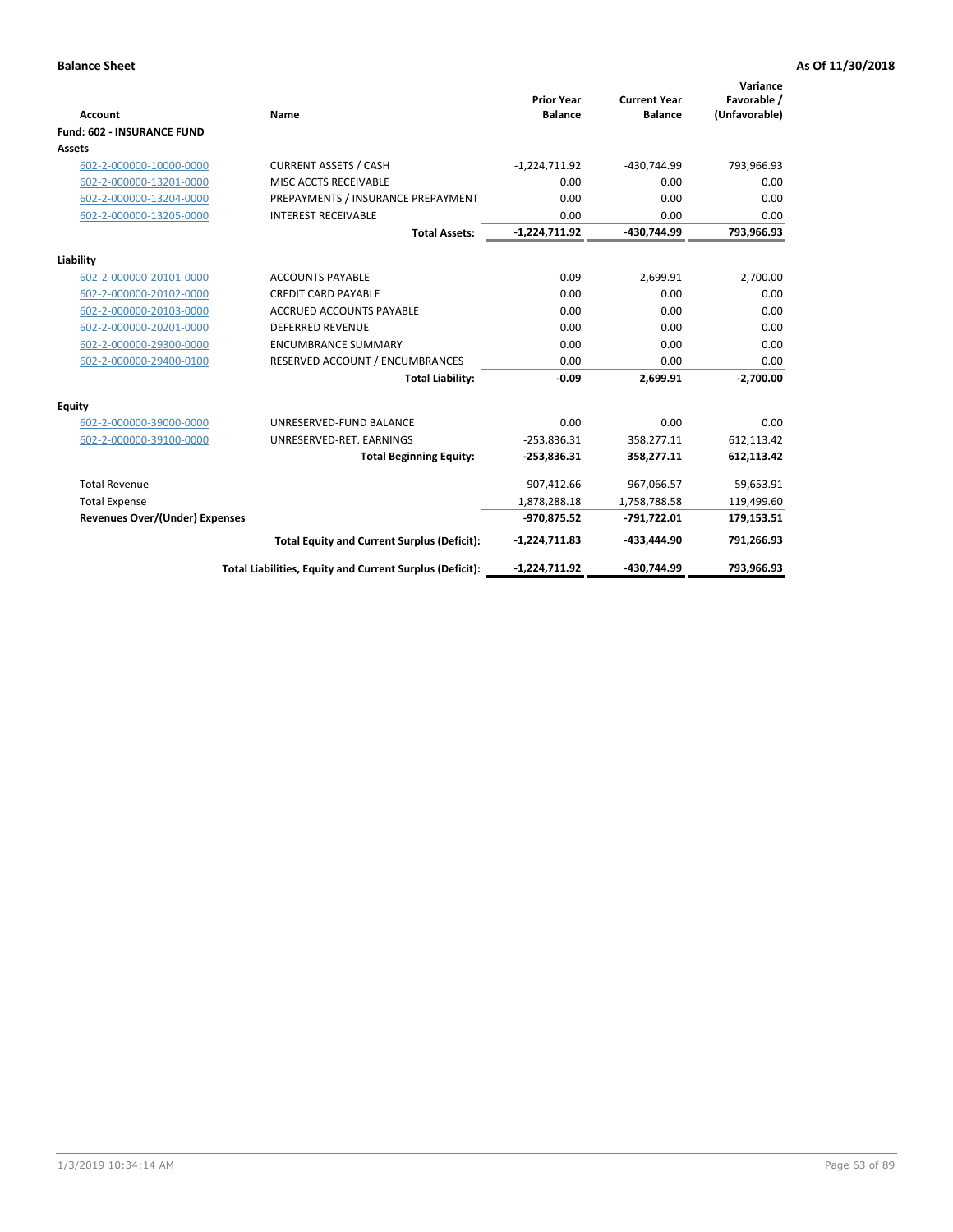| <b>Account</b>                                     | <b>Name</b>                                              | <b>Prior Year</b><br><b>Balance</b> | <b>Current Year</b><br><b>Balance</b> | Variance<br>Favorable /<br>(Unfavorable) |
|----------------------------------------------------|----------------------------------------------------------|-------------------------------------|---------------------------------------|------------------------------------------|
| Fund: 604 - MIS FUND                               |                                                          |                                     |                                       |                                          |
| Assets                                             |                                                          |                                     |                                       |                                          |
| 604-2-000000-10000-0000                            | <b>CURRENT ASSETS / CASH</b>                             | 147,866.17                          | 230,952.88                            | 83,086.71                                |
| 604-2-000000-13201-0000                            | MISC ACCTS RECEIVABLE                                    | 0.00                                | 0.00                                  | 0.00                                     |
| 604-2-000000-13202-1400                            | <b>EMPLOYEE ADVANCES</b>                                 | 0.00                                | 0.00                                  | 0.00                                     |
| 604-2-000000-13203-0000                            | NON-CURRENT ASSETS / PREPAYMENTS                         | 0.00                                | 0.00                                  | 0.00                                     |
| 604-2-000000-13205-0000                            | <b>INTEREST RECEIVABLE</b>                               | 0.00                                | 0.00                                  | 0.00                                     |
| 604-2-000000-15601-0000                            | IT NETWORK PRINTER SUPPLY INVENTORY                      | 0.00                                | 0.00                                  | 0.00                                     |
| 604-2-000000-16004-0000                            | FIXED ASSETS / BUILDINGS                                 | 0.00                                | 0.00                                  | 0.00                                     |
| 604-2-000000-16005-0000                            | <b>ACCUM DEPR / BUILDINGS</b>                            | 0.00                                | 0.00                                  | 0.00                                     |
| 604-2-000000-16201-0000                            | FIXED ASSETS / MACHINERY AND EQUIPMEN                    | 1,587,000.47                        | 1,587,000.47                          | 0.00                                     |
| 604-2-000000-16202-0000                            | ACCUM DEPR / MACHINERY AND EQUIPMEI                      | $-1,415,037.83$                     | $-1,415,037.83$                       | 0.00                                     |
| 604-2-000000-16301-0000                            | FIXED ASSETS / C W I P                                   | $-0.20$                             | $-0.20$                               | 0.00                                     |
| 604-2-000000-17501-0000                            | <b>EMPLOYEE CONTRIBUTIONS</b>                            | 14,298.00                           | 14,298.00                             | 0.00                                     |
| 604-2-000000-17504-0000                            | <b>INVESTMENT RETURN</b>                                 | 45,080.00                           | 45,080.00                             | 0.00                                     |
| 604-2-000000-17508-0000                            | EXPERIENCE DIFFERENCE- OUTFLOW                           | 794.00                              | 794.00                                | 0.00                                     |
| 604-2-000000-17509-0000                            | <b>EXPERIENCE DIFFERENCE - INFLOW</b>                    | $-5,254.00$                         | $-5,254.00$                           | 0.00                                     |
| 604-2-000000-17520-0000                            | <b>ASSUMPTION CHANGES</b>                                | 10,557.00                           | 10,557.00                             | 0.00                                     |
|                                                    | <b>Total Assets:</b>                                     | 385,303.61                          | 468,390.32                            | 83,086.71                                |
|                                                    |                                                          |                                     |                                       |                                          |
| Liability                                          |                                                          |                                     |                                       |                                          |
| 604-2-000000-20101-0000                            | <b>ACCOUNTS PAYABLE</b>                                  | 0.00                                | 5,126.92                              | $-5,126.92$                              |
| 604-2-000000-20102-0000                            | <b>CREDIT CARD PAYABLE</b>                               | 0.00                                | 0.00                                  | 0.00                                     |
| 604-2-000000-20103-0000                            | ACCRUED ACCOUNTS PAYABLE                                 | 0.00                                | 0.00                                  | 0.00                                     |
| 604-2-000000-20141-0000                            | <b>TELEPHONE CLEARING</b>                                | 0.00                                | 0.00                                  | 0.00                                     |
| 604-2-000000-21035-0000                            | DEBT SERVICE / DUE TO DEBT SERVICE                       | 0.00                                | 0.00                                  | 0.00                                     |
| 604-2-000000-22001-0000                            | <b>SALARIES PAYABLE</b>                                  | 9,756.01                            | 10,507.77                             | $-751.76$                                |
| 604-2-000000-22002-0000                            | VACATION/SICK PAYABLE                                    | 25,471.59                           | 17,486.05                             | 7,985.54                                 |
| 604-2-000000-22208-0000                            | INSURANCE / AMERICAN FIDELITY                            | 0.00                                | 0.00                                  | 0.00                                     |
| 604-2-000000-23001-0000                            | CAPITAL LEASE PAYABLE                                    | $-1.88$                             | $-1.88$                               | 0.00                                     |
| 604-2-000000-23101-0000                            | CAPITAL LEASE PAYABLE                                    | $-0.40$                             | $-0.40$                               | 0.00                                     |
| 604-2-000000-26001-0000                            | <b>COMPENSATED ABSENCES PAY</b>                          | 9,692.17                            | 22,134.84                             | $-12,442.67$                             |
| 604-2-000000-27001-0000                            | <b>CONTRIBUTED CAPITAL</b>                               | 0.00                                | 0.00                                  | 0.00                                     |
| 604-2-000000-29300-0000                            | <b>ENCUMBRANCE SUMMARY</b>                               | 0.00                                | 0.00                                  | 0.00                                     |
| 604-2-000000-29400-0100                            | RESERVED ACCOUNT / ENCUMBRANCES                          | 0.27                                | 0.27                                  | 0.00                                     |
| 604-2-000000-29999-0000                            | <b>NET PENSION LIABILITY</b>                             | 97,979.00                           | 97,979.00                             | 0.00                                     |
| 604-2-000000-92194-0101                            | <b>BANK ONE / DIGITEC</b>                                | 0.00                                | 0.00                                  | 0.00                                     |
|                                                    | <b>Total Liability:</b>                                  | 142,896.76                          | 153,232.57                            | $-10,335.81$                             |
|                                                    |                                                          |                                     |                                       |                                          |
| Equity                                             | UNRESERVED-FUND BALANCE                                  | 0.00                                | 0.00                                  | 0.00                                     |
| 604-2-000000-39000-0000                            | UNRESERVED-RET. EARNINGS                                 | 305,605.35                          | 340,705.10                            | 35,099.75                                |
| 604-2-000000-39100-0000<br>604-2-000000-39500-0000 | <b>NET POSITION - PENSION</b>                            | $-88.00$                            | $-88.00$                              | 0.00                                     |
|                                                    |                                                          |                                     |                                       |                                          |
|                                                    | <b>Total Beginning Equity:</b>                           | 305,517.35                          | 340,617.10                            | 35,099.75                                |
| <b>Total Revenue</b>                               |                                                          | 138,518.84                          | 88,213.18                             | $-50,305.66$                             |
| <b>Total Expense</b>                               |                                                          | 201,629.34                          | 113,672.53                            | 87,956.81                                |
| <b>Revenues Over/(Under) Expenses</b>              |                                                          | $-63,110.50$                        | -25,459.35                            | 37,651.15                                |
|                                                    | <b>Total Equity and Current Surplus (Deficit):</b>       | 242,406.85                          | 315,157.75                            | 72,750.90                                |
|                                                    | Total Liabilities, Equity and Current Surplus (Deficit): | 385,303.61                          | 468,390.32                            | 83,086.71                                |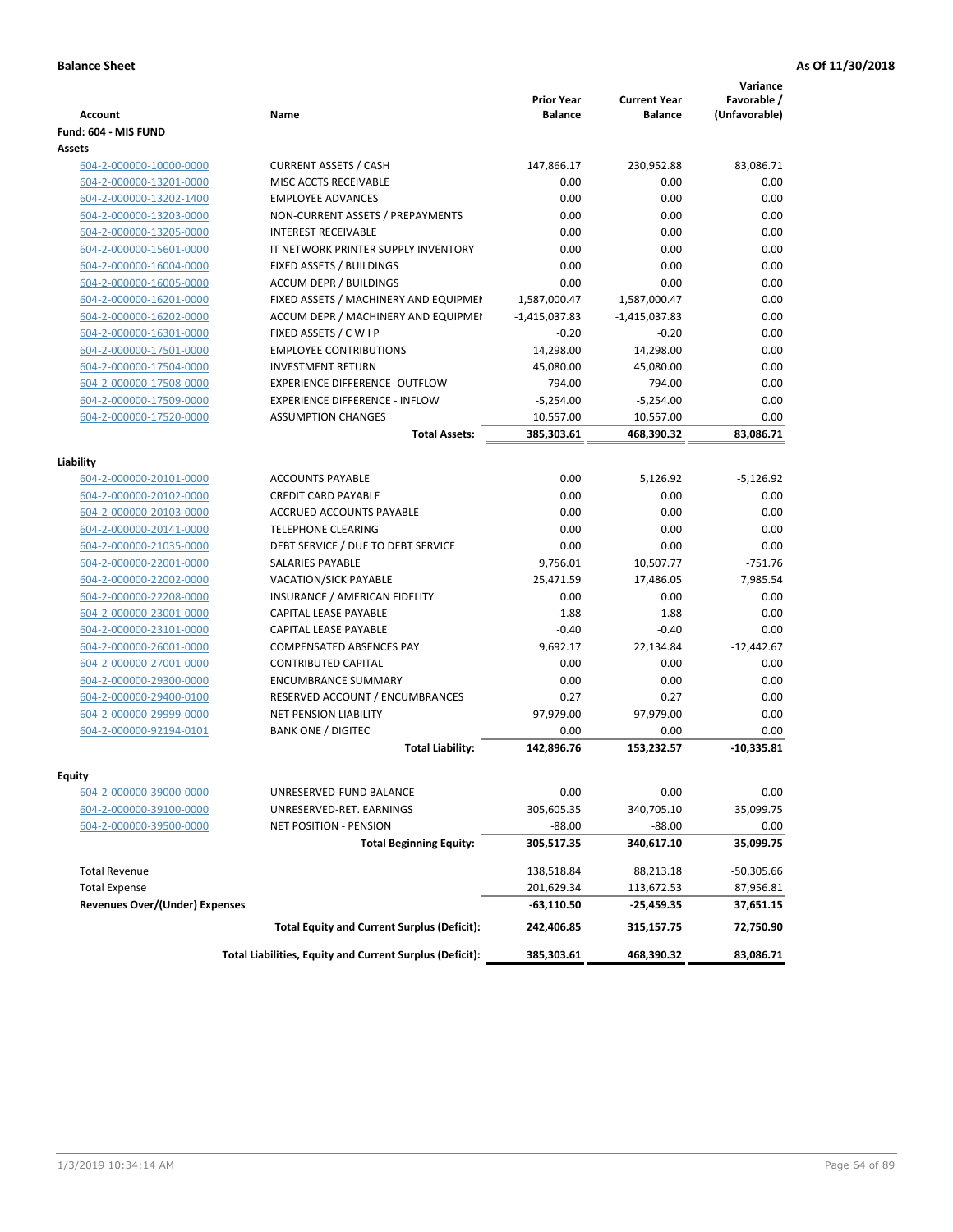|                                                    |                                                               |                                     |                                       | Variance                     |
|----------------------------------------------------|---------------------------------------------------------------|-------------------------------------|---------------------------------------|------------------------------|
| <b>Account</b>                                     | Name                                                          | <b>Prior Year</b><br><b>Balance</b> | <b>Current Year</b><br><b>Balance</b> | Favorable /<br>(Unfavorable) |
|                                                    |                                                               |                                     |                                       |                              |
| <b>Fund: 660 - VEHICLE REPLACEMENT FUND</b>        |                                                               |                                     |                                       |                              |
| Assets                                             |                                                               | $-83,465.50$                        | $-68,102.20$                          | 15,363.30                    |
| 660-2-000000-10000-0000                            | <b>CURRENT ASSETS / CASH</b><br><b>TAX ANTICIPATION NOTES</b> | 0.00                                | 0.00                                  | 0.00                         |
| 660-2-000000-11309-0000<br>660-2-000000-11510-0000 | PUBLIC SAFETY VEHICLE REPLACEMENT                             | 864,161.12                          | 879,451.78                            | 15,290.66                    |
|                                                    | <b>CERTIFICATES OF DEPOSIT</b>                                | 0.00                                | 0.00                                  |                              |
| 660-2-000000-11520-0000<br>660-2-000000-11530-0000 | TexasTERM CP                                                  | 0.00                                | 0.00                                  | 0.00<br>0.00                 |
|                                                    | MISC ACCTS RECEIVABLE                                         | 0.00                                | 15,616.10                             |                              |
| 660-2-000000-13201-0000<br>660-2-000000-13205-0000 | <b>INTEREST RECEIVABLE</b>                                    | 0.00                                | 0.00                                  | 15,616.10<br>0.00            |
| 660-2-000000-16201-0000                            | FIXED ASSETS / MACHINERY AND EQUIPMEN                         | 8,049,045.98                        | 8,124,063.50                          | 75,017.52                    |
| 660-2-000000-16202-0000                            | ACCUM DEPR / MACHINERY AND EQUIPMEI                           | $-6,345,562.78$                     |                                       | 0.00                         |
| 660-2-000000-16301-0000                            | FIXED ASSETS / C W I P                                        | 0.00                                | $-6,345,562.78$<br>0.00               | 0.00                         |
| 660-2-000000-39300-0000                            | RESERVED ACCOUNT / ESCROW BALANCE                             | 0.00                                | 0.00                                  | 0.00                         |
|                                                    | <b>Total Assets:</b>                                          | 2,484,178.82                        | 2,605,466.40                          | 121,287.58                   |
|                                                    |                                                               |                                     |                                       |                              |
| Liability                                          |                                                               |                                     |                                       |                              |
| 660-2-000000-20101-0000                            | <b>ACCOUNTS PAYABLE</b>                                       | 0.00                                | 0.00                                  | 0.00                         |
| 660-2-000000-20102-0000                            | <b>CREDIT CARD PAYABLE</b>                                    | 0.00                                | 0.00                                  | 0.00                         |
| 660-2-000000-20103-0000                            | <b>ACCRUED ACCOUNTS PAYABLE</b>                               | 0.00                                | 0.00                                  | 0.00                         |
| 660-2-000000-21001-0000                            | <b>GENERAL FUND / GENERAL FUND</b>                            | 0.00                                | 0.00                                  | 0.00                         |
| 660-2-000000-23001-0000                            | <b>CAPITAL LEASE PAYABLE</b>                                  | 61,063.17                           | 61,063.17                             | 0.00                         |
| 660-2-000000-23101-0000                            | <b>CAPITAL LEASE PAYABLE</b>                                  | 53,071.82                           | 53,071.82                             | 0.00                         |
| 660-2-000000-27001-0000                            | <b>CONTRIBUTED CAPITAL</b>                                    | 0.00                                | 0.00                                  | 0.00                         |
| 660-2-000000-29300-0000                            | <b>ENCUMBRANCE SUMMARY</b>                                    | 0.00                                | 0.00                                  | 0.00                         |
| 660-2-000000-29400-0100                            | RESERVED ACCOUNT / ENCUMBRANCES                               | 0.00                                | 0.00                                  | 0.00                         |
|                                                    | <b>Total Liability:</b>                                       | 114,134.99                          | 114,134.99                            | 0.00                         |
| <b>Equity</b>                                      |                                                               |                                     |                                       |                              |
| 660-2-000000-39000-0000                            | UNRESERVED-FUND BALANCE                                       | 0.00                                | 0.00                                  | 0.00                         |
| 660-2-000000-39100-0000                            | UNRESERVED-RET. EARNINGS                                      | 2,239,163.84                        | 2,446,506.39                          | 207,342.55                   |
|                                                    | <b>Total Beginning Equity:</b>                                | 2,239,163.84                        | 2,446,506.39                          | 207,342.55                   |
|                                                    |                                                               |                                     |                                       |                              |
| <b>Total Revenue</b>                               |                                                               | 141,722.37                          | 111,178.81                            | $-30,543.56$                 |
| <b>Total Expense</b>                               |                                                               | 10,842.38                           | 66,353.79                             | $-55,511.41$                 |
| Revenues Over/(Under) Expenses                     |                                                               | 130,879.99                          | 44,825.02                             | $-86,054.97$                 |
|                                                    | <b>Total Equity and Current Surplus (Deficit):</b>            | 2,370,043.83                        | 2,491,331.41                          | 121,287.58                   |
|                                                    | Total Liabilities, Equity and Current Surplus (Deficit):      | 2,484,178.82                        | 2,605,466.40                          | 121,287.58                   |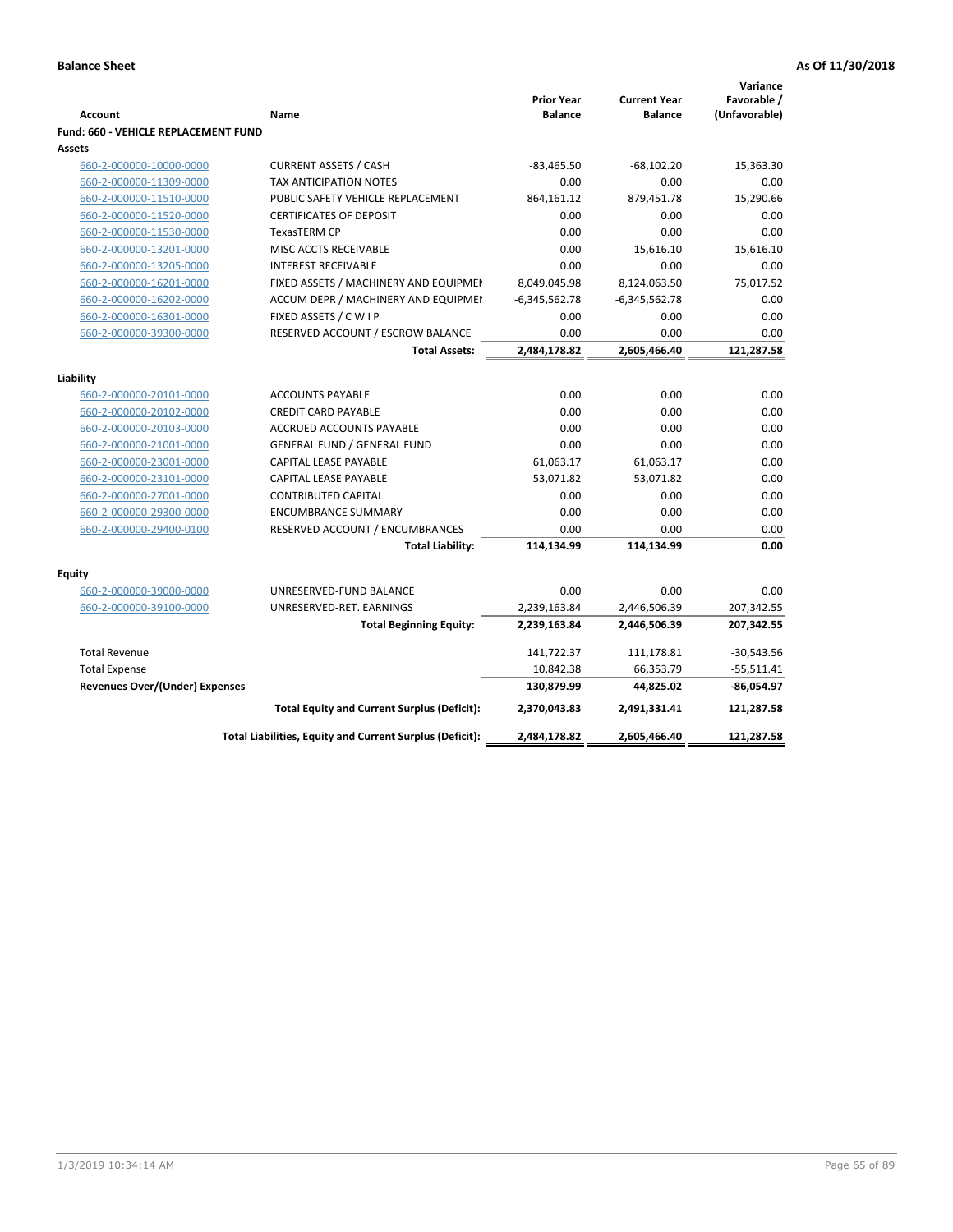| <b>Account</b>                 | Name                                                     | <b>Prior Year</b><br><b>Balance</b> | <b>Current Year</b><br><b>Balance</b> | Variance<br>Favorable /<br>(Unfavorable) |
|--------------------------------|----------------------------------------------------------|-------------------------------------|---------------------------------------|------------------------------------------|
| Fund: 701 - FIREMEN'S PENSION  |                                                          |                                     |                                       |                                          |
| <b>Assets</b>                  |                                                          |                                     |                                       |                                          |
| 701-1-000000-10000-0000        | <b>CURRENT ASSETS / CASH</b>                             | 0.00                                | 0.00                                  | 0.00                                     |
|                                | <b>Total Assets:</b>                                     | 0.00                                | 0.00                                  | 0.00                                     |
| Liability                      |                                                          |                                     |                                       |                                          |
| 701-1-000000-20103-0000        | <b>ACCOUNTS PAYABLE</b>                                  | 0.00                                | 0.00                                  | 0.00                                     |
| 701-1-000000-22306-1000        | UNREALIZED GAIN/LOSS                                     | 0.00                                | 543,546.00                            | $-543,546.00$                            |
|                                | <b>Total Liability:</b>                                  | 0.00                                | 543,546.00                            | $-543,546.00$                            |
| <b>Equity</b>                  |                                                          |                                     |                                       |                                          |
| 701-1-000000-39000-0000        | UNRESERVED-FUND BALANCE                                  | 0.00                                | $-543,546.00$                         | $-543,546.00$                            |
|                                | <b>Total Beginning Equity:</b>                           | 0.00                                | -543,546.00                           | -543,546.00                              |
| <b>Total Expense</b>           |                                                          | 0.00                                | 0.00                                  | 0.00                                     |
| Revenues Over/(Under) Expenses |                                                          | 0.00                                | 0.00                                  | 0.00                                     |
|                                | <b>Total Equity and Current Surplus (Deficit):</b>       | 0.00                                | $-543,546.00$                         | $-543,546.00$                            |
|                                | Total Liabilities, Equity and Current Surplus (Deficit): | 0.00                                | 0.00                                  | 0.00                                     |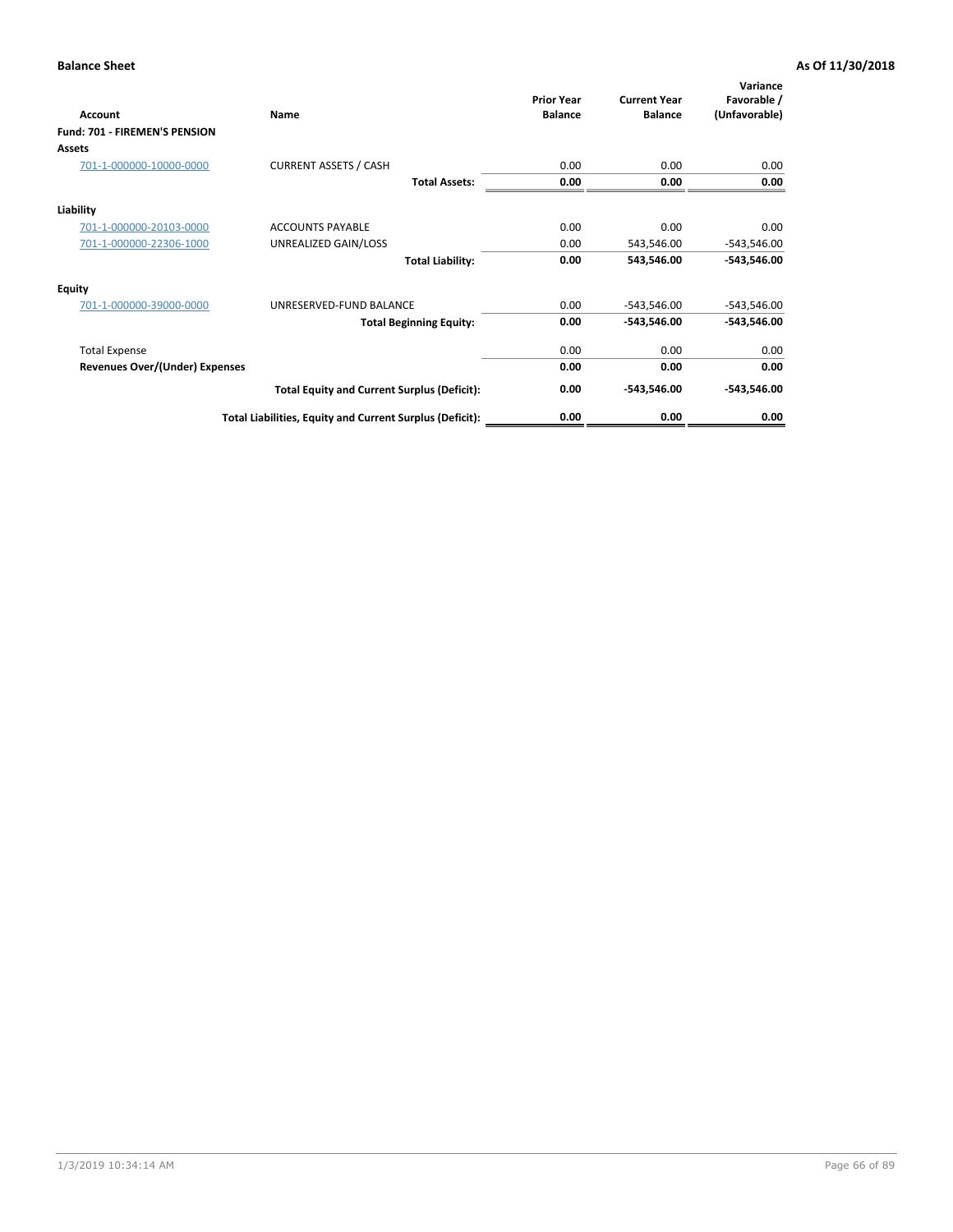|                                          |                                                          |                                     |                                       | Variance                     |
|------------------------------------------|----------------------------------------------------------|-------------------------------------|---------------------------------------|------------------------------|
| <b>Account</b>                           | <b>Name</b>                                              | <b>Prior Year</b><br><b>Balance</b> | <b>Current Year</b><br><b>Balance</b> | Favorable /<br>(Unfavorable) |
| Fund: 800 - SPENCE FUND                  |                                                          |                                     |                                       |                              |
| <b>Assets</b>                            |                                                          |                                     |                                       |                              |
| 800-3-000000-10000-0000                  | <b>CURRENT ASSETS / CASH</b>                             | $-1,716.38$                         | $-2,316.38$                           | $-600.00$                    |
| 800-3-000000-11507-0000                  | <b>SPENCE ENDOWMENT</b>                                  | 574,883.38                          | 585,077.11                            | 10,193.73                    |
| 800-3-000000-11520-0000                  | <b>CERTIFICATES OF DEPOSIT</b>                           | 0.00                                | 0.00                                  | 0.00                         |
| 800-3-000000-11605-0000                  | <b>SPENCE ENDOWMENT</b>                                  | 0.00                                | 0.00                                  | 0.00                         |
| 800-3-000000-13205-0000                  | <b>INTEREST RECEIVABLE</b>                               | 0.00                                | 0.00                                  | 0.00                         |
|                                          | <b>Total Assets:</b>                                     | 573,167.00                          | 582,760.73                            | 9,593.73                     |
| Liability                                |                                                          |                                     |                                       |                              |
| 800-3-000000-20101-0000                  | <b>ACCOUNTS PAYABLE</b>                                  | 0.00                                | 0.00                                  | 0.00                         |
| 800-3-000000-20102-0000                  | <b>CREDIT CARD PAYABLE</b>                               | 0.00                                | 0.00                                  | 0.00                         |
| 800-3-000000-20103-0000                  | <b>ACCRUED ACCOUNTS PAYABLE</b>                          | 0.00                                | 0.00                                  | 0.00                         |
| 800-3-000000-20139-0000                  | <b>RETAINAGES PAYABLE</b>                                | 0.00                                | 0.00                                  | 0.00                         |
| 800-3-000000-21001-0000                  | <b>GENERAL FUND / GENERAL FUND</b>                       | 0.00                                | 0.00                                  | 0.00                         |
| 800-3-000000-29300-0000                  | <b>ENCUMBRANCE SUMMARY</b>                               | 0.00                                | 0.00                                  | 0.00                         |
| 800-3-000000-29400-0000                  | RESERVED ACCOUNT / ENCUMBRANCES                          | 0.00                                | 0.00                                  | 0.00                         |
|                                          | <b>Total Liability:</b>                                  | 0.00                                | 0.00                                  | 0.00                         |
|                                          |                                                          |                                     |                                       |                              |
| <b>Equity</b><br>800-3-000000-39000-0000 | UNRESERVED-FUND BALANCE                                  | 572,241.50                          | 580,732.13                            | 8,490.63                     |
|                                          | <b>Total Beginning Equity:</b>                           | 572,241.50                          | 580,732.13                            | 8,490.63                     |
|                                          |                                                          |                                     |                                       |                              |
| <b>Total Revenue</b>                     |                                                          | 1,025.50                            | 2,128.60                              | 1,103.10                     |
| <b>Total Expense</b>                     |                                                          | 100.00                              | 100.00                                | 0.00                         |
| <b>Revenues Over/(Under) Expenses</b>    |                                                          | 925.50                              | 2,028.60                              | 1,103.10                     |
|                                          | <b>Total Equity and Current Surplus (Deficit):</b>       | 573,167.00                          | 582,760.73                            | 9,593.73                     |
|                                          | Total Liabilities, Equity and Current Surplus (Deficit): | 573,167.00                          | 582,760.73                            | 9,593.73                     |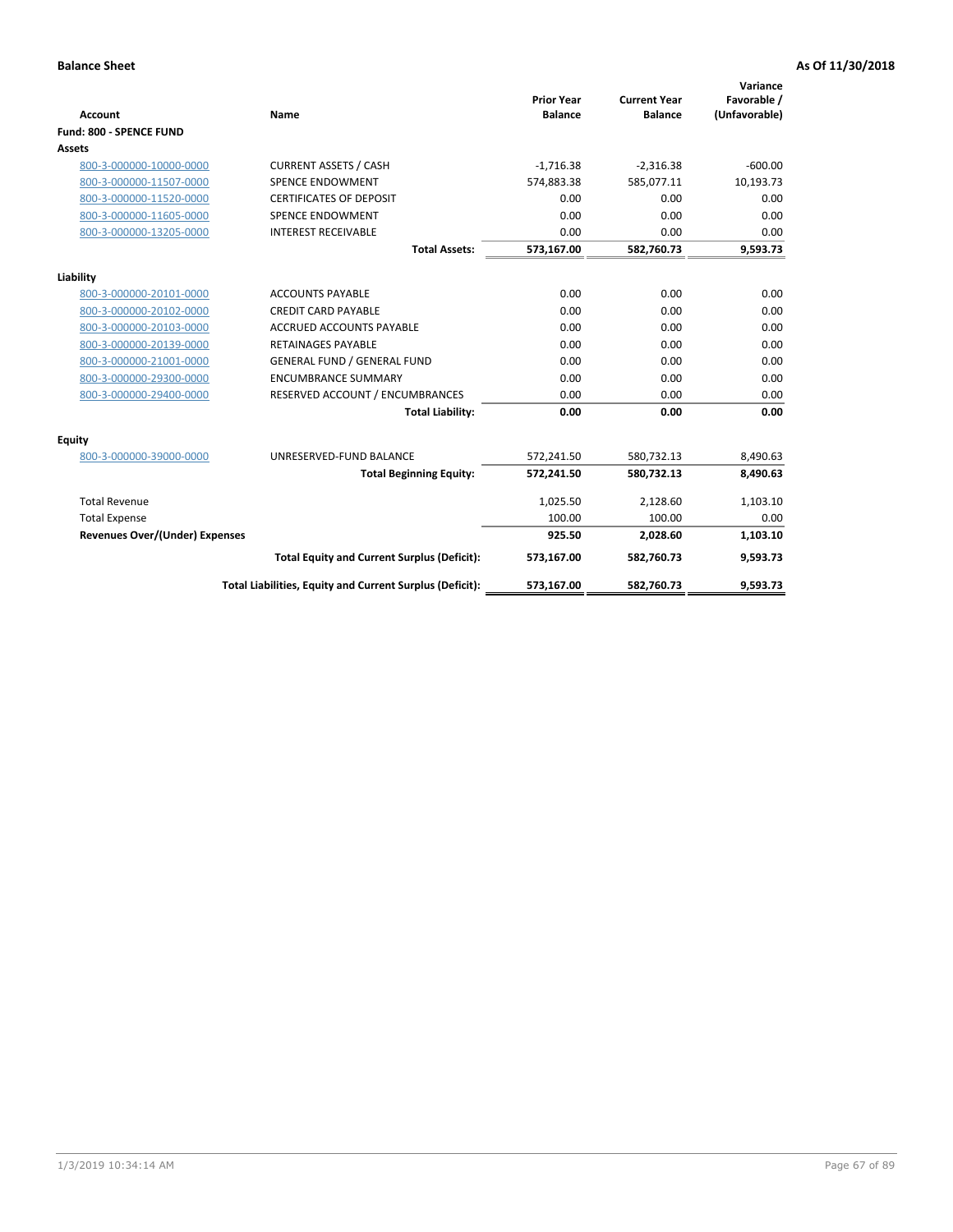| <b>Account</b>                         | Name                                                     | <b>Prior Year</b><br><b>Balance</b> | <b>Current Year</b><br><b>Balance</b> | Variance<br>Favorable /<br>(Unfavorable) |
|----------------------------------------|----------------------------------------------------------|-------------------------------------|---------------------------------------|------------------------------------------|
| <b>Fund: 801 - JONES LIBRARY TRUST</b> |                                                          |                                     |                                       |                                          |
| Assets                                 |                                                          |                                     |                                       |                                          |
| 801-3-000000-10000-0000                | <b>CURRENT ASSETS / CASH</b>                             | 15,419.58                           | 15,612.76                             | 193.18                                   |
| 801-3-000000-13201-0000                | MISC ACCTS RECEIVABLE                                    | 0.00                                | 0.00                                  | 0.00                                     |
| 801-3-000000-13205-0000                | <b>INTEREST RECEIVABLE</b>                               | 0.00                                | 0.00                                  | 0.00                                     |
|                                        | <b>Total Assets:</b>                                     | 15,419.58                           | 15,612.76                             | 193.18                                   |
| Liability                              |                                                          |                                     |                                       |                                          |
| 801-3-000000-20101-0000                | <b>ACCOUNTS PAYABLE</b>                                  | 0.00                                | 0.00                                  | 0.00                                     |
| 801-3-000000-20102-0000                | <b>CREDIT CARD PAYABLE</b>                               | 0.00                                | 0.00                                  | 0.00                                     |
| 801-3-000000-20103-0000                | <b>ACCRUED ACCOUNTS PAYABLE</b>                          | 0.00                                | 0.00                                  | 0.00                                     |
|                                        | <b>Total Liability:</b>                                  | 0.00                                | 0.00                                  | 0.00                                     |
| Equity                                 |                                                          |                                     |                                       |                                          |
| 801-3-000000-39000-0000                | UNRESERVED-FUND BALANCE                                  | 15,424.19                           | 15,532.72                             | 108.53                                   |
|                                        | <b>Total Beginning Equity:</b>                           | 15,424.19                           | 15,532.72                             | 108.53                                   |
| <b>Total Revenue</b>                   |                                                          | $-4.22$                             | 81.03                                 | 85.25                                    |
| <b>Total Expense</b>                   |                                                          | 0.39                                | 0.99                                  | $-0.60$                                  |
| <b>Revenues Over/(Under) Expenses</b>  |                                                          | $-4.61$                             | 80.04                                 | 84.65                                    |
|                                        | <b>Total Equity and Current Surplus (Deficit):</b>       | 15,419.58                           | 15,612.76                             | 193.18                                   |
|                                        | Total Liabilities, Equity and Current Surplus (Deficit): | 15,419.58                           | 15,612.76                             | 193.18                                   |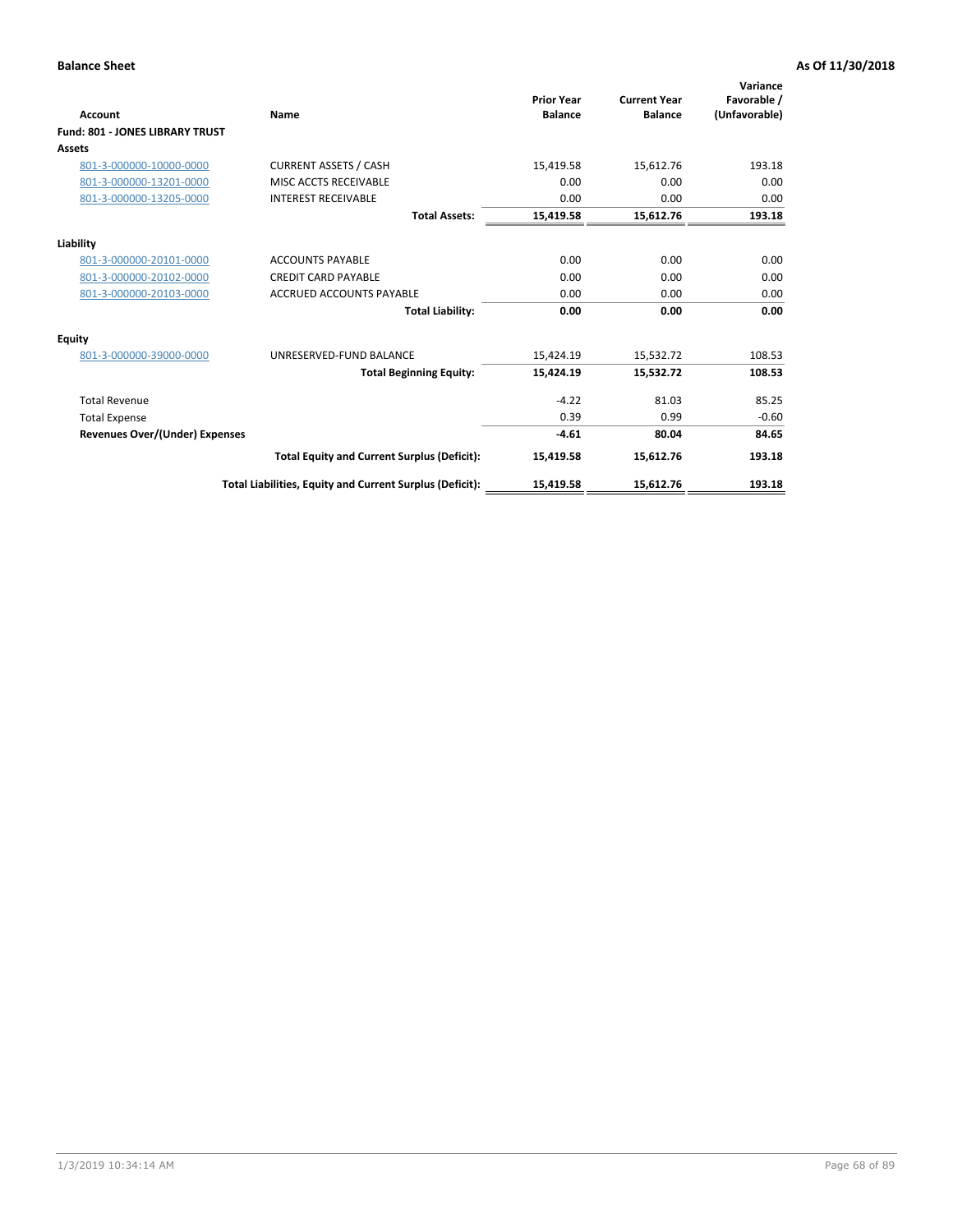| <b>Account</b>                              | <b>Name</b>                                              | <b>Prior Year</b><br><b>Balance</b> | <b>Current Year</b><br><b>Balance</b> | Variance<br>Favorable /<br>(Unfavorable) |
|---------------------------------------------|----------------------------------------------------------|-------------------------------------|---------------------------------------|------------------------------------------|
| Fund: 803 - GREENVILLE BOARD OF DEVELOPMENT |                                                          |                                     |                                       |                                          |
| Assets                                      |                                                          |                                     |                                       |                                          |
| 803-3-000000-10000-0000                     | <b>CURRENT ASSETS / CASH</b>                             | 0.00                                | 0.00                                  | 0.00                                     |
| 803-3-000000-13201-0000                     | MISC ACCTS RECEIVABLE                                    | 0.00                                | 0.00                                  | 0.00                                     |
| 803-3-000000-13203-0000                     | NON-CURRENT ASSETS / PREPAYMENTS                         | 0.00                                | 0.00                                  | 0.00                                     |
|                                             | <b>Total Assets:</b>                                     | 0.00                                | 0.00                                  | 0.00                                     |
| Liability                                   |                                                          |                                     |                                       |                                          |
| 803-3-000000-20101-0000                     | <b>ACCOUNTS PAYABLE</b>                                  | 0.00                                | 0.00                                  | 0.00                                     |
| 803-3-000000-20102-0000                     | <b>ACCOUNTS PAYABLE</b>                                  | 0.00                                | 0.00                                  | 0.00                                     |
| 803-3-000000-20103-0000                     | <b>ACCRUED ACCOUNTS PAYABLE</b>                          | 0.00                                | 0.00                                  | 0.00                                     |
| 803-3-000000-20139-0000                     | <b>RETAINAGES PAYABLE</b>                                | 0.00                                | 0.00                                  | 0.00                                     |
| 803-3-000000-20141-0000                     | <b>TELEPHONE CLEARING</b>                                | 0.00                                | 0.00                                  | 0.00                                     |
| 803-3-000000-21400-0000                     | <b>ELECTRIC OPERATING FUND</b>                           | 0.00                                | 0.00                                  | 0.00                                     |
| 803-3-000000-22001-0000                     | ACCRUED SALARIES/WAGES                                   | 0.00                                | 0.00                                  | 0.00                                     |
| 803-3-000000-22002-0000                     | ACCRUED SALARIES/WAGES                                   | 0.00                                | 0.00                                  | 0.00                                     |
| 803-3-000000-26001-0000                     | <b>COMPENSATED ABSENCES PAY</b>                          | 0.00                                | 0.00                                  | 0.00                                     |
| 803-3-000000-29300-0000                     | <b>ENCUMBRANCE SUMMARY</b>                               | 0.00                                | 0.00                                  | 0.00                                     |
| 803-3-000000-29400-0100                     | RESERVED ACCOUNT / ENCUMBRANCES                          | 0.00                                | 0.00                                  | 0.00                                     |
|                                             | <b>Total Liability:</b>                                  | 0.00                                | 0.00                                  | 0.00                                     |
| Equity                                      |                                                          |                                     |                                       |                                          |
| 803-3-000000-39000-0000                     | UNRESERVED-FUND BALANCE                                  | 0.00                                | 0.00                                  | 0.00                                     |
|                                             | <b>Total Beginning Equity:</b>                           | 0.00                                | 0.00                                  | 0.00                                     |
| <b>Total Revenue</b>                        |                                                          | 0.00                                | 0.00                                  | 0.00                                     |
| <b>Total Expense</b>                        |                                                          | 0.00                                | 0.00                                  | 0.00                                     |
| <b>Revenues Over/(Under) Expenses</b>       |                                                          | 0.00                                | 0.00                                  | 0.00                                     |
|                                             | <b>Total Equity and Current Surplus (Deficit):</b>       | 0.00                                | 0.00                                  | 0.00                                     |
|                                             | Total Liabilities, Equity and Current Surplus (Deficit): | 0.00                                | 0.00                                  | 0.00                                     |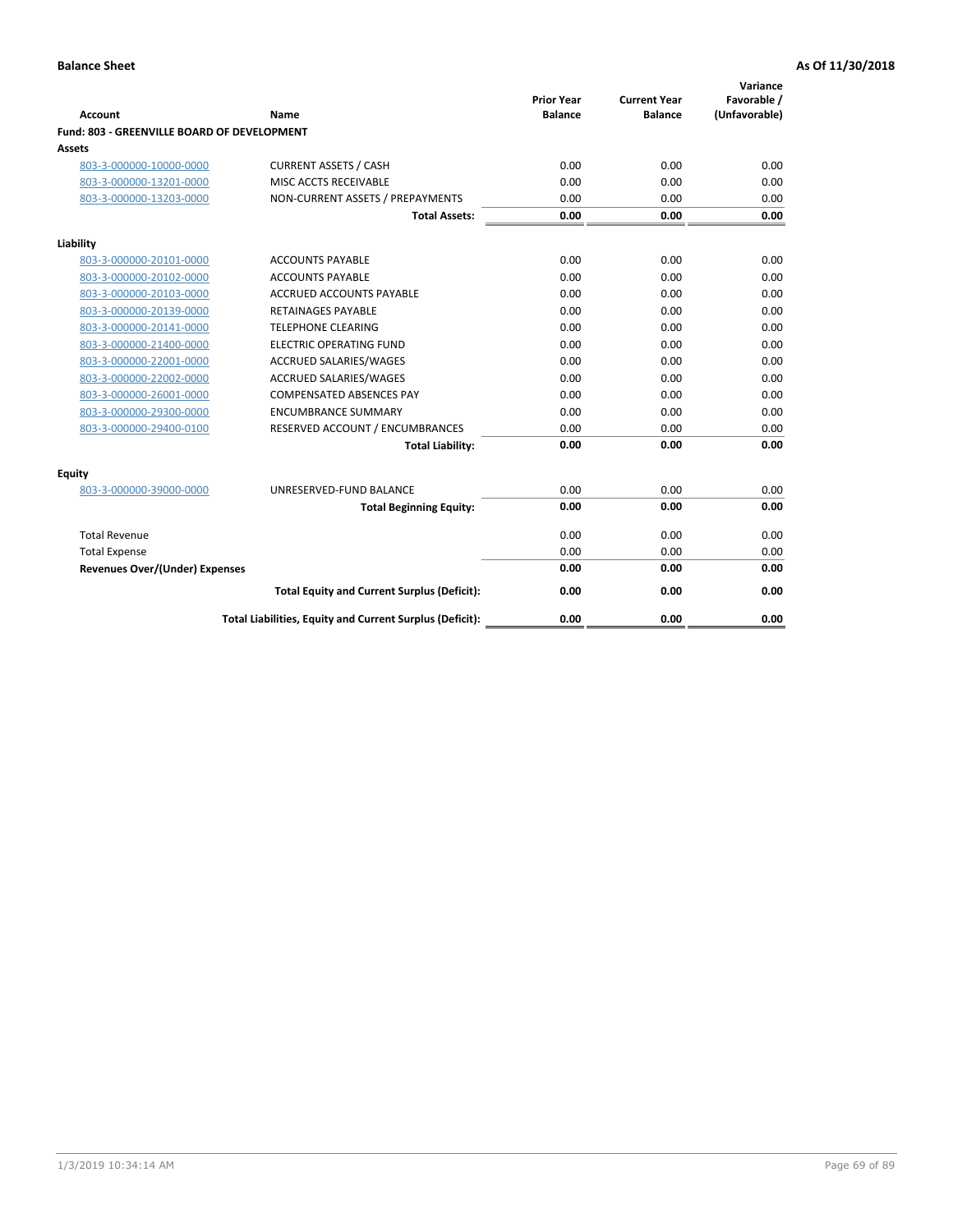| <b>Account</b>                        | <b>Name</b>                                              | <b>Prior Year</b><br><b>Balance</b> | <b>Current Year</b><br><b>Balance</b> | Variance<br>Favorable /<br>(Unfavorable) |
|---------------------------------------|----------------------------------------------------------|-------------------------------------|---------------------------------------|------------------------------------------|
| <b>Fund: 807 - 4A-EDC</b>             |                                                          |                                     |                                       |                                          |
| <b>Assets</b>                         |                                                          |                                     |                                       |                                          |
| 807-3-000000-10000-0000               | <b>CURRENT ASSETS / CASH</b>                             | 0.00                                | 0.00                                  | 0.00                                     |
| 807-3-000000-13201-0000               | MISC ACCTS RECEIVABLE                                    | 0.00                                | 0.00                                  | 0.00                                     |
| 807-3-000000-16301-0000               | FIXED ASSETS / C W I P                                   | 0.00                                | 0.00                                  | 0.00                                     |
|                                       | <b>Total Assets:</b>                                     | 0.00                                | 0.00                                  | 0.00                                     |
| Liability                             |                                                          |                                     |                                       |                                          |
| 807-3-000000-20101-0000               | <b>ACCOUNTS PAYABLE</b>                                  | 0.00                                | 0.00                                  | 0.00                                     |
| 807-3-000000-20103-0000               | <b>ACCOUNTS PAYABLE</b>                                  | 0.00                                | 0.00                                  | 0.00                                     |
| 807-3-000000-20139-0000               | <b>RETAINAGES PAYABLE</b>                                | 0.00                                | 0.00                                  | 0.00                                     |
| 807-3-000000-26105-0000               | INV NET OF RELATED DEBT                                  | 0.00                                | 0.00                                  | 0.00                                     |
| 807-3-000000-29300-0000               | <b>ENCUMBRANCE SUMMARY</b>                               | 0.00                                | 0.00                                  | 0.00                                     |
| 807-3-000000-29400-0100               | RESERVED ACCOUNT / ENCUMBRANCES                          | 0.00                                | 0.00                                  | 0.00                                     |
| 807-3-495000-20180-0000               | <b>CURRENT DEBT</b>                                      | 0.00                                | 0.00                                  | 0.00                                     |
| 807-3-495000-26002-0000               | CA - LONG-TERM DEBT / AMT TO BE PROVIL                   | 0.00                                | 0.00                                  | 0.00                                     |
|                                       | <b>Total Liability:</b>                                  | 0.00                                | 0.00                                  | 0.00                                     |
| Equity                                |                                                          |                                     |                                       |                                          |
| 807-3-000000-39000-0000               | UNRESERVED-FUND BALANCE                                  | 0.00                                | 0.00                                  | 0.00                                     |
|                                       | <b>Total Beginning Equity:</b>                           | 0.00                                | 0.00                                  | 0.00                                     |
| <b>Total Revenue</b>                  |                                                          | 0.00                                | 0.00                                  | 0.00                                     |
| <b>Total Expense</b>                  |                                                          | 0.00                                | 0.00                                  | 0.00                                     |
| <b>Revenues Over/(Under) Expenses</b> |                                                          | 0.00                                | 0.00                                  | 0.00                                     |
|                                       | <b>Total Equity and Current Surplus (Deficit):</b>       | 0.00                                | 0.00                                  | 0.00                                     |
|                                       | Total Liabilities, Equity and Current Surplus (Deficit): | 0.00                                | 0.00                                  | 0.00                                     |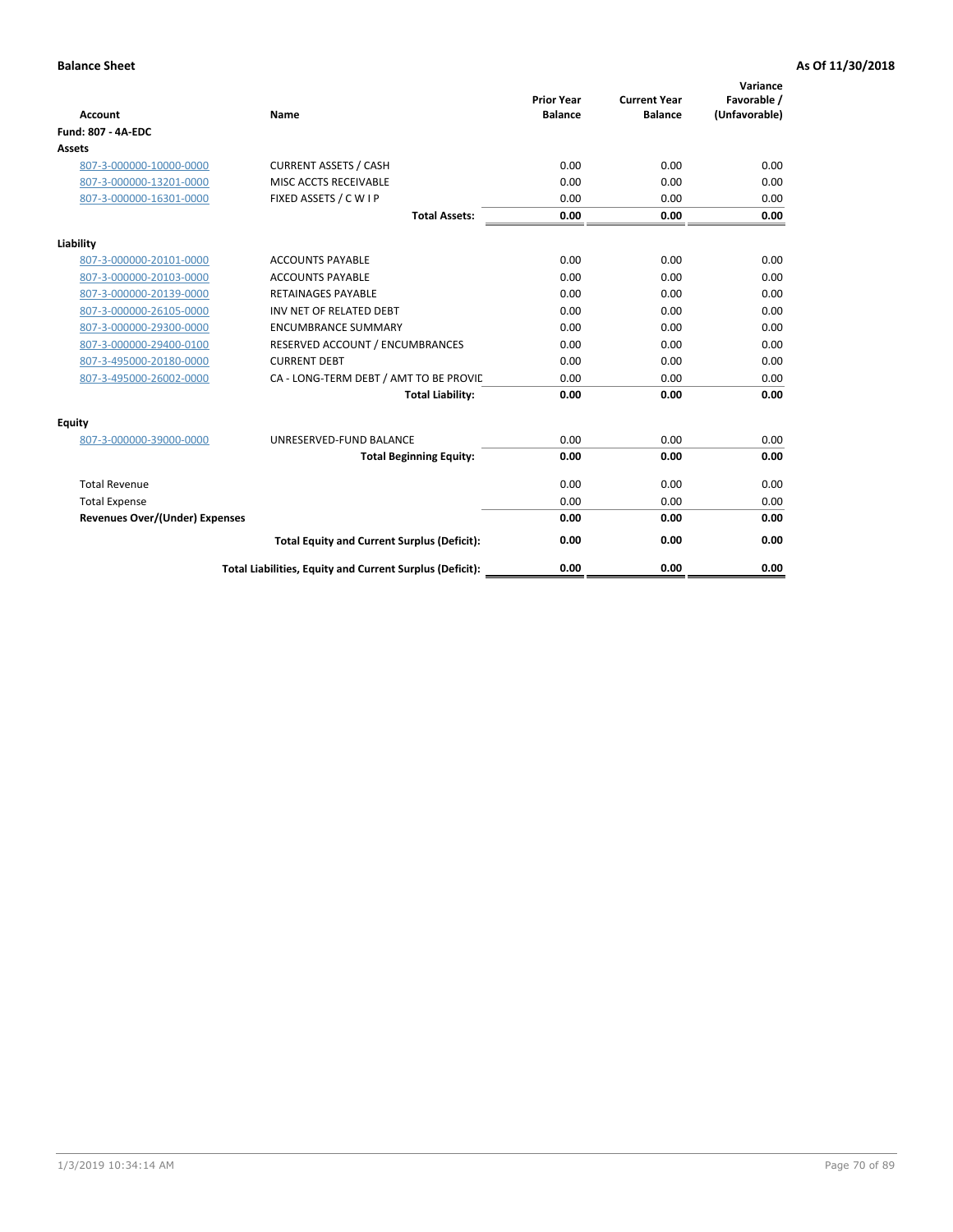| Account                               | Name                                                     | <b>Prior Year</b><br><b>Balance</b> | <b>Current Year</b><br><b>Balance</b> | Variance<br>Favorable /<br>(Unfavorable) |
|---------------------------------------|----------------------------------------------------------|-------------------------------------|---------------------------------------|------------------------------------------|
| Fund: 809 - GREENVILLE IDC (L-3)      |                                                          |                                     |                                       |                                          |
| Assets                                |                                                          |                                     |                                       |                                          |
| 809-3-000000-10000-0000               | <b>CURRENT ASSETS / CASH</b>                             | 0.40                                | 1.40                                  | 1.00                                     |
| 809-3-000000-13201-0000               | MISC ACCTS RECEIVABLE                                    | 0.00                                | 0.00                                  | 0.00                                     |
|                                       | <b>Total Assets:</b>                                     | 0.40                                | 1.40                                  | 1.00                                     |
| Liability                             |                                                          |                                     |                                       |                                          |
| 809-3-000000-20101-0000               | <b>ACCOUNTS PAYABLE</b>                                  | 0.00                                | 0.00                                  | 0.00                                     |
| 809-3-000000-20103-0000               | ACCRUED ACCOUNTS PAYABLE                                 | 0.00                                | $-787.94$                             | 787.94                                   |
| 809-3-000000-21001-0000               | <b>GENERAL FUND / GENERAL FUND</b>                       | 0.00                                | 0.00                                  | 0.00                                     |
|                                       | <b>Total Liability:</b>                                  | 0.00                                | $-787.94$                             | 787.94                                   |
| Equity                                |                                                          |                                     |                                       |                                          |
| 809-3-000000-39000-0000               | UNRESERVED-FUND BALANCE                                  | 0.40                                | 788.34                                | 787.94                                   |
| 809-3-000000-39100-0000               | UNRESERVED-RET. EARNINGS                                 | 0.00                                | 0.00                                  | 0.00                                     |
| 809-3-000000-39150-0000               | RESERVED-RET. EARNINGS                                   | 0.00                                | 0.00                                  | 0.00                                     |
|                                       | <b>Total Beginning Equity:</b>                           | 0.40                                | 788.34                                | 787.94                                   |
| <b>Total Revenue</b>                  |                                                          | 507,154.35                          | 416,563.75                            | $-90,590.60$                             |
| <b>Total Expense</b>                  |                                                          | 507,154.35                          | 416,562.75                            | 90,591.60                                |
| <b>Revenues Over/(Under) Expenses</b> |                                                          | 0.00                                | 1.00                                  | 1.00                                     |
|                                       | <b>Total Equity and Current Surplus (Deficit):</b>       | 0.40                                | 789.34                                | 788.94                                   |
|                                       | Total Liabilities, Equity and Current Surplus (Deficit): | 0.40                                | 1.40                                  | 1.00                                     |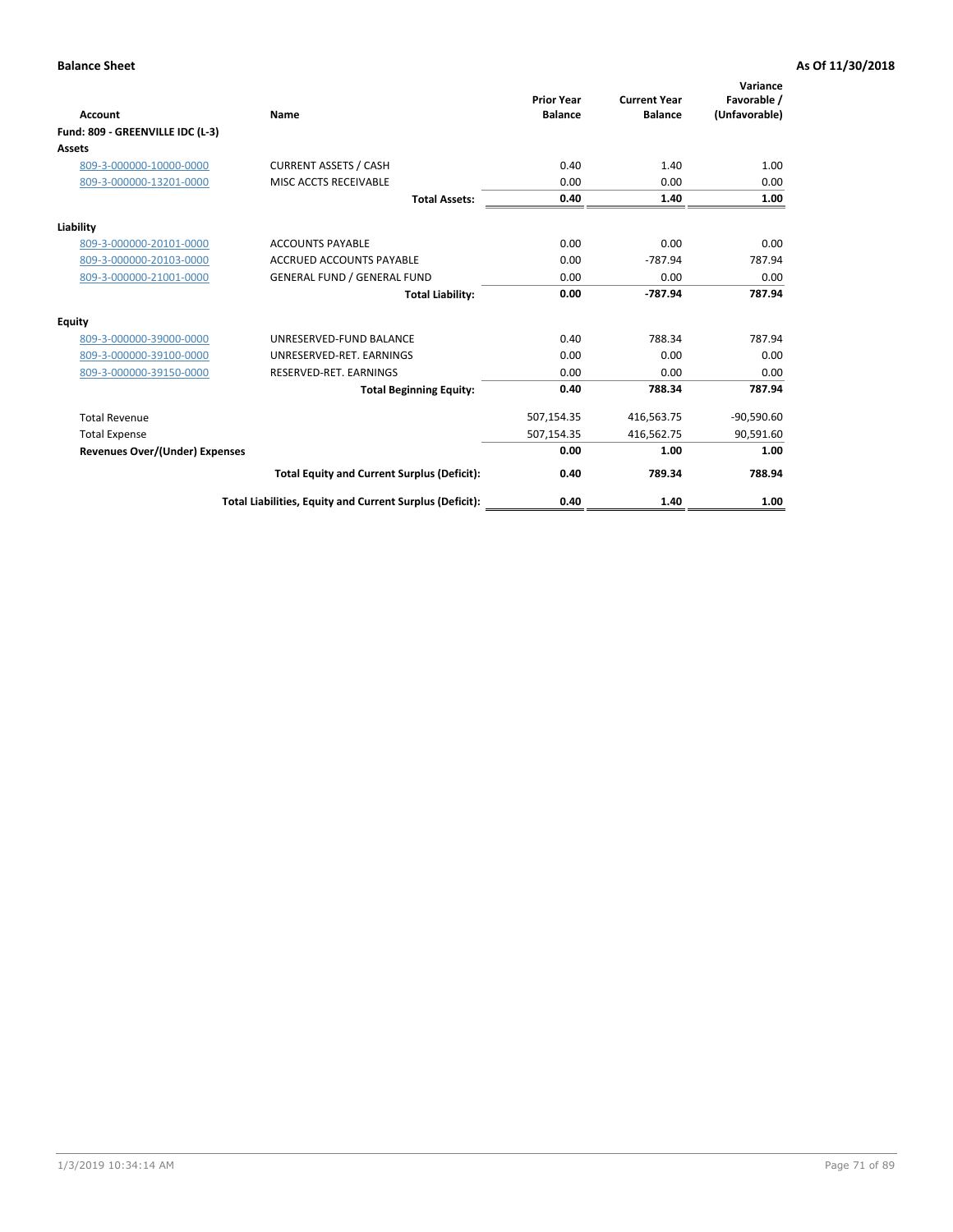| <b>Account</b>                                     | Name                                                          | <b>Prior Year</b><br><b>Balance</b> | <b>Current Year</b><br><b>Balance</b> | Variance<br>Favorable /<br>(Unfavorable) |
|----------------------------------------------------|---------------------------------------------------------------|-------------------------------------|---------------------------------------|------------------------------------------|
| Fund: 810 - SEIZURE FUNDS - STATE RULES            |                                                               |                                     |                                       |                                          |
| Assets                                             |                                                               |                                     |                                       |                                          |
| 810-3-000000-10000-0000                            | <b>CURRENT ASSETS / CASH</b>                                  | 263,466.14                          | 291,671.11                            | 28,204.97                                |
| 810-3-000000-13201-0000                            | MISC ACCTS RECEIVABLE                                         | 0.00                                | $-23,590.00$                          | $-23,590.00$                             |
| 810-3-000000-13202-1400                            | <b>EMPLOYEE ADVANCES</b>                                      | 0.00                                | 0.00                                  | 0.00                                     |
| 810-3-000000-13205-0000                            | <b>INTEREST RECEIVABLE</b>                                    | 0.00                                | 0.00                                  | 0.00                                     |
| 810-3-000000-16201-0000                            | MACHINERY AND EQUIPMENT                                       | 0.00                                | 0.00                                  | 0.00                                     |
| 810-3-000000-16202-0000                            | ACCUMULATED DEPRECATION                                       | 0.00                                | 0.00                                  | 0.00                                     |
|                                                    | <b>Total Assets:</b>                                          | 263,466.14                          | 268,081.11                            | 4,614.97                                 |
|                                                    |                                                               |                                     |                                       |                                          |
| Liability                                          |                                                               | 0.00                                |                                       |                                          |
| 810-3-000000-20101-0000                            | <b>ACCOUNTS PAYABLE</b>                                       |                                     | 0.00                                  | 0.00                                     |
| 810-3-000000-20102-0000<br>810-3-000000-20103-0000 | <b>CREDIT CARD PAYABLE</b><br><b>ACCRUED ACCOUNTS PAYABLE</b> | 0.00<br>0.00                        | 0.00<br>0.00                          | 0.00<br>0.00                             |
| 810-3-000000-29300-0000                            | <b>ENCUMBRANCE SUMMARY</b>                                    | 0.00                                | 0.00                                  | 0.00                                     |
|                                                    |                                                               | 0.00                                | 0.00                                  | 0.00                                     |
| 810-3-000000-29400-0100                            | RESERVED ACCOUNT / ENCUMBRANCES                               | 0.00                                | 0.00                                  | 0.00                                     |
| 810-3-000000-92520-0600                            | RESERVED ACCOUNT/HB65 SIEZURES                                | 0.00                                | 0.00                                  | 0.00                                     |
|                                                    | <b>Total Liability:</b>                                       |                                     |                                       |                                          |
| <b>Equity</b>                                      |                                                               |                                     |                                       |                                          |
| 810-3-000000-39000-0000                            | UNRESERVED-FUND BALANCE                                       | 262,591.46                          | 266,708.55                            | 4,117.09                                 |
|                                                    | <b>Total Beginning Equity:</b>                                | 262,591.46                          | 266,708.55                            | 4,117.09                                 |
| <b>Total Revenue</b>                               |                                                               | 892.64                              | 1,389.50                              | 496.86                                   |
| <b>Total Expense</b>                               |                                                               | 17.96                               | 16.94                                 | 1.02                                     |
| <b>Revenues Over/(Under) Expenses</b>              |                                                               | 874.68                              | 1,372.56                              | 497.88                                   |
|                                                    | <b>Total Equity and Current Surplus (Deficit):</b>            | 263,466.14                          | 268,081.11                            | 4,614.97                                 |
|                                                    | Total Liabilities, Equity and Current Surplus (Deficit):      | 263,466.14                          | 268,081.11                            | 4,614.97                                 |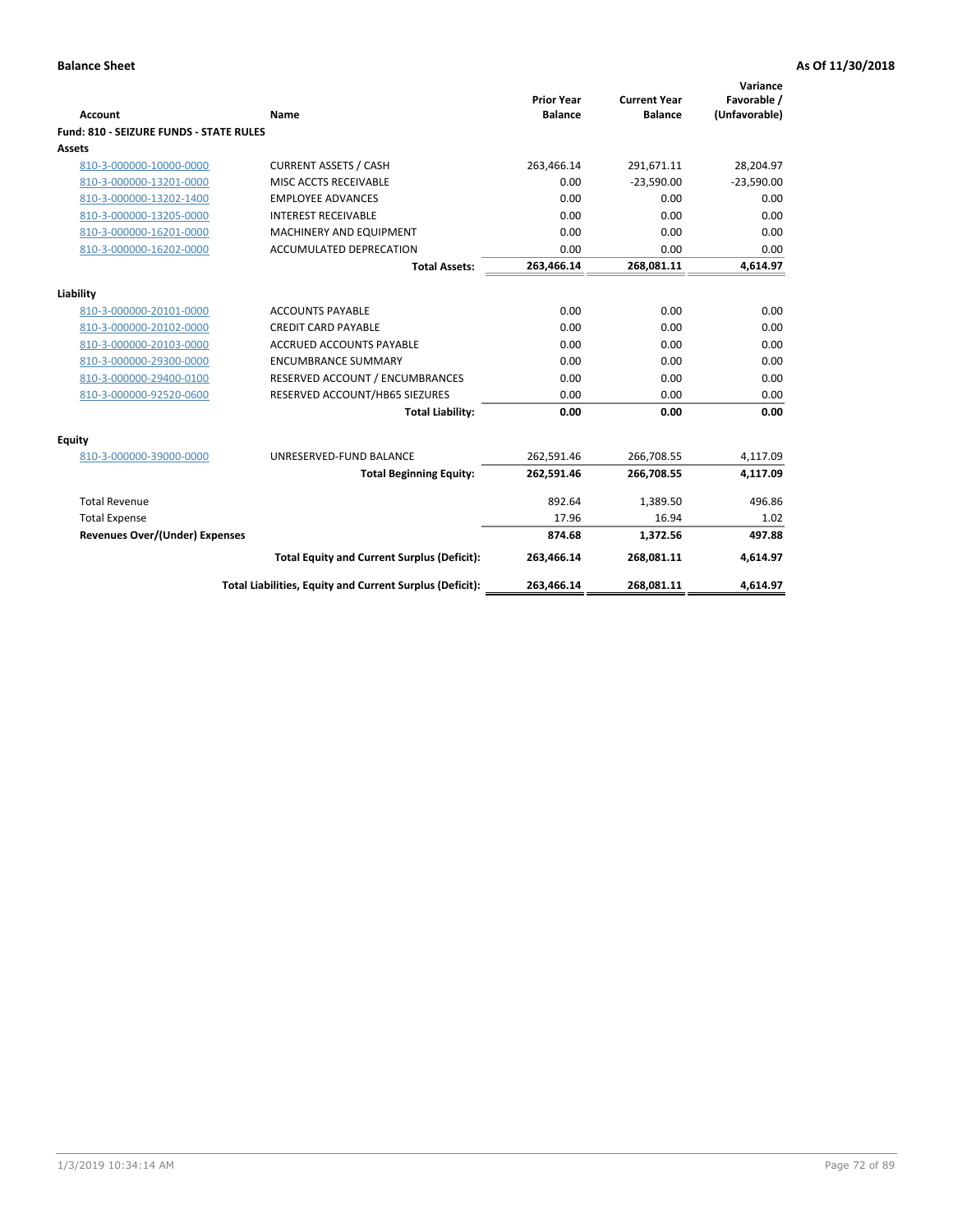| Account                               | Name                                                     | <b>Prior Year</b><br><b>Balance</b> | <b>Current Year</b><br><b>Balance</b> | Variance<br>Favorable /<br>(Unfavorable) |
|---------------------------------------|----------------------------------------------------------|-------------------------------------|---------------------------------------|------------------------------------------|
| Fund: 811 - SEIZURE FUNDS - FED RULES |                                                          |                                     |                                       |                                          |
| <b>Assets</b>                         |                                                          |                                     |                                       |                                          |
| 811-3-000000-10000-0000               | <b>CURRENT ASSETS / CASH</b>                             | 156,591.87                          | 300,468.69                            | 143,876.82                               |
| 811-3-000000-13201-0000               | MISC ACCTS RECEIVABLE                                    | 0.00                                | 0.00                                  | 0.00                                     |
| 811-3-000000-13205-0000               | <b>INTEREST RECEIVABLE</b>                               | 0.00                                | 0.00                                  | 0.00                                     |
| 811-3-000000-16201-0000               | <b>MACHINERY AND EQUIPMENT</b>                           | 0.00                                | 0.00                                  | 0.00                                     |
| 811-3-000000-16202-0000               | ACCUMULATED DEPRECATION                                  | 0.00                                | 0.00                                  | 0.00                                     |
|                                       | <b>Total Assets:</b>                                     | 156,591.87                          | 300,468.69                            | 143,876.82                               |
| Liability                             |                                                          |                                     |                                       |                                          |
| 811-3-000000-20101-0000               | <b>ACCOUNTS PAYABLE</b>                                  | 0.00                                | 0.00                                  | 0.00                                     |
| 811-3-000000-20102-0000               | <b>CREDIT CARD PAYABLE</b>                               | 0.00                                | 0.00                                  | 0.00                                     |
| 811-3-000000-20103-0000               | <b>ACCRUED ACCOUNTS PAYABLE</b>                          | 0.00                                | 0.00                                  | 0.00                                     |
| 811-3-000000-29300-0000               | <b>ENCUMBRANCE SUMMARY</b>                               | 0.00                                | 0.00                                  | 0.00                                     |
| 811-3-000000-29400-0100               | RESERVED ACCOUNT / ENCUMBRANCES                          | 0.00                                | 0.00                                  | 0.00                                     |
| 811-3-000000-92521-0700               | RESERVED ACCOUNT/FED SIEZURES                            | 0.00                                | 0.00                                  | 0.00                                     |
|                                       | <b>Total Liability:</b>                                  | 0.00                                | 0.00                                  | 0.00                                     |
|                                       |                                                          |                                     |                                       |                                          |
| Equity                                |                                                          |                                     |                                       |                                          |
| 811-3-000000-39000-0000               | UNRESERVED-FUND BALANCE                                  | 156,639.33                          | 298,929.55                            | 142,290.22                               |
|                                       | <b>Total Beginning Equity:</b>                           | 156,639.33                          | 298,929.55                            | 142,290.22                               |
| <b>Total Revenue</b>                  |                                                          | $-42.79$                            | 1.558.12                              | 1,600.91                                 |
| <b>Total Expense</b>                  |                                                          | 4.67                                | 18.98                                 | $-14.31$                                 |
| Revenues Over/(Under) Expenses        |                                                          | $-47.46$                            | 1,539.14                              | 1,586.60                                 |
|                                       | <b>Total Equity and Current Surplus (Deficit):</b>       | 156,591.87                          | 300,468.69                            | 143,876.82                               |
|                                       | Total Liabilities, Equity and Current Surplus (Deficit): | 156,591.87                          | 300,468.69                            | 143,876.82                               |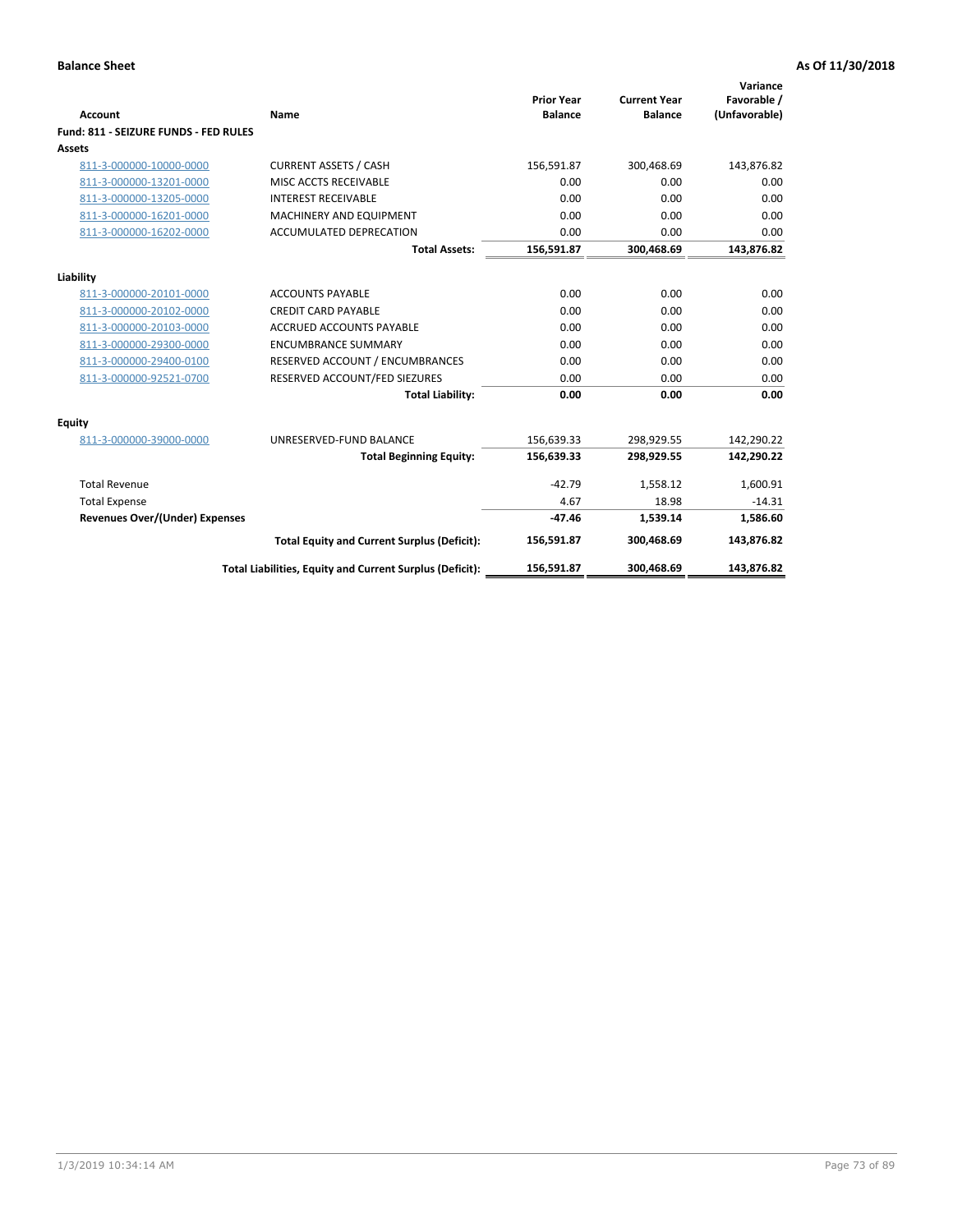|                                                         |                                                          | <b>Prior Year</b> | <b>Current Year</b> | Variance<br>Favorable / |
|---------------------------------------------------------|----------------------------------------------------------|-------------------|---------------------|-------------------------|
| <b>Account</b>                                          | Name                                                     | <b>Balance</b>    | <b>Balance</b>      | (Unfavorable)           |
| Fund: 820 - TIRZ FUND (Tax Increment Reinvestment Zone) |                                                          |                   |                     |                         |
| Assets                                                  |                                                          |                   |                     |                         |
| 820-3-000000-10000-0000                                 | <b>CURRENT ASSETS / CASH</b>                             | 1,279,806.66      | 1,748,741.65        | 468,934.99              |
| 820-3-000000-13101-0000                                 | <b>TAX RECEIVABLE-CURRENT</b>                            | 366,756.66        | 480,916.16          | 114,159.50              |
| 820-3-000000-13102-0000                                 | <b>TAXES REC-DELINQUENT</b>                              | 3,972.52          | 7,888.32            | 3,915.80                |
| 820-3-000000-13103-0000                                 | ALLOW FOR UNCOLLECT TAXES                                | $-1,375.55$       | $-2,438.54$         | $-1,062.99$             |
| 820-3-000000-13201-0000                                 | MISC ACCTS RECEIVABLE                                    | 0.00              | 1,469.94            | 1,469.94                |
| 820-3-000000-13205-0000                                 | <b>INTEREST RECEIVABLE</b>                               | 0.00              | 0.00                | 0.00                    |
| 820-3-000000-13221-0000                                 | MISC A/R - PROPERTY TAXES                                | 103.69            | 0.00                | $-103.69$               |
|                                                         | <b>Total Assets:</b>                                     | 1,649,263.98      | 2,236,577.53        | 587,313.55              |
| Liability                                               |                                                          |                   |                     |                         |
| 820-3-000000-20101-0000                                 | <b>ACCOUNTS PAYABLE</b>                                  | 0.00              | 0.00                | 0.00                    |
| 820-3-000000-20103-0000                                 | <b>ACCRUED ACCOUNTS PAYABLE</b>                          | 0.00              | 0.00                | 0.00                    |
| 820-3-000000-20203-0000                                 | <b>DEFERRED TAX REVENUE</b>                              | 370,777.47        | 487,910.21          | $-117, 132.74$          |
| 820-3-000000-29300-0000                                 | <b>ENCUMBRANCE SUMMARY</b>                               | 0.00              | 0.00                | 0.00                    |
| 820-3-000000-29400-0100                                 | RESERVED ACCOUNT / ENCUMBRANCES                          | 0.00              | 0.00                | 0.00                    |
|                                                         | <b>Total Liability:</b>                                  | 370,777.47        | 487,910.21          | $-117,132.74$           |
| Equity                                                  |                                                          |                   |                     |                         |
| 820-3-000000-39000-0000                                 | UNRESERVED-FUND BALANCE                                  | 1,268,317.16      | 1,730,143.81        | 461,826.65              |
| 820-3-000000-39100-0000                                 | UNRESERVED-RET. EARNINGS                                 | 0.00              | 0.00                | 0.00                    |
|                                                         | <b>Total Beginning Equity:</b>                           | 1,268,317.16      | 1,730,143.81        | 461,826.65              |
| <b>Total Revenue</b>                                    |                                                          | 10,207.21         | 18,633.42           | 8,426.21                |
| <b>Total Expense</b>                                    |                                                          | 37.86             | 109.91              | $-72.05$                |
| <b>Revenues Over/(Under) Expenses</b>                   |                                                          | 10,169.35         | 18,523.51           | 8,354.16                |
|                                                         | <b>Total Equity and Current Surplus (Deficit):</b>       | 1,278,486.51      | 1,748,667.32        | 470,180.81              |
|                                                         | Total Liabilities, Equity and Current Surplus (Deficit): | 1,649,263.98      | 2,236,577.53        | 587,313.55              |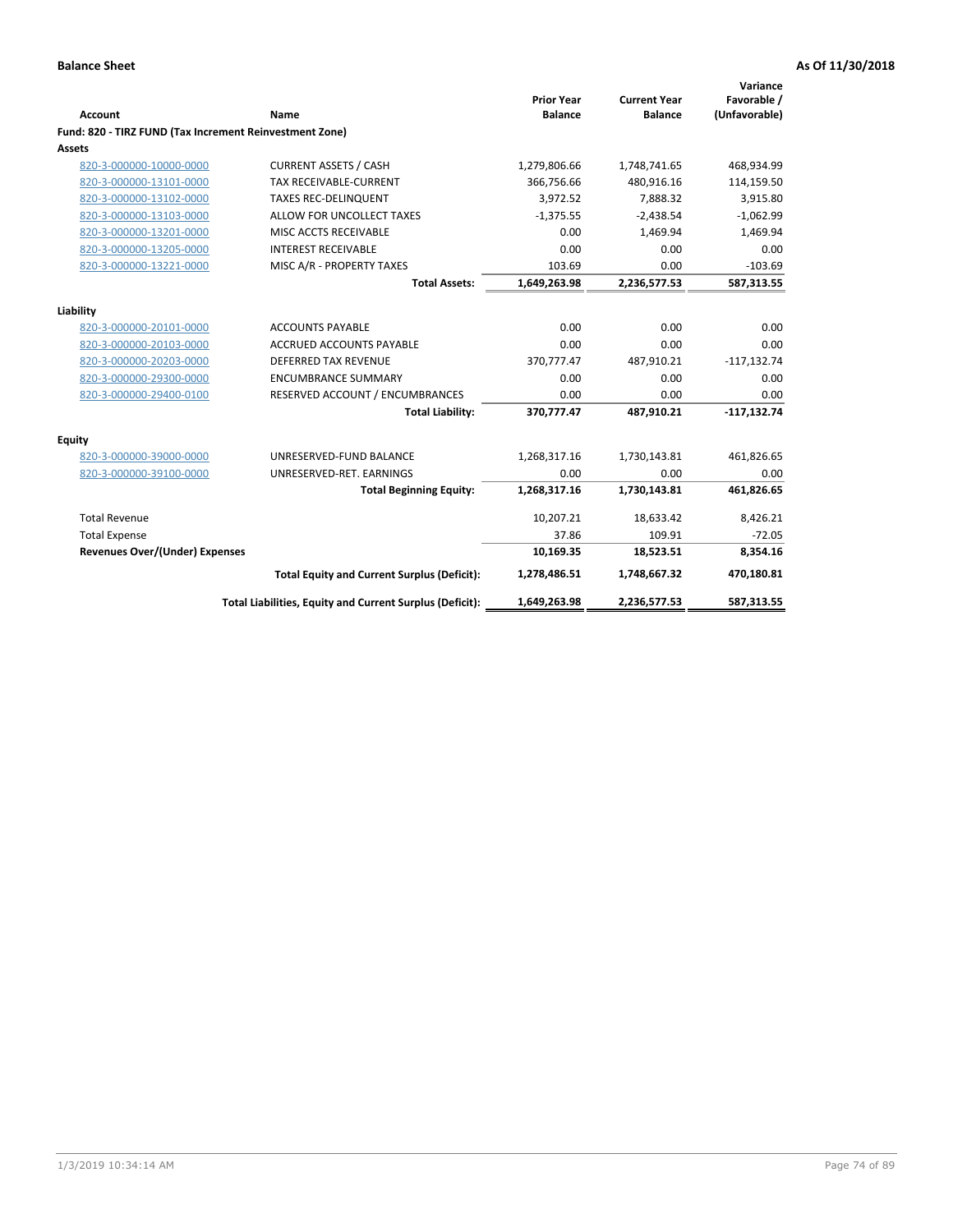| <b>Account</b>                           | Name                                                     | <b>Prior Year</b><br><b>Balance</b> | <b>Current Year</b><br><b>Balance</b> | Variance<br>Favorable /<br>(Unfavorable) |
|------------------------------------------|----------------------------------------------------------|-------------------------------------|---------------------------------------|------------------------------------------|
| Fund: 890 - GRNVL IDC (L-3) FIXED ASSETS |                                                          |                                     |                                       |                                          |
| <b>Assets</b>                            |                                                          |                                     |                                       |                                          |
| 890-3-000000-10000-0000                  | <b>CURRENT ASSETS / CASH</b>                             | $-0.18$                             | $-0.18$                               | 0.00                                     |
| 890-3-000000-16004-0000                  | FIXED ASSETS / BUILDINGS                                 | 0.00                                | 0.00                                  | 0.00                                     |
| 890-3-000000-16005-0000                  | <b>ACCUMULATED DEPRECIATION</b>                          | 0.00                                | 0.00                                  | 0.00                                     |
| 890-3-000000-16301-0000                  | FIXED ASSETS / C W I P                                   | 0.25                                | 0.25                                  | 0.00                                     |
|                                          | <b>Total Assets:</b>                                     | 0.07                                | 0.07                                  | 0.00                                     |
| Liability                                |                                                          |                                     |                                       |                                          |
| 890-3-000000-20101-0000                  | <b>ACCOUNTS PAYABLE</b>                                  | 0.00                                | 0.00                                  | 0.00                                     |
| 890-3-000000-27001-0000                  | <b>CONTRIBUTED CAPITAL</b>                               | 0.00                                | 0.00                                  | 0.00                                     |
| 890-3-000000-27101-0000                  | INVESTMENT IN GFA / GENERAL FUND                         | 0.00                                | 0.00                                  | 0.00                                     |
| 890-3-000000-27102-0000                  | <b>SPECIAL REVENUE FUNDS</b>                             | 0.00                                | 0.00                                  | 0.00                                     |
| 890-3-000000-27103-0000                  | <b>GENERAL CIP FUND</b>                                  | 0.00                                | 0.00                                  | 0.00                                     |
| 890-3-000000-27104-0000                  | PROPRIETARY FUNDS                                        | 0.07                                | 0.07                                  | 0.00                                     |
| 890-3-000000-27201-0000                  | CAFR USE / MUNICIPAL BUILDINGS                           | 0.00                                | 0.00                                  | 0.00                                     |
| 890-3-000000-27202-0000                  | CAFR USE / OTHER GENERAL GOVERNMEN                       | 0.00                                | 0.00                                  | 0.00                                     |
| 890-3-000000-27205-0000                  | CAFR USE / PUBLIC WORKS                                  | 0.00                                | 0.00                                  | 0.00                                     |
| 890-3-000000-27210-0000                  | CAFR USE / INVESTMENT IN GFA                             | 0.00                                | 0.00                                  | 0.00                                     |
| 890-3-000000-27301-0000                  | DONATIONS/GRANTS                                         | 0.00                                | 0.00                                  | 0.00                                     |
|                                          | <b>Total Liability:</b>                                  | 0.07                                | 0.07                                  | 0.00                                     |
| Equity                                   |                                                          |                                     |                                       |                                          |
| 890-3-000000-39000-0000                  | UNRESERVED-FUND BALANCE                                  | 0.00                                | 0.00                                  | 0.00                                     |
|                                          | <b>Total Beginning Equity:</b>                           | 0.00                                | 0.00                                  | 0.00                                     |
| <b>Total Expense</b>                     |                                                          | 0.00                                | 0.00                                  | 0.00                                     |
| <b>Revenues Over/(Under) Expenses</b>    |                                                          | 0.00                                | 0.00                                  | 0.00                                     |
|                                          | <b>Total Equity and Current Surplus (Deficit):</b>       | 0.00                                | 0.00                                  | 0.00                                     |
|                                          | Total Liabilities, Equity and Current Surplus (Deficit): | 0.07                                | 0.07                                  | 0.00                                     |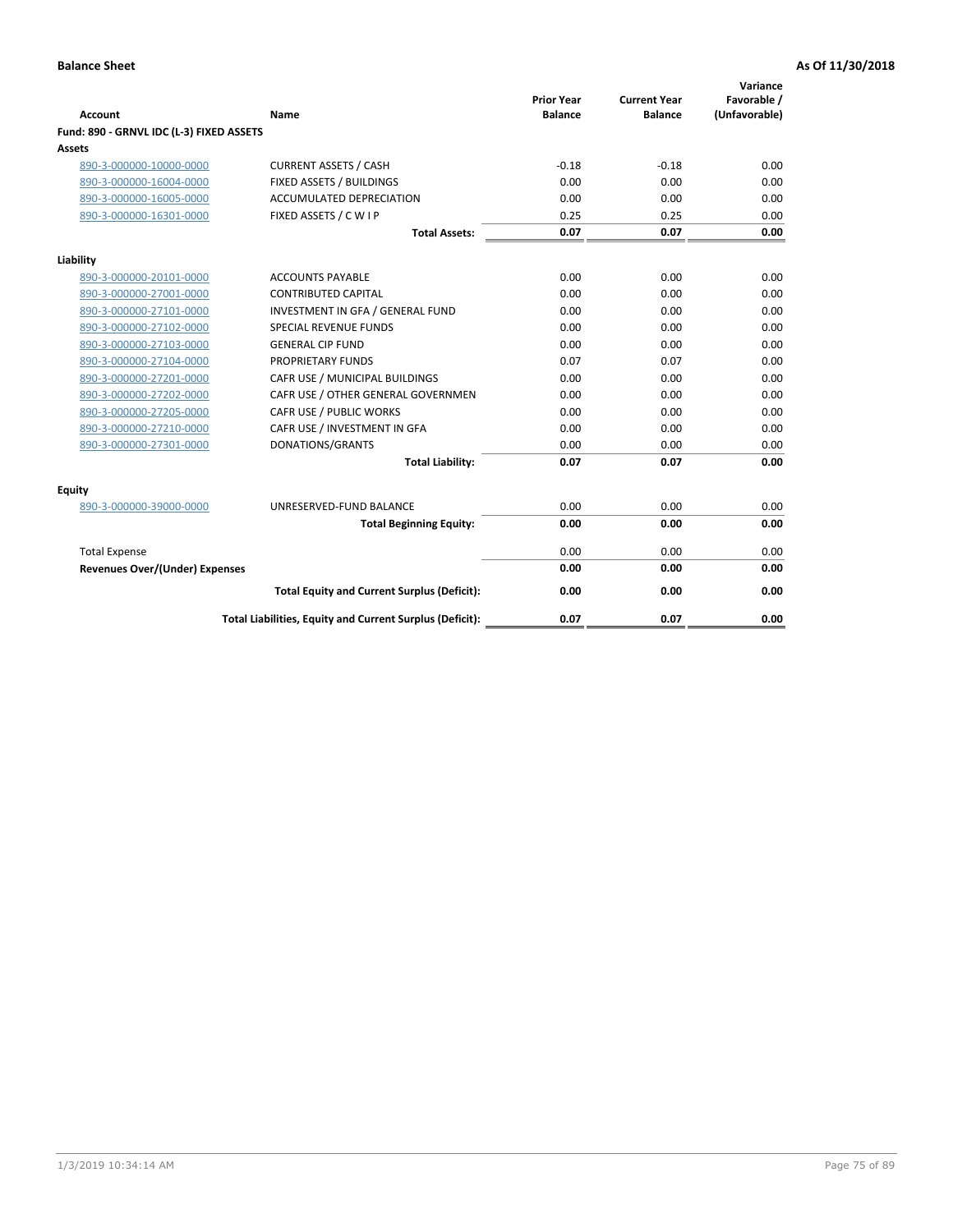|                                                    |                                           |                                     |                                       | Variance                     |
|----------------------------------------------------|-------------------------------------------|-------------------------------------|---------------------------------------|------------------------------|
| Account                                            | Name                                      | <b>Prior Year</b><br><b>Balance</b> | <b>Current Year</b><br><b>Balance</b> | Favorable /<br>(Unfavorable) |
| Fund: 899 - POOLED CASH                            |                                           |                                     |                                       |                              |
| Assets                                             |                                           |                                     |                                       |                              |
| 899-8-000000-10000-0000                            | <b>CURRENT ASSETS / CASH</b>              | 0.00                                | 0.00                                  | 0.00                         |
| 899-8-000000-10101-0000                            | <b>CHASE OUTBOUND OPERATING</b>           | $-971,131.52$                       | $-2,159,074.81$                       | $-1,187,943.29$              |
| 899-8-000000-10102-0000                            | CHASE INBOUND OPERATING                   | 8,771,962.33                        | 8,470,290.43                          | $-301,671.90$                |
| 899-8-000000-10103-0000                            | OPERATING ACCOUNT / CLAIMS ACCOUNT        | $-600,000.00$                       | 0.00                                  | 600,000.00                   |
| 899-8-000000-10105-0000                            | CHASE BANK / SAVINGS - 3003113077         | 1,541,198.61                        | 1,543,974.19                          | 2,775.58                     |
| 899-8-000000-10106-0000                            | CHASE BANK / SAVINGS - 2911913371         | 1,615,821.21                        | 1,619,676.02                          | 3,854.81                     |
| 899-8-000000-10107-0000                            | CHASE TASC FLEX SPENDING                  | 0.00                                | 0.00                                  | 0.00                         |
| 899-8-000000-10401-0000                            | <b>CURRENT ASSETS / INTERNAL CLEARING</b> | 0.00                                | 0.00                                  | 0.00                         |
| 899-8-000000-10402-0000                            | <b>CREDIT CARD CLEARING</b>               | 0.00                                | 0.00                                  | 0.00                         |
| 899-8-000000-10403-0000                            | <b>NET BILL PAYMENTS</b>                  | 0.00                                | 0.00                                  | 0.00                         |
| 899-8-000000-11101-0000                            | TX CLASS / OPERATING                      | 1,002,076.95                        | 1,022,317.20                          | 20,240.25                    |
| 899-8-000000-11201-0000                            | LOGIC INVESTMENTS / OPERATING             | 1,019,609.56                        | 1,039,841.33                          | 20,231.77                    |
| 899-8-000000-11401-0000                            | TEXSTAR ACCT - OPERATING                  | 0.01                                | 0.01                                  | 0.00                         |
| 899-8-000000-11601-0000                            | <b>TEXPOOL ACCT - OPERATING</b>           | 1,014,705.54                        | 1,032,344.21                          | 17,638.67                    |
| 899-8-000000-11801-0000                            | TX GEN TERM OPERATING                     | 15,691,551.95                       | 13,238,606.31                         | $-2,452,945.64$              |
| 899-8-000000-12001-0000                            | AMERICAN NATIONAL OPERATING               | 0.00                                | 0.00                                  | 0.00                         |
| 899-8-000000-12002-0000                            | PFM ACCT OPERATING                        | 17,424,179.97                       | 16,153,031.17                         | $-1,271,148.80$              |
| 899-8-000000-12003-0000                            | TREASURIES - CITY ONLY                    | 0.00                                | 0.00                                  | 0.00                         |
| 899-8-000000-12301-0000                            | BOND PROCEEDS / PURCHASED INTEREST        | 0.00                                | 0.00                                  | 0.00                         |
| 899-8-000000-13205-0000                            | <b>INTEREST RECEIVABLE</b>                | $-540,142.72$                       | 63,816.13                             | 603,958.85                   |
| 899-8-000000-14100-0000                            | DUE FROM FUND 100<br>DUE FROM FUND 101    | 63.00                               | $-3,175.81$                           | $-3,238.81$                  |
| 899-8-000000-14101-0000<br>899-8-000000-14102-0000 | DUE FROM FUND 102                         | 0.00<br>0.00                        | 0.00<br>0.00                          | 0.00<br>0.00                 |
| 899-8-000000-14103-0000                            | DUE FROM FUND 103                         | 0.00                                | 0.00                                  | 0.00                         |
| 899-8-000000-14110-0000                            | DUE FROM FUND 110                         | 0.00                                | 0.00                                  | 0.00                         |
| 899-8-000000-14111-0000                            | DUE FROM FUND 111                         | 0.00                                | 108.29                                | 108.29                       |
| 899-8-000000-14112-0000                            | DUE FROM FUND 112                         | 0.00                                | 0.00                                  | 0.00                         |
| 899-8-000000-14113-0000                            | DUE FROM FUND 113                         | 0.00                                | 0.00                                  | 0.00                         |
| 899-8-000000-14114-0000                            | DUE FROM FUND 114                         | $-5,075.00$                         | 193.17                                | 5,268.17                     |
| 899-8-000000-14115-0000                            | DUE FROM FUND 115                         | 0.00                                | 0.00                                  | 0.00                         |
| 899-8-000000-14116-0000                            | DUE FROM FUND 116                         | 0.00                                | 0.00                                  | 0.00                         |
| 899-8-000000-14117-0000                            | DUE FROM FUND 117                         | 0.00                                | 0.00                                  | 0.00                         |
| 899-8-000000-14118-0000                            | DUE FROM FUND 118                         | 0.00                                | 0.00                                  | 0.00                         |
| 899-8-000000-14119-0000                            | DUE FROM FUND 119                         | 0.00                                | 0.00                                  | 0.00                         |
| 899-8-000000-14120-0000                            | DUE FROM FUND 120                         | 0.00                                | 0.00                                  | 0.00                         |
| 899-8-000000-14121-0000                            | DUE FROM FUND 121                         | 0.00                                | 0.00                                  | 0.00                         |
| 899-8-000000-14122-0000                            | DUE FROM FUND 122                         | 0.00                                | 0.00                                  | 0.00                         |
| 899-8-000000-14123-0000                            | DUE FROM FUND 123                         | 0.00                                | 0.00                                  | 0.00                         |
| 899-8-000000-14124-0000                            | DUE FROM FUND 124                         | 0.00                                | 0.00                                  | 0.00                         |
| 899-8-000000-14125-0000                            | DUE FROM FUND 125                         | 0.00                                | 0.00                                  | 0.00                         |
| 899-8-000000-14126-0000                            | DUE FROM FUND 126                         | 0.00                                | 0.00                                  | 0.00                         |
| 899-8-000000-14140-0000                            | DUE FROM FUND 140                         | 0.00                                | 0.00                                  | 0.00                         |
| 899-8-000000-14160-0000                            | DUE FROM FUND 160                         | $-13,257.50$                        | 0.00                                  | 13,257.50                    |
| 899-8-000000-14161-0000                            | DUE FROM FUND 161                         | 0.00                                | 0.00                                  | 0.00                         |
| 899-8-000000-14162-0000                            | DUE FROM FUND 162                         | 0.00                                | 0.00                                  | 0.00                         |
| 899-8-000000-14163-0000<br>899-8-000000-14164-0000 | DUE FROM FUND 163<br>DUE FROM FUND 164    | 0.00<br>0.00                        | 0.00<br>0.00                          | 0.00<br>0.00                 |
| 899-8-000000-14165-0000                            | DUE FROM FUND 165                         | 0.00                                | 0.00                                  | 0.00                         |
| 899-8-000000-14170-0000                            | DUE FROM FUND 170                         | 0.00                                | 0.00                                  | 0.00                         |
| 899-8-000000-14171-0000                            | DUE FROM FUND 171                         | 0.00                                | 0.00                                  | 0.00                         |
| 899-8-000000-14172-0000                            | DUE FROM FUND 172                         | 0.00                                | 0.00                                  | 0.00                         |
| 899-8-000000-14173-0000                            | DUE FROM FUND 173                         | 0.00                                | 0.00                                  | 0.00                         |
| 899-8-000000-14174-0000                            | DUE FROM FUND 174                         | 0.00                                | 0.00                                  | 0.00                         |
| 899-8-000000-14175-0000                            | DUE FROM FUND 175                         | 0.00                                | 0.00                                  | 0.00                         |
| 899-8-000000-14176-0000                            | DUE FROM FUND 176                         | 0.00                                | 0.00                                  | 0.00                         |
| 899-8-000000-14177-0000                            | DUE FROM FUND 177                         | 0.00                                | 0.00                                  | 0.00                         |
| 899-8-000000-14190-0000                            | DUE FROM FUND 190                         | 0.00                                | 0.00                                  | 0.00                         |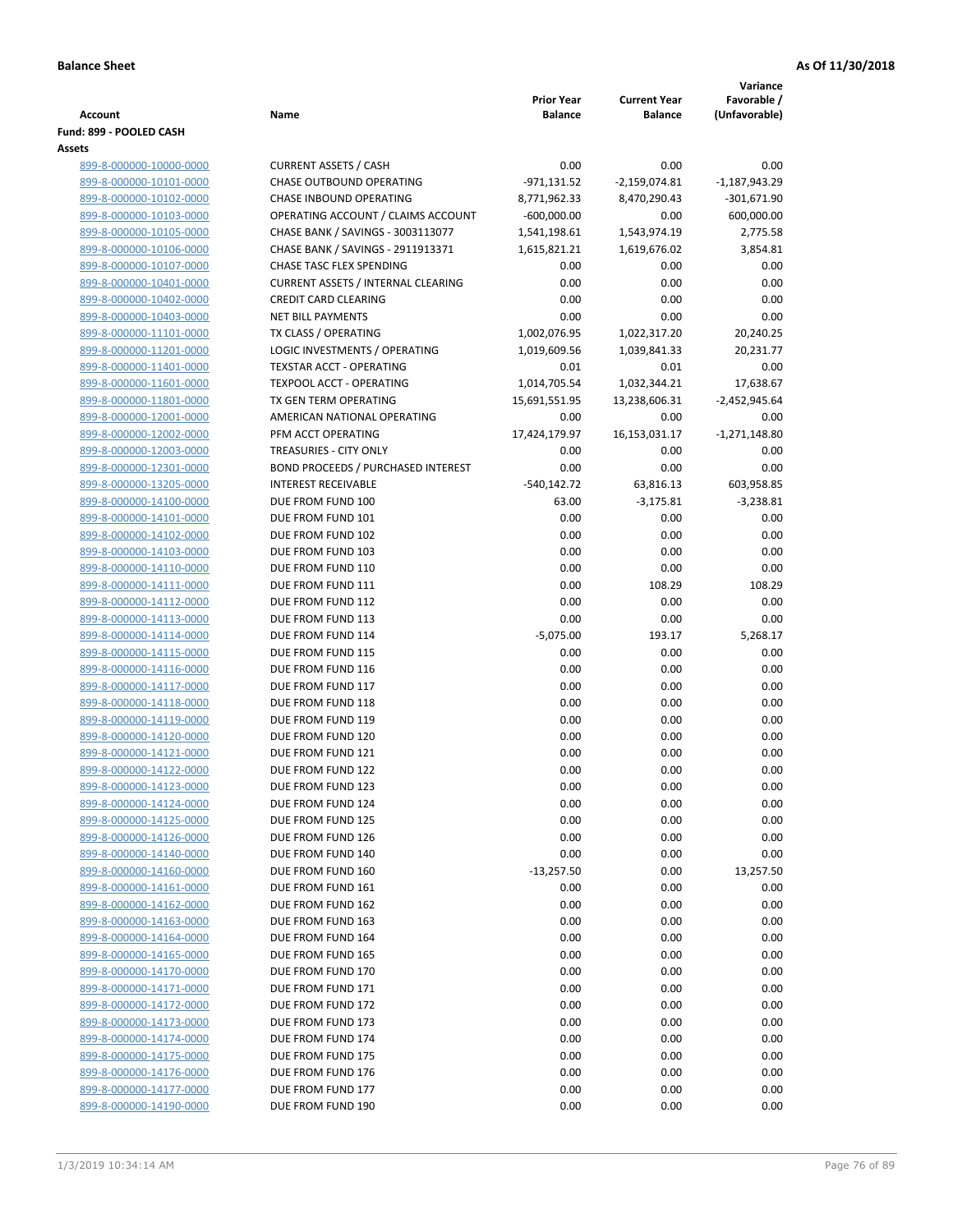|                         |                                       |                   |                     | Variance        |
|-------------------------|---------------------------------------|-------------------|---------------------|-----------------|
|                         |                                       | <b>Prior Year</b> | <b>Current Year</b> | Favorable /     |
| <b>Account</b>          | Name                                  | <b>Balance</b>    | <b>Balance</b>      | (Unfavorable)   |
| 899-8-000000-14192-0000 | DUE FROM FUND 192                     | $-63,533.54$      | 0.00                | 63,533.54       |
| 899-8-000000-14200-0000 | DUE FROM FUND 200                     | 0.00              | 4,526.44            | 4,526.44        |
| 899-8-000000-14210-0000 | DUE FROM FUND 210                     | 0.00              | 0.00                | 0.00            |
| 899-8-000000-14211-0000 | DUE FROM FUND 211                     | 0.00              | 0.00                | 0.00            |
| 899-8-000000-14212-0000 | DUE FROM FUND 212                     | 0.00              | 0.00                | 0.00            |
| 899-8-000000-14216-0000 | DUE FROM FUND 216                     | 0.00              | 0.00                | 0.00            |
| 899-8-000000-14217-0000 | DUE FROM FUND 217                     | 0.00              | 0.00                | 0.00            |
| 899-8-000000-14300-0000 | DUE FROM FUND 300                     | 0.00              | 252.86              | 252.86          |
| 899-8-000000-14320-0000 | DUE FROM FUND 320                     | 0.00              | 0.00                | 0.00            |
| 899-8-000000-14360-0000 | DUE FROM FUND 360                     | 444,155.30        | 0.00                | $-444, 155.30$  |
| 899-8-000000-14361-0000 | DUE FROM FUND 361                     | 0.00              | 0.00                | 0.00            |
| 899-8-000000-14400-0000 | DUE FROM FUND 400                     | 0.00              | 126.47              | 126.47          |
| 899-8-000000-14500-0000 | DUE FROM FUND 500                     | 0.00              | 186,847.86          | 186,847.86      |
| 899-8-000000-14561-0000 | DUE FROM FUND 561                     | 0.00              | 0.00                | 0.00            |
| 899-8-000000-14601-0000 | DUE FROM FUND 601                     | 0.00              | 2,680.10            | 2,680.10        |
| 899-8-000000-14602-0000 | DUE FROM FUND 602                     | $-0.09$           | 2,699.91            | 2,700.00        |
| 899-8-000000-14604-0000 | DUE FROM FUND 604                     | 0.00              | 5,126.92            | 5,126.92        |
| 899-8-000000-14660-0000 | DUE FROM FUND 660                     | 0.00              | 0.00                | 0.00            |
| 899-8-000000-14800-0000 | DUE FROM FUND 800                     | 0.00              | 0.00                | 0.00            |
| 899-8-000000-14801-0000 | DUE FROM FUND 801                     | 0.00              | 0.00                | 0.00            |
| 899-8-000000-14802-0000 | DUE FROM FUND 802                     | 0.00              | 0.00                | 0.00            |
| 899-8-000000-14803-0000 | DUE FROM FUND 803                     | 0.00              | 0.00                | 0.00            |
| 899-8-000000-14807-0000 | DUE FROM FUND 807                     | 0.00              | 0.00                | 0.00            |
| 899-8-000000-14809-0000 | DUE FROM FUND 809                     | 0.00              | 0.00                | 0.00            |
| 899-8-000000-14810-0000 | DUE FROM FUND 810                     | 0.00              | 0.00                | 0.00            |
| 899-8-000000-14811-0000 | DUE FROM FUND 811                     | 0.00              | 0.00                | 0.00            |
| 899-8-000000-14820-0000 | DUE FROM TIRZ FUND                    | 0.00              | 0.00                | 0.00            |
| 899-8-000000-14890-0000 | DUE FROM GRNVL IDC (L-3) FIXED ASSETS | 0.00              | 0.00                | 0.00            |
| 899-8-000000-14910-0000 | DUE FROM FUND 910                     | 3,558.99          | 1,449,795.09        | 1,446,236.10    |
| 899-8-000000-14911-0000 | DUE FROM FUND 911                     | 0.00              | 0.00                | 0.00            |
| 899-8-000000-14912-0000 | DUE FROM FUND 912                     | 0.00              | 0.00                | 0.00            |
| 899-8-000000-14913-0000 | DUE FROM FUND 913                     | 0.00              | 0.00                | 0.00            |
| 899-8-000000-14916-0000 | DUE FROM FUND 916                     | 0.00              | 0.00                | 0.00            |
| 899-8-000000-14950-0000 | DUE FROM FUND 950                     | 12,336.86         | 0.00                | $-12,336.86$    |
| 899-8-000000-91011-1001 | <b>BANK OF AMERICA</b>                | 0.00              | 0.00                | 0.00            |
|                         |                                       | 46,348,079.91     | 43,674,003.49       | -2,674,076.42   |
|                         | <b>Total Assets:</b>                  |                   |                     |                 |
| Liability               |                                       |                   |                     |                 |
| 899-8-000000-20101-0000 | <b>ACCOUNTS PAYABLE</b>               | 378,248.02        | 1,649,181.30        | $-1,270,933.28$ |
| 899-8-000000-20102-0000 | <b>CREDIT CARD PAYABLE</b>            | 0.00              | 0.00                | 0.00            |
| 899-8-000000-21040-0000 | DUE TO OTHER FUNDS                    | 45,969,831.92     | 42,024,823.31       | 3,945,008.61    |
|                         | <b>Total Liability:</b>               | 46,348,079.94     | 43,674,004.61       | 2,674,075.33    |
|                         |                                       |                   |                     |                 |
| <b>Equity</b>           |                                       |                   |                     |                 |
| 899-3-000000-39000-0000 | UNRESERVED-FUND BALANCE               | $-0.04$           | $-1.10$             | $-1.06$         |
| 899-8-000000-14362-0000 | DUE FROM FUND 362                     | 0.00              | 0.00                | 0.00            |
| 899-8-000000-39200-0101 | EQUITY IN POOLED CASH                 | 0.00              | 0.00                | 0.00            |
| 899-8-000000-39200-0110 | EQUITY IN POOLED CASH                 | 0.00              | 0.00                | 0.00            |
| 899-8-000000-39200-0111 | EQUITY IN POOLED CASH                 | 0.00              | 0.00                | 0.00            |
| 899-8-000000-39200-0112 | EQUITY IN POOLED CASH                 | 0.00              | 0.00                | 0.00            |
| 899-8-000000-39200-0190 | EQUITY IN POOLED CASH                 | 0.00              | 0.00                | 0.00            |
| 899-8-000000-39200-0201 | EQUITY IN POOLED CASH                 | 0.00              | 0.00                | 0.00            |
| 899-8-000000-39200-0202 | EQUITY IN POOLED CASH                 | 0.00              | 0.00                | 0.00            |
| 899-8-000000-39200-0203 | EQUITY IN POOLED CASH                 | 0.00              | 0.00                | 0.00            |
| 899-8-000000-39200-0204 | EQUITY IN POOLED CASH                 | 0.00              | 0.00                | 0.00            |
| 899-8-000000-39200-0205 | EQUITY IN POOLED CASH                 | 0.00              | 0.00                | 0.00            |
| 899-8-000000-39200-0206 | EQUITY IN POOLED CASH                 | 0.00              | 0.00                | 0.00            |
|                         |                                       |                   |                     |                 |
| 899-8-000000-39200-0207 | EQUITY IN POOLED CASH                 | 0.00              | 0.00                | 0.00            |
| 899-8-000000-39200-0208 | EQUITY IN POOLED CASH                 | 0.00              | 0.00                | 0.00            |
| 899-8-000000-39200-0209 | EQUITY IN POOLED CASH                 | 0.00              | 0.00                | 0.00            |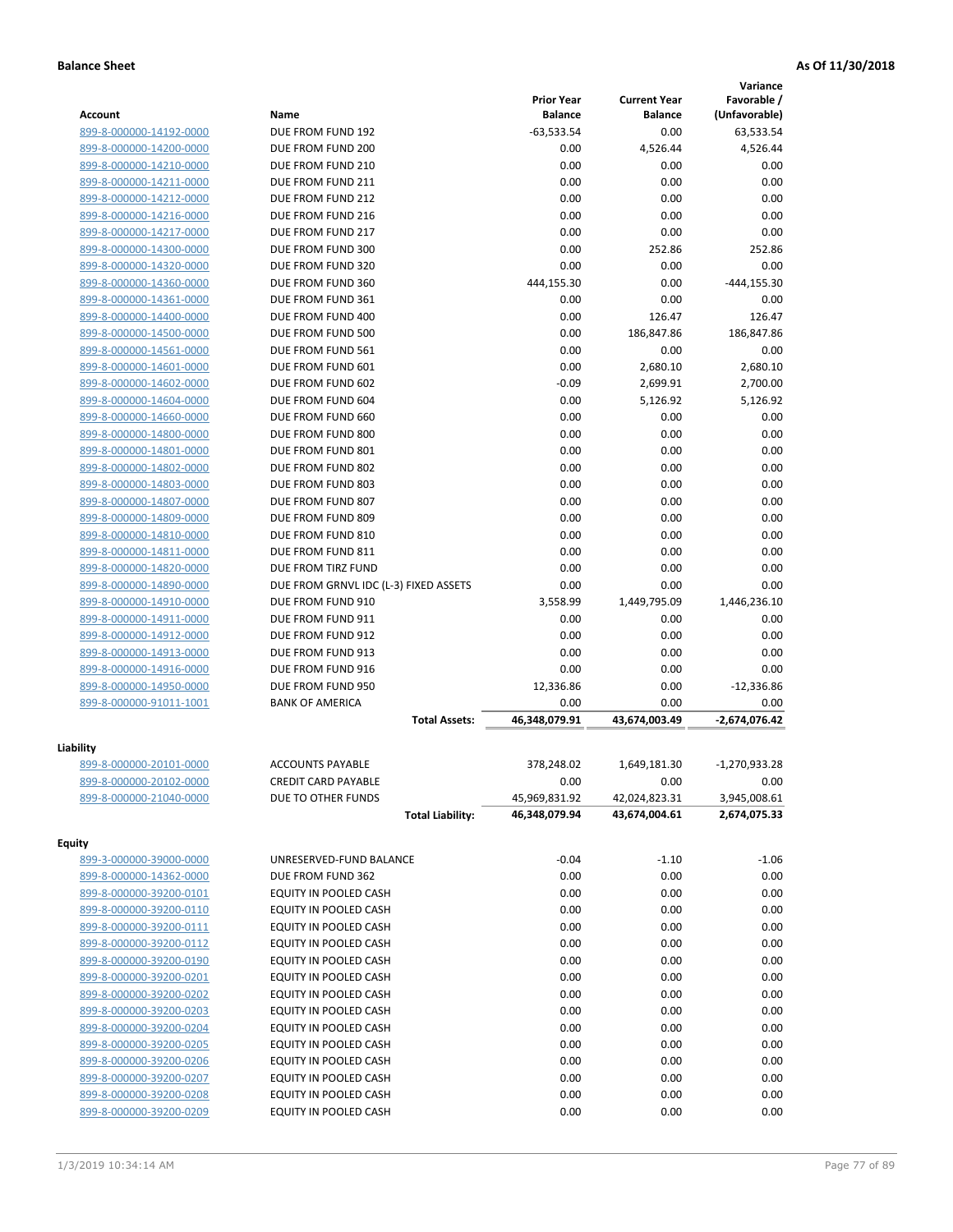**Variance**

| Account                                            | Name                                           | <b>Prior Year</b><br><b>Balance</b> | <b>Current Year</b><br><b>Balance</b> | Favorable /<br>(Unfavorable) |
|----------------------------------------------------|------------------------------------------------|-------------------------------------|---------------------------------------|------------------------------|
| 899-8-000000-39200-0210                            | EQUITY IN POOLED CASH                          | 0.00                                | 0.00                                  | 0.00                         |
| 899-8-000000-39200-0211                            | EQUITY IN POOLED CASH                          | 0.00                                | 0.00                                  | 0.00                         |
| 899-8-000000-39200-0212                            | EQUITY IN POOLED CASH                          | 0.00                                | 0.00                                  | 0.00                         |
| 899-8-000000-39200-0213                            | EQUITY IN POOLED CASH                          | 0.00                                | 0.00                                  | 0.00                         |
| 899-8-000000-39200-0214                            | <b>EQUITY IN POOLED CASH</b>                   | 0.00                                | 0.00                                  | 0.00                         |
| 899-8-000000-39200-0215                            | EQUITY IN POOLED CASH                          | 0.00                                | 0.00                                  | 0.00                         |
| 899-8-000000-39200-0216                            | EQUITY IN POOLED CASH                          | 0.00                                | 0.00                                  | 0.00                         |
| 899-8-000000-39200-0217                            | EQUITY IN POOLED CASH                          | 0.00                                | 0.00                                  | 0.00                         |
| 899-8-000000-39200-0218                            | EQUITY IN POOLED CASH                          | 0.00                                | 0.00                                  | 0.00                         |
| 899-8-000000-39200-0219                            | EQUITY IN POOLED CASH                          | 0.00                                | 0.00                                  | 0.00                         |
| 899-8-000000-39200-0220                            | EQUITY IN POOLED CASH                          | 0.00                                | 0.00                                  | 0.00                         |
| 899-8-000000-39200-0221                            | EQUITY IN POOLED CASH                          | 0.00                                | 0.00                                  | 0.00                         |
| 899-8-000000-39200-0222                            | EQUITY IN POOLED CASH                          | 0.00                                | 0.00                                  | 0.00                         |
| 899-8-000000-39200-0223                            | EQUITY IN POOLED CASH                          | 0.00                                | 0.00                                  | 0.00                         |
| 899-8-000000-39200-0224                            | EQUITY IN POOLED CASH                          | 0.00                                | 0.00                                  | 0.00                         |
| 899-8-000000-39200-0225                            | EQUITY IN POOLED CASH                          | 0.00                                | 0.00                                  | 0.00                         |
| 899-8-000000-39200-0226                            | EQUITY IN POOLED CASH                          | 0.00                                | 0.00                                  | 0.00                         |
| 899-8-000000-39200-0227                            | EQUITY IN POOLED CASH                          | 0.00                                | 0.00                                  | 0.00                         |
| 899-8-000000-39200-0228                            | EQUITY IN POOLED CASH                          | 0.00                                | 0.00                                  | 0.00                         |
| 899-8-000000-39200-0229                            | <b>EQUITY IN POOLED CASH</b>                   | 0.00                                | 0.00                                  | 0.00                         |
| 899-8-000000-39200-0231                            | <b>EQUITY IN POOLED CASH</b>                   | 0.00                                | 0.00                                  | 0.00                         |
| 899-8-000000-39200-0232                            | EQUITY IN POOLED CASH                          | 0.00                                | 0.00                                  | 0.00                         |
| 899-8-000000-39200-0233                            | EQUITY IN POOLED CASH                          | 0.00                                | 0.00                                  | 0.00                         |
| 899-8-000000-39200-0234                            | EQUITY IN POOLED CASH                          | 0.00                                | 0.00                                  | 0.00                         |
| 899-8-000000-39200-0235                            | EQUITY IN POOLED CASH                          | 0.00                                | 0.00                                  | 0.00                         |
| 899-8-000000-39200-0236                            | EQUITY IN POOLED CASH                          | 0.00                                | 0.00                                  | 0.00                         |
| 899-8-000000-39200-0241                            | EQUITY IN POOLED CASH                          | 0.00                                | 0.00                                  | 0.00                         |
| 899-8-000000-39200-0247                            | EQUITY IN POOLED CASH                          | 0.00                                | 0.00                                  | 0.00                         |
| 899-8-000000-39200-0250                            | EQUITY IN POOLED CASH                          | 0.00                                | 0.00                                  | 0.00                         |
| 899-8-000000-39200-0251                            | EQUITY IN POOLED CASH                          | 0.00                                | 0.00                                  | 0.00                         |
| 899-8-000000-39200-0252                            | EQUITY IN POOLED CASH                          | 0.00<br>0.00                        | 0.00<br>0.00                          | 0.00<br>0.00                 |
| 899-8-000000-39200-0253<br>899-8-000000-39200-0254 | EQUITY IN POOLED CASH<br>EQUITY IN POOLED CASH | 0.00                                | 0.00                                  | 0.00                         |
| 899-8-000000-39200-0301                            | EQUITY IN POOLED CASH                          | 0.00                                | 0.00                                  | 0.00                         |
| 899-8-000000-39200-0302                            | EQUITY IN POOLED CASH                          | 0.00                                | 0.00                                  | 0.00                         |
| 899-8-000000-39200-0401                            | EQUITY IN POOLED CASH                          | 0.00                                | 0.00                                  | 0.00                         |
| 899-8-000000-39200-0402                            | EQUITY IN POOLED CASH                          | 0.00                                | 0.00                                  | 0.00                         |
| 899-8-000000-39200-0403                            | EQUITY IN POOLED CASH                          | 0.00                                | 0.00                                  | 0.00                         |
| 899-8-000000-39200-0405                            | <b>EQUITY IN POOLED CASH</b>                   | 0.00                                | 0.00                                  | 0.00                         |
| 899-8-000000-39200-0406                            | EQUITY IN POOLED CASH                          | 0.00                                | 0.00                                  | 0.00                         |
| 899-8-000000-39200-0410                            | EQUITY IN POOLED CASH                          | 0.00                                | 0.00                                  | 0.00                         |
| 899-8-000000-39200-0411                            | EQUITY IN POOLED CASH                          | 0.00                                | 0.00                                  | 0.00                         |
| 899-8-000000-39200-0501                            | EQUITY IN POOLED CASH                          | 0.00                                | 0.00                                  | 0.00                         |
| 899-8-000000-39200-0502                            | EQUITY IN POOLED CASH                          | 0.00                                | 0.00                                  | 0.00                         |
| 899-8-000000-39200-0503                            | EQUITY IN POOLED CASH                          | 0.00                                | 0.00                                  | 0.00                         |
| 899-8-000000-39200-0504                            | EQUITY IN POOLED CASH                          | 0.00                                | 0.00                                  | 0.00                         |
| 899-8-000000-39200-0505                            | EQUITY IN POOLED CASH                          | 0.00                                | 0.00                                  | 0.00                         |
| 899-8-000000-39200-0506                            | EQUITY IN POOLED CASH                          | 0.00                                | 0.00                                  | 0.00                         |
| 899-8-000000-39200-0507                            | EQUITY IN POOLED CASH                          | 0.00                                | 0.00                                  | 0.00                         |
| 899-8-000000-39200-0511                            | <b>EQUITY IN POOLED CASH</b>                   | 0.00                                | 0.00                                  | 0.00                         |
| 899-8-000000-39200-0513                            | EQUITY IN POOLED CASH                          | 0.00                                | 0.00                                  | 0.00                         |
| 899-8-000000-39200-0521                            | EQUITY IN POOLED CASH                          | 0.00                                | 0.00                                  | 0.00                         |
| 899-8-000000-39200-0522                            | EQUITY IN POOLED CASH                          | 0.00                                | 0.00                                  | 0.00                         |
| 899-8-000000-39200-0523                            | EQUITY IN POOLED CASH                          | 0.00                                | 0.00                                  | 0.00                         |
| 899-8-000000-39200-0601                            | EQUITY IN POOLED CASH                          | 0.00                                | 0.00                                  | 0.00                         |
| 899-8-000000-39200-0602                            | EQUITY IN POOLED CASH                          | 0.00                                | 0.00                                  | 0.00                         |
| 899-8-000000-39200-0603<br>899-8-000000-39200-0604 | EQUITY IN POOLED CASH                          | 0.00                                | 0.00                                  | 0.00                         |
| 899-8-000000-39200-0702                            | EQUITY IN POOLED CASH<br>EQUITY IN POOLED CASH | 0.00<br>0.00                        | 0.00<br>0.00                          | 0.00<br>0.00                 |
|                                                    |                                                |                                     |                                       |                              |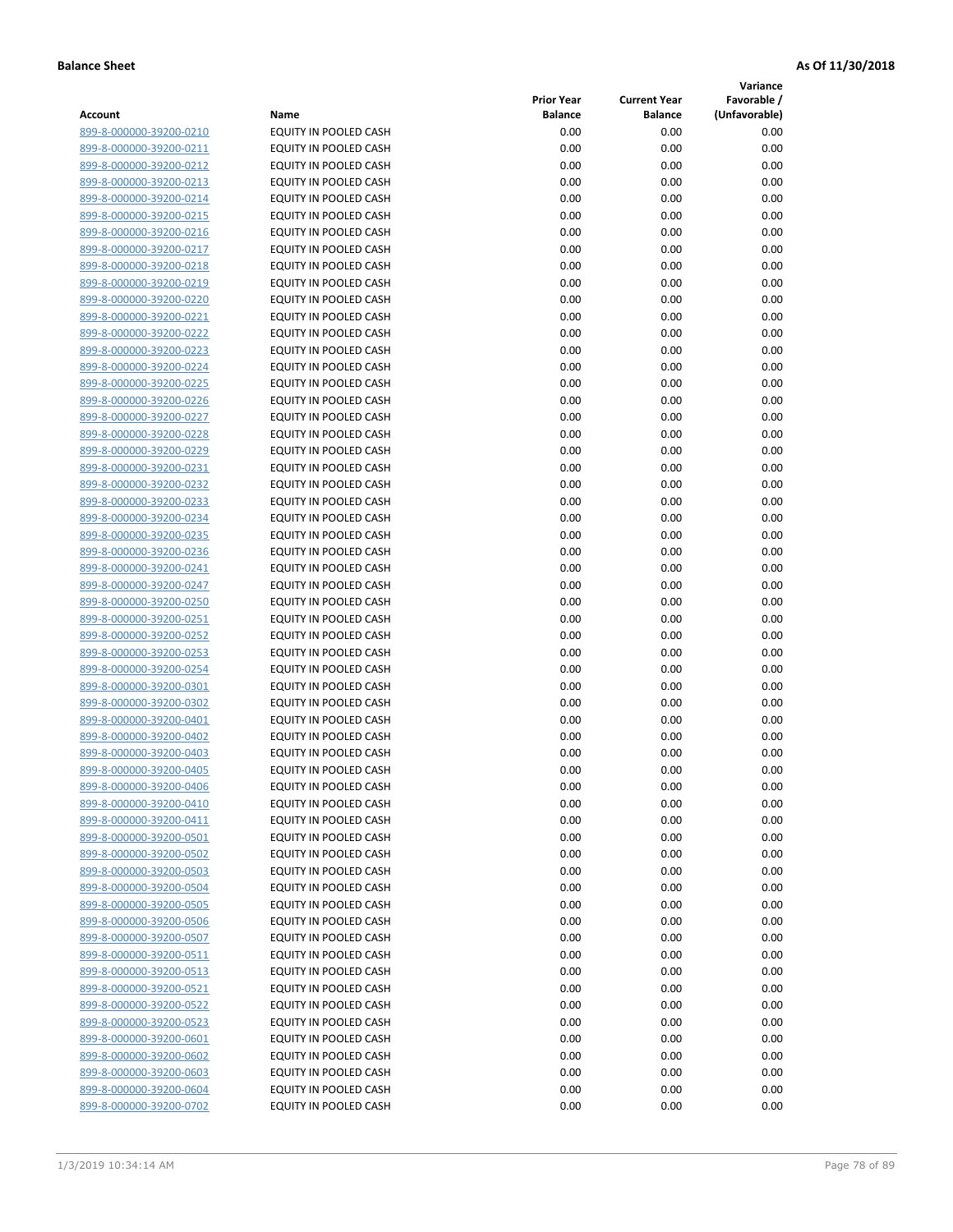|                                       |                                                          |                   |                     | Variance        |
|---------------------------------------|----------------------------------------------------------|-------------------|---------------------|-----------------|
|                                       |                                                          | <b>Prior Year</b> | <b>Current Year</b> | Favorable /     |
| <b>Account</b>                        | <b>Name</b>                                              | <b>Balance</b>    | <b>Balance</b>      | (Unfavorable)   |
| 899-8-000000-39200-0703               | EQUITY IN POOLED CASH                                    | 0.00              | 0.00                | 0.00            |
| 899-8-000000-39200-0704               | EQUITY IN POOLED CASH                                    | 0.00              | 0.00                | 0.00            |
| 899-8-000000-39200-0705               | EQUITY IN POOLED CASH                                    | 0.00              | 0.00                | 0.00            |
| 899-8-000000-39200-0706               | <b>EQUITY IN POOLED CASH</b>                             | 0.00              | 0.00                | 0.00            |
| 899-8-000000-39200-0707               | <b>EQUITY IN POOLED CASH</b>                             | 0.00              | 0.00                | 0.00            |
| 899-8-000000-39200-0708               | <b>EQUITY IN POOLED CASH</b>                             | 0.00              | 0.00                | 0.00            |
| 899-8-000000-39200-0710               | <b>EQUITY IN POOLED CASH</b>                             | 0.00              | 0.00                | 0.00            |
| 899-8-000000-39200-0721               | EQUITY IN POOLED CASH                                    | 0.00              | 0.00                | 0.00            |
| 899-8-000000-39200-0722               | <b>EQUITY IN POOLED CASH</b>                             | 0.00              | 0.00                | 0.00            |
| 899-8-000000-39200-0723               | <b>EQUITY IN POOLED CASH</b>                             | 0.00              | 0.00                | 0.00            |
| 899-8-000000-39200-0731               | <b>EQUITY IN POOLED CASH</b>                             | 0.00              | 0.00                | 0.00            |
| 899-8-000000-39200-0825               | EQUITY IN POOLED CASH                                    | 0.00              | 0.00                | 0.00            |
| 899-8-000000-39200-0901               | <b>EQUITY IN POOLED CASH</b>                             | 0.00              | 0.00                | 0.00            |
| 899-8-000000-39200-0902               | EQUITY IN POOLED CASH                                    | 0.00              | 0.00                | 0.00            |
| 899-8-000000-39200-0903               | <b>EQUITY IN POOLED CASH</b>                             | 0.00              | 0.00                | 0.00            |
| 899-8-000000-39200-0904               | <b>EQUITY IN POOLED CASH</b>                             | 0.00              | 0.00                | 0.00            |
| 899-8-000000-39200-0905               | EQUITY IN POOLED CASH                                    | 0.00              | 0.00                | 0.00            |
| 899-8-000000-39200-0909               | EQUITY IN POOLED CASH                                    | 0.00              | 0.00                | 0.00            |
| 899-8-000000-39200-0910               | <b>EQUITY IN POOLED CASH</b>                             | 0.00              | 0.00                | 0.00            |
| 899-8-000000-39200-0960               | <b>EQUITY IN POOLED CASH</b>                             | 0.00              | 0.00                | 0.00            |
| 899-8-000000-39200-9999               | <b>EQUITY IN POOLED CASH</b>                             | 0.00              | 0.00                | 0.00            |
|                                       | <b>Total Beginning Equity:</b>                           | $-0.04$           | $-1.10$             | $-1.06$         |
| <b>Total Revenue</b>                  |                                                          | 0.01              | $-0.02$             | $-0.03$         |
| <b>Revenues Over/(Under) Expenses</b> |                                                          | 0.01              | $-0.02$             | $-0.03$         |
|                                       | <b>Total Equity and Current Surplus (Deficit):</b>       | $-0.03$           | $-1.12$             | $-1.09$         |
|                                       | Total Liabilities, Equity and Current Surplus (Deficit): | 46,348,079.91     | 43,674,003.49       | $-2,674,076.42$ |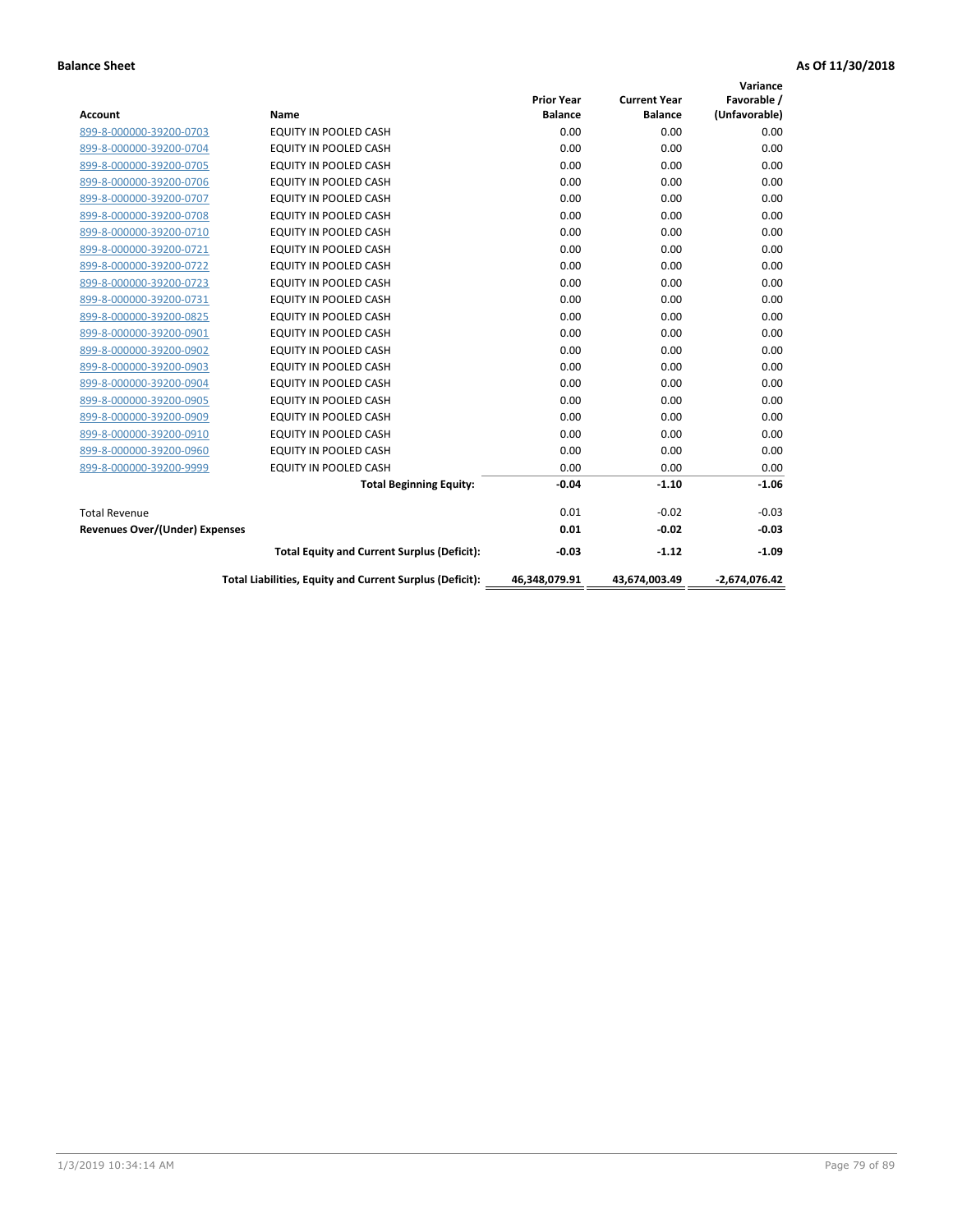|                                                    |                                                         |                                     |                                       | Variance                       |
|----------------------------------------------------|---------------------------------------------------------|-------------------------------------|---------------------------------------|--------------------------------|
| <b>Account</b>                                     | Name                                                    | <b>Prior Year</b><br><b>Balance</b> | <b>Current Year</b><br><b>Balance</b> | Favorable /<br>(Unfavorable)   |
| <b>Fund: 910 - ELECTRIC OPERATING FUND</b>         |                                                         |                                     |                                       |                                |
| Assets                                             |                                                         |                                     |                                       |                                |
| 910-9-000000-10000-1300                            | <b>CASH</b>                                             | 12,789,421.55                       | 16,934,525.75                         | 4,145,104.20                   |
| 910-9-000000-10209-1300                            | <b>ADMIN PETTY CASH</b>                                 | 658.89                              | 658.89                                | 0.00                           |
| 910-9-000000-10308-1300                            | <b>GEUS SERVICE CENTER CHANGE</b>                       | 849.90                              | 849.90                                | 0.00                           |
| 910-9-000000-10309-1300                            | <b>GEUS DOWNTOWN CHANGE</b>                             | 1,650.00                            | 1,650.00                              | 0.00                           |
| 910-9-000000-12190-1810                            | DEFERRED ISSUANCE COSTS 2001                            | 0.00                                | 0.00                                  | 0.00                           |
| 910-9-000000-12191-1810                            | DEFERRED ISSUANCE COST 2008 ENGINE PR                   | 0.00                                | 0.00                                  | 0.00                           |
| 910-9-000000-12192-1810                            | DEFERRED ISSUANCE COSTS 2010 BOA ENGI                   | 0.00                                | 0.00                                  | 0.00                           |
| 910-9-000000-12193-1810                            | DEFERRED ISSUANCE COSTS 2010 SCRUBBEI                   | 0.00                                | 0.00                                  | 0.00                           |
| 910-9-000000-12194-1810                            | DEFERRED ISSUANCE COSTS 2010 TMPA DEI                   | 0.00                                | 0.00                                  | 0.00                           |
| 910-9-000000-12201-1810                            | <b>BOND DISCOUNT</b>                                    | 113,851.33                          | 103,096.73                            | $-10,754.60$                   |
| 910-9-000000-13000-1420                            | <b>CUSTOMER ACCOUNTS RECEIVABLE</b>                     | 1,025,840.46                        | 2,123,189.64                          | 1,097,349.18                   |
| 910-9-000000-13001-1420                            | NON CURRENT CUSTOMER ACCTS RECEIVAE                     | 480,985.31                          | 542,715.59                            | 61,730.28                      |
| 910-9-000000-13002-1440                            | ALLOWANCE FOR UNCOLLECTABLE                             | $-554,203.11$                       | -581,494.93                           | $-27,291.82$                   |
| 910-9-000000-13003-1422                            | UNBILLED YEAR-END ACCRUAL                               | 4,061,587.22                        | 4,682,899.58                          | 621,312.36                     |
| 910-9-000000-13009-1423                            | FUEL ADJUSTMENT - UNDER/OVER                            | 630,529.35                          | 822,443.07                            | 191,913.72                     |
| 910-9-000000-13011-1420                            | <b>AMP RECEIVABLE</b>                                   | $-60,836.56$                        | $-115,528.49$                         | $-54,691.93$                   |
| 910-9-000000-13066-1421                            | AMPY CUSTOMER ACCOUNTS RECEIVABLE                       | 0.00                                | 0.00                                  | 0.00                           |
| 910-9-000000-13067-1421                            | AMPY ARREARS ACCOUNTS RECEIVABLE                        | $-3,455.66$                         | $-4,172.31$                           | $-716.65$                      |
| 910-9-000000-13068-1421                            | AMPY Customers Left With Balance A/R                    | 47,284.34                           | 54,881.71                             | 7,597.37                       |
| 910-9-000000-13201-1430                            | MISCELLANEOUS ACCOUNTS RECEIVABLE                       | 0.00                                | $-34,054.53$                          | $-34,054.53$                   |
| 910-9-000000-13205-1710                            | <b>INTEREST RECEIVABLE</b>                              | 0.00                                | 0.00                                  | 0.00                           |
| 910-9-000000-13290-1650                            | PREPAYMENTS                                             | 0.00                                | 0.00<br>0.00                          | 0.00                           |
| 910-9-000000-13291-1651<br>910-9-000000-13293-1653 | TMPA SCRUBBER PREPAYMENT<br>TMPA FIXED COSTS PREPAYMENT | 264,785.08<br>1,026,793.64          | 0.00                                  | -264,785.08<br>$-1,026,793.64$ |
| 910-9-000000-13294-1654                            | TMPA DEMAND COSTS ESCROW                                | 0.00                                | 0.00                                  | 0.00                           |
| 910-9-000000-13297-1657                            | <b>ERCOT CRR PREPAYMENTS</b>                            | 52,694.91                           | 27,264.29                             | $-25,430.62$                   |
| 910-9-000000-13299-1655                            | <b>ERCOT COLLATERAL</b>                                 | 111,550.00                          | 111,550.00                            | 0.00                           |
| 910-9-000000-14001-1461                            | DUE FROM COG - GENERAL FUND                             | 0.00                                | 0.00                                  | 0.00                           |
| 910-9-000000-14402-1469                            | DUE FROM DEBT SERVICE FUND                              | 4,625,445.97                        | 4,625,445.97                          | 0.00                           |
| 910-9-000000-14501-1467                            | DUE FROM GBOD                                           | 0.00                                | 0.00                                  | 0.00                           |
| 910-9-000000-14916-1469                            | DUE FROM FUND 916                                       | 0.00                                | 0.00                                  | 0.00                           |
| 910-9-000000-14999-1910                            | DUE FROM 906                                            | 0.00                                | 0.00                                  | 0.00                           |
| 910-9-000000-15900-1540                            | <b>INVENTORY</b>                                        | 2,505,401.26                        | 2,409,732.75                          | $-95,668.51$                   |
| 910-9-000000-15901-1541                            | GEUS UNLEADED GASOLINE                                  | $-241.12$                           | $-187.69$                             | 53.43                          |
| 910-9-000000-15902-1542                            | <b>GEUS DIESEL GASOLINE</b>                             | 2,675.77                            | 2,904.18                              | 228.41                         |
| 910-9-000000-15903-1543                            | <b>INVENTORY - SUBSTATION</b>                           | 7,771.80                            | 7,771.80                              | 0.00                           |
| 910-9-000000-15909-1510                            | STEAM PLANT FUEL OIL INVENTORY                          | 579,780.55                          | 579,780.55                            | 0.00                           |
| 910-9-000000-16301-1070                            | <b>CWIP</b>                                             | 72,260.35                           | 72,260.35                             | 0.00                           |
| 910-9-000000-17501-1860                            | <b>EMPLOYEE CONTRIBUTIONS</b>                           | 500,413.00                          | 500,413.00                            | 0.00                           |
| 910-9-000000-17504-1860                            | <b>INVESTMENT RETURN</b>                                | 1,577,787.00                        | 1,577,787.00                          | 0.00                           |
| 910-9-000000-17508-1860                            | <b>EXPERIENCE DIFFERENCE- OUTFLOW</b>                   | 27,775.00                           | 27,775.00                             | 0.00                           |
| 910-9-000000-17509-1860                            | <b>EXPERIENCE DIFFERENCE - INFLOW</b>                   | $-183,876.00$                       | $-183,876.00$                         | 0.00                           |
| 910-9-000000-17520-1860                            | <b>ASSUMPTION CHANGES</b>                               | 369,482.00                          | 369,482.00                            | 0.00                           |
| 910-9-000000-19000-3100                            | STEAM - LAND                                            | 117,340.90                          | 117,340.90                            | 0.00                           |
| 910-9-000000-19001-3110                            | STEAM PLANT - STRUCTURES                                | 1,082,096.04                        | 1,082,096.04                          | 0.00                           |
| 910-9-000000-19002-3120                            | STEAM PLANT - BOILER PLANT EQUIPMENT                    | 4,886,434.29                        | 4,886,434.29                          | 0.00                           |
| 910-9-000000-19003-3130                            | STEAM PLANT - ENGINES                                   | 0.00                                | 0.00                                  | 0.00                           |
| 910-9-000000-19004-3140                            | STEAM PLANT - GENERATORS                                | 9,067,106.70                        | 9,067,106.70                          | 0.00                           |
| 910-9-000000-19005-3150                            | STEAM PLANT - ACCESSORY ELECTRIC EQUIF                  | 990,833.75                          | 990,833.75                            | 0.00                           |
| 910-9-000000-19006-3160                            | STEAM PLANT - MISC POWER PLANT EQUIPI                   | 12,912.88                           | 12,912.88                             | 0.00                           |
| 910-9-000000-19100-3400                            | <b>ENGINE PLANT - LAND</b>                              | 43,850.00                           | 43,850.00                             | 0.00                           |
| 910-9-000000-19101-3410                            | <b>ENGINE PLANT - STRUCTURES</b>                        | 4,655,874.20                        | 4,655,874.20                          | 0.00                           |
| 910-9-000000-19101-3411                            | <b>ENGINE PLANT - STRUCTURES</b>                        | 0.00                                | 0.00                                  | 0.00                           |
| 910-9-000000-19104-3440                            | ENGINE PLANT - ENGINE PLANT GENERATOF                   | 28,633,940.73                       | 28,633,940.73                         | 0.00                           |
| 910-9-000000-19105-3450                            | ENGINE PLANT - ACCESSORY ELECTRIC EQUI                  | 216,217.48                          | 216,217.48                            | 0.00                           |
| 910-9-000000-19106-3460                            | ENGINE PLANT - MISCELLANEOUS POWER P                    | 24,458.10                           | 24,458.10                             | 0.00<br>0.00                   |
| 910-9-000000-19204-3442                            | ENGINE PLANT - RENEWABLE GENERATORS                     | 245,000.01                          | 245,000.01                            |                                |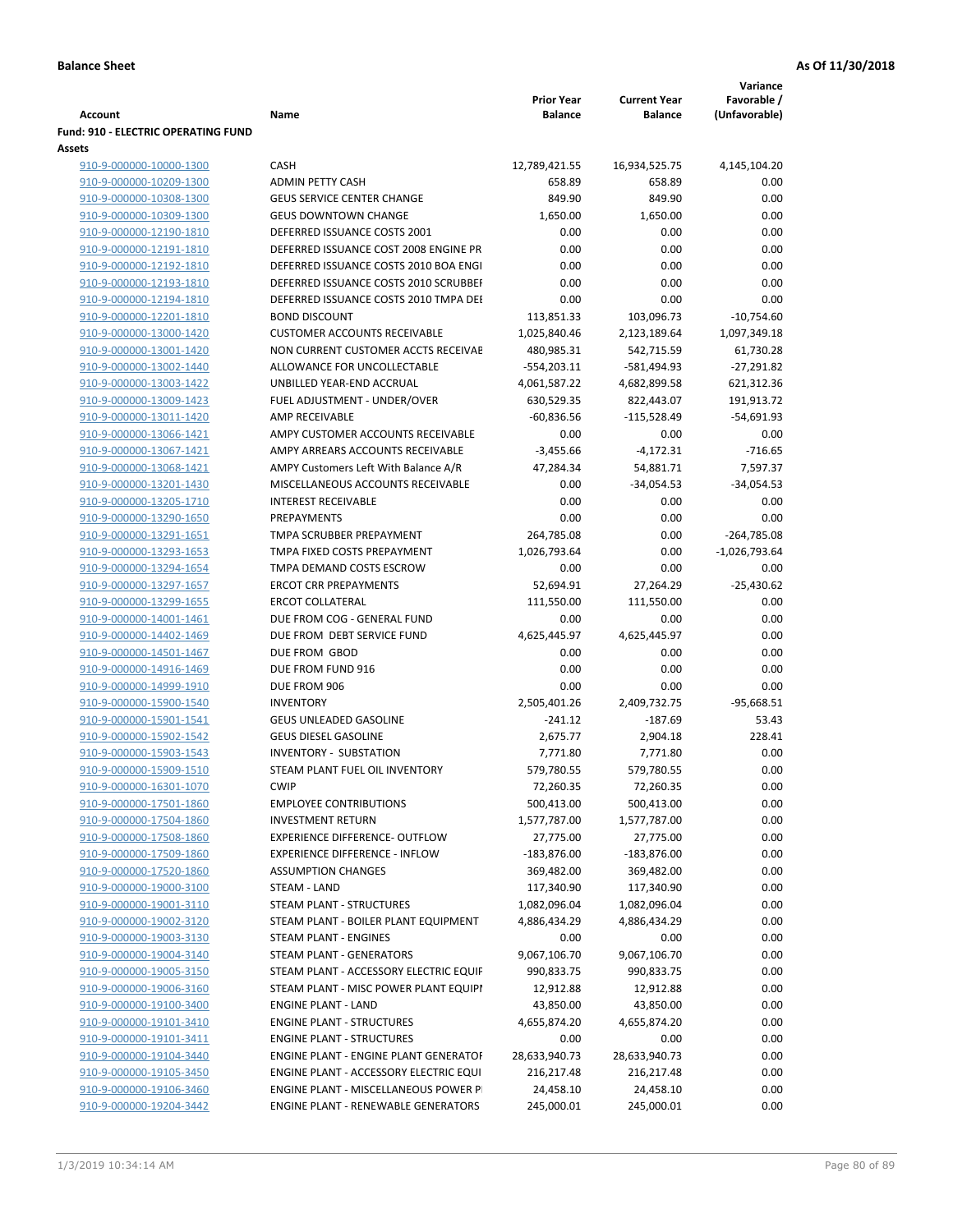**Variance**

|                         |                                                  | <b>Prior Year</b> | <b>Current Year</b> | Favorable /     |
|-------------------------|--------------------------------------------------|-------------------|---------------------|-----------------|
| Account                 | Name                                             | <b>Balance</b>    | <b>Balance</b>      | (Unfavorable)   |
| 910-9-000000-19301-3500 | TRANSMISSION - LAND                              | 53,501.21         | 53,501.21           | 0.00            |
| 910-9-000000-19302-3530 | TRANSMISSION - SUBSTATIONS                       | 5,714,413.54      | 5,714,413.54        | 0.00            |
| 910-9-000000-19303-3572 | <b>TRANSMISSION - TMPA LINES</b>                 | 1,156,631.80      | 1,156,631.80        | 0.00            |
| 910-9-000000-19304-3571 | <b>TRANSMISSION - GEUS LINES</b>                 | 3,709,927.39      | 3,709,927.39        | 0.00            |
| 910-9-000000-19401-3600 | <b>DISTRIBUTION - LAND</b>                       | 218,418.15        | 218,418.15          | 0.00            |
| 910-9-000000-19402-3620 | DISTRIBUTION - SUBSTATIONS                       | 6,166,201.55      | 6,166,201.55        | 0.00            |
| 910-9-000000-19403-3640 | <b>DISTRIBUTION - POLES</b>                      | 4,441,832.25      | 4,441,832.25        | 0.00            |
| 910-9-000000-19404-3650 | DISTRIBUTION - OH CONDUCTOR & DEVICES            | 3,789,682.68      | 3,789,682.68        | 0.00            |
| 910-9-000000-19405-3660 | DISTRIBUTION - UNDERGROUND CONDUIT               | 1,627,405.55      | 1,627,405.55        | 0.00            |
| 910-9-000000-19406-3670 | DISTRIBUTION - UG CONDUCTOR & DEVICES            | 2,988,077.35      | 2,988,077.35        | 0.00            |
| 910-9-000000-19407-3680 | <b>DISTRIBUTION - TRANSFORMERS</b>               | 4,298,515.53      | 4,298,515.53        | 0.00            |
| 910-9-000000-19408-3690 | DISTRIBUTION - SERVICE CONNECTIONS               | 588,547.03        | 588,547.03          | 0.00            |
| 910-9-000000-19409-3700 | <b>DISTRIBUTION - METERS</b>                     | 1,892,735.62      | 1,892,735.62        | 0.00            |
| 910-9-000000-19410-3710 | <b>DISTRIBUTION - VAPOR LIGHTS</b>               | 87,306.38         | 87,306.38           | 0.00            |
| 910-9-000000-19411-3750 | DISTRIBUTION - STREET LIGHTS & SIGNALS           | 93,927.69         | 93,927.69           | 0.00            |
| 910-9-000000-19501-3890 | <b>GENERAL - LAND</b>                            | 110,503.10        | 110,503.10          | 0.00            |
| 910-9-000000-19502-3900 | <b>GENERAL - STRUCTURES</b>                      | 5,945,156.47      | 5,945,156.47        | 0.00            |
| 910-9-000000-19503-3910 | <b>GENERAL - FURNITURE &amp; OFFICE EQUIPMEN</b> | 540,997.72        | 540,997.72          | 0.00            |
| 910-9-000000-19504-3941 | <b>GENERAL - METER READING ASSETS</b>            | 38,482.00         | 38,482.00           | 0.00            |
| 910-9-000000-19505-3911 | <b>GENERAL - CUSTOMER SERVICE EQUIPMENT</b>      | 11,750.00         | 11,750.00           | 0.00            |
| 910-9-000000-19506-3914 |                                                  |                   |                     | 0.00            |
|                         | <b>GENERAL - BILLING EQUIPMENT</b>               | 0.00              | 0.00                |                 |
| 910-9-000000-19507-3915 | GENERAL - CASHIERING EQUIPMENT                   | 7,033.54          | 7,033.54            | 0.00            |
| 910-9-000000-19508-3920 | <b>GENERAL - TRANSPORTATION EQUIPMENT</b>        | 2,561,103.63      | 2,561,103.63        | 0.00            |
| 910-9-000000-19509-3930 | <b>GENERAL - WAREHOUSE EQUIPMENT</b>             | 69,324.02         | 69,324.02           | 0.00            |
| 910-9-000000-19510-3940 | <b>GENERAL - TOOLS</b>                           | 13,918.37         | 13,918.37           | 0.00            |
| 910-9-000000-19511-3950 | <b>GENERAL - LABORATORY EQUIPMENT</b>            | 336,291.99        | 336,291.99          | 0.00            |
| 910-9-000000-19512-3960 | <b>GENERAL - POWER OPERATED EQUIPMENT</b>        | 349,755.28        | 349,755.28          | 0.00            |
| 910-9-000000-19513-3970 | GENERAL - COMMUNICATIONS EQUIPMENT               | 47,808.65         | 47,808.65           | 0.00            |
| 910-9-000000-19514-3980 | <b>GENERAL - MISCELLANEOUS EQUIPMENT</b>         | 0.00              | 0.00                | 0.00            |
| 910-9-000000-19999-1080 | ACCUMULATED DEPRECIATION                         | -42,390,504.18    | -42,390,504.18      | 0.00            |
|                         | <b>Total Assets:</b>                             | 84,519,471.62     | 89,104,573.19       | 4,585,101.57    |
| Liability               |                                                  |                   |                     |                 |
| 910-9-000000-20101-2320 | <b>ACCOUNTS PAYABLE</b>                          | 3,558.99          | 1,449,795.09        | $-1,446,236.10$ |
| 910-9-000000-20102-2321 | <b>CREDIT CARD PAYABLE</b>                       | $-7,886.41$       | $-7,886.41$         | 0.00            |
| 910-9-000000-20103-2322 | ACCRUED ACCOUNTS PAYABLE                         | 255,498.00        | 951,397.33          | -695,899.33     |
|                         | <b>RETAINAGES PAYABLE</b>                        | 0.00              | 0.00                |                 |
| 910-9-000000-20139-2323 |                                                  |                   |                     | 0.00            |
| 910-9-000000-20141-0000 | <b>TELEPHONE CLEARING</b><br><b>ESCROW</b>       | 0.00              | 0.00                | 0.00            |
| 910-9-000000-20142-0000 |                                                  | 0.00              | 0.00                | 0.00            |
| 910-9-000000-20815-2410 | SALES TAX PAYABLE - IN THE CITY                  | 67,419.38         | 71,288.84           | $-3,869.46$     |
| 910-9-000000-20816-2411 | SALES TAX PAYABLE - OUT OF CITY                  | 3,432.95          | 3,915.97            | $-483.02$       |
| 910-9-000000-21001-2341 | DUE TO COG - GEN FUND                            | 0.00              | 0.00                | 0.00            |
| 910-9-000000-21406-2329 | <b>DUE TO 906</b>                                | 0.00              | 0.00                | 0.00            |
| 910-9-000000-21507-2347 | DUE TO GBOD                                      | 0.00              | 0.00                | 0.00            |
| 910-9-000000-22001-2327 | SALARIES PAYABLE                                 | 311,677.92        | 306,647.46          | 5,030.46        |
| 910-9-000000-22002-2328 | PTO PAYABLE                                      | 488,765.12        | 619,978.69          | $-131,213.57$   |
| 910-9-000000-23011-2211 | <b>REVENUE BONDS</b>                             | 490,000.00        | 2,260,000.00        | $-1,770,000.00$ |
| 910-9-000000-24000-2350 | <b>CUSTOMER DEPOSITS</b>                         | 2,389,823.28      | 2,464,179.89        | $-74,356.61$    |
| 910-9-000000-24014-2359 | <b>CUSTOMER DEPOSITS / AMPY EQUIPMENT</b>        | 108,134.23        | 102,667.72          | 5,466.51        |
| 910-9-000000-24015-2350 | AMP RESERVE                                      | $-60,836.56$      | -115,528.49         | 54,691.93       |
| 910-9-000000-25069-2530 | PREPAID ELECTRICITY - AMPY                       | $-37,684.34$      | $-37,070.94$        | $-613.40$       |
| 910-9-000000-26001-2283 | <b>OBLIGATION FOR COMPENSATED ABSENCES</b>       | 448,710.12        | 297,818.74          | 150,891.38      |
| 910-9-000000-26102-2210 | REVENUE BONDS PAYABLE                            | 37,798,000.00     | 32,295,000.00       | 5,503,000.00    |
| 910-9-000000-26107-2250 | PREMIUM ON 2010 ISSUE                            | 188,365.62        | 173,432.78          | 14,932.84       |
| 910-9-000000-26108-2250 | <b>SCRUBBER DEBT - 2010</b>                      | 10,395,000.00     | 10,395,000.00       | 0.00            |
| 910-9-000000-26109-2250 | PREMIUM ON SCRUBBER                              | 160,136.91        | 147,441.93          | 12,694.98       |
| 910-9-000000-26110-2250 | TMPA DEBT - 2010                                 | 20,640,000.00     | 20,640,000.00       | 0.00            |
| 910-9-000000-26111-2250 | PREMIUM ON TMPA DEBT                             | 317,603.37        | 292,425.10          | 25,178.27       |
| 910-9-000000-29300-0000 | <b>ENCUMBRANCE SUMMARY</b>                       | 0.00              | 0.00                | 0.00            |
|                         |                                                  |                   |                     |                 |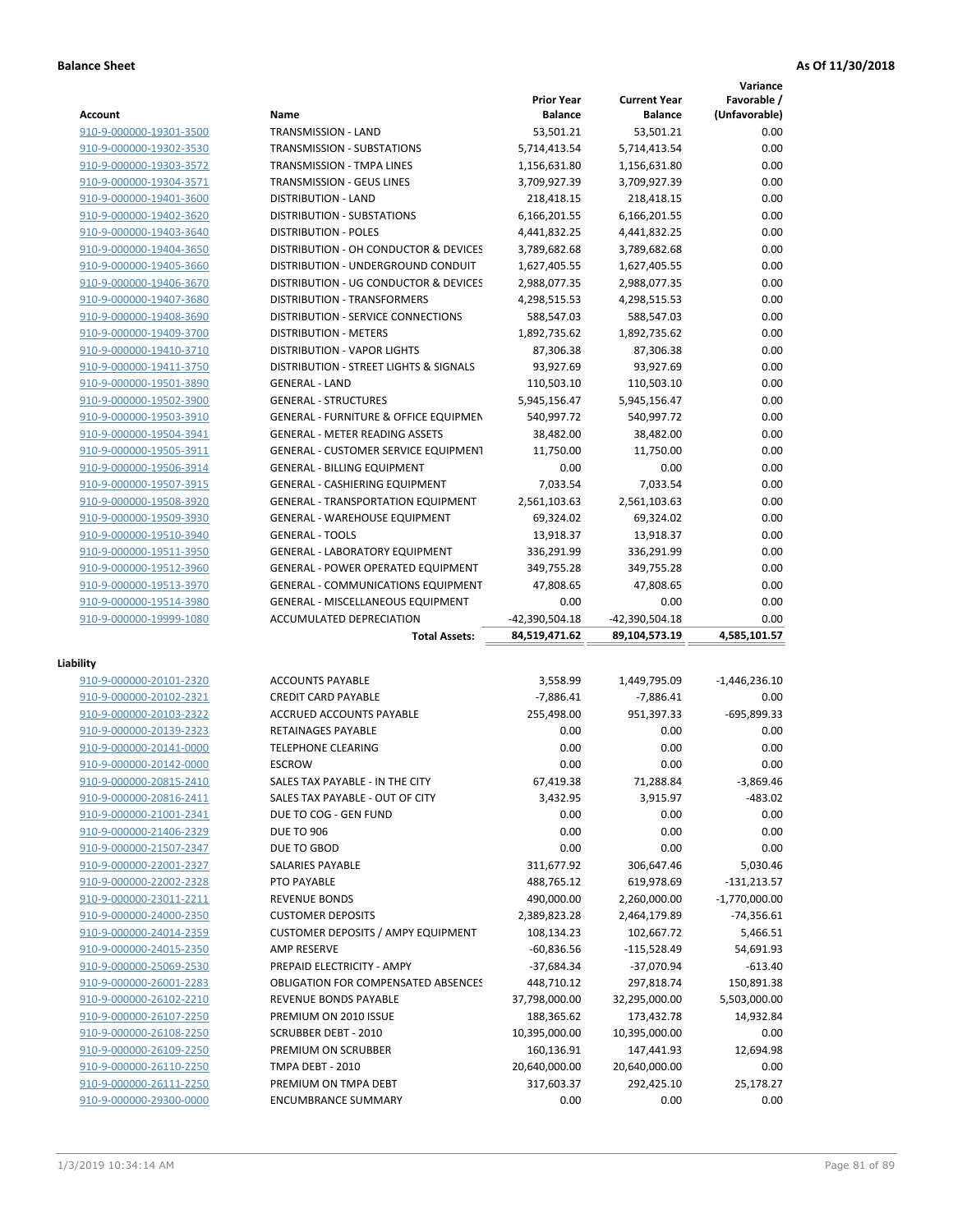| <b>Account</b>                        | Name                                                     | <b>Prior Year</b><br><b>Balance</b> | <b>Current Year</b><br><b>Balance</b> | Variance<br>Favorable /<br>(Unfavorable) |
|---------------------------------------|----------------------------------------------------------|-------------------------------------|---------------------------------------|------------------------------------------|
| 910-9-000000-29400-0100               | RESERVED ACCOUNT / ENCUMBRANCES                          | 0.00                                | 0.00                                  | 0.00                                     |
| 910-9-000000-29999-2283               | <b>NET PENSION LIABILITY</b>                             | 3,429,248.00                        | 3,429,248.00                          | 0.00                                     |
|                                       | <b>Total Liability:</b>                                  | 77,388,966.58                       | 75,739,751.70                         | 1,649,214.88                             |
| <b>Equity</b>                         |                                                          |                                     |                                       |                                          |
| 910-9-000000-39100-2160               | UNRESERVED RETAINED EARNINGS                             | 5,334,474.05                        | 11,276,872.25                         | 5,942,398.20                             |
| 910-9-000000-39500-4210               | <b>NET POSITION - PENSION</b>                            | $-3,070.00$                         | $-3,070.00$                           | 0.00                                     |
|                                       | <b>Total Beginning Equity:</b>                           | 5,331,404.05                        | 11,273,802.25                         | 5,942,398.20                             |
| <b>Total Revenue</b>                  |                                                          | 8,772,732.64                        | 9,773,953.33                          | 1,001,220.69                             |
| <b>Total Expense</b>                  |                                                          | 6,973,631.65                        | 7,682,934.09                          | $-709,302.44$                            |
| <b>Revenues Over/(Under) Expenses</b> |                                                          | 1,799,100.99                        | 2,091,019.24                          | 291,918.25                               |
|                                       | <b>Total Equity and Current Surplus (Deficit):</b>       | 7,130,505.04                        | 13,364,821.49                         | 6,234,316.45                             |
|                                       | Total Liabilities, Equity and Current Surplus (Deficit): | 84,519,471.62                       | 89,104,573.19                         | 4,585,101.57                             |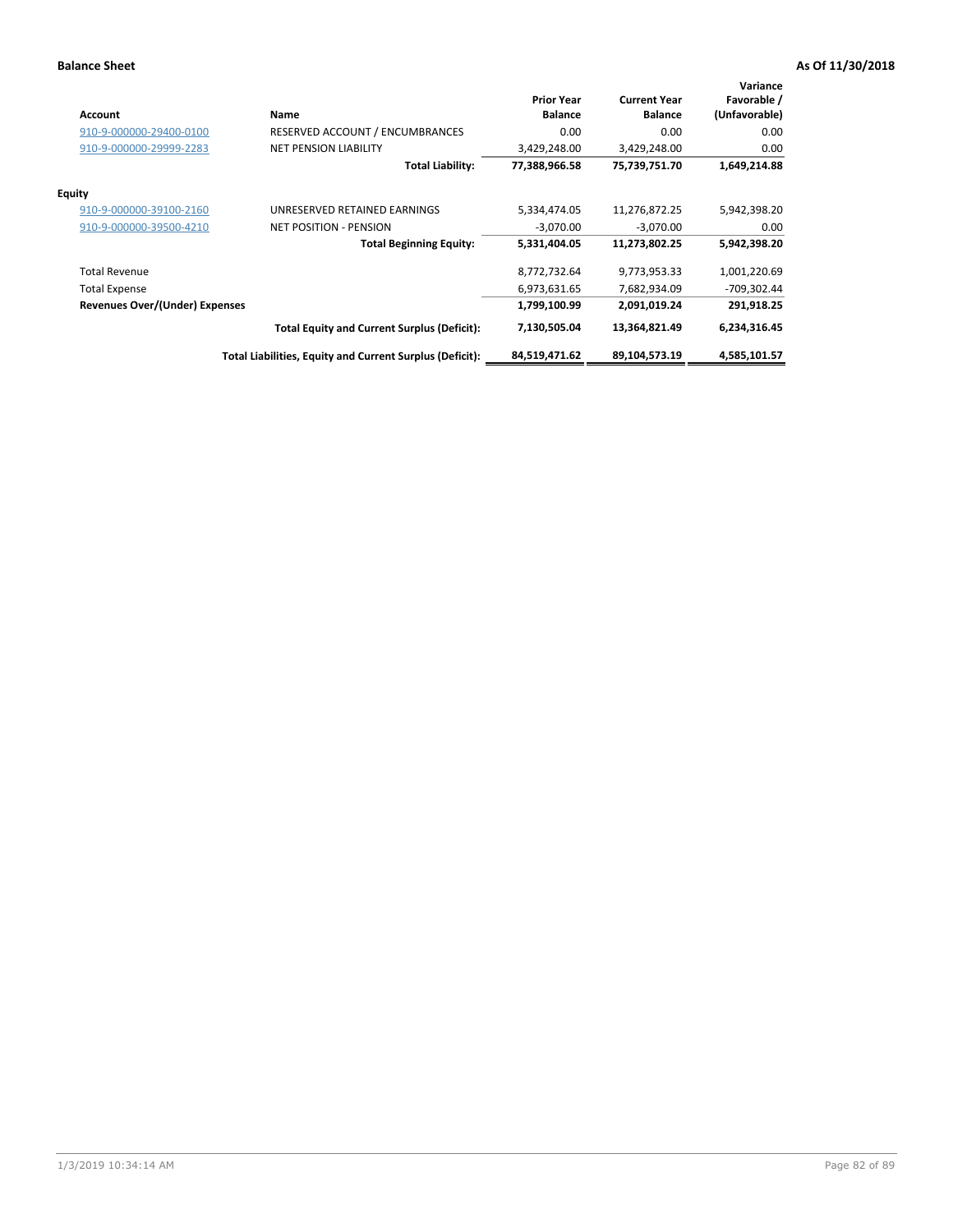| <b>Account</b>                             | Name                                                     | <b>Prior Year</b><br><b>Balance</b> | <b>Current Year</b><br><b>Balance</b> | Variance<br>Favorable /<br>(Unfavorable) |
|--------------------------------------------|----------------------------------------------------------|-------------------------------------|---------------------------------------|------------------------------------------|
| <b>Fund: 911 - ELECTRIC DEBT REDUCTION</b> |                                                          |                                     |                                       |                                          |
| Assets                                     |                                                          |                                     |                                       |                                          |
| 911-9-000000-10000-1300                    | CASH                                                     | 3,026,994.82                        | 8,729.91                              | $-3,018,264.91$                          |
| 911-9-000000-12002-0000                    | <b>GOVERNMENT OBLIGATIONS / AGENCIES</b>                 | 0.00                                | 0.00                                  | 0.00                                     |
| 911-9-000000-13201-1430                    | MISCELLANEOUS ACCOUNTS RECEIVABLE                        | 0.00                                | 0.00                                  | 0.00                                     |
| 911-9-000000-13205-1710                    | <b>INTEREST RECEIVABLE</b>                               | 0.00                                | 0.00                                  | 0.00                                     |
|                                            | <b>Total Assets:</b>                                     | 3,026,994.82                        | 8,729.91                              | $-3,018,264.91$                          |
| Liability                                  |                                                          |                                     |                                       |                                          |
| 911-9-000000-20101-0000                    | <b>ACCOUNTS PAYABLE</b>                                  | 0.00                                | 0.00                                  | 0.00                                     |
| 911-9-000000-20103-0100                    | <b>ACCRUED ACCOUNTS PAYABLE</b>                          | 0.00                                | 0.00                                  | 0.00                                     |
| 911-9-000000-Z2430-0000                    | RESERVED ACCOUNT / ENCUMBRANCE SUM                       | 0.00                                | 0.00                                  | 0.00                                     |
| 911-9-000000-Z2520-0100                    | RESERVED ACCOUNT / ENCUMBRANCES                          | 0.00                                | 0.00                                  | 0.00                                     |
|                                            | <b>Total Liability:</b>                                  | 0.00                                | 0.00                                  | 0.00                                     |
| <b>Equity</b>                              |                                                          |                                     |                                       |                                          |
| 911-9-000000-39100-2160                    | UNRESERVED RETAINED EARNINGS                             | 3,027,912.28                        | 5,923.99                              | $-3,021,988.29$                          |
|                                            | <b>Total Beginning Equity:</b>                           | 3,027,912.28                        | 5,923.99                              | $-3,021,988.29$                          |
| <b>Total Revenue</b>                       |                                                          | $-917.46$                           | 2,805.92                              | 3,723.38                                 |
| <b>Total Expense</b>                       |                                                          | 0.00                                | 0.00                                  | 0.00                                     |
| <b>Revenues Over/(Under) Expenses</b>      |                                                          | $-917.46$                           | 2,805.92                              | 3,723.38                                 |
|                                            | <b>Total Equity and Current Surplus (Deficit):</b>       | 3,026,994.82                        | 8,729.91                              | $-3,018,264.91$                          |
|                                            | Total Liabilities, Equity and Current Surplus (Deficit): | 3,026,994.82                        | 8,729.91                              | $-3,018,264.91$                          |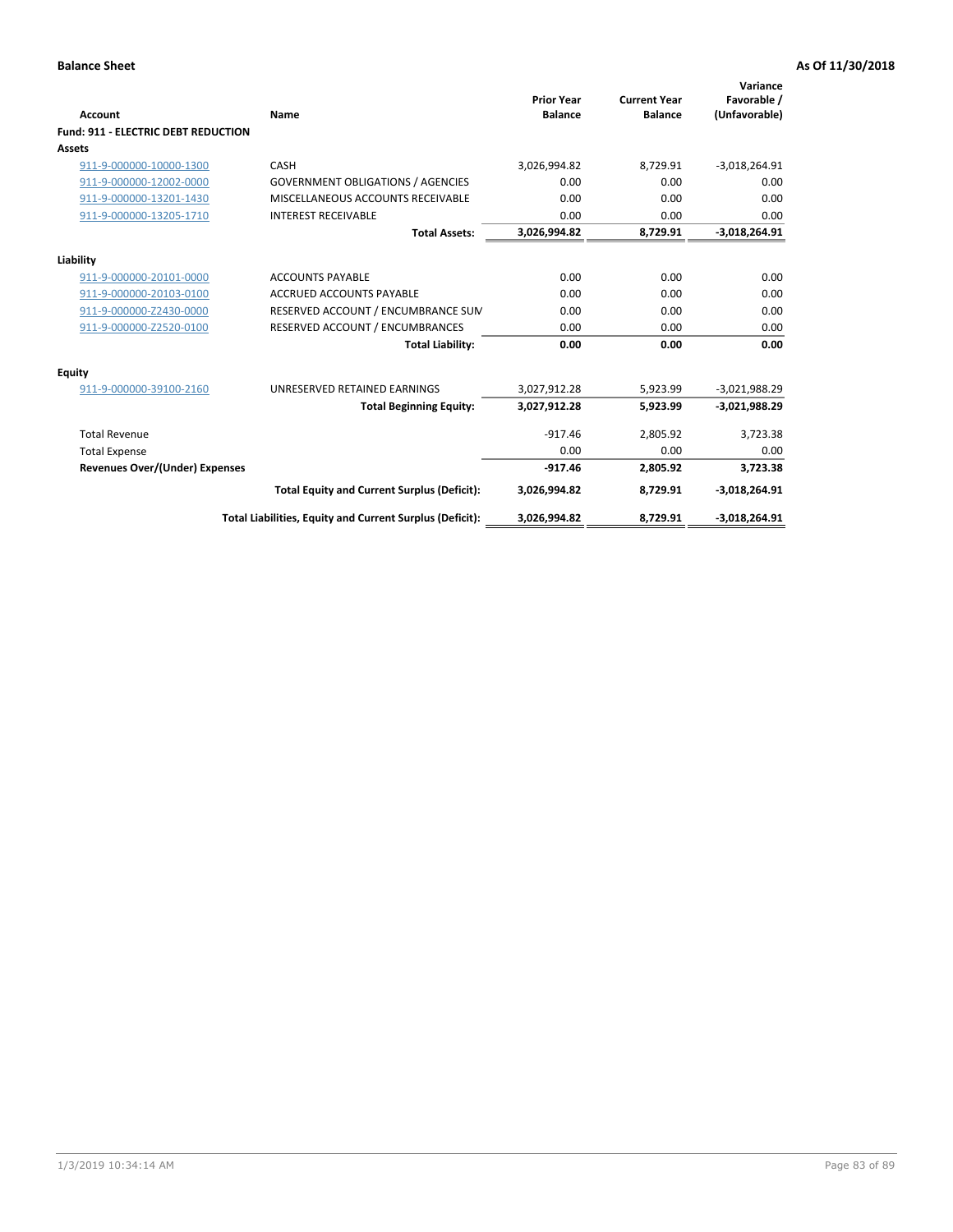| Account                               | Name                                                     | <b>Prior Year</b><br><b>Balance</b> | <b>Current Year</b><br><b>Balance</b> | Variance<br>Favorable /<br>(Unfavorable) |
|---------------------------------------|----------------------------------------------------------|-------------------------------------|---------------------------------------|------------------------------------------|
| Fund: 912 - ELECTRIC DEBT SERVICE     |                                                          |                                     |                                       |                                          |
| <b>Assets</b>                         |                                                          |                                     |                                       |                                          |
| 912-9-000000-10000-1300               | CASH                                                     | 2,704,071.04                        | 3,359,490.70                          | 655,419.66                               |
| 912-9-000000-11504-1301               | RESERVE FUND - 2008 BOND ISSUE                           | 1,148,503.30                        | 1,172,147.27                          | 23,643.97                                |
| 912-9-000000-11506-1301               | RESERVE FUND - 2010 BOND ISSUE                           | 3,356,306.32                        | 3,425,665.86                          | 69,359.54                                |
| 912-9-000000-11515-1301               | RESERVE FUND - 2015 BOND ISSUE                           | 137,871.39                          | 140,310.92                            | 2,439.53                                 |
| 912-9-000000-11516-1301               | RESERVE FUND - 2015 TAXABLE BONDS                        | 44,849.05                           | 45,642.64                             | 793.59                                   |
| 912-9-000000-13205-1710               | <b>INTEREST RECEIVABLE</b>                               | 0.00                                | 0.00                                  | 0.00                                     |
|                                       | <b>Total Assets:</b>                                     | 7,391,601.10                        | 8,143,257.39                          | 751,656.29                               |
| Liability                             |                                                          |                                     |                                       |                                          |
| 912-9-000000-20101-2320               | <b>ACCOUNTS PAYABLE</b>                                  | 0.00                                | 0.00                                  | 0.00                                     |
| 912-9-000000-20107-2370               | <b>ACCRUED INTEREST PAYABLE</b>                          | 418,461.09                          | 461,179.95                            | $-42,718.86$                             |
| 912-9-000000-21400-2999               | DUE TO GEUS 910 - ELECTRIC OPERATING                     | 4,625,445.97                        | 4,625,445.97                          | 0.00                                     |
| 912-9-000000-Z2430-0000               | <b>ENCUMBRANCE SUMMARY</b>                               | 0.00                                | 0.00                                  | 0.00                                     |
| 912-9-000000-Z2520-0100               | RESERVED ACCOUNT / ENCUMBRANCES                          | 0.00                                | 0.00                                  | 0.00                                     |
|                                       | <b>Total Liability:</b>                                  | 5,043,907.06                        | 5,086,625.92                          | $-42,718.86$                             |
| Equity                                |                                                          |                                     |                                       |                                          |
| 912-9-000000-39100-2150               | SEMI RESERVED RETAINED EARNINGS                          | 1,707,694.04                        | 1,601,177.63                          | $-106,516.41$                            |
|                                       | <b>Total Beginning Equity:</b>                           | 1,707,694.04                        | 1,601,177.63                          | $-106,516.41$                            |
| <b>Total Revenue</b>                  |                                                          | 640,000.00                          | 1,455,453.84                          | 815,453.84                               |
| <b>Total Expense</b>                  |                                                          | 0.00                                | 0.00                                  | 0.00                                     |
| <b>Revenues Over/(Under) Expenses</b> |                                                          | 640,000.00                          | 1,455,453.84                          | 815,453.84                               |
|                                       | <b>Total Equity and Current Surplus (Deficit):</b>       | 2,347,694.04                        | 3,056,631.47                          | 708,937.43                               |
|                                       | Total Liabilities, Equity and Current Surplus (Deficit): | 7,391,601.10                        | 8,143,257.39                          | 751,656.29                               |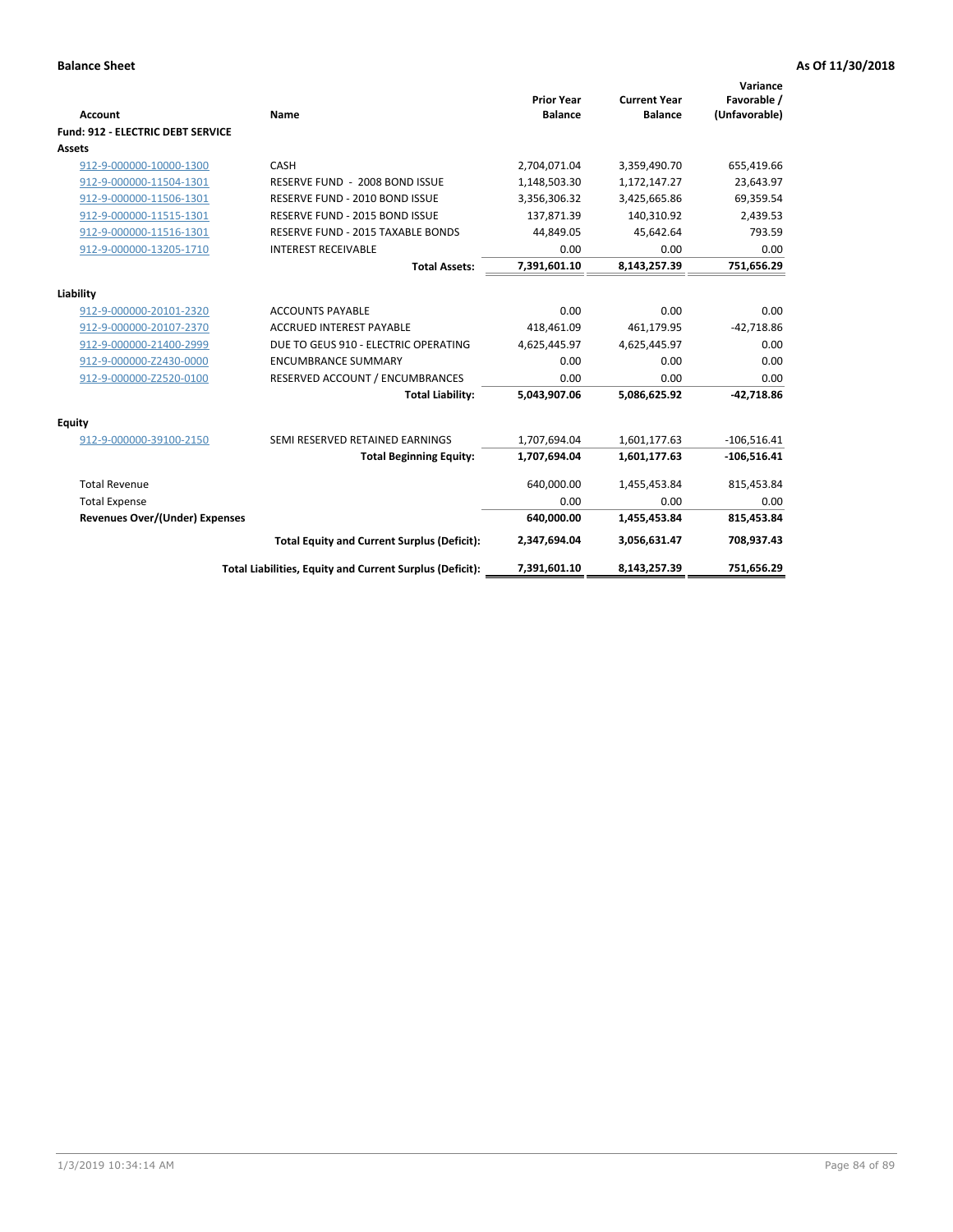| Account                                       | Name                                                     | <b>Prior Year</b><br><b>Balance</b> | <b>Current Year</b><br><b>Balance</b> | Variance<br>Favorable /<br>(Unfavorable) |
|-----------------------------------------------|----------------------------------------------------------|-------------------------------------|---------------------------------------|------------------------------------------|
| <b>Fund: 913 - ELECTRIC CONSTRUCTION FUND</b> |                                                          |                                     |                                       |                                          |
| <b>Assets</b>                                 |                                                          |                                     |                                       |                                          |
| 913-9-000000-10000-1300                       | CASH                                                     | 101,007.97                          | 102,273.40                            | 1,265.43                                 |
| 913-9-000000-13201-1430                       | MISCELLANEOUS ACCOUNTS RECEIVABLE                        | 0.00                                | 0.00                                  | 0.00                                     |
| 913-9-000000-13205-1710                       | <b>INTEREST RECEIVABLE</b>                               | 0.00                                | 0.00                                  | 0.00                                     |
|                                               | <b>Total Assets:</b>                                     | 101,007.97                          | 102,273.40                            | 1,265.43                                 |
| Liability                                     |                                                          |                                     |                                       |                                          |
| 913-9-000000-20101-2320                       | <b>ACCOUNTS PAYABLE</b>                                  | 0.00                                | 0.00                                  | 0.00                                     |
| 913-9-000000-20102-2321                       | <b>CREDIT CARD PAYABLE</b>                               | 0.00                                | 0.00                                  | 0.00                                     |
| 913-9-000000-20103-0000                       | <b>ACCRUED ACCOUNTS PAYABLE</b>                          | 0.00                                | 0.00                                  | 0.00                                     |
| 913-9-000000-29300-0000                       | <b>ENCUMBRANCE SUMMARY</b>                               | 0.00                                | 0.00                                  | 0.00                                     |
| 913-9-000000-29400-0100                       | RESERVED ACCOUNT / ENCUMBRANCES                          | 0.00                                | 0.00                                  | 0.00                                     |
|                                               | <b>Total Liability:</b>                                  | 0.00                                | 0.00                                  | 0.00                                     |
| Equity                                        |                                                          |                                     |                                       |                                          |
| 913-9-000000-39100-2160                       | SEMI RESERVED RETAINED EARNINGS                          | 101,038.59                          | 101,749.11                            | 710.52                                   |
|                                               | <b>Total Beginning Equity:</b>                           | 101,038.59                          | 101,749.11                            | 710.52                                   |
| <b>Total Revenue</b>                          |                                                          | $-30.62$                            | 524.29                                | 554.91                                   |
| <b>Total Expense</b>                          |                                                          | 0.00                                | 0.00                                  | 0.00                                     |
| Revenues Over/(Under) Expenses                |                                                          | $-30.62$                            | 524.29                                | 554.91                                   |
|                                               | <b>Total Equity and Current Surplus (Deficit):</b>       | 101,007.97                          | 102,273.40                            | 1,265.43                                 |
|                                               | Total Liabilities, Equity and Current Surplus (Deficit): | 101,007.97                          | 102,273.40                            | 1,265.43                                 |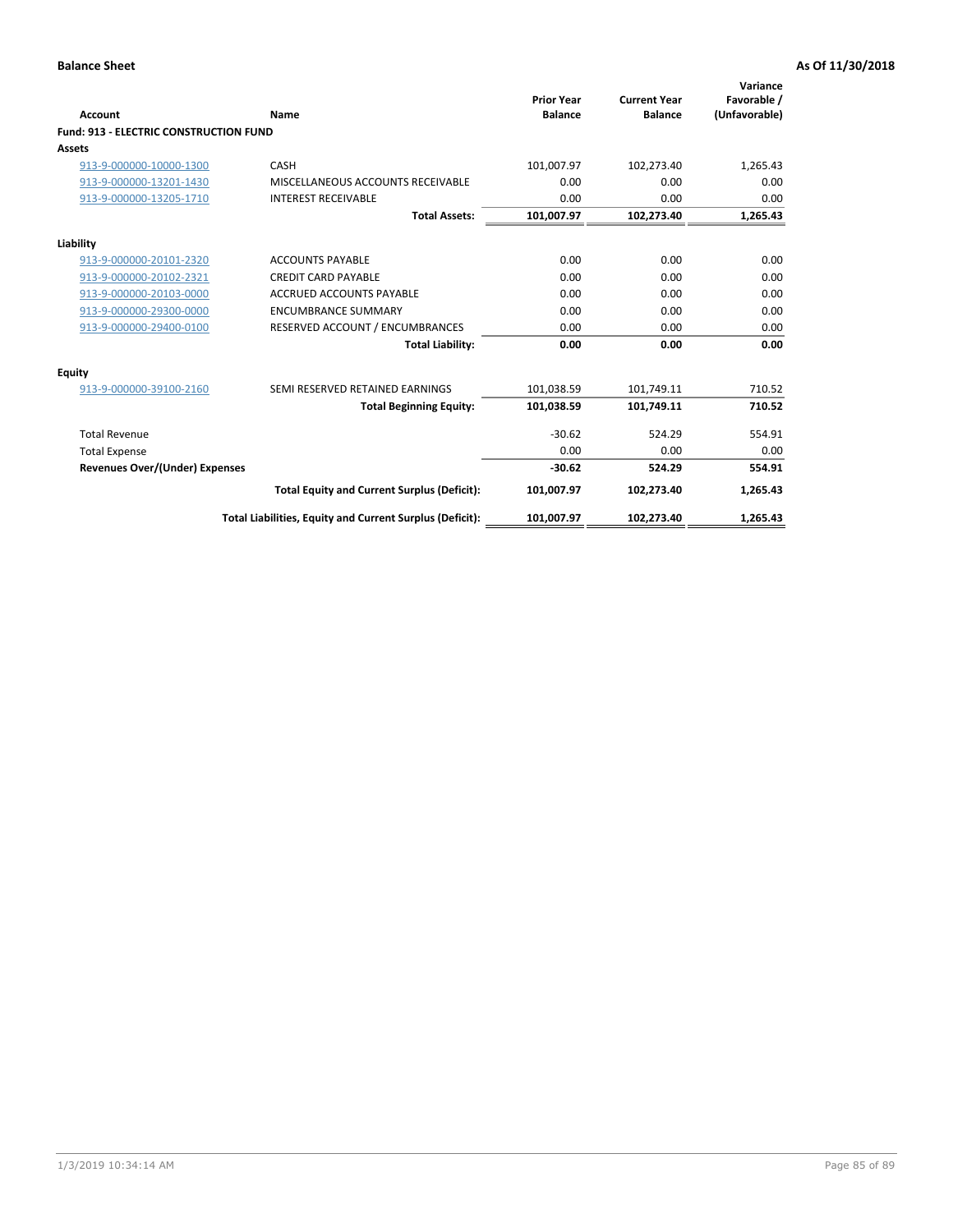| <b>Account</b>                        | Name                                                     | <b>Prior Year</b><br><b>Balance</b> | <b>Current Year</b><br><b>Balance</b> | Variance<br>Favorable /<br>(Unfavorable) |
|---------------------------------------|----------------------------------------------------------|-------------------------------------|---------------------------------------|------------------------------------------|
| Fund: 916 - 08 ENGINE BOND PROCEEDS   |                                                          |                                     |                                       |                                          |
| Assets                                |                                                          |                                     |                                       |                                          |
| 916-9-000000-10000-1300               | CASH                                                     | 0.00                                | 0.00                                  | 0.00                                     |
| 916-9-000000-12189-0000               | 08 ENGINE BOND PROCEEDS                                  | 0.00                                | 0.00                                  | 0.00                                     |
| 916-9-000000-13201-1430               | MISCELLANOEUS ACCOUNTS RECEIVABLE                        | 0.00                                | 0.00                                  | 0.00                                     |
| 916-9-000000-13205-1710               | <b>INTEREST RECEIVABLE</b>                               | 0.00                                | 0.00                                  | 0.00                                     |
| 916-9-000000-Z1030-1202               | 2008 GEUS REVENUE BOND - TEXAS TERM                      | 0.00                                | 0.00                                  | 0.00                                     |
| 916-9-000000-Z1030-1401               | 2008 GEUS REVENUE BOND - PFM                             | 0.00                                | 0.00                                  | 0.00                                     |
| 916-9-000000-Z1030-1402               | 2009 GEUS REVENUE BOND - PFM                             | 0.00                                | 0.00                                  | 0.00                                     |
| 916-9-000000-Z1030-3123               | 2009 GEUS REVENUE BOND - TEXAS TERM                      | 0.00                                | 0.00                                  | 0.00                                     |
|                                       | <b>Total Assets:</b>                                     | 0.00                                | 0.00                                  | 0.00                                     |
| Liability                             |                                                          |                                     |                                       |                                          |
| 916-9-000000-20101-2320               | <b>ACCOUNTS PAYABLE</b>                                  | 0.00                                | 0.00                                  | 0.00                                     |
| 916-9-000000-20139-2323               | <b>RETAINAGES PAYABLE</b>                                | 0.00                                | 0.00                                  | 0.00                                     |
| 916-9-000000-21401-2330               | DUE TO ELECTRIC OPERATING                                | 0.00                                | 0.00                                  | 0.00                                     |
| 916-9-000000-29300-0000               | <b>ENCUMBRANCE SUMMARY</b>                               | 0.00                                | 0.00                                  | 0.00                                     |
| 916-9-000000-29400-0100               | RESERVED ACCOUNT / ENCUMBRANCES                          | 0.00                                | 0.00                                  | 0.00                                     |
|                                       | <b>Total Liability:</b>                                  | 0.00                                | 0.00                                  | 0.00                                     |
| Equity                                |                                                          |                                     |                                       |                                          |
| 916-9-000000-39100-2150               | <b>RESERVED RETAINED EARNINGS</b>                        | 0.00                                | 0.00                                  | 0.00                                     |
|                                       | <b>Total Beginning Equity:</b>                           | 0.00                                | 0.00                                  | 0.00                                     |
| <b>Total Revenue</b>                  |                                                          | 0.00                                | 0.00                                  | 0.00                                     |
| <b>Total Expense</b>                  |                                                          | 0.00                                | 0.00                                  | 0.00                                     |
| <b>Revenues Over/(Under) Expenses</b> |                                                          | 0.00                                | 0.00                                  | 0.00                                     |
|                                       | <b>Total Equity and Current Surplus (Deficit):</b>       | 0.00                                | 0.00                                  | 0.00                                     |
|                                       | Total Liabilities, Equity and Current Surplus (Deficit): | 0.00                                | 0.00                                  | 0.00                                     |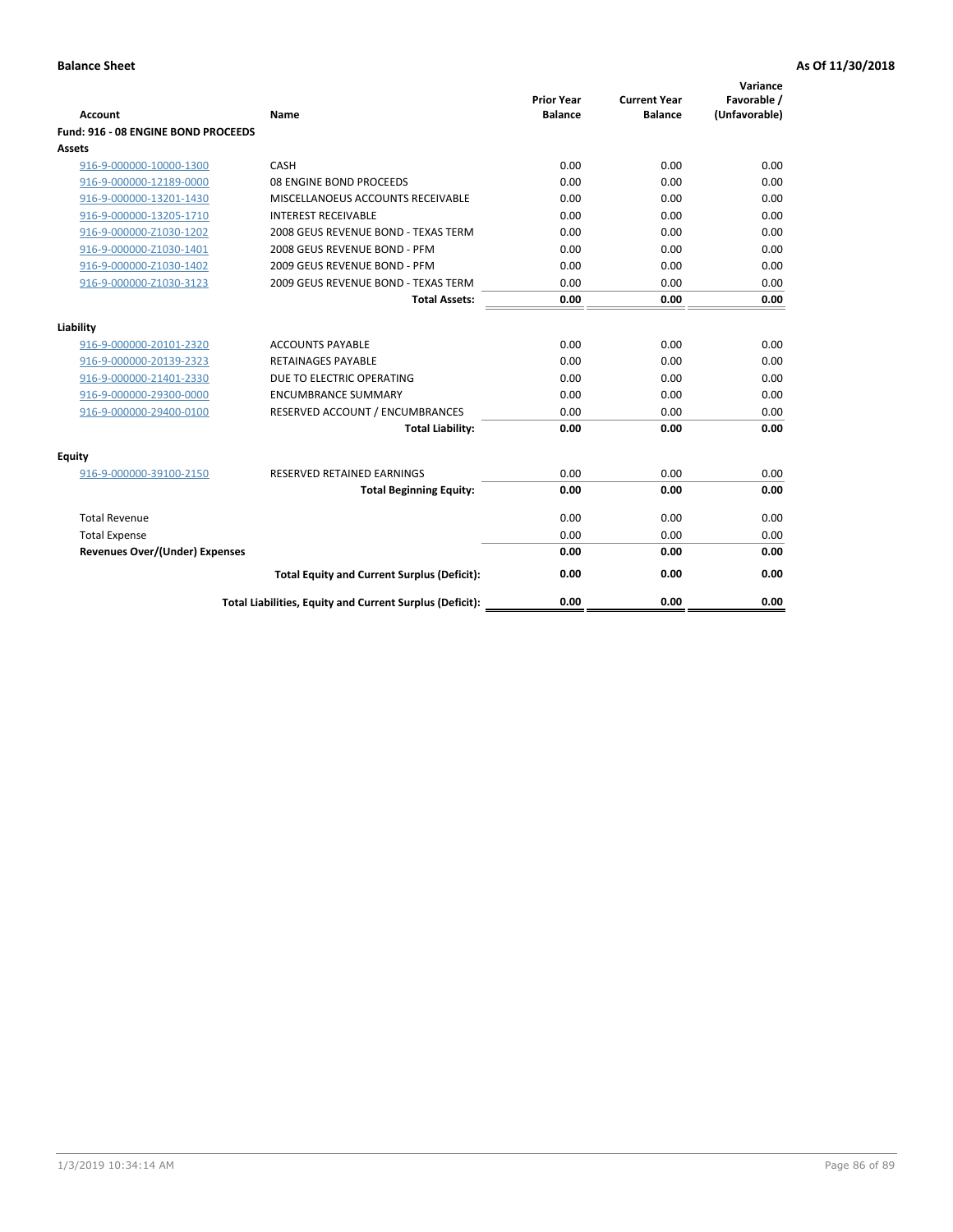| <b>Account</b>               | Name                                       | <b>Prior Year</b><br><b>Balance</b> | <b>Current Year</b><br><b>Balance</b> | Variance<br>Favorable /<br>(Unfavorable) |
|------------------------------|--------------------------------------------|-------------------------------------|---------------------------------------|------------------------------------------|
| Fund: 950 - CABLE / INTERNET |                                            |                                     |                                       |                                          |
| <b>Assets</b>                |                                            |                                     |                                       |                                          |
| 950-9-000000-10000-1300      | CASH                                       | 1,064,904.44                        | 932,701.84                            | $-132,202.60$                            |
| 950-9-000000-13000-1420      | <b>CUSTOMER ACCOUNTS RECEIVABLE</b>        | 256,701.54                          | 298,031.27                            | 41,329.73                                |
| 950-9-000000-13001-1420      | NON CURRENT CUSTOMER ACCTS RECEIVAE        | 245,644.84                          | 283,889.96                            | 38,245.12                                |
| 950-9-000000-13002-1440      | ALLOWANCE FOR UNCOLLECTABLE                | $-186,953.66$                       | -228,346.46                           | -41,392.80                               |
| 950-9-000000-13003-1421      | UNBILLED YEAR-END ACCRUAL                  | 444,091.98                          | 505,656.07                            | 61,564.09                                |
| 950-9-000000-13201-1430      | MISCELLANEOUS ACCOUNTS RECEIVABLE          | 0.00                                | $-1,492.94$                           | $-1,492.94$                              |
| 950-9-000000-13205-1710      | <b>INTEREST RECEIVABLE</b>                 | 0.00                                | 0.00                                  | 0.00                                     |
| 950-9-000000-15801-1540      | <b>INVENTORY</b>                           | 182,397.12                          | 208,275.44                            | 25,878.32                                |
| 950-9-000000-16301-1070      | <b>CWIP</b>                                | 13,937.94                           | 13,937.94                             | 0.00                                     |
| 950-9-000000-17501-1860      | <b>EMPLOYEE CONTRIBUTIONS</b>              | 71,488.00                           | 71,488.00                             | 0.00                                     |
| 950-9-000000-17504-1860      | <b>INVESTMENT RETURN</b>                   | 225,398.00                          | 225,398.00                            | 0.00                                     |
| 950-9-000000-17508-1860      | EXPERIENCE DIFFERENCE- OUTFLOW             | 3,968.00                            | 3,968.00                              | 0.00                                     |
| 950-9-000000-17509-1860      | <b>EXPERIENCE DIFFERENCE - INFLOW</b>      | $-26,268.00$                        | $-26,268.00$                          | 0.00                                     |
| 950-9-000000-17520-1860      | <b>ASSUMPTION CHANGES</b>                  | 52,783.00                           | 52,783.00                             | 0.00                                     |
| 950-9-000000-18001-5110      | HEADEND, TRUNK & DISTRIBUTION SYSTEM       | 9,898,485.39                        | 9,898,485.39                          | 0.00                                     |
| 950-9-000000-18002-5111      | <b>HEADEND EQUIPMENT</b>                   | 1,339,980.56                        | 1,339,980.56                          | 0.00                                     |
| 950-9-000000-18003-5120      | <b>DROPS</b>                               | 2,810,572.22                        | 2,810,572.22                          | 0.00                                     |
| 950-9-000000-18101-5130      | <b>CUSTOMER PREMISES EQUIPMENT</b>         | 1,267,770.00                        | 1,267,770.00                          | 0.00                                     |
| 950-9-000000-18102-5140      | PRODUCTION EQUIPMENT                       | 69,984.90                           | 69,984.90                             | 0.00                                     |
| 950-9-000000-18201-5210      | CENTRAL INTERNET EQUIPMENT                 | 422,769.46                          | 422,769.46                            | 0.00                                     |
| 950-9-000000-18202-5220      | <b>CUSTOMER INTERFACE EQUIPMENT</b>        | 256,575.29                          | 256,575.29                            | 0.00                                     |
| 950-9-000000-18301-5000      | <b>FIBER OPTICS</b>                        | 744,208.60                          | 744,208.60                            | 0.00                                     |
| 950-9-000000-18501-5901      | <b>STRUCTURES &amp; IMPROVEMENTS</b>       | 608,729.19                          | 608,729.19                            | 0.00                                     |
| 950-9-000000-18502-5910      | FURNITURE & OFFICE EQUIPMENT               | 137,419.19                          | 137,419.19                            | 0.00                                     |
| 950-9-000000-18503-5920      | <b>TRANSPORTATION EQUIPMENT</b>            | 373,895.50                          | 373,895.50                            | 0.00                                     |
| 950-9-000000-18504-5950      | LABORATORY EQUIPMENT                       | 163,348.67                          | 163,348.67                            | 0.00                                     |
| 950-9-000000-18505-5960      | POWER OPERATED EQUIPMENT                   | 5,500.00                            | 5,500.00                              | 0.00                                     |
| 950-9-000000-18506-5980      | MISCELLANEOUS EQUIPMENT                    | 0.00                                | 0.00                                  | 0.00                                     |
| 950-9-000000-18999-1080      | ACCUMULATED DEPRECIATION                   | -10,996,400.95                      | -10,996,400.95                        | 0.00                                     |
|                              | <b>Total Assets:</b>                       | 9,450,931.22                        | 9,442,860.14                          | $-8,071.08$                              |
| Liability                    |                                            |                                     |                                       |                                          |
| 950-9-000000-20101-2320      | <b>ACCOUNTS PAYABLE</b>                    | 12,336.86                           | 0.00                                  | 12,336.86                                |
| 950-9-000000-20102-2321      | <b>CREDIT CARD PAYABLE</b>                 | 7,886.41                            | 7,886.41                              | 0.00                                     |
| 950-9-000000-20103-2322      | ACCRUED ACCOUNTS PAYABLE                   | 0.00                                | 0.00                                  | 0.00                                     |
| 950-9-000000-20815-2410      | SALES TAX PAYABLE - IN THE CITY            | 30,279.07                           | 29,230.95                             | 1,048.12                                 |
| 950-9-000000-20816-2411      | SALES TAX PAYABLE - OUT OF CITY            | 0.00                                | 0.00                                  | 0.00                                     |
| 950-9-000000-21001-1101      | DUE TO COG - GEN FUND                      | 0.00                                | 0.00                                  | 0.00                                     |
| 950-9-000000-21507-2347      | DUE TO GBOD                                | 0.00                                | 0.00                                  | 0.00                                     |
| 950-9-000000-22001-2327      | <b>SALARIES PAYABLE</b>                    | 45,167.97                           | 44,560.62                             | 607.35                                   |
| 950-9-000000-22002-2328      | PTO PAYABLE                                | 59,949.64                           | 77,247.97                             | $-17,298.33$                             |
| 950-9-000000-24000-2350      | <b>CUSTOMER DEPOSITS</b>                   | 11,292.27                           | 11,185.18                             | 107.09                                   |
| 950-9-000000-26001-2283      | <b>OBLIGATION FOR COMPENSATED ABSENCES</b> | 20,920.81                           | 0.00                                  | 20,920.81                                |
| 950-9-000000-29300-0000      | <b>ENCUMBRANCE SUMMARY</b>                 | 0.00                                | 0.00                                  | 0.00                                     |
| 950-9-000000-29400-0100      | RESERVED ACCOUNT / ENCUMBRANCES            | 0.00                                | 0.00                                  | 0.00                                     |
| 950-9-000000-29999-2283      | <b>NET PENSION LIABILITY</b>               | 489,893.00                          | 489,893.00                            | 0.00                                     |
|                              | <b>Total Liability:</b>                    | 677,726.03                          | 660,004.13                            | 17,721.90                                |
|                              |                                            |                                     |                                       |                                          |
| <b>Equity</b>                |                                            |                                     |                                       |                                          |
| 950-9-000000-39100-2160      | UNRESERVED RETAINED EARNINGS               | 8,481,781.47                        | 8,625,302.76                          | 143,521.29                               |
| 950-9-000000-39500-4210      | NET POSITION - PENSION                     | $-438.00$                           | $-438.00$                             | 0.00                                     |
|                              | <b>Total Beginning Equity:</b>             | 8,481,343.47                        | 8,624,864.76                          | 143,521.29                               |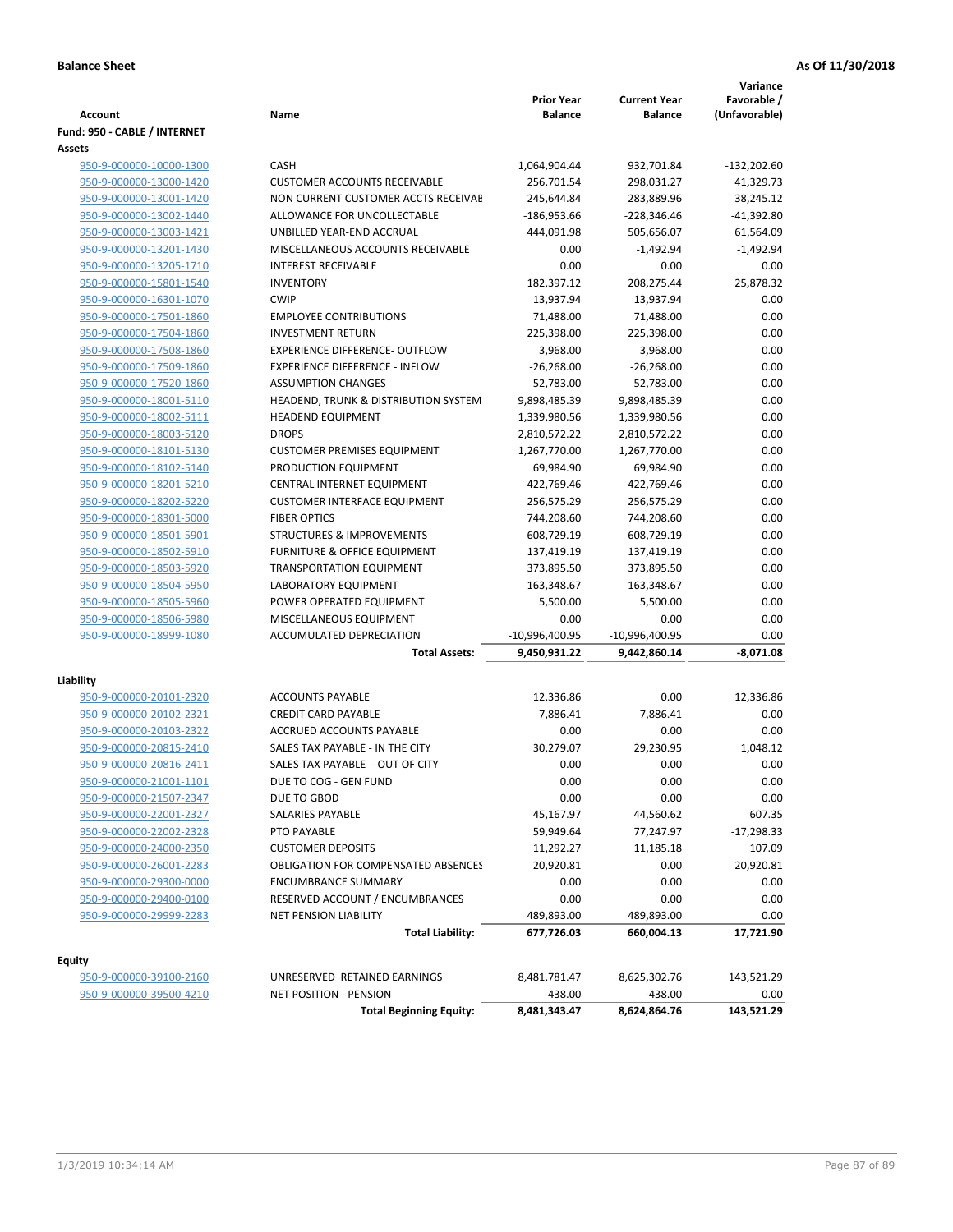| Account                        | Name                                                     | <b>Prior Year</b><br><b>Balance</b> | <b>Current Year</b><br><b>Balance</b> | Variance<br>Favorable /<br>(Unfavorable) |
|--------------------------------|----------------------------------------------------------|-------------------------------------|---------------------------------------|------------------------------------------|
| <b>Total Revenue</b>           |                                                          | 1,071,971.87                        | 996.166.02                            | -75,805.85                               |
| <b>Total Expense</b>           |                                                          | 780.110.15                          | 838.174.77                            | $-58,064.62$                             |
| Revenues Over/(Under) Expenses |                                                          | 291.861.72                          | 157.991.25                            | $-133,870.47$                            |
|                                | <b>Total Equity and Current Surplus (Deficit):</b>       | 8.773.205.19                        | 8,782,856.01                          | 9,650.82                                 |
|                                | Total Liabilities, Equity and Current Surplus (Deficit): | 9,450,931.22                        | 9.442.860.14                          | $-8,071.08$                              |